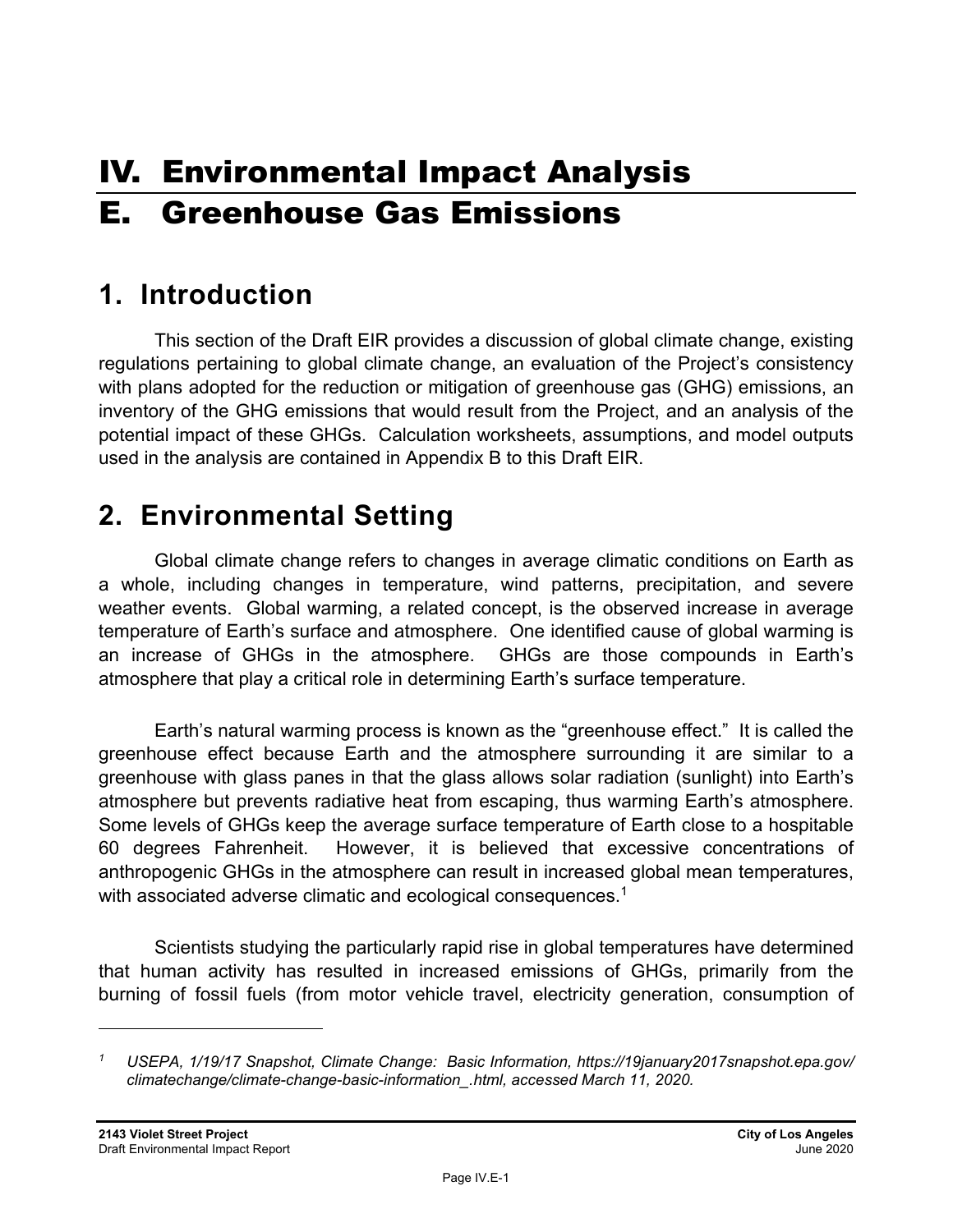natural gas, industrial activity, manufacturing, etc.), deforestation, agricultural activity, and the decomposition of solid waste. Scientists refer to the global warming context of the past century as the "enhanced greenhouse effect" to distinguish it from the natural greenhouse effect.2

Global GHG emissions due to human activities have grown since pre-industrial times. As reported by the United States Environmental Protection Agency (USEPA), global carbon emissions from fossil fuels increased by over 16 times between 1900 and 2008 and by about 1.5 times between 1990 and 2008. In addition, in the Global Carbon Budget 2014 report, published in September 2014, atmospheric carbon dioxide  $(CO<sub>2</sub>)$  concentrations in 2013 were found to be 43 percent above the concentration at the start of the Industrial Revolution, and the present concentration is the highest during at least the last 800,000 years.<sup>3</sup> Global increases in  $CO<sub>2</sub>$  concentrations are due primarily to fossil fuel use, with land use change providing another significant but smaller contribution. With regard to emissions of non-CO<sub>2</sub> GHGs, these have also increased significantly since 1900.<sup>4</sup> In particular, studies have concluded that it is very likely that the observed increase in methane (CH<sub>4</sub>) concentration is predominantly due to agriculture and fossil fuel use.<sup>5</sup>

In August 2007, international climate talks held under the auspices of the United Nations Framework Convention on Climate Change (UNFCCC) led to the official recognition by the participating nations that global emissions of GHG must be reduced. According to the "Ad Hoc Working Group on Further Commitments of Annex I Parties under the Kyoto Protocol," avoiding the most catastrophic events forecast by the United Nations Intergovernmental Panel on Climate Change (IPCC) would entail emissions reductions by industrialized countries in the range of 25 to 40 percent below 1990 levels. Because of the Kyoto Protocol's Clean Development Mechanism, which gives industrialized countries credit for financing emission-reducing projects in developing countries, such an emissions goal in industrialized countries could ultimately spur efforts to cut emissions in developing countries as well.<sup>6</sup>

*<sup>2</sup> Pew Center on Global Climate Change, Climate Change 101: Understanding and Responding to Global Climate Change.* 

*<sup>3</sup> C. Le Quéré, et al., Global Carbon Budget 2014, (Earth System Science Data, 2015, doi:10.5194/essd– 7–47–2015).* 

*<sup>4</sup> USEPA, Global Greenhouse Gas Emissions Data, www.epa.gov/ghgemissions/global-greenhouse-gasemissions-data, accessed March 11, 2020.* 

*<sup>5</sup> USEPA, Atmospheric Concentrations of Greenhouse Gas, updated June 2015.* 

*<sup>6</sup> United Nations Framework Convention on Climate Change, Press Release—Vienna UN Conference Shows Consensus on Key Building Blocks for Effective International Response to Climate Change, August 31, 2007.*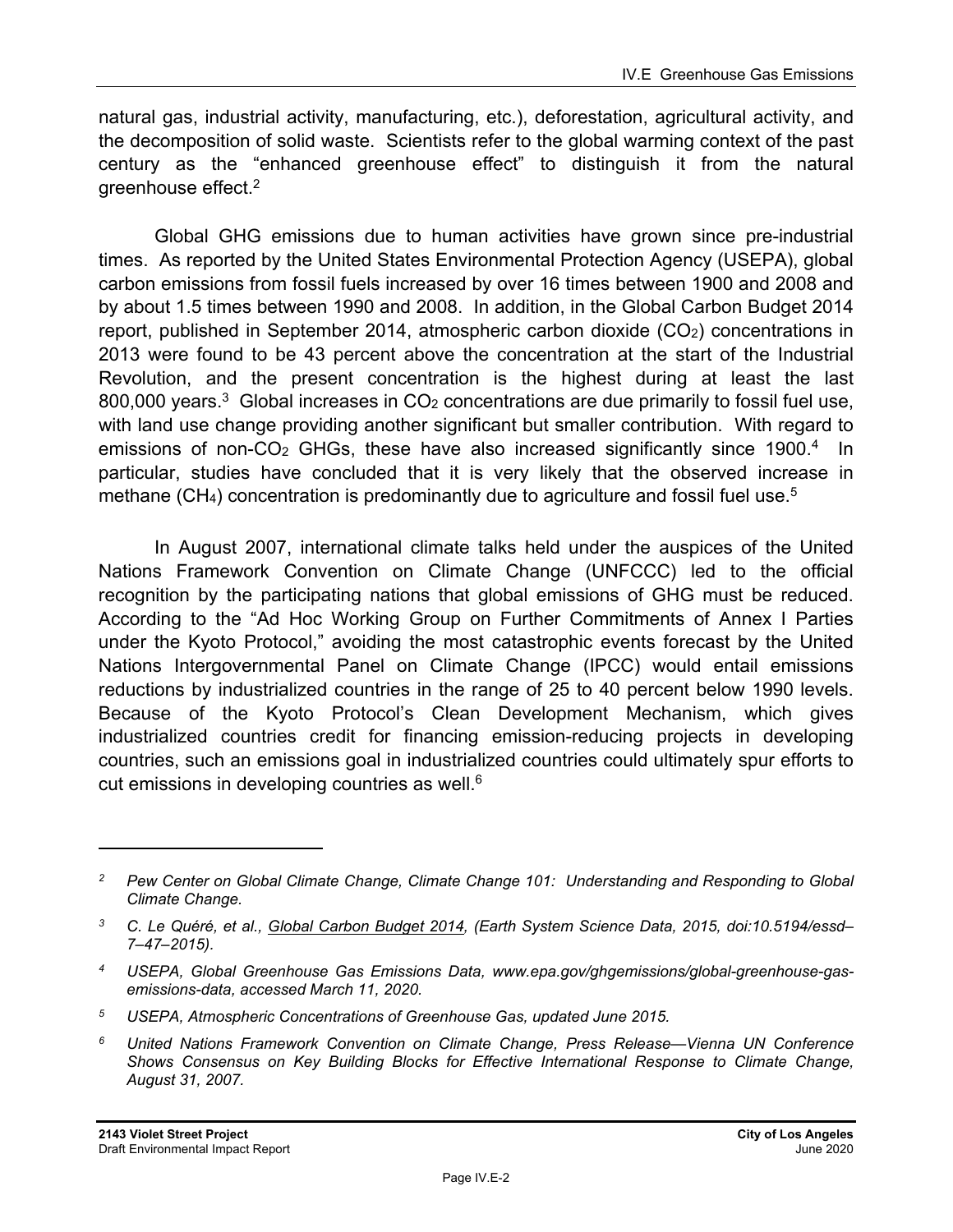With regard to the adverse effects of global warming, as reported by the Southern California Association of Governments (SCAG), "Global warming poses a serious threat to the economic well-being, public health and natural environment in southern California and beyond. The potential adverse impacts of global warming include, among others, a reduction in the quantity and quality of water supply, a rise in sea level, damage to marine and other ecosystems, and an increase in the incidences of infectious diseases. Over the past few decades, energy intensity of the national and state economy has been declining due to the shift to a more service-oriented economy. California ranked fifth lowest among the states in CO2 emissions from fossil fuel consumption per unit of Gross State Product. However, in terms of total CO<sub>2</sub> emissions, California is second only to Texas in the nation and is the 12th largest source of climate change emissions in the world, exceeding most nations. The SCAG region, with close to half of the state's population and economic activities, is also a major contributor to the global warming problem."7

## **a. GHG Background**

GHGs include carbon dioxide  $(CO_2)$ , methane  $(CH_4)$ , nitrous oxide  $(N_2O)$ , hydrofluorocarbons (HFCs), perfluorocarbons (PFCs), sulfur hexafluoride (SF6), and nitrogen trifluoride (NF<sub>3</sub>).<sup>8</sup> Carbon dioxide is the most abundant GHG. Other GHGs are less abundant, but have higher global warming potential than  $CO<sub>2</sub>$ . Thus, emissions of other GHGs are frequently expressed in the equivalent mass of  $CO<sub>2</sub>$ , denoted as  $CO<sub>2</sub>e$ . Forest fires, decomposition, industrial processes, landfills, and consumption of fossil fuels for power generation, transportation, heating, and cooking are the primary sources of GHG emissions. A general description of the GHGs is provided in Table IV.E-1 on page IV.E-4.

Global Warming Potentials (GWPs) are one type of simplified index based upon radiative properties used to estimate the potential future impacts of emissions of different gases upon the climate system. GWP is based on a number of factors, including the radiative efficiency (heat-absorbing ability) of each gas relative to that of  $CO<sub>2</sub>$ , as well as the decay rate of each gas (the amount removed from the atmosphere over a given number of years) relative to that of  $CO<sub>2</sub>$ . The larger the GWP, the more that a given gas warms the Earth compared to  $CO<sub>2</sub>$  over that time period. A summary of the atmospheric lifetime<sup>9</sup> and GWP of selected gases is presented in Table IV.E-2 on page IV.E-5. As indicated below, GWPs range from 1 to 22,800.

*<sup>7</sup> SCAG, The State of the Region—Measuring Regional Progress, December 2006, p. 121.* 

*<sup>8</sup> As defined by California Assembly Bill (AB) 32 and Senate Bill (SB) 104.* 

*<sup>9</sup> Atmospheric lifetime is defined as the time required to turn over the global Atmospheric burden. Source: Intergovernmental Panel on Climate Change, IPCC Third Assessment Report: Climate Change 2001 (TAR), Chapter 4: Atmospheric Chemistry and Greenhouse Gases, 2001, p. 247.*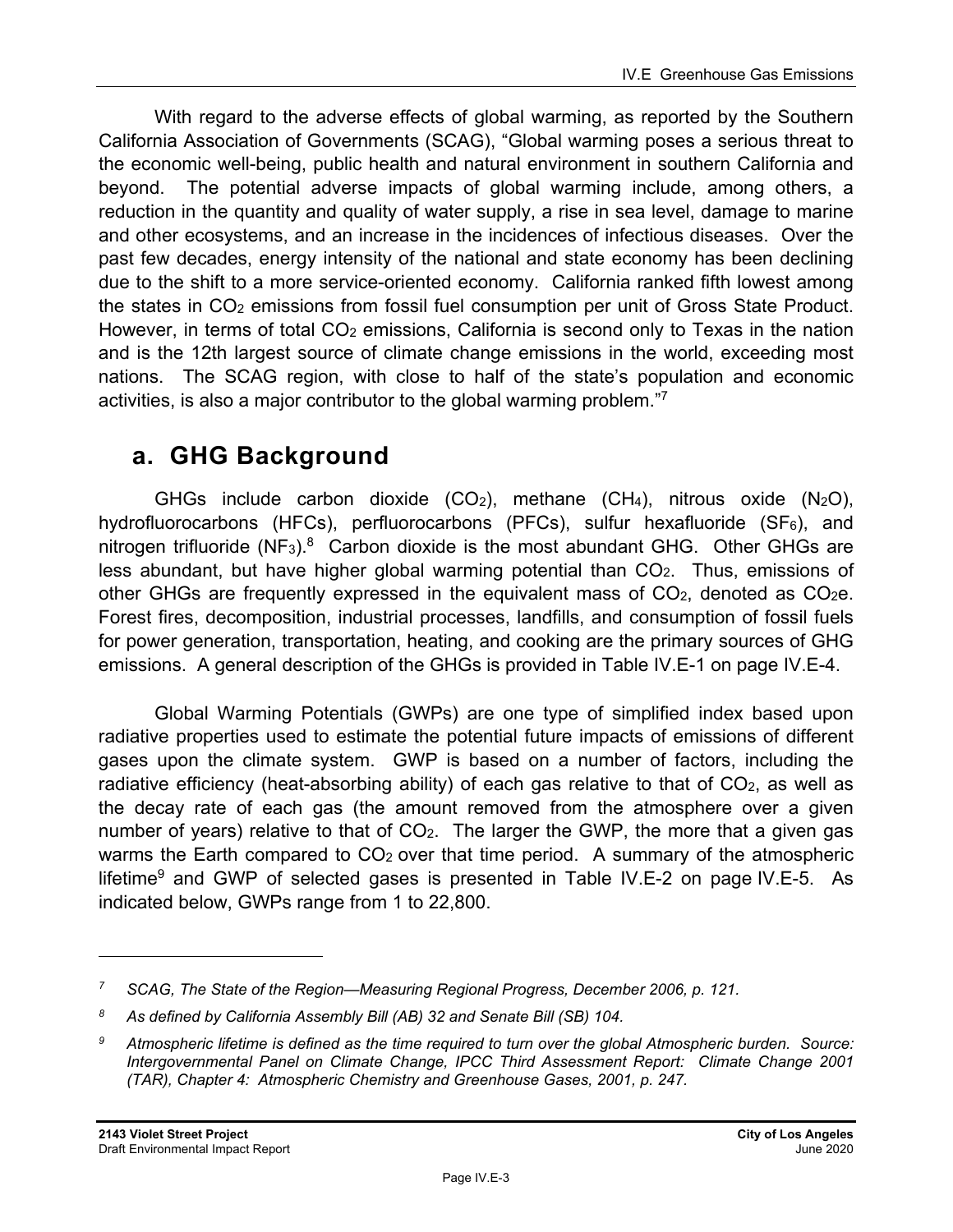#### **Table IV.E-1 Description of Identified GHGs**<sup>a</sup>

| <b>Greenhouse Gas</b>                                                                                                                                                                                                                                                                                                                                                 | <b>General Description</b>                                                                                                                                                                                                                                                                                                                                                                                                                                                                                                                                                                                                                                                                                                                  |  |  |  |
|-----------------------------------------------------------------------------------------------------------------------------------------------------------------------------------------------------------------------------------------------------------------------------------------------------------------------------------------------------------------------|---------------------------------------------------------------------------------------------------------------------------------------------------------------------------------------------------------------------------------------------------------------------------------------------------------------------------------------------------------------------------------------------------------------------------------------------------------------------------------------------------------------------------------------------------------------------------------------------------------------------------------------------------------------------------------------------------------------------------------------------|--|--|--|
| <b>Carbon Dioxide</b><br>(CO <sub>2</sub> )                                                                                                                                                                                                                                                                                                                           | An odorless, colorless GHG, which has both natural and anthropocentric sources.<br>Natural sources include the following: decomposition of dead organic matter;<br>respiration of bacteria, plants, animals, and fungus; evaporation from oceans; and<br>volcanic outgassing. Anthropogenic (human caused) sources of CO <sub>2</sub> are burning<br>coal, oil, natural gas, and wood.                                                                                                                                                                                                                                                                                                                                                      |  |  |  |
| Methane (CH <sub>4</sub> )                                                                                                                                                                                                                                                                                                                                            | A flammable gas and the main component of natural gas. When one molecule of<br>$CH4$ is burned in the presence of oxygen, one molecule of $CO2$ and two molecules<br>of water are released. A natural source of CH <sub>4</sub> is the anaerobic decay of organic<br>matter. Geological deposits, known as natural gas fields, also contain CH4, which<br>is extracted for fuel. Other sources are landfills, fermentation of manure, and<br>cattle.                                                                                                                                                                                                                                                                                        |  |  |  |
| <b>Nitrous Oxide</b><br>(N <sub>2</sub> O)                                                                                                                                                                                                                                                                                                                            | A colorless GHG.<br>High concentrations can cause dizziness, euphoria, and<br>sometimes slight hallucinations. N <sub>2</sub> O is produced by microbial processes in soil<br>and water, including those reactions which occur in fertilizer containing nitrogen. In<br>addition to agricultural sources, some industrial processes (fossil fuel-fired power<br>plants, nylon production, nitric acid production, and vehicle emissions) also<br>contribute to its atmospheric load. It is used in rocket engines, race cars, and as<br>an aerosol spray propellant.                                                                                                                                                                        |  |  |  |
| Hydrofluorocarbons<br>(HFCs)                                                                                                                                                                                                                                                                                                                                          | Chlorofluorocarbons (CFCs) are gases formed synthetically by replacing all<br>hydrogen atoms in CH <sub>4</sub> or ethane $(C_2H_6)$ with chlorine and/or fluorine atoms.<br>CFCs are non-toxic, non-flammable, insoluble, and chemically unreactive in the<br>troposphere (the level of air at Earth's surface). CFCs were first synthesized in<br>1928 for use as refrigerants, aerosol propellants, and cleaning solvents. Because<br>they destroy stratospheric ozone, the production of CFCs was stopped as required<br>by the Montreal Protocol in 1987. HFCs are synthetic man-made chemicals that<br>are used as a substitute for CFCs as refrigerants. HFCs deplete stratospheric<br>ozone, but to a much lesser extent than CFCs. |  |  |  |
| <b>Perfluorocarbons</b><br>(PFCs)                                                                                                                                                                                                                                                                                                                                     | PFCs have stable molecular structures and do not break down through the<br>chemical processes in the lower atmosphere. High-energy ultraviolet rays about<br>60 kilometers above Earth's surface are able to destroy the compounds. PFCs<br>have very long lifetimes, between 10,000 and 50,000 years. Two common PFCs<br>are tetrafluoromethane and hexafluoroethane. The two main sources of PFCs are<br>primary aluminum production and semi-conductor manufacturing.                                                                                                                                                                                                                                                                    |  |  |  |
| <b>Sulfur Hexafluoride</b><br>$(SF_6)$                                                                                                                                                                                                                                                                                                                                | An inorganic, odorless, colorless, non-toxic, and non-flammable gas. SF <sub>6</sub> is used<br>for insulation in electric power transmission and distribution equipment, in the<br>magnesium industry, in semi-conductor manufacturing, and as a tracer gas for leak<br>detection.                                                                                                                                                                                                                                                                                                                                                                                                                                                         |  |  |  |
| <b>Nitrogen Trifluoride</b><br>$(NF_3)$                                                                                                                                                                                                                                                                                                                               | An inorganic, non-toxic, odorless, non-flammable gas. $NF_3$ is used in the<br>manufacture of semi-conductors, as an oxidizer of high energy fuels, for the<br>preparation of tetrafluorohydrazine, as an etchant gas in the electronic industry,<br>and as a fluorine source in high power chemical lasers.                                                                                                                                                                                                                                                                                                                                                                                                                                |  |  |  |
| а<br>GHGs identified in this table are ones identified in the Kyoto Protocol and other synthetic gases<br>recently added to the IPCC's Fifth Assessment Report.<br>Source: Association of Environmental Professionals, Alternative Approaches to Analyze Greenhouse Gas<br>Emissions and Clobal Climate Change in CEOA Documents, Final, June 20, 2007; United States |                                                                                                                                                                                                                                                                                                                                                                                                                                                                                                                                                                                                                                                                                                                                             |  |  |  |

*Emissions and Global Climate Change in CEQA Documents, Final, June 29, 2007; United States Environmental Protection Agency, Acute Exposure Guideline Levels (AEGLs) for Nitrogen Trifluoride; January 2009.*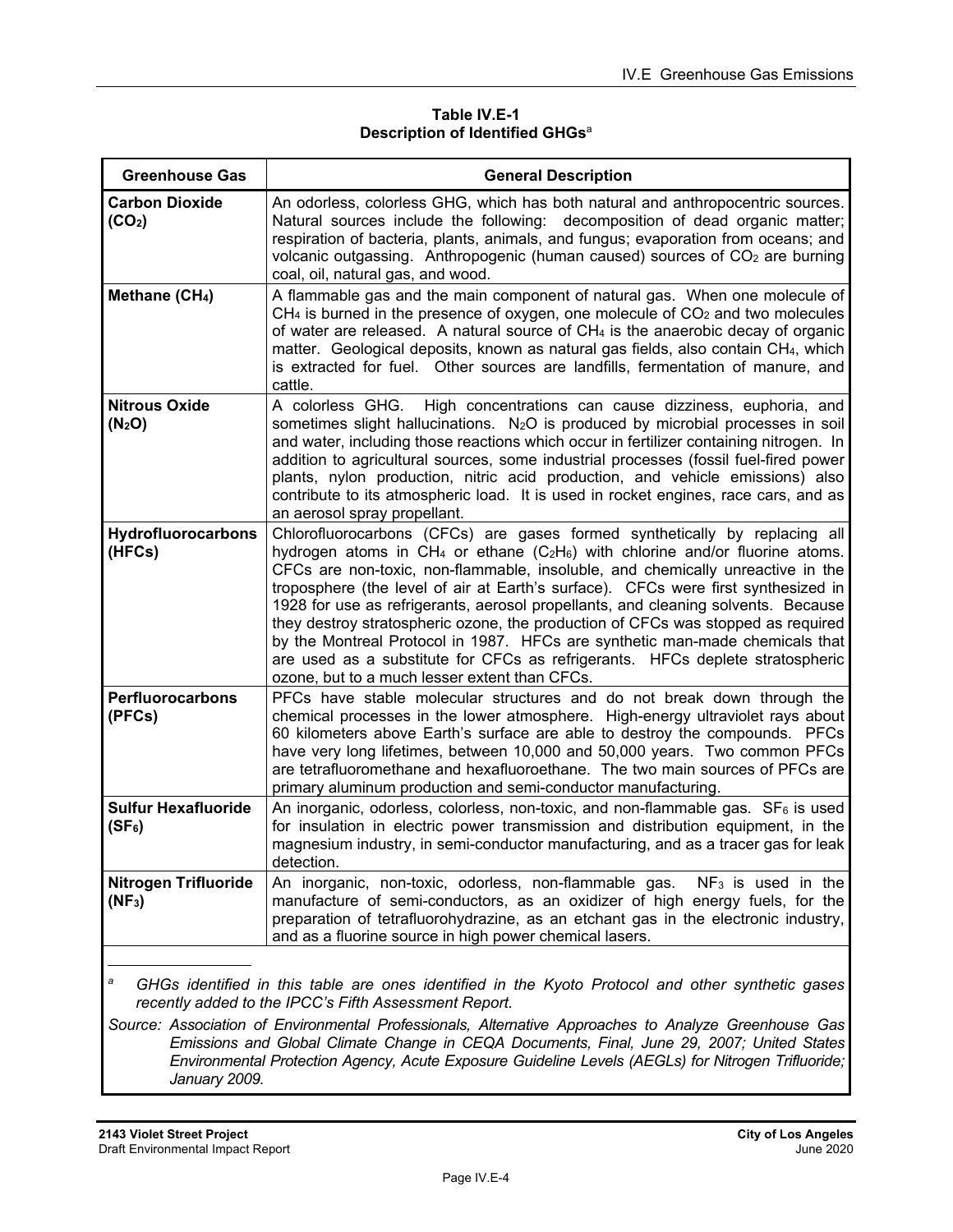| Gas                                                                                                                  | <b>Atmospheric Lifetime</b><br>(years) | <b>Global Warming Potential</b><br>(100-year time horizon) |
|----------------------------------------------------------------------------------------------------------------------|----------------------------------------|------------------------------------------------------------|
| Carbon Dioxide (CO2)                                                                                                 | $50 - 200$                             |                                                            |
| Methane $(CH_4)$                                                                                                     | $12 (+-3)$                             | 25                                                         |
| Nitrous Oxide $(N_2O)$                                                                                               | .114                                   | 298                                                        |
| HFC-23: Fluoroform (CHF <sub>3</sub> )                                                                               | 270                                    | 14,800                                                     |
| HFC-134a: 1,1,1,2-Tetrafluoroethane<br>(CH <sub>2</sub> FCF <sub>3</sub> )                                           | 14                                     | 1,430                                                      |
| HFC-152a: 1,1-Difluoroethane $(C_2H_4F_2)$                                                                           | 1.4                                    | 124                                                        |
| PFC-14: Tetrafluoromethane (CF <sub>4</sub> )                                                                        | 50,000                                 | 7,390                                                      |
| PFC-116: Hexafluoroethane $(C_2F_6)$                                                                                 | 10,000                                 | 12,200                                                     |
| Sulfur Hexafluoride (SF <sub>6</sub> )                                                                               | 3,200                                  | 22,800                                                     |
| Nitrogen Trifluoride (NF <sub>3</sub> )                                                                              | 740                                    | 17,200                                                     |
| Source: IPCC, Climate Change 2007: Working Group I: The Physical Science Basis, Direct<br>Global Warming Potentials. |                                        |                                                            |

**Table IV.E-2 Atmospheric Lifetimes and Global Warming Potentials** 

## **b. Projected Impacts of Global Warming in California**

In 2009, California adopted a statewide Climate Adaptation Strategy (CAS) that summarizes climate change impacts and recommends adaptation strategies across seven sectors: Public health, Biodiversity and Habitat, Oceans and Coastal Resources, Water, Agriculture, Forestry, and Transportation and Energy. The California Natural Resources Agency will be updating the CAS and be responsible for preparing reports to the Governor on the status of CAS. The Natural Resources Agency produced climate change assessments which detail impacts of global warming in California.<sup>10</sup> These include:

- Sea level rise, coastal flooding and erosion of California's coastlines would increase, as well as sea water intrusion;
- The Sierra snowpack would decline between 70 and 90 percent, threatening California's water supply;
- Higher risk of forest fires resulting from increasing temperatures and making forests and brush drier. Climate change will affect tree survival and growth.

*<sup>10</sup> State of California Department of Justice, Climate Change Impacts in California, https://oag.ca.gov/ environment/impact, accessed March 11, 2020.*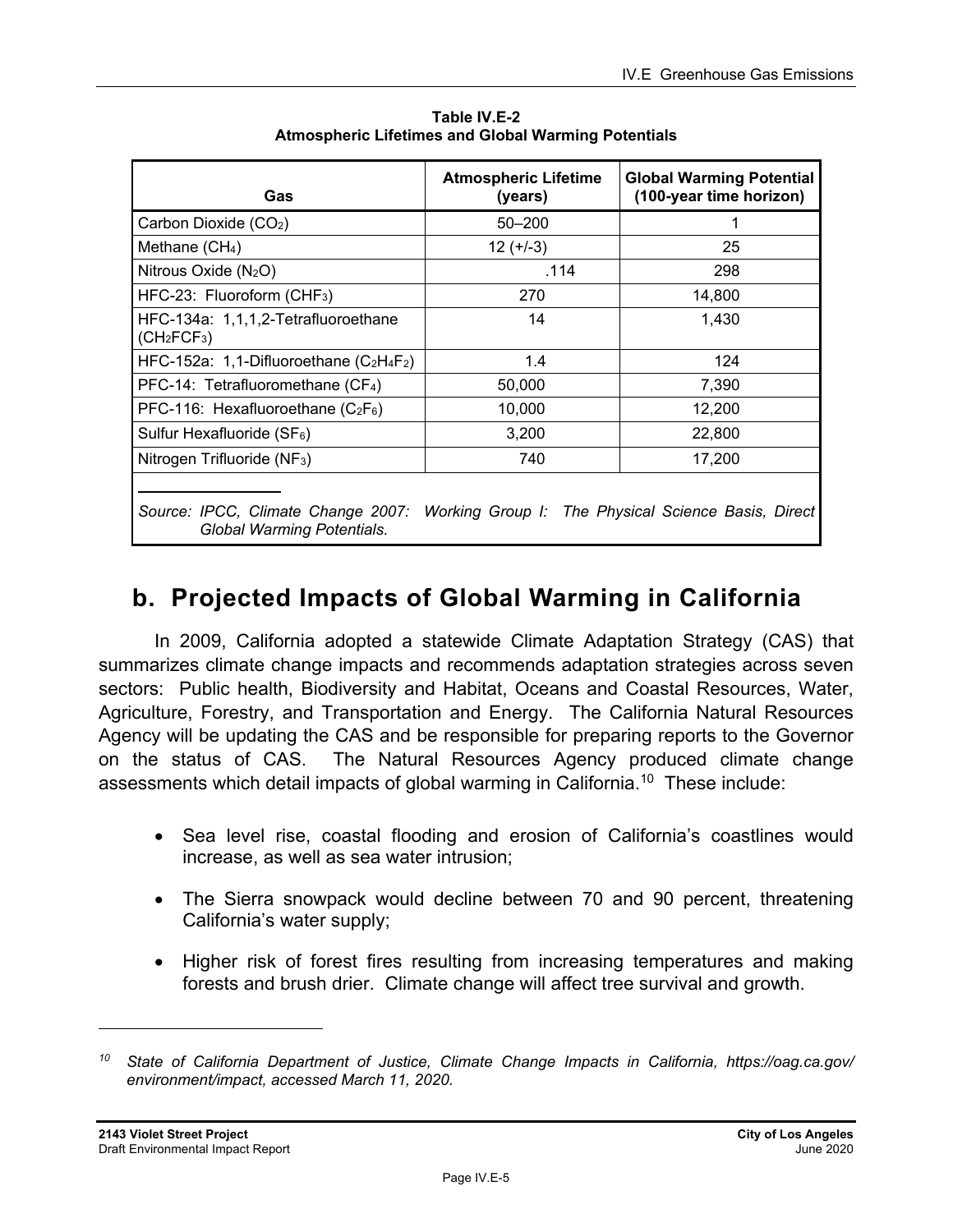- Attainment of air quality standards would be impeded by increasing emissions, accelerating chemical processes, and raising inversion temperatures during stagnation episodes resulting in public health impacts;
- Habitat destruction and loss of ecosystems due to climate changing affecting plant and wildlife habitats.
- Global warming can cause drought, warmer temperatures and salt water contamination resulting in impacts to California's agricultural industry.

With regard to public health, as reported by the Center for Health and the Global Environment at the Harvard Medical School, the following are examples of how climate change can affect cardio-respiratory disease: (1) pollen is increased by higher levels of atmospheric  $CO<sub>2</sub>$ ; (2) heat waves can result in temperature inversions, leading to trapped masses or unhealthy air contaminants by smog, particulates, and other pollutants; and (3) the incidence of forest fires is increased by drought secondary to climate change and to the lack of spring runoff from reduced winter snows. These fires can create smoke and haze, which can settle over urban populations causing acute and exacerbating chronic respiratory illness.11

## **c. Regulatory Framework**

In response to growing scientific and political concern with global climate change, federal and state entities have adopted a series of laws to reduce emissions of GHGs to the atmosphere, which are discussed herein.

- (1) Federal
	- *(a) Federal Clean Air Act*

The United States Supreme Court (Supreme Court) ruled in *Massachusetts v. Environmental Protection Agency*, 127 S.Ct. 1438 (2007), that CO<sub>2</sub> and other GHGs are pollutants under the federal Clean Air Act (CAA), which the USEPA must regulate if it determines they pose an endangerment to public health or welfare. The Supreme Court did not mandate that the USEPA enact regulations to reduce GHG emissions. Instead, the Court found that the USEPA could avoid taking action if it found that GHGs do not contribute to climate change or if it offered a "reasonable explanation" for not determining that GHGs contribute to climate change.

*<sup>11</sup> Paul R. Epstein, et al., Urban Indicators of Climate Change, Report from the Center for Health and the Global Environment, (Harvard Medical School and the Boston Public Health Commission, August 2003), unpaginated.*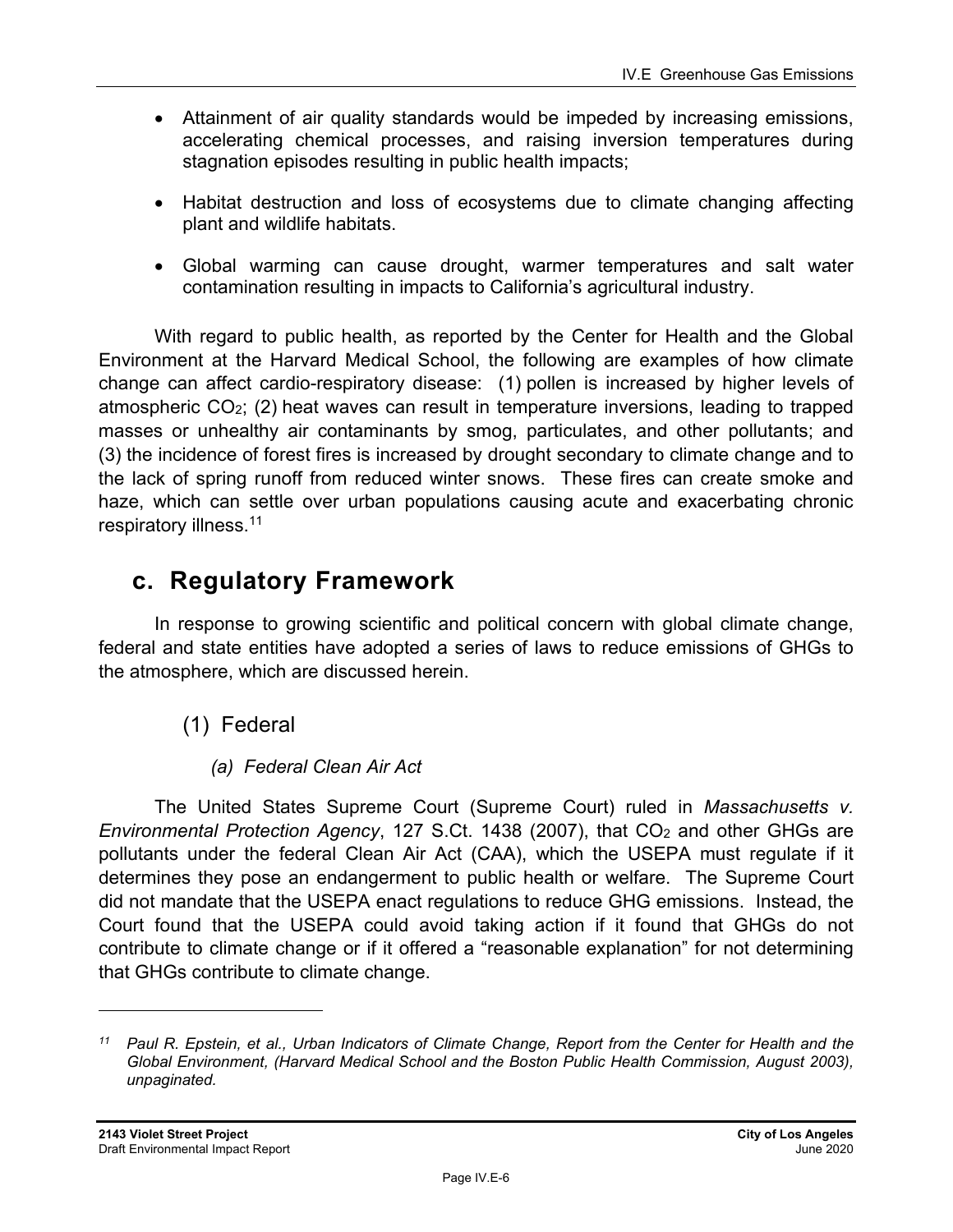On April 17, 2009, the USEPA issued a proposed finding that GHGs contribute to air pollution that may endanger public health or welfare. On April 24, 2009, the proposed rule was published in the Federal Register under Docket ID No. EPA-HQ-OAR-2009-0171. The USEPA stated that high atmospheric levels of GHGs "are the unambiguous result of human emissions, and are very likely the cause of the observed increase in average temperatures and other climatic changes." The USEPA further found that "atmospheric concentrations of greenhouse gases endanger public health and welfare within the meaning of Section 202 of the Clean Air Act." The findings were signed by the USEPA Administrator on December 7, 2009. The final findings were published in the Federal Register on December 15, 2009. The final rule was effective on January 14, 2010.<sup>12</sup> While these findings alone do not impose any requirements on industry or other entities, this action is a prerequisite to regulatory actions by the USEPA, including, but not limited to, GHG emissions standards for light-duty vehicles.

On July 20, 2011, the USEPA published its final rule deferring GHG permitting requirements for CO<sub>2</sub> emission from biomass-fired and other biogenic sources until July 21, 2014. Environmental groups have challenged the deferral. In September 2011, USEPA released an "Accounting Framework for Biogenic CO<sub>2</sub> Emissions from Stationary Sources," which analyzes accounting methodologies and suggests implementation for biogenic CO<sub>2</sub> emitted from stationary sources.

On April 4, 2012, USEPA published a proposed rule to establish, for the first time, a new source performance standard for GHG emissions. Under the proposed rule, new fossil fuel–fired electric generating units larger than 25 megawatts (MW) are required to limit emissions to 1,000 pounds of  $CO<sub>2</sub>$  per MW-hour ( $CO<sub>2</sub>/MWh$ ) on an average annual basis, subject to certain exceptions.

On April 17, 2012, the USEPA issued emission rules for oil production and natural gas production and processing operations, which are required by the CAA under Title 40 of the Code of Federal Regulations, Parts 60 and 63. The final rules include the first federal air standards for natural gas wells that are hydraulically fractured, along with requirements for several other sources of pollution in the oil and gas industry that currently are not regulated at the federal level.<sup>13</sup>

*<sup>12</sup> USEPA, Endangerment and Cause or Contribute Findings for Greenhouse Gases Under Section 202(a) of the Clean Air Act, Final Rule, www.epa.gov/ghgemissions/endangerment-and-cause-or-contributefindings-greenhouse-gases-under-section-202a-clean, accessed March 11, 2020.* 

*<sup>13</sup> USEPA, 2012 Final Rules for Oil and Natural Gas Industry, April 17, 2012, www.epa.gov/controlling-airpollution-oil-and-natural-gas-industry/2012-final-rules-oil-and-natural-gas-industry, accessed March 11, 2020.*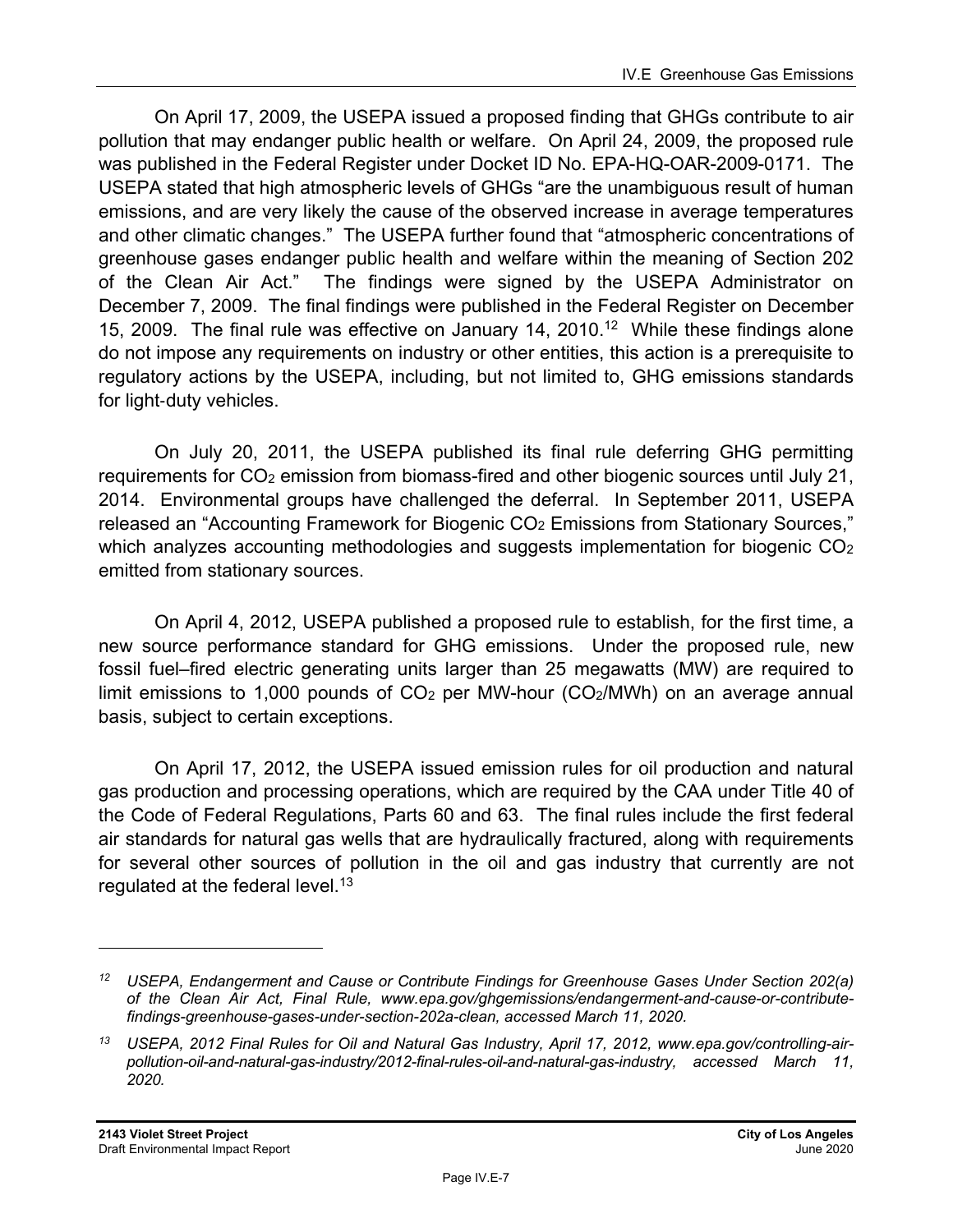### *(b) Corporate Average Fuel Economy (CAFE) Standards*

In response to the *Massachusetts v. Environmental Protection Agency* ruling, the George W. Bush Administration issued Executive Order 13432 in 2007, directing the USEPA, the United States Department of Transportation (USDOT), and the United States Department of Energy (USDOE) to establish regulations that reduce GHG emissions from motor vehicles, non-road vehicles, and non-road engines by 2008. In 2009, the National Highway Traffic Safety Administration (NHTSA) issued a final rule regulating fuel efficiency for and GHG emissions from cars and light-duty trucks for model year 2011; in 2010, the USEPA and NHTSA issued a final rule regulating cars and light-duty trucks for model years 2012–2016.

In 2010, President Obama issued a memorandum directing the USEPA, USDOT, USDOE, and NHTSA to establish additional standards regarding fuel efficiency and GHG reduction, clean fuels, and advanced vehicle infrastructure. In response to this directive, the USEPA and NHTSA proposed stringent, coordinated federal GHG and fuel economy standards for model years 2017–2025 light-duty vehicles. The proposed standards are projected to achieve 163 grams/mile of  $CO<sub>2</sub>$  in model year 2025, on an average industry fleet-wide basis, which is equivalent to 54.5 miles per gallon (mpg) if the standards were achieved solely through fuel efficiency. The final rule was adopted in 2012 for model years 2017–2021, and NHTSA intends to set standards for model years 2022–2025 in a future rulemaking. On April 2, 2018, the USEPA signed the Mid-term Evaluation Final Determination which finds that the model year 2022–2025 greenhouse gas standards are not appropriate and should be revised.<sup>14</sup> This Final Determination serves to initiate a notice to further consider appropriate standards for model year 2022–2025 light duty vehicles. On August 24, 2018, the USEPA and NHTSA published a proposal to freeze the model year 2020 standards through model year 2026 and to revoke California's waiver under the Clean Air Act to establish more stringent standards.<sup>15</sup>

In addition to the regulations applicable to cars and light-duty trucks described above, in 2011 the USEPA and NHTSA announced fuel economy and GHG standards for medium- and heavy-duty trucks for model years  $2014-2018$ . The standards for  $CO<sub>2</sub>$ emissions and fuel consumption are tailored to three main vehicle categories: combination tractors, heavy-duty pickup trucks and vans, and vocational vehicles. According to the

*<sup>14</sup> Federal Register, Mid-Term Evaluation of Greenhouse Gas Emissions Standards for Model Year 2022– 2025 Light-Duty Vehicles, April 13, 2018.* 

*<sup>15</sup> Regulations, The Safer Affordable Fuel-Efficient Vehicles Rule for Model Years 2021–2026 Passenger Cars and Light Trucks, www.regulations.gov/document?D=EPA-HQ-OAR-2018-0283-0756, accessed March 11, 2020.*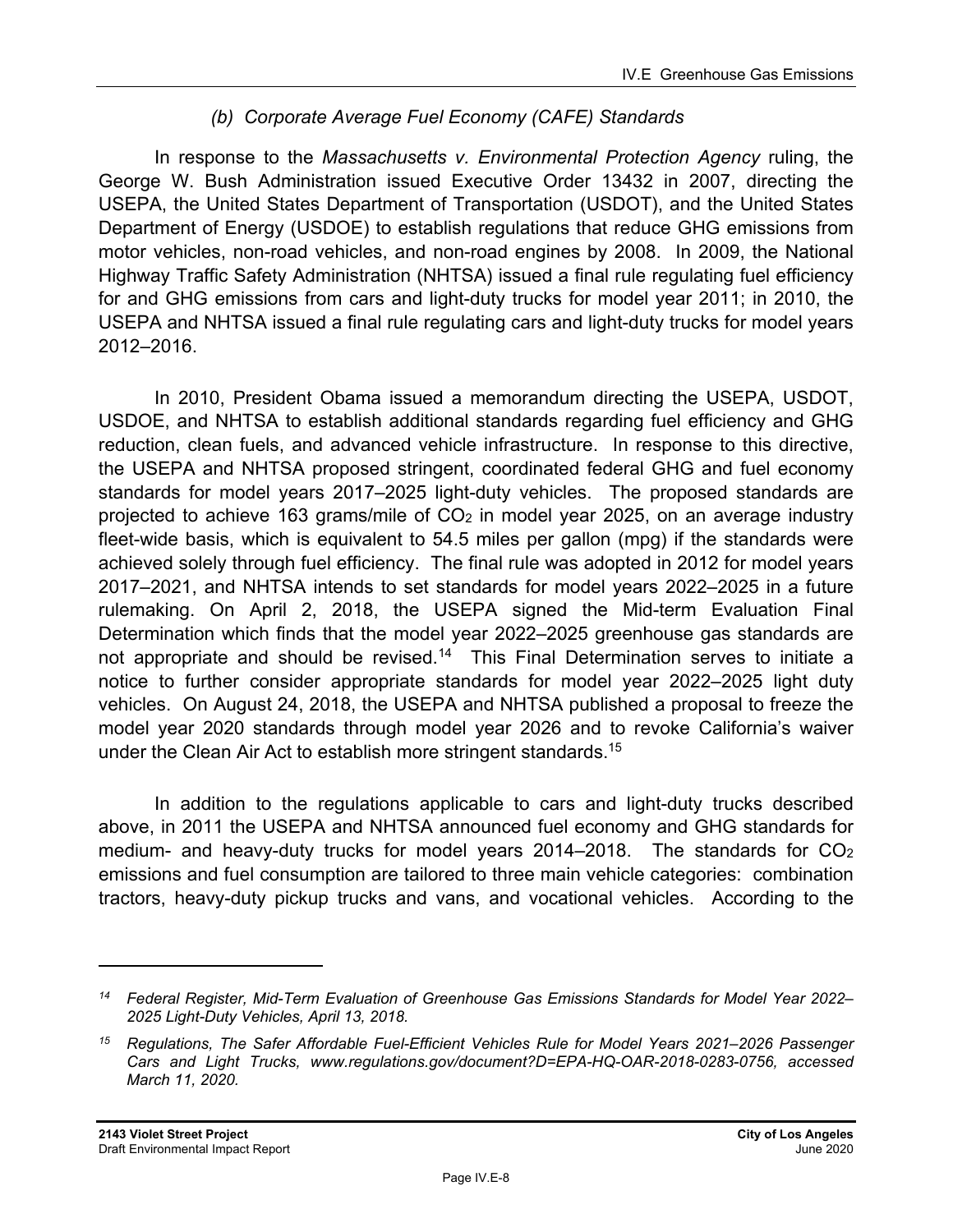USEPA, this regulatory program would reduce GHG emissions and fuel consumption for the affected vehicles by 6 to 23 percent over the 2010 baselines.<sup>16</sup>

Building on the first phase of standards, in August 2016, the USEPA and NHTSA finalized Phase 2 standards for medium and heavy-duty vehicles through model year 2027 that will improve fuel efficiency and cut carbon pollution. The Phase 2 standards would be expected to lower  $CO<sub>2</sub>$  emissions by approximately 1.1 billion metric tons and save vehicle owners fuel costs of about \$170 billion.<sup>17</sup> However, as discussed above, the USEPA and NHTSA have proposed to rollback GHG and fuel economy standards for cars and light-duty trucks, which suggests a similar rollback of Phase 2 standards for medium and heavy-duty vehicles may be pursued.

### *(c) Energy Independence and Security Act*

The Energy Independence and Security Act of 2007 (EISA) facilitates the reduction of national GHG emissions by requiring the following:

- Increasing the supply of alternative fuel sources by setting a mandatory Renewable Fuel Standard (RFS) that requires fuel producers to use at least 36 billion gallons of biofuel in 2022;
- Prescribing or revising standards affecting regional efficiency for heating and cooling products, procedures for new or amended standards, energy conservation, energy efficiency labeling for consumer electronic products, residential boiler efficiency, electric motor efficiency, and home appliances;
- Requiring approximately 25 percent greater efficiency for light bulbs by phasing out incandescent light bulbs between 2012 and 2014; requiring approximately 200 percent greater efficiency for light bulbs, or similar energy savings, by 2020; and
- While superseded by the USEPA and NHTSA actions described above, (i) establishing miles per gallon targets for cars and light trucks and (ii) directing the NHTSA to establish a fuel economy program for medium- and heavy-duty trucks and create a separate fuel economy standard for trucks.

*<sup>16</sup> The emission reductions attributable to the regulations for medium- and heavy-duty trucks were not included in the Project's emissions inventory due to the difficulty in quantifying the reductions. Excluding these reductions results in a more conservative (i.e., higher) estimate of emissions for the Project.* 

*<sup>17</sup> U.S. EPA, EPA and NHTSA Adopt Standards to Reduce GHG and Improve Fuel Efficiency of Mediumand Heavy-Duty Vehicles for Model Year 2018 and Beyond, August 2016.*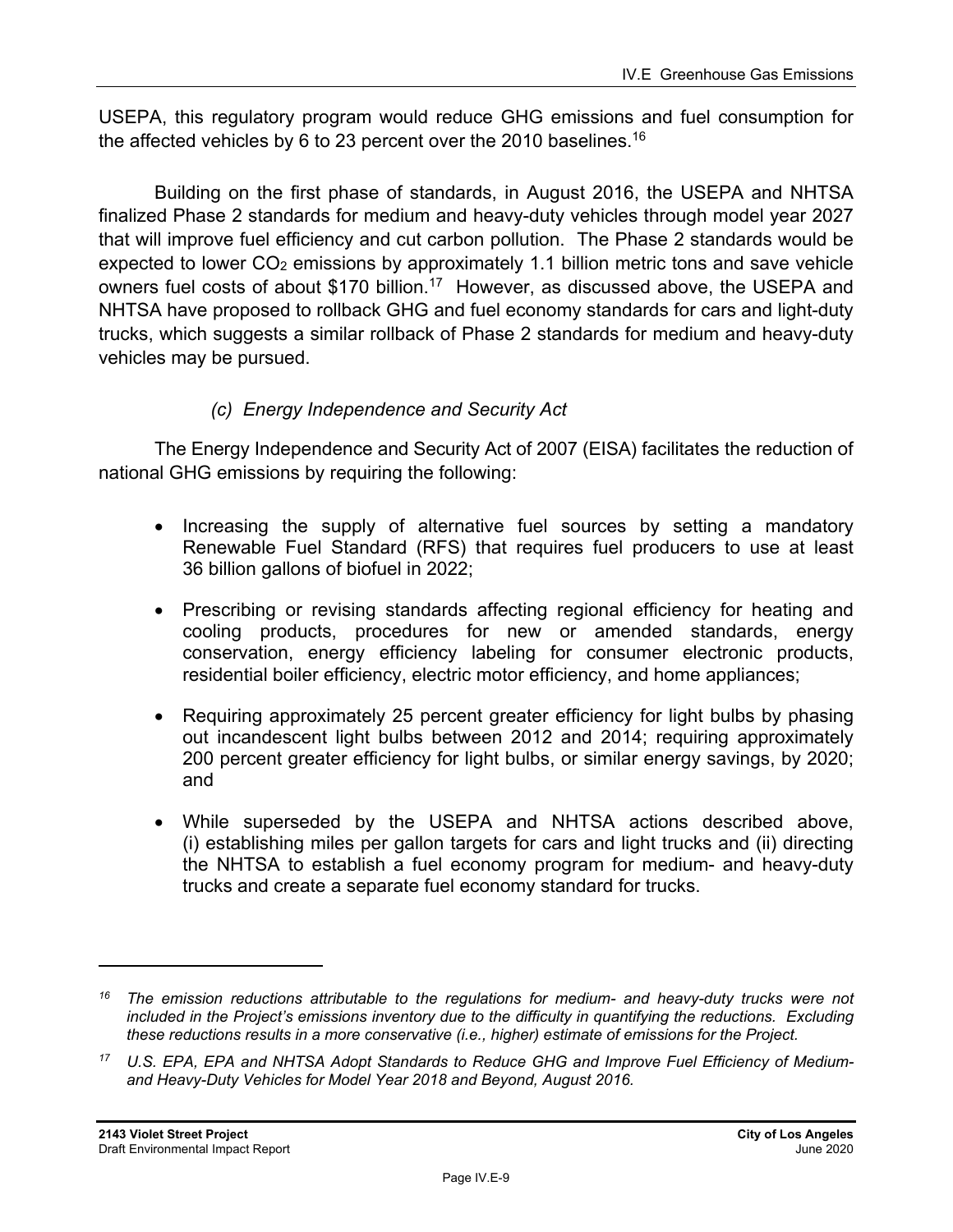Additional provisions of EISA address energy savings in government and public institutions, promote research for alternative energy, additional research in carbon capture, international energy programs, and the creation of "green jobs."18

- (2) State
	- *(a) Executive Order S-3-05, Executive Order B-30-15, and Executive Order B-55-18*

Executive Order S-3-05, issued by Governor Schwarzenegger in June 2005, established GHG emissions targets for the state, as well as a process to ensure the targets are met. The order directed the Secretary for the California Environmental Protection Agency (CalEPA) to report every two years on the state's progress toward meeting the Governor's GHG emission reduction targets. The statewide GHG targets established by Executive Order S-3-05 are as follows:

- $\bullet$  By 2010, reduce to 2000 emission levels;<sup>19</sup>
- By 2020, reduce to 1990 emission levels; and
- By 2050, reduce to 80 percent below 1990 levels.

Executive Order B-30-15, issued by Governor Brown in April 2015, established an additional statewide policy goal to reduce GHG emissions 40 percent below their 1990 levels by 2030. Reducing GHG emissions by 40 percent below 1990 levels in 2030 and by 80 percent below 1990 levels by 2050 (consistent with Executive Order S-3-05) aligns with scientifically established levels needed in the U.S. to limit global warming below 2 degrees Celsius.20

The State Legislature adopted equivalent 2020 and 2030 statewide targets in the California Global Warming Solutions Act of 2006 (also known as Assembly Bill [AB] 32),and Senate Bill (SB) 32, respectively, both of which are discussed below. However, the Legislature has not yet adopted a target for the 2050 horizon year. As a result of Executive Order S-3-05, the California CAT, led by the Secretary of CalEPA, was formed. The CAT

*<sup>18</sup> A green job, as defined by the United States Department of Labor, is a job in business that produces goods or provides services that benefit the environment or conserve natural resources.* 

*<sup>19</sup> The 2010 target to reduce GHG emissions to 2000 levels was not met. Source: Rubin, Thomas A., "Does California Really Need Major Land Use and Transportation Changes to Meet Greenhouse Gas Emissions Targets?," July 3, 2013.* 

*<sup>20</sup> CARB, Frequently Asked Questions about Executive Order B-30-15, 2030 Carbon Target and Adaptation FAQs, April 29, 2015.*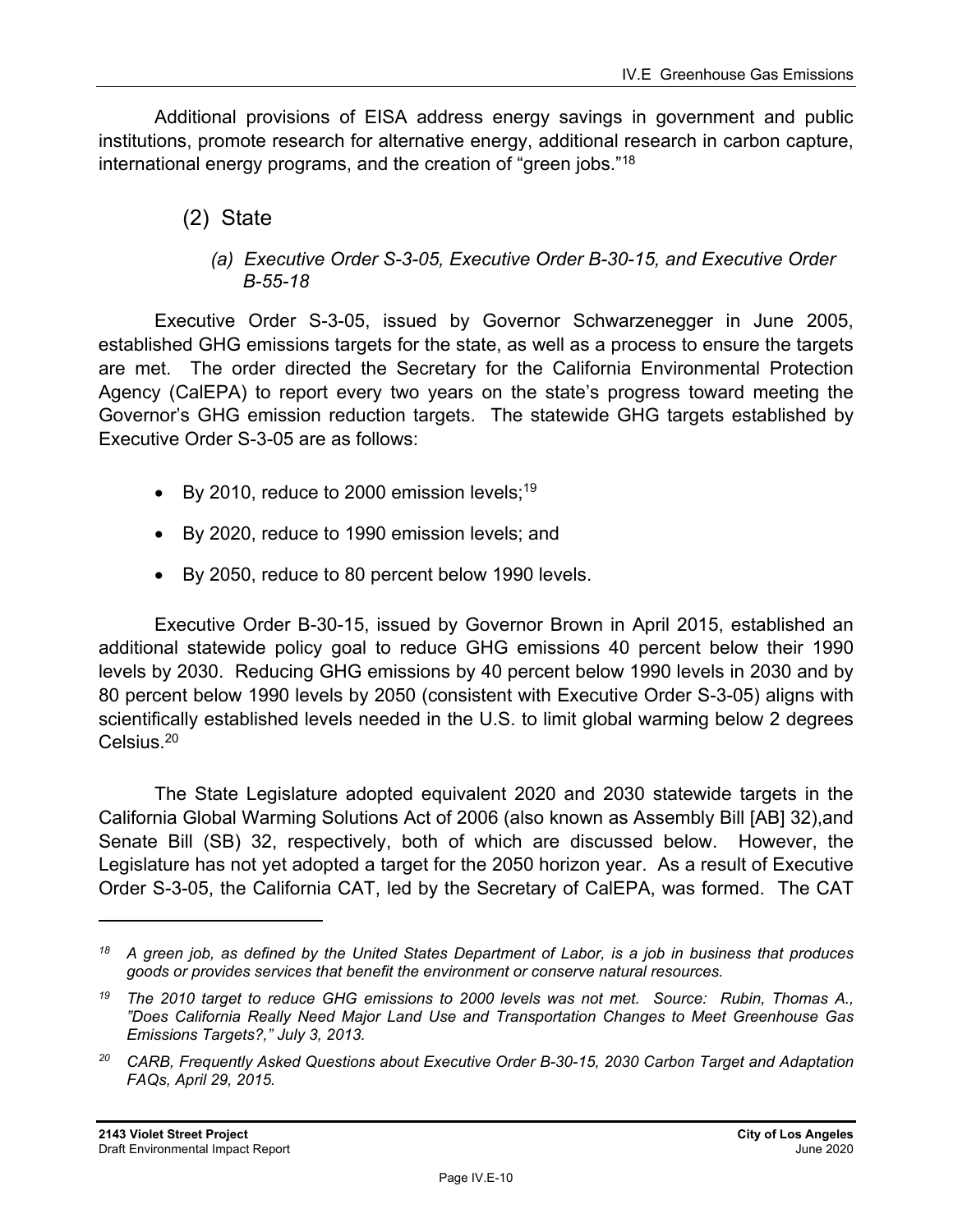is made up of representatives from a number of state agencies and was formed to implement global warming emission reduction programs and to report on the progress made toward meeting statewide targets established under the Executive Order. The CAT reported several recommendations and strategies for reducing GHG emissions and reaching the targets established in the Executive Order.<sup>21</sup>

The CAT stated that smart land use is an umbrella term for strategies that integrate transportation and land-use decisions. Such strategies generally encourage jobs/housing proximity, promote transit-oriented development (TOD), and encourage high-density residential/commercial development along transit corridors. These strategies develop more efficient land-use patterns within each jurisdiction or region to match population increases, workforce, and socioeconomic needs for the full spectrum of the population. "Intelligent transportation systems" refers to the application of advanced technology systems and management strategies to improve operational efficiency of transportation systems and the movement of people, goods, and service.<sup>22</sup>

Executive Order B-55-18, issued by Governor Brown in September 2018, establishes a new statewide goal to achieve carbon neutrality as soon as possible, but no later than 2045, and achieve and maintain net negative emissions thereafter. Based on this executive order, the California Air Resources Board (CARB) would work with relevant state agencies to develop a framework for implementation and accounting that tracks progress towards this goal as well as ensuring future scoping plans identify and recommend measures to achieve the carbon neutrality goal.

#### *(b) Assembly Bill 32 (California Global Warming Solutions Act of 2006) and Senate Bill 32*

The California Global Warming Solutions Act of 2006 (also known as AB 32) commits the state to achieving the following:

- $\bullet$  By 2010, reduce to 2000 GHG emission levels;<sup>23</sup> and
- By 2020, reduce to 1990 levels.

*<sup>21</sup> CalEPA, Climate Action Team Report to Governor Schwarzenegger and the Legislature, March 2006.* 

*<sup>22</sup> CalEPA, Climate Action Team Report to Governor Schwarzenegger and the Legislature, March 2006, p. 58.* 

*<sup>23</sup> The 2010 target to reduce GHG emissions to 2000 levels was not met. Source: Rubin, Thomas A., "Does California Really Need Major Land Use and Transportation Changes to Meet Greenhouse Gas Emissions Targets?," July 3, 2013.*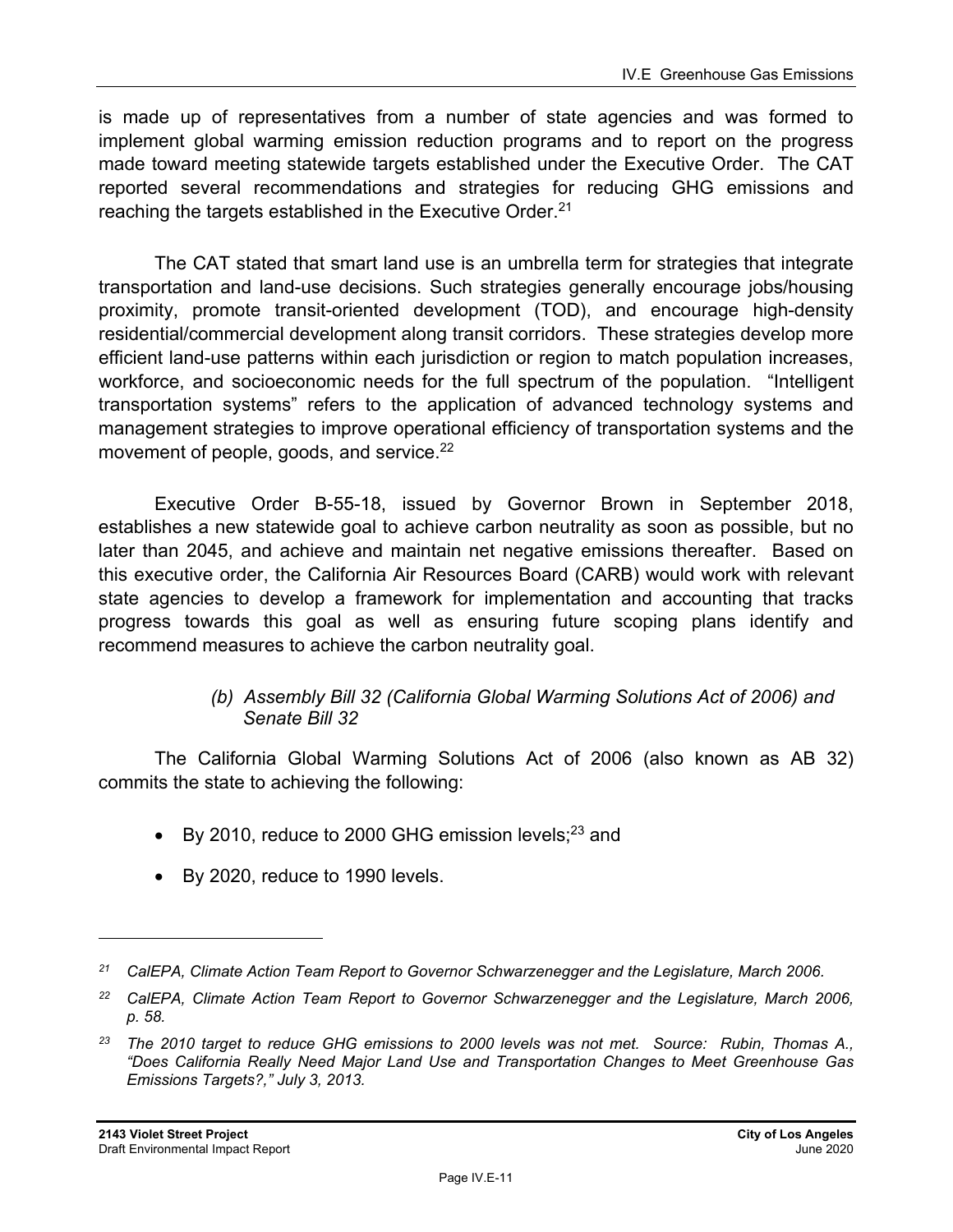To achieve these goals, which are consistent with the California CAT GHG targets for 2010 and 2020, AB 32 mandates that CARB establish a quantified emissions cap, institute a schedule to meet the cap, implement regulations to reduce statewide GHG emissions from stationary sources consistent with the CAT strategies, and develop tracking, reporting, and enforcement mechanisms to ensure that reductions are achieved. In order to achieve the reduction targets, AB 32 requires CARB to adopt rules and regulations in an open public process that achieve the maximum technologically feasible and cost-effective GHG reductions.<sup>24</sup>

SB 32, signed September 8, 2016, updates AB 32 to include an emissions reductions goal for the year 2030. Specifically, SB 32 requires the state board to ensure that statewide GHG emissions are reduced to 40 percent below the 1990 level by 2030. The new plan, outlined in SB 32, involves increasing renewable energy use, imposing tighter limits on the carbon content of gasoline and diesel fuel, putting more electric cars on the road, improving energy efficiency, and curbing emissions from key industries.

### *(c) Climate Change Scoping Plan*

In 2008, CARB approved a *Climate Change Scoping Plan* (referred to herein as the *Climate Change Scoping Plan*) as required by AB 32.25 Subsequently, CARB approved updates to the *Climate Change Scoping Plan* in 2014 (First Update) and 2017 (2017 Update), with the 2017 Update considering SB 32 (adopted in 2016) in addition to AB 32*.* 

The *Climate Change Scoping Plan* proposed a "comprehensive set of actions designed to reduce overall carbon GHG emissions in California, improve our environment, reduce our dependence on oil, diversify our energy sources, save energy, create new jobs, and enhance public health."26 The *Climate Change Scoping Plan* identified a range of GHG reduction actions which include direct regulations, alternative compliance mechanisms, monetary and non-monetary incentives, voluntary actions, market-based mechanisms, such as a cap-and-trade system, and an AB 32 implementation fee to fund the program.

*<sup>24</sup> CARB's list of discrete early action measures that could be adopted and implemented before January 1, 2010, was approved on June 21, 2007. The three adopted discrete early action measures are: (1) a low-carbon fuel standard, which reduces carbon intensity in fuels statewide; (2) reduction of refrigerant losses from motor vehicle air conditioning system maintenance; and (3) increased methane capture from landfills, which includes requiring the use of state-of-the-art capture technologies.* 

*<sup>25</sup> Climate Change Proposed Scoping Plan was approved by CARB on December 11, 2008.* 

*<sup>26</sup> CARB, Climate Change Scoping Plan: A Framework for Change, December 2008.*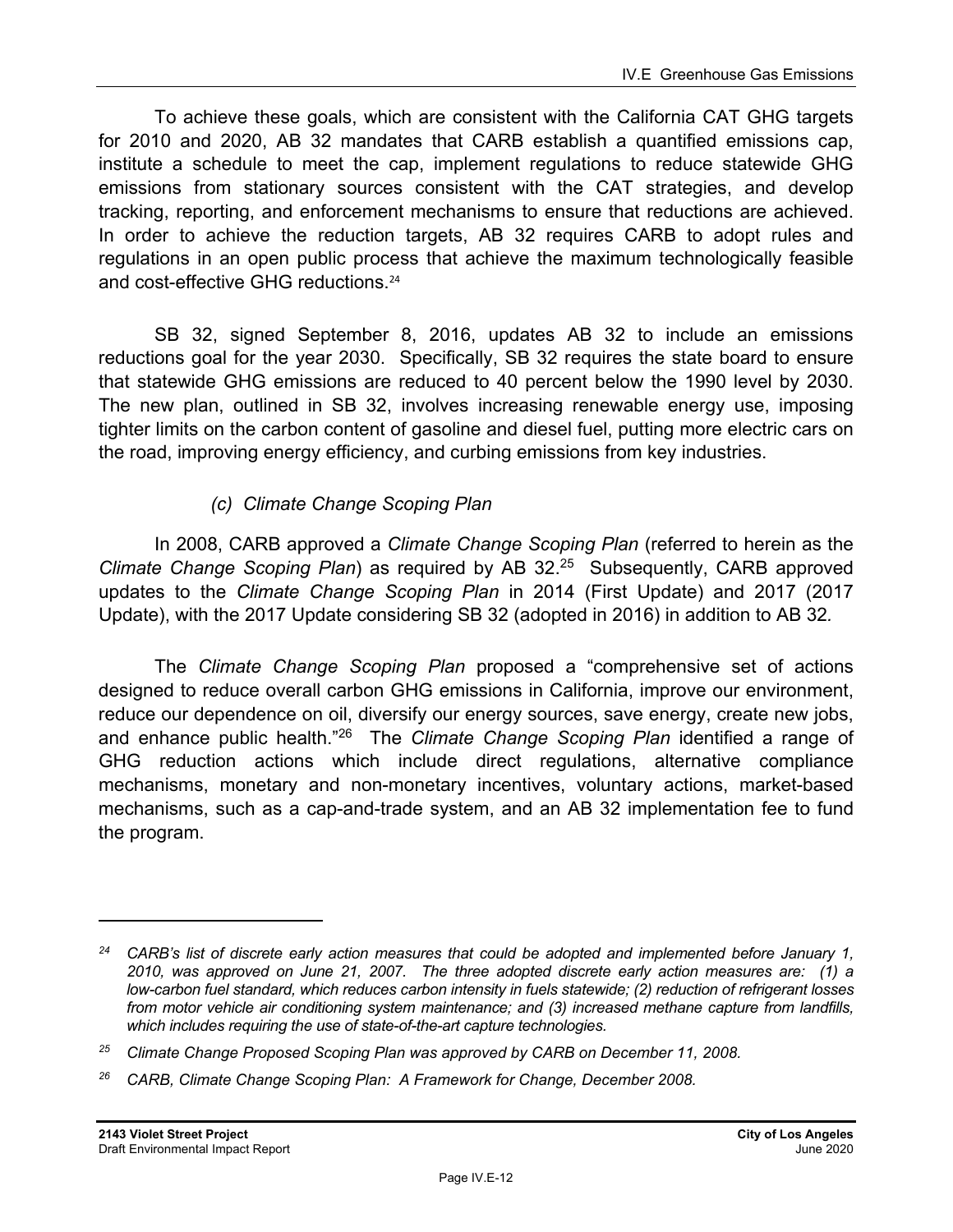The *Climate Change Scoping Plan* called for a "coordinated set of solutions" to address all major categories of GHG emissions. Transportation emissions were addressed through a combination of higher standards for vehicle fuel economy, implementation of the Low Carbon Fuel Standard (LCFS), and greater consideration to reducing trip length and generation through land use planning and transit-oriented development. Buildings, land use, and industrial operations were encouraged and, sometimes, required to use energy more efficiently. Utility energy providers were required to include more renewable energy sources through implementation of the Renewables Portfolio Standard.<sup>27</sup> Additionally, the *Climate Change Scoping Plan* emphasized opportunities for households and businesses to save energy and money through increasing energy efficiency. It indicated that substantial savings of electricity and natural gas would be accomplished through "improving energy efficiency by 25 percent."

The *Climate Change Scoping Plan* identified a number of specific issues relevant to the Project, including:

• The potential of using the green building framework as a mechanism, which could enable GHG emissions reductions in other sectors (i.e., electricity, natural gas), noting that:

> *A Green Building strategy will produce greenhouse gas savings through buildings that exceed minimum energy efficiency standards, decrease consumption of potable water, reduce solid waste during construction and operation, and incorporate sustainable materials. Combined, these measures can also contribute to healthy indoor air quality, protect human health, and minimize impacts to the environment.*

- The importance of supporting the Department of Water Resources' work to implement the Governor's objective to reduce per capita water use by 20 percent by 2020. Specific measures to achieve this goal include water use efficiency, water recycling, and reuse of urban runoff. The *Climate Change Scoping Plan* noted that water use requires significant amounts of energy, including approximately one-fifth of statewide electricity.
- Encouraging local governments to set quantifiable emission reduction targets for their jurisdictions and use their influence and authority to encourage reductions in emissions caused by energy use, waste and recycling, water and wastewater systems, transportation, and community design.

*<sup>27</sup> For a discussion of Renewables Portfolio Standard, refer to subsection 2(f)i, California Renewables Portfolio Standard.*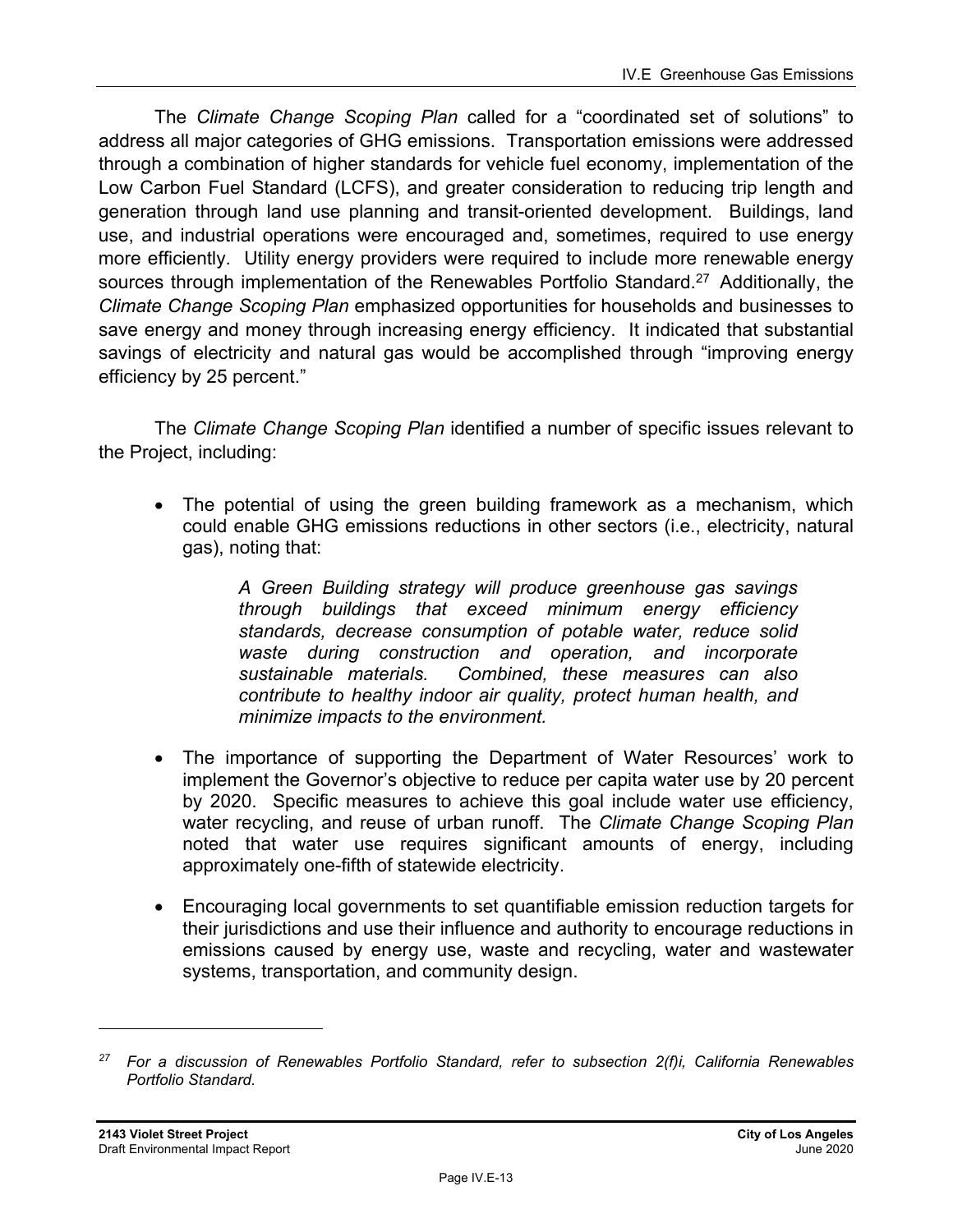Forecasting the amount of emissions that would occur in 2020 if no actions are taken was necessary to assess the scope of the reductions California has to make to return to the 1990 emissions level by 2020 as required by AB 32. CARB originally defined the "business-as-usual" or BAU scenario as emissions in the absence of any GHG emission reduction measures discussed in the *Climate Change Scoping Plan*. For example, in further explaining CARB's BAU methodology, CARB assumed that all new electricity generation would be supplied by natural gas plants, no further regulatory action would impact vehicle fuel efficiency, and building energy efficiency codes would be held at 2005 standards. In the *Climate Change Scoping Plan*, CARB determined that achieving the 1990 emissions level in 2020 would require a reduction in GHG emissions of approximately 28.5 percent from the otherwise projected 2020 emissions level (i.e., those emissions that would occur in 2020, absent GHG-reducing laws and regulations).<sup>28</sup>

Subsequent to adoption of the *Climate Change Scoping Plan*, a lawsuit was filed challenging CARB's approval of the *Climate Change Scoping Plan Functional Equivalent Document* (FED) (*FED to the Climate Change Scoping Plan*). On May 20, 2011 (Case No. CPF-09-509562), the Court found that the environmental analysis of the alternatives in the *FED to the Climate Change Scoping Plan* was not sufficient under the California Environmental Quality Act (CEQA). CARB staff prepared a revised and expanded environmental analysis of the alternatives, and the *Supplemental FED to the Climate Change Scoping Plan* was approved on August 24, 2011 (*Supplemental FED*). The *Supplemental FED* indicated that there is the potential for adverse environmental impacts associated with implementation of the various GHG emission reduction measures recommended in the *Climate Change Scoping Plan*.

As part of the *Supplemental FED*, CARB updated the projected 2020 BAU emissions inventory based on then current economic forecasts (i.e., as influenced by the economic downturn) and emission reduction measures already in place, replacing its prior 2020 BAU emissions inventory. CARB staff derived the updated emissions estimates by projecting emissions growth, by sector, from the state's average emissions from 2006 through 2008. Specific emission reduction measures included were the million-solar-roofs program, the AB 1493 (Pavley I) motor vehicle GHG emission standards, and the LCFS.<sup>29</sup> In addition, CARB also factored into the 2020 BAU inventory emissions reductions associated with a 33-percent Renewable Energy Portfolio Standard (RPS) for electricity generation. Based on the new economic data, CARB determined that achieving the 1990

*<sup>28</sup> CARB, Climate Change Scoping Plan, December 2008, p. 12.* 

*<sup>29</sup> Pavley I are the first GHG standards in the nation for passenger vehicles and took effect for model years*  starting in 2009 to 2016. Pavley I could potentially result in 27.7 million metric tons CO<sub>2</sub>e reduction in *2020. Pavley II will cover model years 2017 to 2025 and potentially result in an additional reduction of 4.1 million metric tons CO2e.*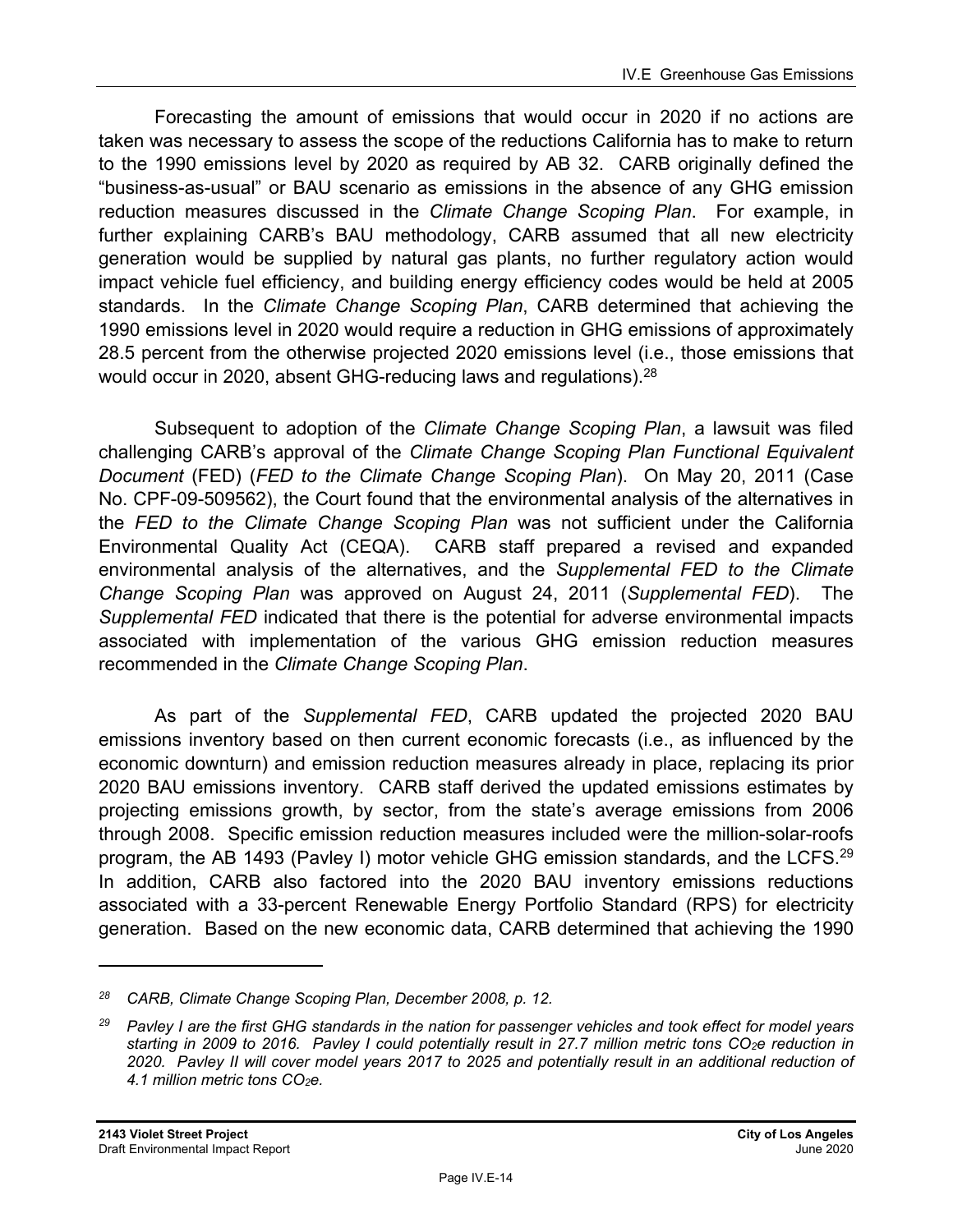emissions level by 2020 would require a reduction in GHG emissions of 21.7 percent (down from 28.5 percent) from BAU conditions. When the 2020 emissions level projection also was updated to account for newly implemented regulatory measures discussed above, CARB determined that achieving the 1990 emissions level in 2020 would require a reduction in GHG emissions of 16 percent (down from 28.5 percent) from the BAU conditions.30,31

In 2014, CARB adopted the *First Update to the Climate Change Scoping Plan: Building on the Framework* (First Update).32 The stated purpose of the First Update was to "highlight… California's success to date in reducing its GHG emissions and lay… the foundation for establishing a broad framework for continued emission reductions beyond 2020, on the path to 80 percent below 1990 levels by 2050."<sup>33</sup> The First Update found that California is on track to meet the 2020 emissions reduction mandate established by AB 32 and noted that California could reduce emissions further by 2030 to levels squarely in line with those needed to stay on track to reduce emissions to 80 percent below 1990 levels by 2050 if the state realizes the expected benefits of existing policy goals.<sup>34</sup>

In conjunction with the First Update, CARB identified "six key focus areas comprising major components of the state's economy to evaluate and describe the larger transformative actions that will be needed to meet the state's more expansive emission reduction needs by 2050."<sup>35</sup> Those six areas were: (1) energy; (2) transportation (vehicles/ equipment, sustainable communities, housing, fuels, and infrastructure); (3) agriculture; (4) water; (5) waste management; and (6) natural and working lands. The First Update identified key recommended actions for each sector that would facilitate achievement of the 2050 reduction target.

Based on CARB's research efforts, it has a "strong sense of the mix of technologies needed to reduce emissions through 2050."<sup>36</sup> Those technologies include energy demand

- *35 CARB, 2014 Update, May 2014, p. 6.*
- *36 CARB, 2014 Update, May 2014, p. 32.*

*<sup>30</sup> CARB, Supplement to the AB 32 Scoping Plan FED, Table 1.2-2.* 

*<sup>31</sup> The emissions and reductions estimates found in the Supplemental FED to the Climate Change Scoping Plan fully replace the estimates published in the Climate Change Scoping Plan. See CARB, Resolution 11-27 (Aug. 24, 2011) (setting aside approval of Climate Change Scoping Plan and associated emissions forecasts, and approving the Supplemental FED). The estimates in the 2008 document are 596 million metric tons CO2e under 2020 BAU and a required reduction of 169 million metric tons CO2e (28.4 percent).* 

*<sup>32</sup> Health & Safety Code §38561(h) requires CARB to update the Scoping Plan every five years.* 

*<sup>33</sup> CARB, 2014 Update, May 2014, p. 4.* 

*<sup>34</sup> CARB, 2014 Update, May 2014, p. 34.*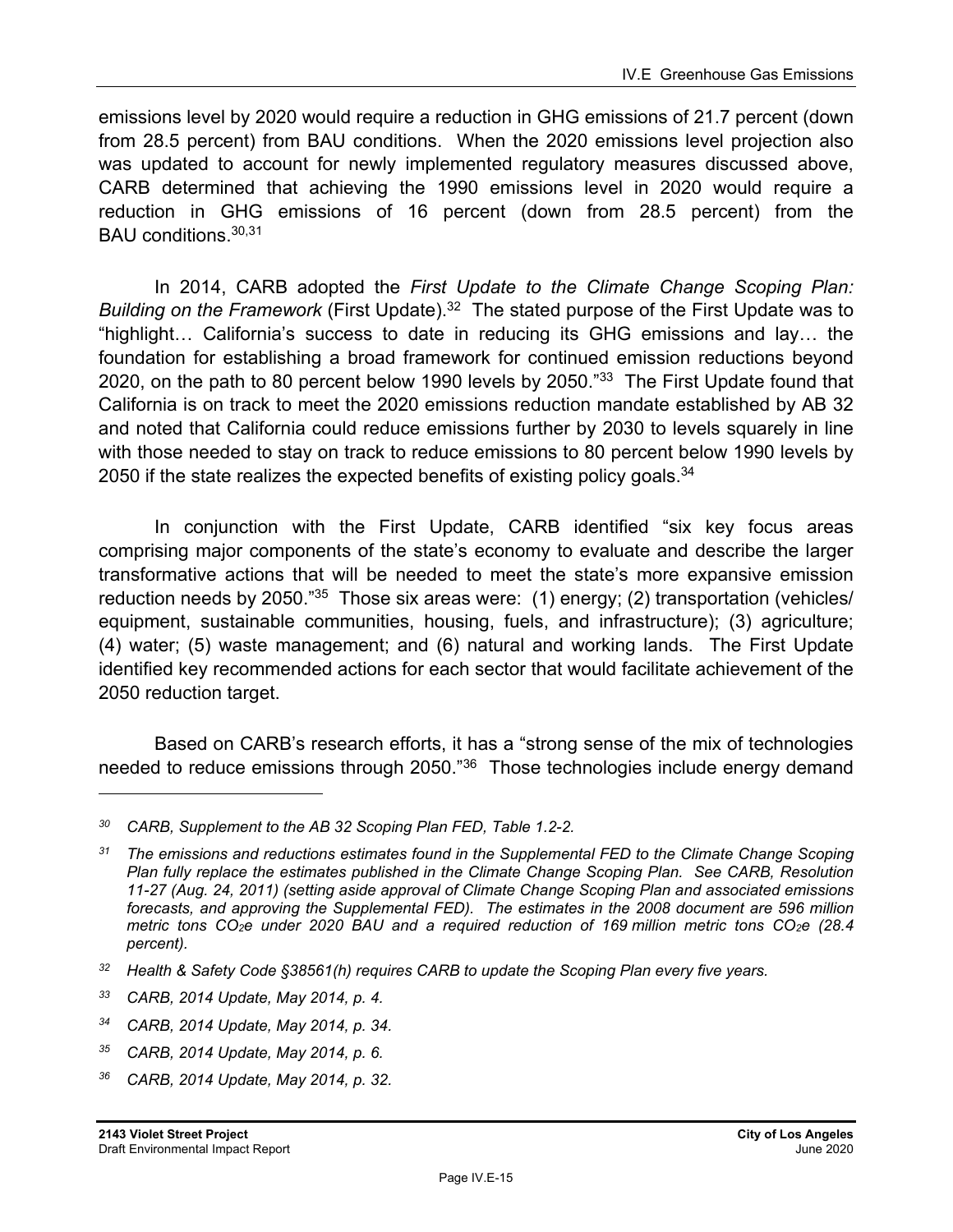reduction through efficiency and activity changes; large-scale electrification of on-road vehicles, buildings and industrial machinery; decarbonizing electricity and fuel supplies; and the rapid market penetration of efficient and clean energy technologies.

The First Update discussed new residential and commercial building energy efficiency improvements, specifically identifying progress towards zero net energy buildings as an element of meeting mid-term and long-term GHG reduction goals. The First Update expressed CARB's commitment to working with the California Public Utilities Commission (CPUC) and California Energy Commission (CEC) to facilitate further achievements in building energy efficiency.

In January 2018, CARB adopted the *2017 Climate Change Scoping Plan Update: The Strategy for Achieving California's 2030 Greenhouse Gas Target*. The 2017 Update builds upon the framework established by the *Climate Change Scoping Plan* and the First Update while identifying new, technologically feasible, and cost-effective strategies to ensure that California meets its GHG reduction targets in a way that promotes and rewards innovation, continues to foster economic growth, and delivers improvements to the environment and public health. The 2017 Update includes policies to require direct GHG reductions at some of the State's largest stationary sources and mobile sources. These policies include the use of lower GHG fuels, efficiency regulations, and the Cap-and-Trade Program, which constrain and reduce emissions at covered sources.<sup>37</sup>

## *(d) Assembly Bill 197*

AB 197, signed September 8, 2016, is a bill linked to SB 32, which prioritizes efforts to cut GHG emissions in low-income or minority communities. AB 197 requires CARB to make available, and update at least annually, on its website, the emissions of greenhouse gases, criteria pollutants, and toxic air contaminants for each facility that reports to CARB and air districts. In addition, AB 197 adds two Members of the Legislature to the CARB board as ex officio, non-voting members and also creates the Joint Legislative Committee on Climate Change Policies to ascertain facts and make recommendations to the Legislature and the houses of the Legislature concerning the state's programs, policies, and investments related to climate change.

## *(e) Cap-and-Trade Program*

The *Climate Change Scoping Plan* identified a cap-and-trade program as one of the strategies for California to reduce GHG emissions. Under cap-and-trade, an overall limit on GHG emissions from capped sectors is established, and facilities subject to the cap are

*<sup>37</sup> CARB, 2017 Update, November 2017, p. 6.*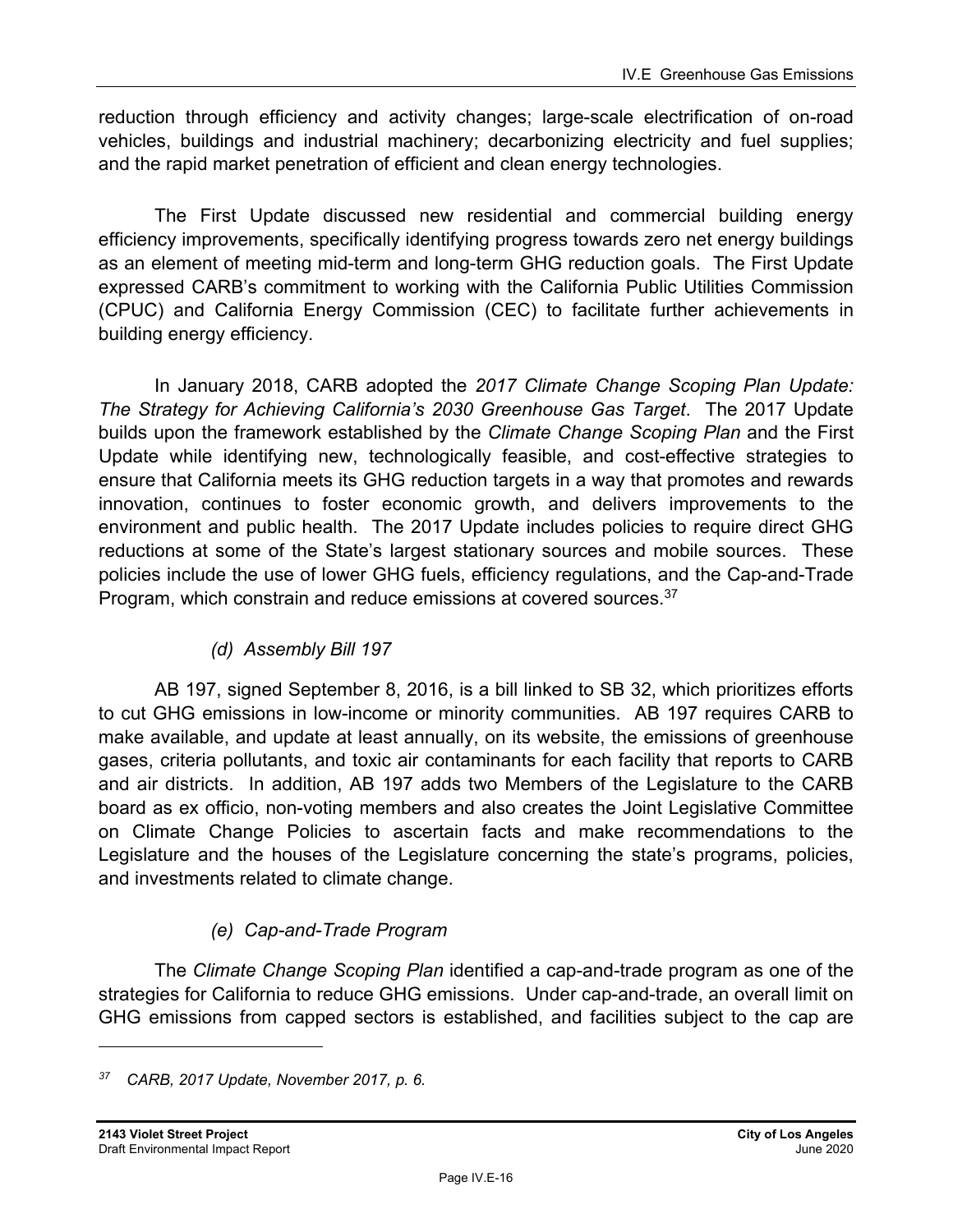able to trade permits to emit GHGs within the overall limit. According to CARB, a cap-andtrade program will help put California on the path to meet its goal of reducing GHG emissions to 1990 levels by the year 2020.<sup>38</sup> CARB adopted a California Cap-and-Trade Program pursuant to its authority under AB 32 and the State Legislature extended the Program through 2030 with the adoption of AB 398. With continuation of the Cap-and-Trade Program, the State can achieve a 40-percent reduction target by 2030.<sup>39</sup>

The Cap-and-Trade Program is designed to reduce GHG emissions from major sources, such as refineries and power plants, (deemed "covered entities"). "Covered entities" subject to the Cap-and-Trade Program are sources that emit more than  $25,000$  metric tons CO<sub>2</sub>e (MTCO<sub>2</sub>e) per year. Triggering of the 25,000 MTCO<sub>2</sub>e per year "inclusion threshold" is measured against a subset of emissions reported and verified under the California Regulation for the Mandatory Reporting of Greenhouse Gas Emissions (Mandatory Reporting Rule or MRR).

Under the Cap-and-Trade Program, CARB issues allowances equal to the total amount of allowable emissions over a given compliance period and distributes these to regulated entities. Covered entities are allocated free allowances in whole or in part (if eligible) and may buy allowances at auction, purchase allowances from others, or purchase offset credits. Each covered entity with a compliance obligation is required to surrender an allowance for each metric ton  $CO<sub>2</sub>e$  of GHG they emit.

The Cap-and-Trade Program provides a firm cap, ensuring that the 2020 and 2030 statewide emission limit will not be exceeded. An inherent feature of the Cap-and-Trade Program is that it does not guarantee GHG emissions reductions in any discrete location or by any particular source. Rather, GHG emissions reductions are only guaranteed on a cumulative basis. As summarized by CARB in the First Update:

*<sup>38</sup> With continuation of the Cap-and-Trade Program, the State can achieve a 40-percent reduction target by 2030.* 

*<sup>39</sup> Energy and Environmental Economics (E3). "Summary of the California State Agencies' PATHWAYS Project: Long-term Greenhouse Gas Reduction Scenarios" (April 2015); Greenblatt, Jeffrey, Energy Policy, "Modeling California Impacts on Greenhouse Gas Emissions" (Vol. 78, pp. 158–172). The California Air Resources Board, California Energy Commission, California Public Utilities Commission, and the California Independent System Operator engaged E3 to evaluate the feasibility and cost of a range of potential 2030 targets along the way to the state's goal of reducing GHG emissions to 80 percent below 1990 levels by 2050. With input from the agencies, E3 developed scenarios that*  explore the potential pace at which emission reductions can be achieved, as well as the mix of *technologies and practices deployed. E3 conducted the analysis using its California PATHWAYS model. Enhanced specifically for this study, the model encompasses the entire California economy with detailed representations of the buildings, industry, transportation and electricity sectors.*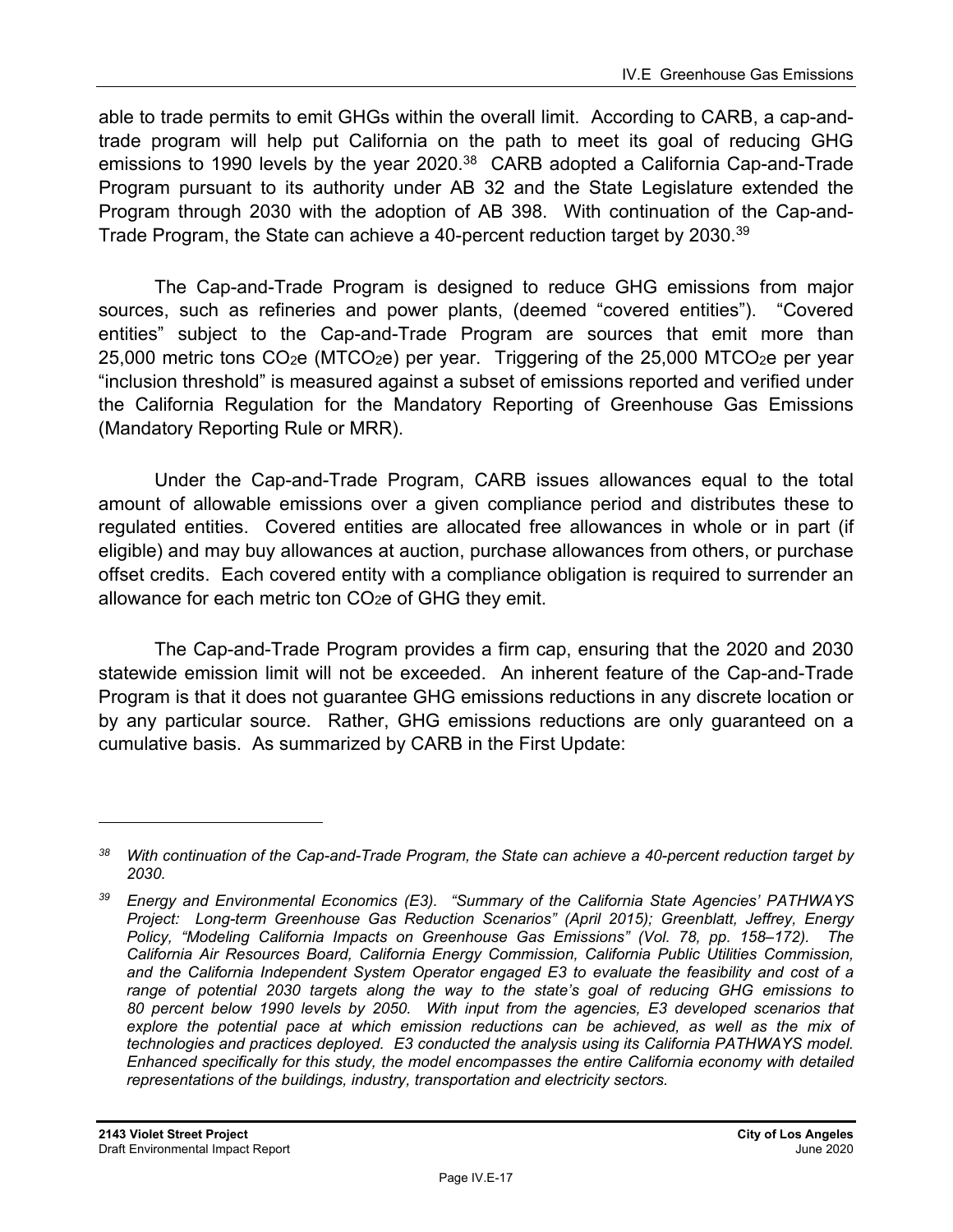*The Cap-and-Trade Regulation gives companies the flexibility to trade allowances with others or take steps to cost-effectively reduce emissions at their own facilities. Companies that emit more have to turn in more allowances or other compliance instruments. Companies that can cut their GHG emissions have to turn in fewer allowances. But as the cap declines, aggregate emissions must be reduced.* 

For example, a covered entity theoretically could increase its GHG emissions every year and still comply with the Cap-and-Trade Program if there is a commensurate reduction in GHG emissions from other covered entities. Such a focus on aggregate GHG emissions is considered appropriate because climate change is a global phenomenon, and the effects of GHG emissions are considered cumulative.

The Cap-and-Trade Program works with other direct regulatory measures and provides an economic incentive to reduce emissions. If California's direct regulatory measures reduce GHG emissions more than expected, then the Cap-and-Trade Program will be responsible for relatively fewer emissions reductions. If California's direct regulatory measures reduce GHG emissions less than expected, then the Cap-and-Trade Program will be responsible for relatively more emissions reductions. Thus, the Cap-and-Trade Program assures that California will meet its GHG emissions reduction mandates:

*The Cap-and-Trade Program establishes an overall limit on GHG emissions from most of the California economy—the "capped sectors." Within the capped sectors, some of the reductions are being accomplished through direct regulations, such as improved building and appliance efficiency standards, the [Low Carbon Fuel Standard] LCFS, and the 33 percent [Renewables Portfolio Standard] RPS. Whatever additional reductions are needed to bring emissions within the cap is accomplished through price incentives posed by emissions allowance prices. Together, direct regulation and price incentives assure that emissions are brought down cost-effectively to the level of the overall cap.40 […]* 

*[T]he Cap-and-Trade Regulation provides assurance that California's 2020*  limit will be met because the regulation sets a firm limit on 85 percent of *California's GHG emissions.41*

*<sup>40</sup> CARB, 2014 Update, May 2014, p. 88.* 

*<sup>41</sup> CARB, 2014 Update, May 2014, pp. 86–87.*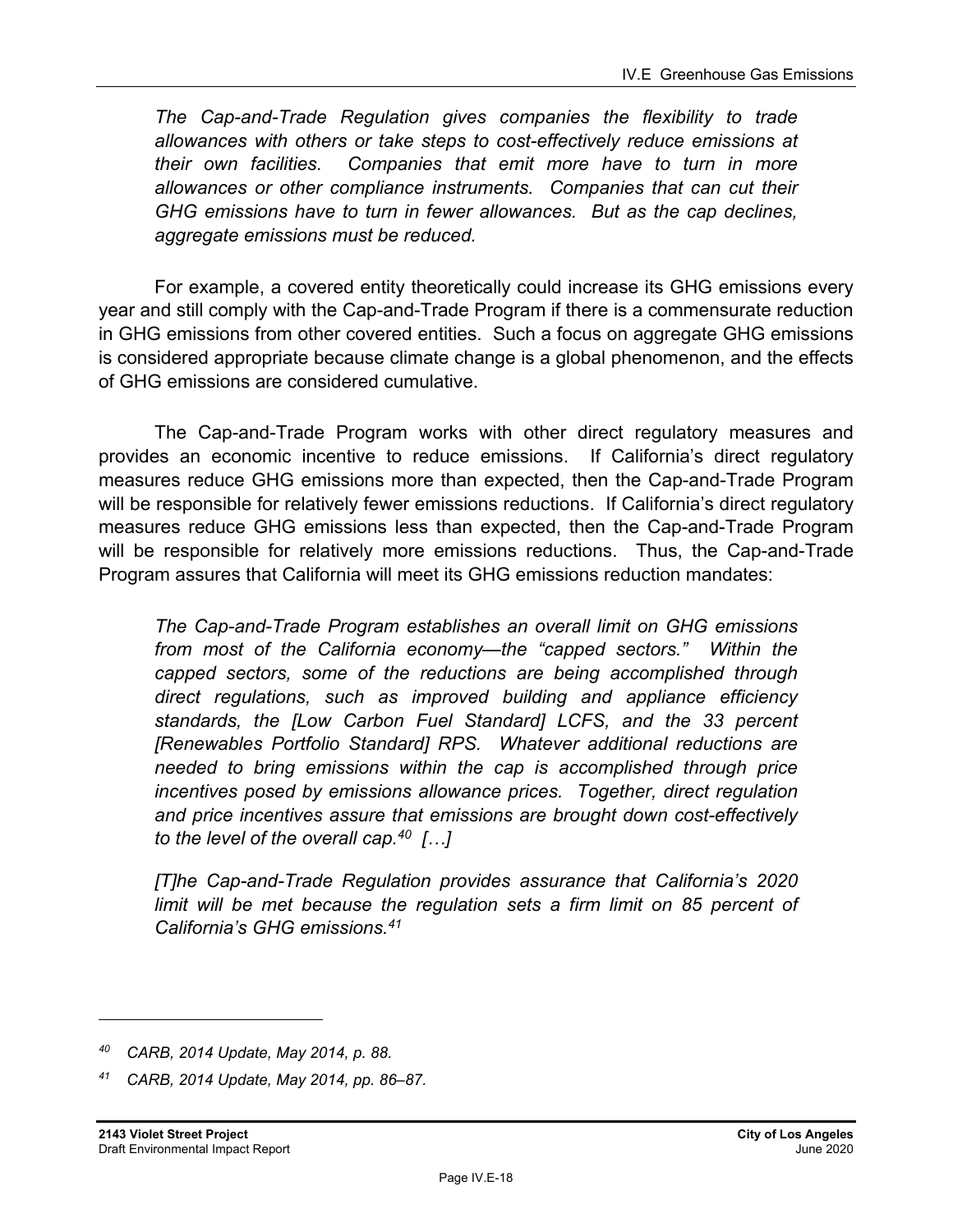Overall, the Cap-and-Trade Program will achieve aggregate, rather than site-specific or project-level, GHG emissions reductions. Also, due to the regulatory framework adopted by CARB in AB 32, the reductions attributed to the Cap-and-Trade Program can change over time depending on the state's emissions forecasts and the effectiveness of direct regulatory measures.

As of January 1, 2015, the Cap-and-Trade Program covered approximately 85 percent of California's GHG emissions.<sup>42</sup>

The Cap-and-Trade Program covers the GHG emissions associated with electricity consumed in California, whether generated in-state or imported. Accordingly, GHG emissions associated with CEQA projects' electricity usage are covered by the Cap-and-Trade Program. The Cap-and-Trade Program also covers fuel suppliers (natural gas and propane fuel providers and transportation fuel providers) to address emissions from such fuels and from combustion of other fossil fuels not directly covered at large sources in the Program's first compliance period. Furthermore, the Cap-and-Trade Program also covers the GHG emissions associated with the combustion of transportation fuels in California, whether refined in-state or imported. The point of regulation for transportation fuels is when they are "supplied" (i.e., delivered into commerce). Accordingly, as with stationary source GHG emissions and GHG emissions attributable to electricity use, virtually all, if not all, of GHG emissions from CEQA projects associated with vehicle-miles traveled (VMT) are covered by the Cap-and-Trade Program.

AB 398 was enacted in 2017 to extend and clarify the role of the State's Cap-and-Trade Program through December 31, 2030. As part of AB 398, refinements were made to the Cap-and-Trade program to establish updated protocols and allocation of proceeds to reduce GHG emissions.

*(f) Energy-Related Sources* 

## *(i) California Renewables Portfolio Standard*

The California RPS program (SB 1078) required that 20 percent of the available energy supplies are from renewable energy sources by 2017. In 2006, SB 107 accelerated the 20-percent mandate to 2010. These mandates apply directly to investor-owned utilities. On April 12, 2011, Governor Brown signed into law SB 2X, which modified California's RPS program to require that both public and investor-owned utilities in California receive at least 33 percent of their electricity from renewable sources by the year 2020. California SB 2X

*<sup>42</sup> Center for Climate and Energy Solutions, California Cap-and-Trade, www.c2es.org/content/california-capand-trade, accessed March 11, 2020.*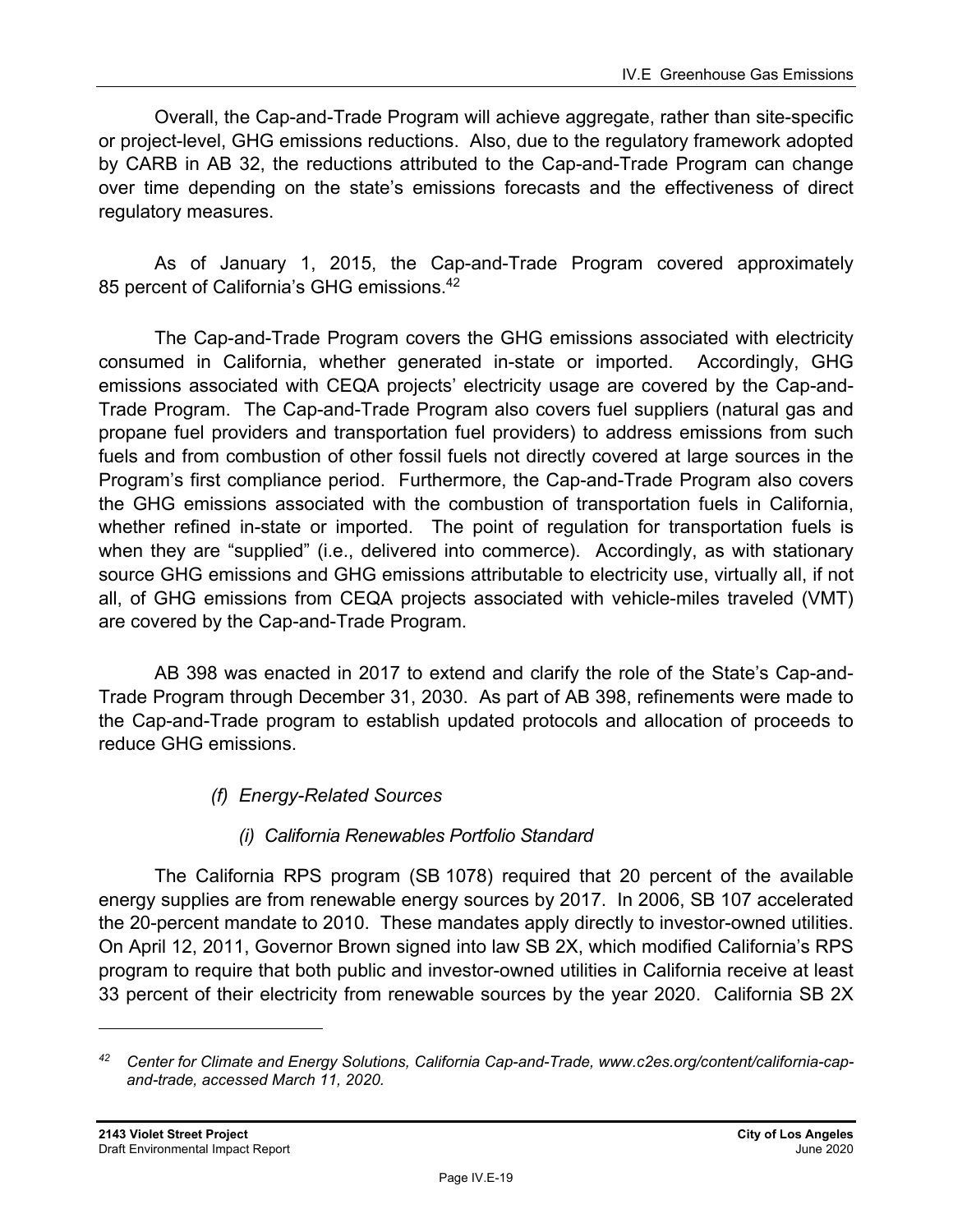also requires regulated sellers of electricity to meet an interim milestone of procuring 25 percent of their energy supply from certified renewable resources by 2016. These levels of reduction are consistent with the Los Angeles Department of Water and Power's (LADWP) commitment to achieve 35 percent renewables by 2020.

In 2019, LADWP indicated that 32 percent of its electricity came from renewable resources in Year 2018.<sup>43</sup> Therefore, under SB 2X, LADWP is required to increase its electricity from renewable resources by an additional 3 percent to comply with the RPS of 33 percent by 2020.

### *(ii) Senate Bill 350*

SB 350, signed October 7, 2015, is the Clean Energy and Pollution Reduction Act of 2015. The objectives of SB 350 are: (1) to increase from 33 percent to 50 percent, the procurement of our electricity from renewable sources by 2030; and (2) to double the energy efficiency savings in electricity and natural gas final end uses of retail customers through energy efficiency and conservation.44

### *(iii) Senate Bill 100*

SB 100, signed September 10, 2018, is the 100 Percent Clean Energy Act of 2018. SB 100 updates the goals of California's Renewable Portfolio Standard and SB 350, as discussed above, to the following: achieve 50-percent renewable resources target by December 31, 2026, and achieve a 60-percent target by December 31, 2030. SB 100 also requires that eligible renewable energy resources and zero-carbon resources supply 100 percent of retail sales of electricity to California end-use customers and 100 percent of electricity procured to serve all state agencies by December 31, 2045.45

### *(iv) Senate Bill 1368*

SB 1368, signed September 29, 2006, is a companion bill to AB 32, which requires the CPUC and the CEC to establish GHG emission performance standards for the generation of electricity. These standards also generally apply to power that is generated outside of California and imported into the state. SB 1368 provides a mechanism for reducing the emissions of electricity providers, thereby assisting CARB to meet its mandate under AB 32. On January 25, 2007, the CPUC adopted an interim GHG Emissions Performance Standard, which is a facility-based emissions standard requiring that all new

*<sup>43</sup> CPUC, 2018 Power Content Label, Los Angeles Department of Water and Power, July 2019.* 

*<sup>44</sup> SB 350 (2015–2016 Reg, Session) Stats 2015, ch. 547.* 

*<sup>45</sup> SB 100 (2017–2018 Reg. Session\_ Stats 2018, ch. 312.*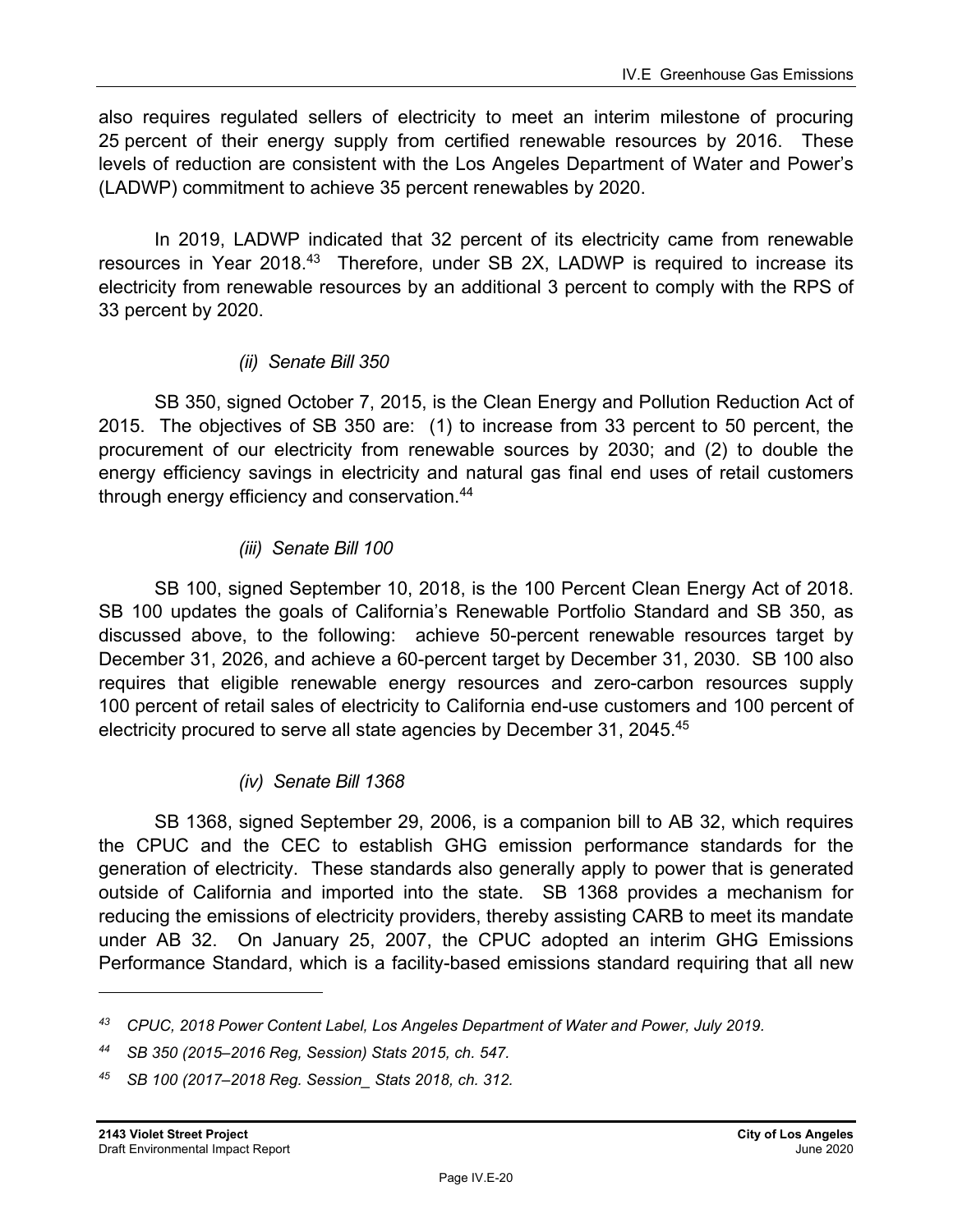long-term commitments for baseload generation to serve California consumers be with power plants that have GHG emissions no greater than a combined cycle gas turbine plant. That level is established at 1,100 pounds of CO2 per MWh. Furthermore, on May 23, 2007, the CEC adopted regulations that establish and implement an identical Emissions Performance Standard of 1,100 pounds of CO<sub>2</sub> per MWh (see CEC Order No. 07-523-7).

## *(g) Mobile Sources*

## *(i) Assembly Bill 1493 (Pavley I)*

AB 1493, passed in 2002, requires the development and adoption of regulations to achieve "the maximum feasible reduction of greenhouse gases" emitted by noncommercial passenger vehicles, light-duty trucks, and other vehicles used primarily for personal transportation in the state. CARB originally approved regulations to reduce GHGs from passenger vehicles in September 2004, with the regulations to take effect in 2009. On September 24, 2009, CARB adopted amendments to these "Pavley" regulations that reduce GHG emissions in new passenger vehicles from 2009 through 2016.<sup>46</sup> Although setting emission standards on automobiles is solely the responsibility of the USEPA, the federal CAA allows California to set state-specific emission standards on automobiles if the state first obtains a waiver from the USEPA. The USEPA granted California that waiver on July 8, 2009. A comparison between the AB 1493 standards and the Federal CAFE standards was completed by CARB and the analysis determined that California emission standards are 16-percent more stringent through the 2016 model year and 18-percent more stringent for 2020 model year.<sup>47</sup> CARB is also committed to further strengthening these standards beginning with 2020 model year vehicles to obtain a 45-percent GHG reduction in comparison to the 2009 model year. As discussed above, the USEPA and NHTSA published a proposal in 2018 to freeze the model year 2020 CAFE standards through model year 2026 and to revoke California's waiver under the Clean Air Act to establish more stringent standards.

## *(ii) Executive Order S-1-07 (California Low Carbon Fuel Standard)*

Executive Order S-1-07, the LCFS (issued on January 18, 2007), requires a reduction of at least 10 percent in the carbon intensity of California's transportation fuels by 2020. Regulatory proceedings and implementation of the LCFS were directed to CARB. CARB released a draft version of the LCFS in October 2008. The final regulation was approved

*<sup>46</sup> CARB, Clean Car Standards—Pavley, Assembly Bill 1493, ww2.arb.ca.gov/californias-greenhouse-gasvehicle-emission-standards-under-assembly-bill-1493-2002-pavley, accessed March 11, 2020.* 

*<sup>47</sup> CARB, "Comparison of Greenhouse Gas Reductions for all Fifty United States under CAFE Standards and ARB Regulations Adopted Pursuant to AB 1493," January 23, 2008.*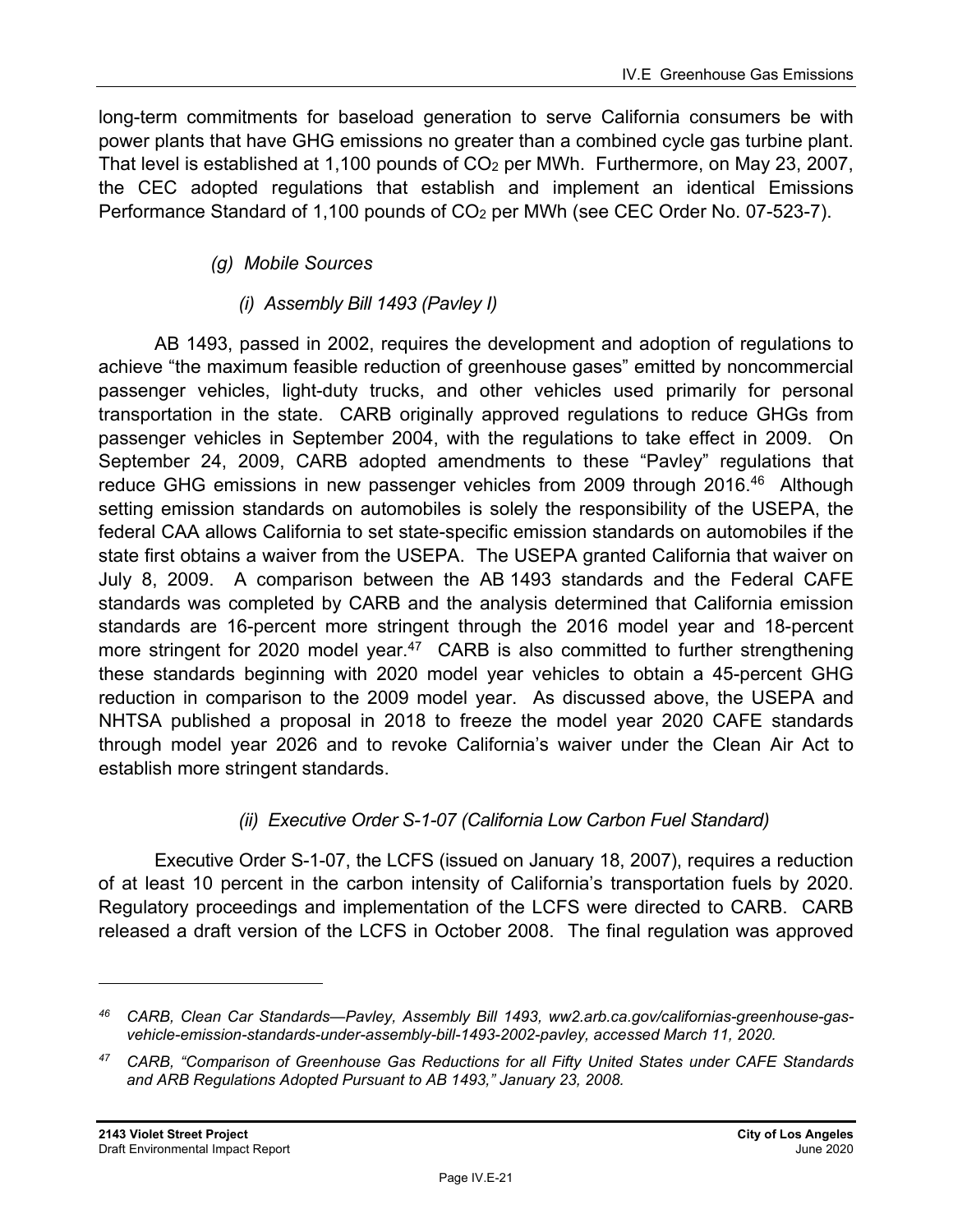by the Office of Administrative Law and filed with the Secretary of State on January 12, 2010; the LCFS became effective on the same day.

The development of the 2017 Update has identified LCFS as a regulatory measure to reduce GHG emission to meet the 2030 emissions target. In calculating statewide emissions and targets, the 2017 Update has assumed that the LCFS be extended to an 18-percent reduction in carbon intensity beyond 2020. In September 2018, CARB approved a carbon intensity reduction of 20 percent by 2030, in order to meet the 2030 emissions target.48

#### *(iii) Advanced Clean Cars Regulations*

In 2012, CARB approved the Advanced Clean Cars program, a new emissionscontrol program for model years 2015–2025.<sup>49</sup> The components of the Advanced Clean Cars program include the Low-Emission Vehicle (LEV) regulations that reduce criteria pollutants and GHG emissions from light- and medium-duty vehicles and the Zero-Emission Vehicle (ZEV) regulation, which requires manufacturers to produce an increasing number of pure ZEVs (meaning battery electric and fuel cell electric vehicles).<sup>50</sup> In March 2017, CARB voted unanimously to continue with the vehicle greenhouse gas emission standards and the ZEV program for cars and light trucks sold in California through 2025.<sup>51</sup>

#### *(iv) Senate Bill 375*

Acknowledging the relationship between land use planning and transportation sector GHG emissions, SB 375 was signed by the Governor on September 30, 2008. This legislation links regional planning for housing and transportation with the GHG reduction goals outlined in AB 32. Reductions in GHG emissions would be achieved by, for example, locating employment opportunities close to transit. Under SB 375, each Metropolitan Planning Organization (MPO) would be required to adopt a Sustainable Community Strategy (SCS) to encourage compact development that reduces passenger VMT and trips so that the region will meet a target, created by CARB, for reducing GHG emissions. If the SCS is unable to achieve the regional GHG emissions reduction targets, then the MPO is

*<sup>48</sup> CARB, "CARB amends Low Carbon Fuel Standard for wider impact," September 27, 2018, ww2.arb.ca. gov/news/carb-amends-low-carbon-fuel-standard-wider-impact, accessed March 11, 2020.* 

*<sup>49</sup> CARB, California's Advanced Clean Cars Program, About, ww2.arb.ca.gov/our-work/programs/advancedclean-cars-program/about, accessed March 11, 2020.*

*<sup>50</sup> CARB, California's Advanced Clean Cars Program, About, ww2.arb.ca.gov/our-work/programs/advancedclean-cars-program/about, accessed March 11, 2020.* 

*<sup>51</sup> CARB, News Release: CARB finds vehicle standards are achievable and cost-effective, ww2.arb.ca.gov/ news/carb-finds-vehicle-standards-are-achievable-and-cost-effective, accessed March 11, 2020.*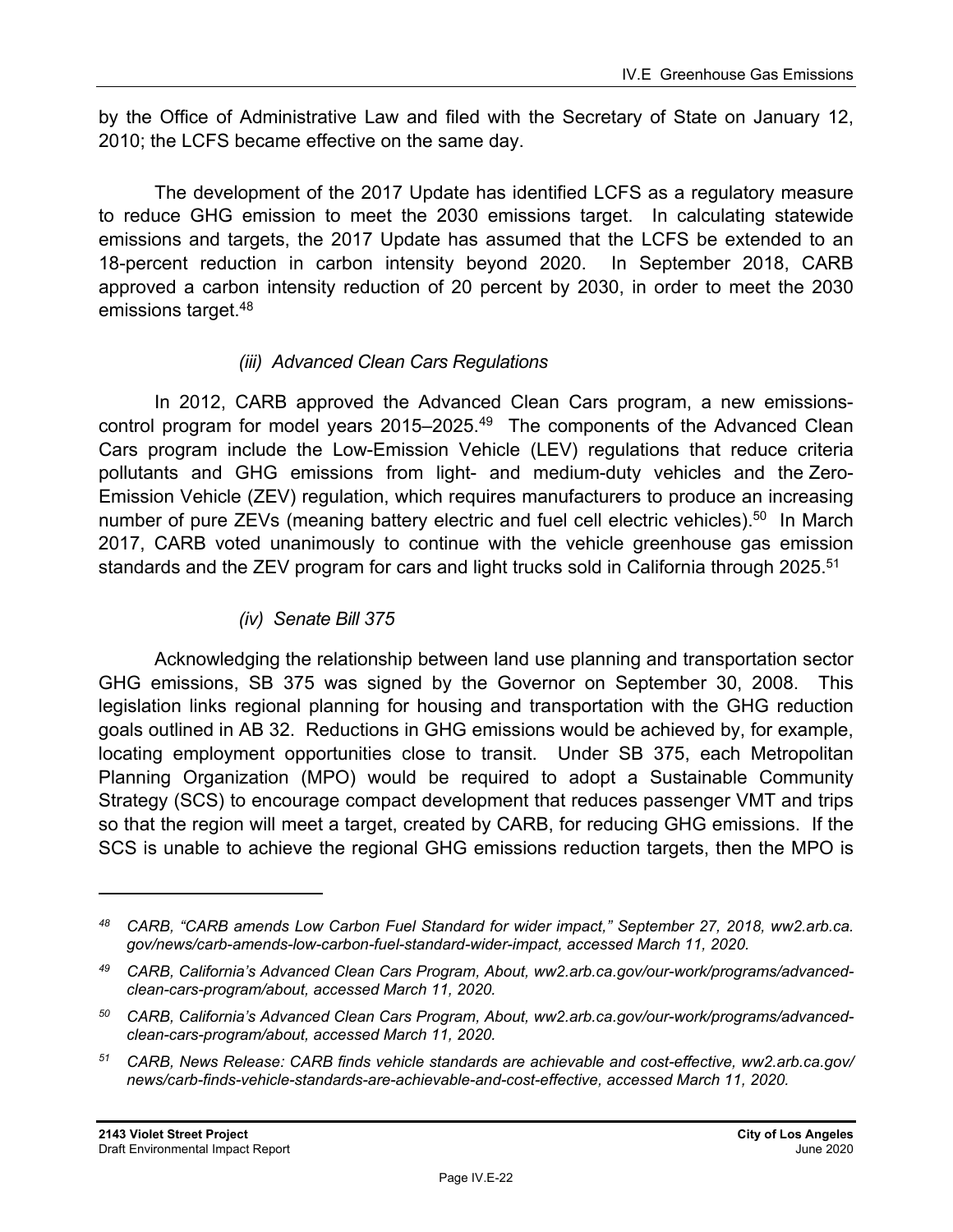required to prepare an alternative planning strategy that shows how the GHG emissions reduction target could be achieved through alternative development patterns, infrastructure, and/or transportation measures.

As required under SB 375, CARB is required to update regional GHG emissions targets every 8 years with the last update formally adopted in March 2018. As part of the 2018 update, CARB has adopted a passenger vehicle related GHG reduction target of 19 percent for 2035 for the SCAG region, which is more stringent than the previous reduction target of 13 percent for 2035.<sup>52</sup>

#### *(h) Building Standards*

#### *(i) California Appliance Efficiency Regulations (Title 20, Sections 1601 through 1608)*

The 2014 Appliance Efficiency Regulations, adopted by the CEC, include standards for new appliances (e.g., refrigerators) and lighting, if they are sold or offered for sale in California. These standards include minimum levels of operating efficiency, and other cost-effective measures, to promote the use of energy- and water-efficient appliances.

#### *(ii) California Building Energy Efficiency Standards (Title 24, Part 6)*

California's Energy Efficiency Standards for Residential and Nonresidential Buildings, located at Title 24, Part 6 of the California Code of Regulations (CCR) and commonly referred to as "Title 24," were established in 1978 in response to a legislative mandate to reduce California's energy consumption. The standards are updated periodically to allow consideration and possible incorporation of new energy efficiency technologies and methods.<sup>53</sup>

On May 9, 2018, the CEC adopted the 2019 Title 24 Standards, which went into effect on January 1, 2020. The 2019 standards continue to improve upon the previous (2016) Title 24 standards for new construction of, and additions and alterations to, residential and non-residential buildings.<sup>54</sup> The 2019 Title 24 Standards, the standards ensure that builders use the most energy efficient and energy conserving technologies and construction practices. As described in the 2019 Title 24 Standards represent "challenging but achievable design and construction practices" that represent "a major step towards

*<sup>52</sup> CARB, SB 375 Regional Greenhouse Gas Emissions Reduction Targets.* 

*<sup>53</sup> CEC, 2019 Building Energy Efficiency Standards, www.energy.ca.gov/programs-and-topics/programs/ building-energy-efficiency-standards/2019-building-energy-efficiency, accessed March 11, 2020.* 

*<sup>54</sup> CEC, 2019 Building Energy Efficiency Standards.*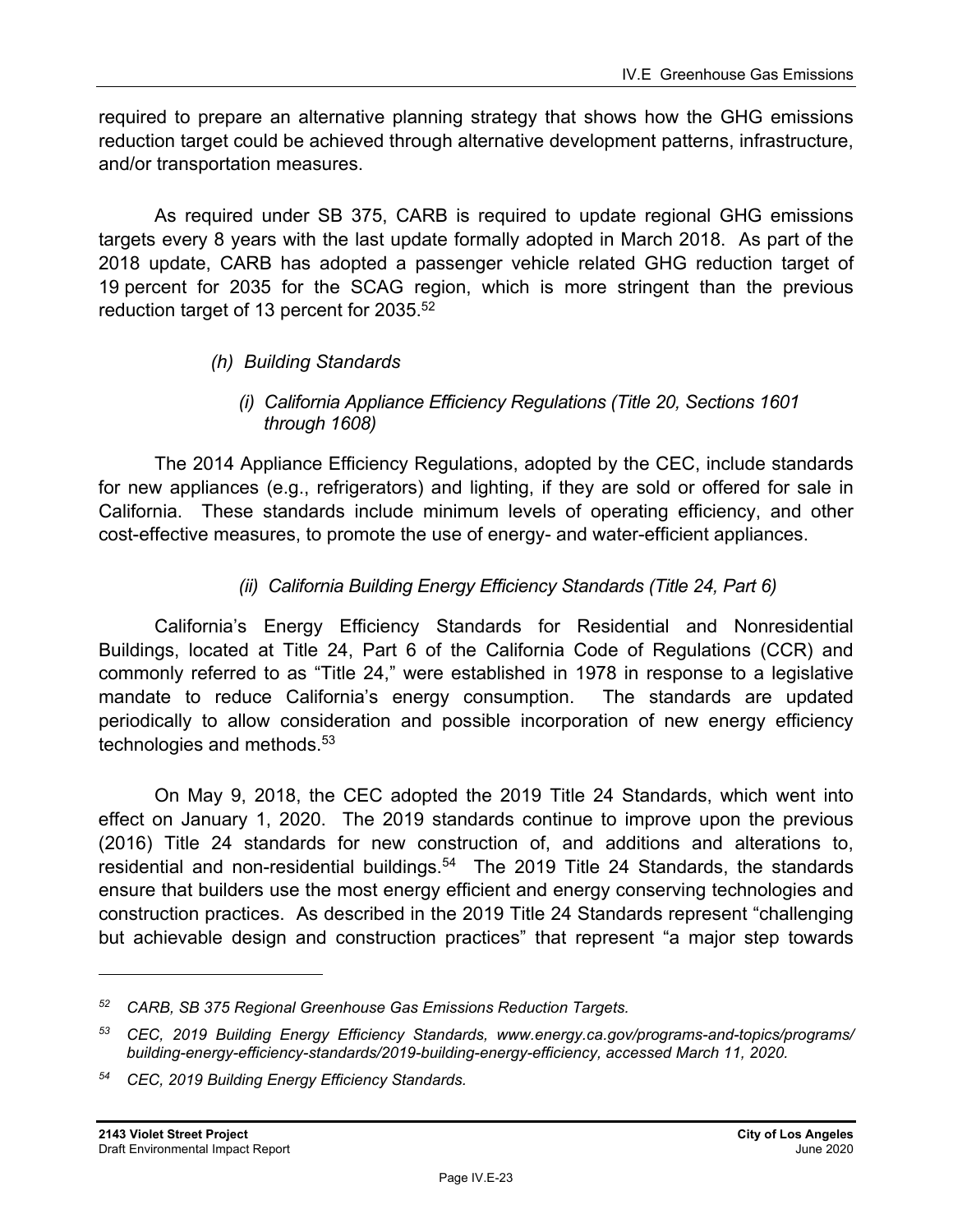meeting the Zero Net Energy (ZNE) goal." Single-family homes built with the 2019 Title 24 Standards are projected to use approximately 7 percent less energy due to energy efficiency measures versus those built under the 2016 standards. Once the mandated rooftop solar electricity generation is factored in, homes built under the 2019 standards will use about 53 percent less energy than those under the 2016 standards. Nonresidential buildings are projected to use approximately 30 percent less energy due mainly to lighting upgrades.55 Compliance with Title 24 is enforced through the building permit process.

#### *(iii) California Green Building Standards (CALGreen Code)*

The most recent update to the California Green Building Standards Code (CCR, Title 24, Part 11), commonly referred to as the 2019 CALGreen Code, became effective on January 1, 2020. Most of the mandatory measure changes in the 2019 CALGreen Code relative to the previous 2016 CALGreen Code were related to definitions and to the clarification or addition of referenced manuals, handbooks, and standards. For example, several definitions related to energy that were added or revised affect electric vehicles chargers and charging and hot water recirculation systems. For new multi-family dwelling units, the residential mandatory measures were revised to provide additional electric vehicle charging space requirements, including quantity, location, size, single EV space, multiple EV spaces, and identification.<sup>56</sup> For nonresidential mandatory measures, the table (Table 5.106.5.3.3) identifying the number of required EV charging spaces has been revised in its entirety.<sup>57</sup> Compliance with the CALGreen Code is enforced through the building permit process.

### *(i) Senate Bill 97*

On June 19, 2008, the Office of Planning and Research (OPR) released a technical advisory on addressing climate change. This guidance document outlines suggested components to CEQA disclosure, including quantification of GHG emissions from a project's construction and operation; determination of significance of the project's impact to climate change; and if the project is found to be significant, the identification of suitable alternatives and mitigation measures.

*<sup>55</sup> CEC, News Release: Energy Commission Adopts Standards Requiring Solar Systems for New Homes, First in Nation, www.energy.ca.gov/news/2018-05/energy-commission-adopts-standards-requiring-solarsystems-new-homes-first, accessed March 11, 2020.* 

*<sup>56</sup> California Building Standards Commission, 2019 California Green Building Standards Code, California Code of Regulations, Title 24, Part 11, Chapter 4—Residential Mandatory Measures, effective January 1, 2020.* 

*<sup>57</sup> California Building Standards Commission, 2019 California Green Building Standards Code, California Code of Regulations, Title 24, Part 11, Chapter 5—Nonresidential Mandatory Measures, effective January 1, 2020.*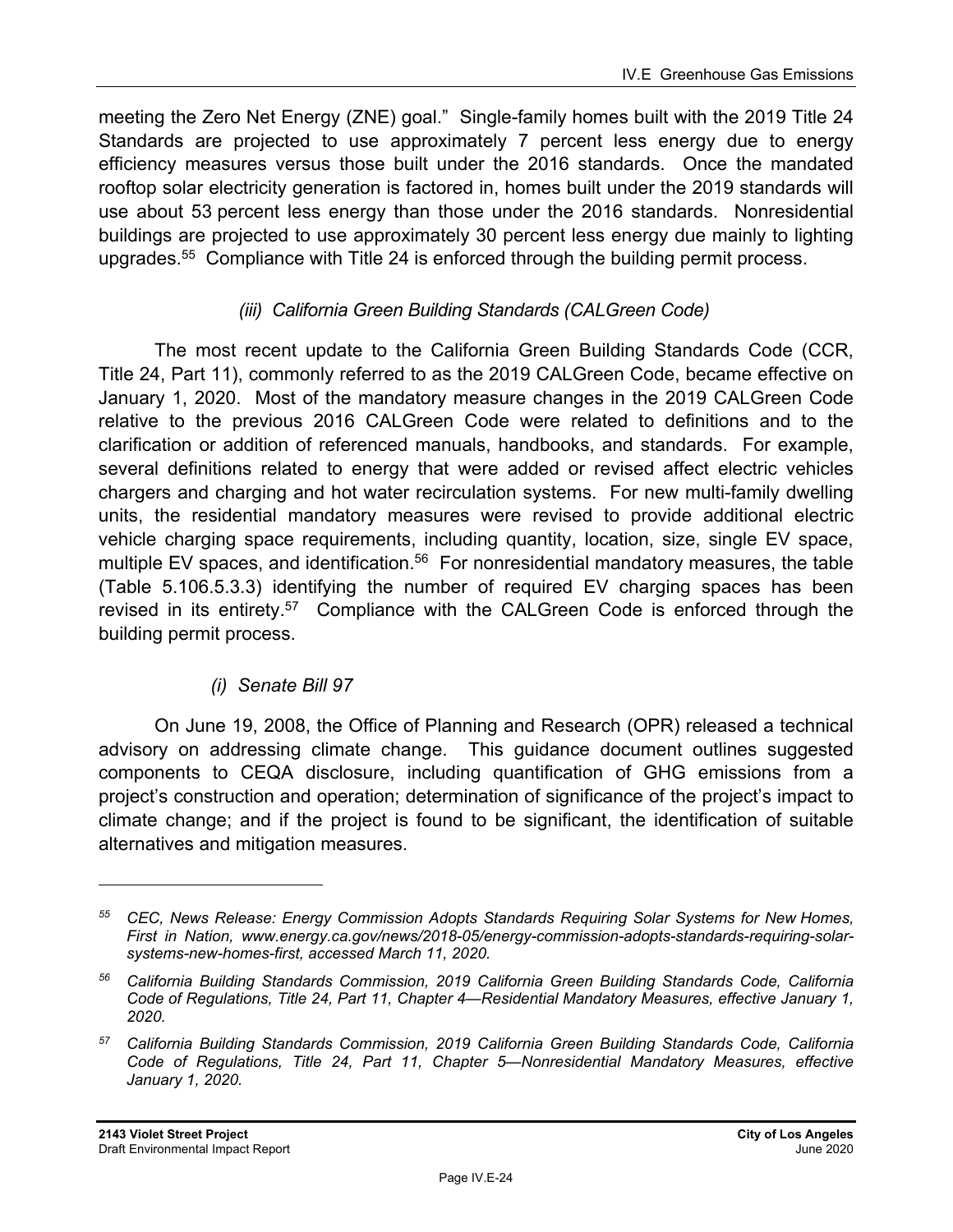SB 97, passed in August 2007, is designed to work in conjunction with CEQA and AB 32. SB 97 requires OPR to prepare and develop guidelines for the mitigation of GHG emissions or the effects thereof, including, but not limited to, the effects associated with transportation and energy consumption. The Draft Guidelines Amendments for Greenhouse Gas Emissions (Guidelines Amendments) were adopted on December 30, 2009, and address the specific obligations of public agencies when analyzing GHG emissions under CEQA to determine a project's effects on the environment.

However, neither a threshold of significance nor any specific mitigation measures are included or provided in the Guidelines Amendments.<sup>58</sup> The Guidelines Amendments require a lead agency to make a good-faith effort, based on the extent possible on scientific and factual data, to describe, calculate, or estimate the amount of GHG emissions resulting from a project. The Guidelines Amendments give discretion to the lead agency whether to: (1) use a model or methodology to quantify GHG emissions resulting from a project, and which model or methodology to use; or (2) rely on a qualitative analysis or performancebased standards. Furthermore, the Guidelines Amendments identify three factors that should be considered in the evaluation of the significance of GHG emissions:

- 1. The extent to which a project may increase or reduce GHG emissions as compared to the existing environmental setting;
- 2. Whether the project emissions exceed a threshold of significance that the lead agency determines applies to the project; and
- 3. The extent to which the project complies with regulations or requirements adopted to implement a statewide, regional, or local plan for the reduction or mitigation of GHG emissions.<sup>59</sup>

The administrative record for the Guidelines Amendments also clarifies "that the effects of greenhouse gas emissions are cumulative, and should be analyzed in the context of CEQA's requirements for cumulative impact analysis."<sup>60</sup>

The California Natural Resources Agency is required to periodically update the Guidelines Amendments to incorporate new information or criteria established by CARB

*<sup>58</sup> See 14 Cal. Code Regs. §§ 15064.7 (generally giving discretion to lead agencies to develop and publish thresholds of significance for use in the determination of the significance of environmental effects), 15064.4 (giving discretion to lead agencies to determine the significance of impacts from GHGs).* 

*<sup>59 14</sup> CCR § 15064.4(b).* 

*<sup>60</sup> Letter from Cynthia Bryant, Director of the Governor's Office of Planning and Research to Mike Chrisman, California Secretary for Natural Resources, dated April 13, 2009.*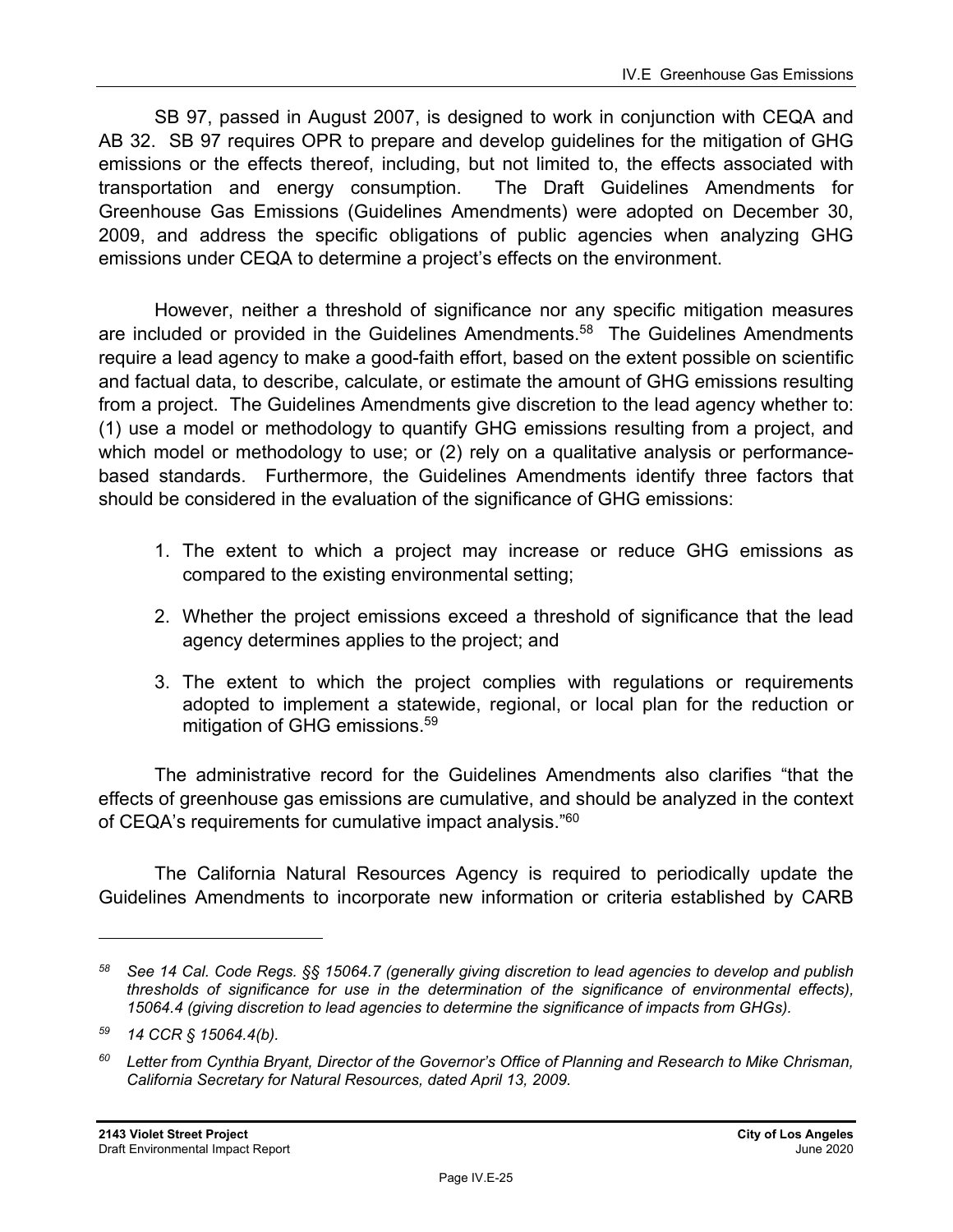pursuant to AB 32. SB 97 applies retroactively to any environmental impact report (EIR), negative declaration, mitigated negative declaration, or other document required by CEQA, which has not been finalized.

### *(j) Center for Biological Diversity v. California Department of Fish and Wildlife*

The California Supreme Court's decision published on November 30, 2015, in the *Center for Biological Diversity v. California Department of Fish and Wildlife* (62 Cal.4th 204) (also known as the "Newhall Ranch Case") reviewed the methodology used to analyze GHG emissions in an EIR prepared for a project that proposed 20,885 dwelling units with 58,000 residents on 12,000 acres of undeveloped land in a rural area of the County of Los Angeles. The EIR used a BAU approach to determine whether the project would impede the state's compliance with statutory emissions reduction mandate established by the AB 32 *Climate Change Scoping Plan*. The Court did not invalidate the BAU approach entirely but did hold that "the Scoping Plan nowhere related that *statewide* level of reduction effort to the percentage of reduction that would or should be required from *individual projects a*nd nothing DFW or Newhall have cited in the administrative record indicates the required percentage reduction from business as usual is the same for an individual project as for the entire state population and economy."61

The California Supreme Court suggested regulatory consistency as one pathway to compliance, by stating that a lead agency might assess consistency with AB 32's goal in whole or in part by looking to compliance with regulatory programs designed to reduce GHG emissions from particular activities. The Court stated that a lead agency might assess consistency with AB 32's goal in whole or part by looking to compliance with regulatory programs designed to reduce greenhouse gas emissions from particular activities, including statewide programs and local climate action plans or GHG emissions reduction plans. This approach is consistent with CEQA Guidelines Section 15064, which provides that a determination that an impact is not cumulatively considerable may rest on compliance with previously adopted plans or regulations, including plans or regulations for the reduction of GHG emissions. The Court also suggested: "A lead agency may rely on existing numerical thresholds of significance for greenhouse gas emissions" (bright line threshold approach) if supported by substantial evidence.

*<sup>61</sup> Center for Biological Diversity v. California Department of Fish and Wildlife (62 Cal.4th 204, 230), p. 20.*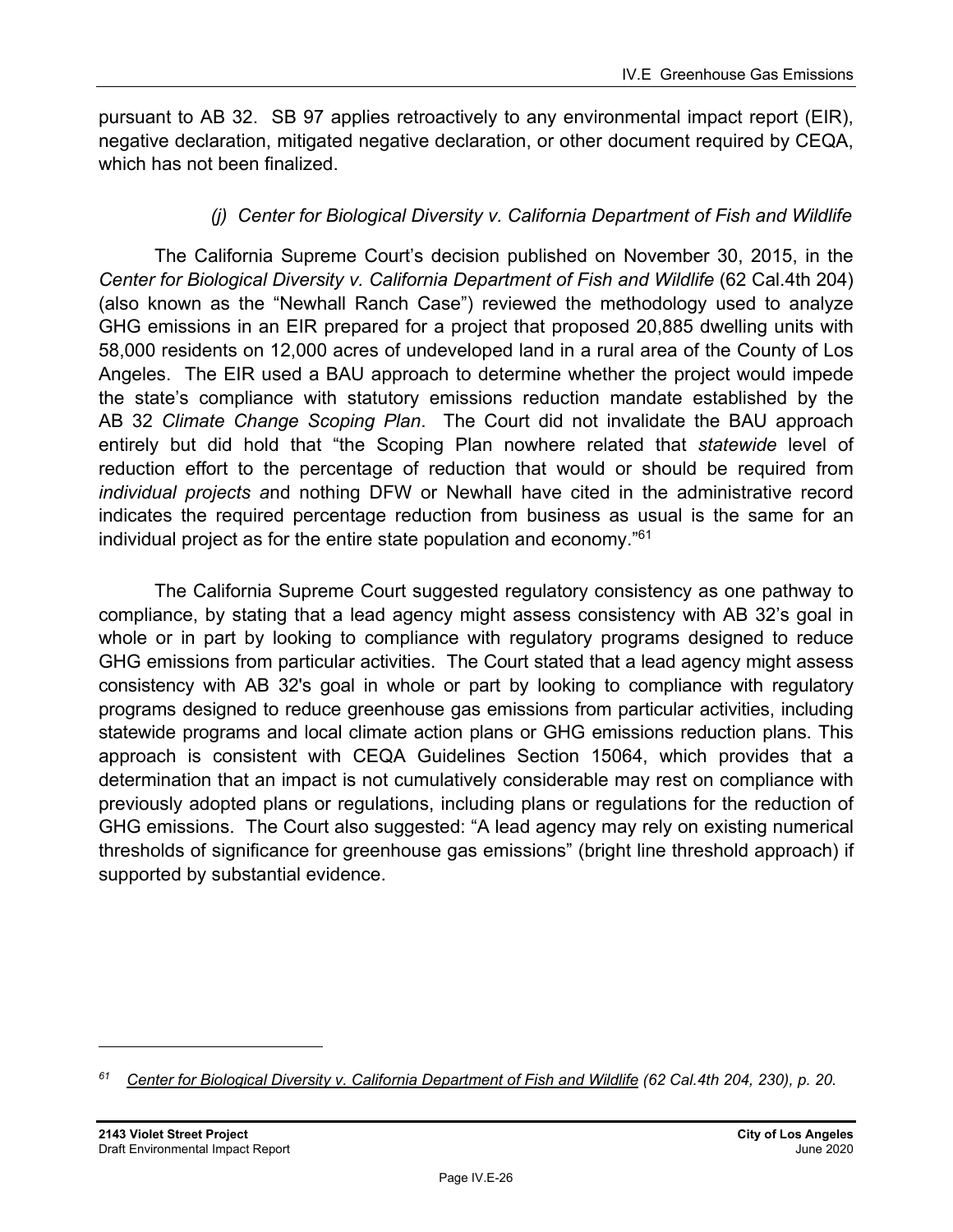## (3) Regional

## *(a) South Coast Air Quality Management District*

The Southern California Air Quality Management District (SCAQMD) adopted a "Policy on Global Warming and Stratospheric Ozone Depletion" on April 6, 1990. The policy commits SCAQMD to consider global impacts in rulemaking and in drafting revisions to the Air Quality Management Plan. In March 1992, the SCAQMD Governing Board reaffirmed this policy and adopted amendments to the policy to include the following directives:

- Phase out the use and corresponding emissions of chlorofluorocarbons, methyl chloroform (1,1,1-trichloroethane or TCA), carbon tetrachloride, and halons by December 1995;
- Phase out the large quantity use and corresponding emissions of hydrochlorofluorocarbons by the year 2000;
- Develop recycling regulations for hydrochlorofluorocarbons (e.g., SCAQMD Rules 1411 and 1415);
- Develop an emissions inventory and control strategy for methyl bromide; and
- Support the adoption of a California GHG emission reduction goal.

In 2008, SCAQMD released draft guidance regarding interim CEQA GHG significance thresholds.<sup>62</sup> Within its October 2008 document, SCAQMD proposed the use of a percent emission reduction target to determine significance for commercial/residential projects that emit greater than 3,000 MTCO<sub>2</sub>e per year. Under this proposal, commercial/residential projects that emit fewer than  $3,000$  MTCO<sub>2</sub>e per year would be assumed to have a less than significant impact on climate change. On December 5, 2008, the SCAQMD Governing Board adopted the staff proposal for an interim GHG significance threshold of 10,000 MTCO2e per year for stationary source/industrial projects where SCAQMD is the lead agency. However, SCAQMD has yet to adopt a GHG significance threshold for land use development projects (e.g., residential/commercial projects); therefore, the proposed draft commercial/residential thresholds were not formally adopted.

*<sup>62</sup> SCAQMD, Draft Guidance Document—Interim CEQA Greenhouse Gas (GHG) Significance Threshold, October 2008, Attachment E.*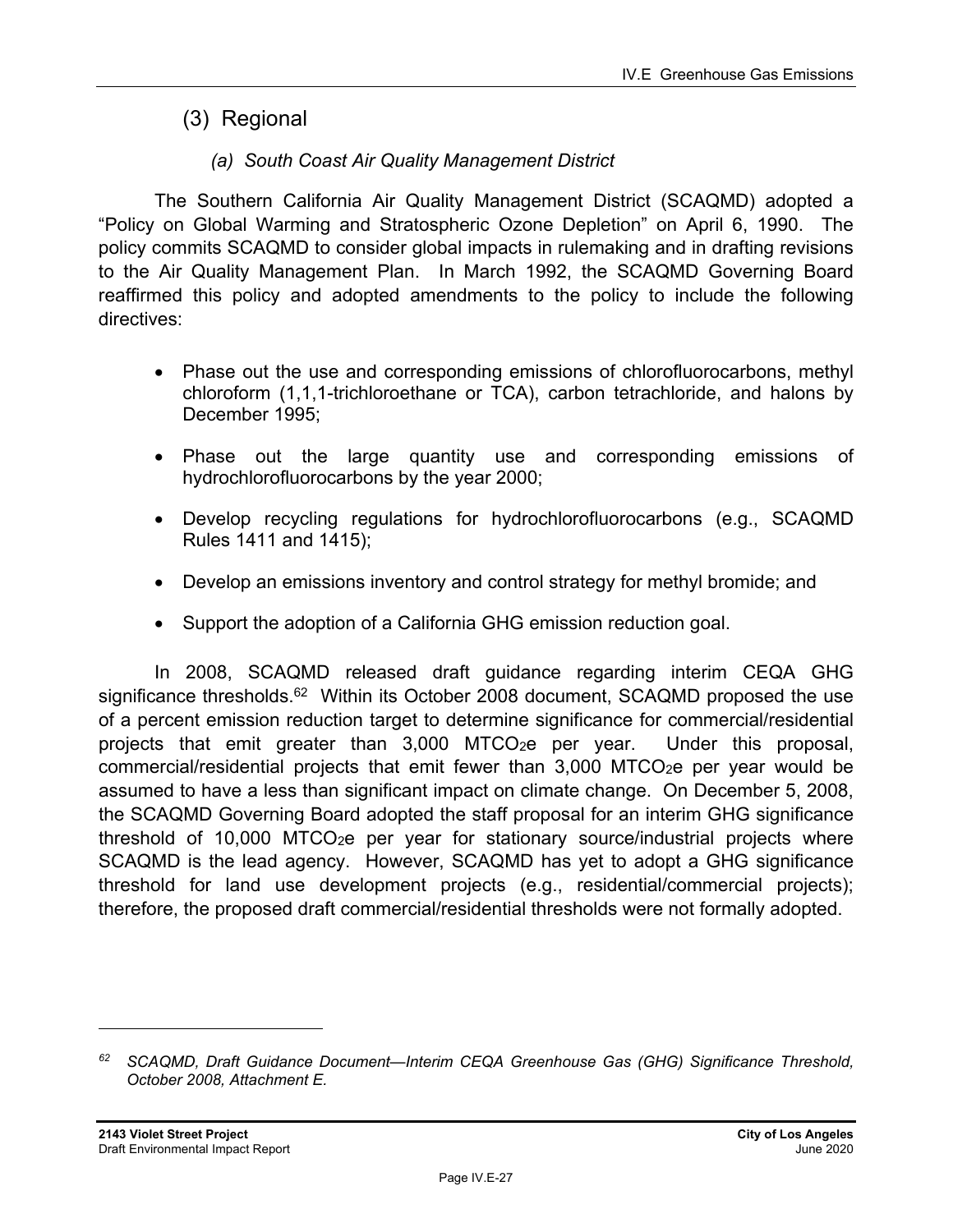### *(b) Southern California Association of Governments*

To implement SB 375 and reduce GHG emissions by correlating land use and transportation planning, SCAG adopted the 2016–2040 Regional Transportation Plan/Sustainable Communities Strategy (2016–2040 RTP/SCS) on April 7, 2016.<sup>63,64</sup> The 2016–2040 RTP/SCS reaffirms the land use policies that were incorporated into the 2012–2035 RTP/SCS. These foundational policies, which guided the development of the 2016–2040 RTP/SCS's strategies for land use, include the following:

- Identify regional strategic areas for infill and investment;
- Structure the plan on a three-tiered system of centers development;<sup>65</sup>
- Develop "Complete Communities";
- Develop nodes on a corridor;
- Plan for additional housing and jobs near transit;
- Plan for changing demand in types of housing;
- Continue to protect stable, existing single-family areas;
- Ensure adequate access to open space and preservation of habitat; and
- Incorporate local input and feedback on future growth.

The 2016–2040 RTP/SCS recognizes that transportation investments and future land use patterns are inextricably linked, and continued recognition of this close relationship will help the region make choices that sustain existing resources and expand efficiency, mobility, and accessibility for people across the region. In particular, the 2016– 2040 RTP/SCS draws a closer connection between where people live and work, and it offers a blueprint for how Southern California can grow more sustainably. The 2016–2040 RTP/SCS also includes strategies focused on compact infill development and economic

*<sup>63</sup> SCAG, Final 2016–2040 RTP/SCS.* 

*<sup>64</sup> SCAG, Executive Order G-16-066, SCAG 2016 SCS ARB Acceptance of GHG Quantification Determination, June 2016.* 

*<sup>65</sup> Complete language: "Identify strategic centers based on a three-tiered system of existing, planned and potential relative to transportation infrastructure. This strategy more effectively integrates land use planning and transportation investment." A more detailed description of these strategies and policies can be found on pp. 90–92 of the SCAG 2008 Regional Transportation Plan, adopted in May 2008.*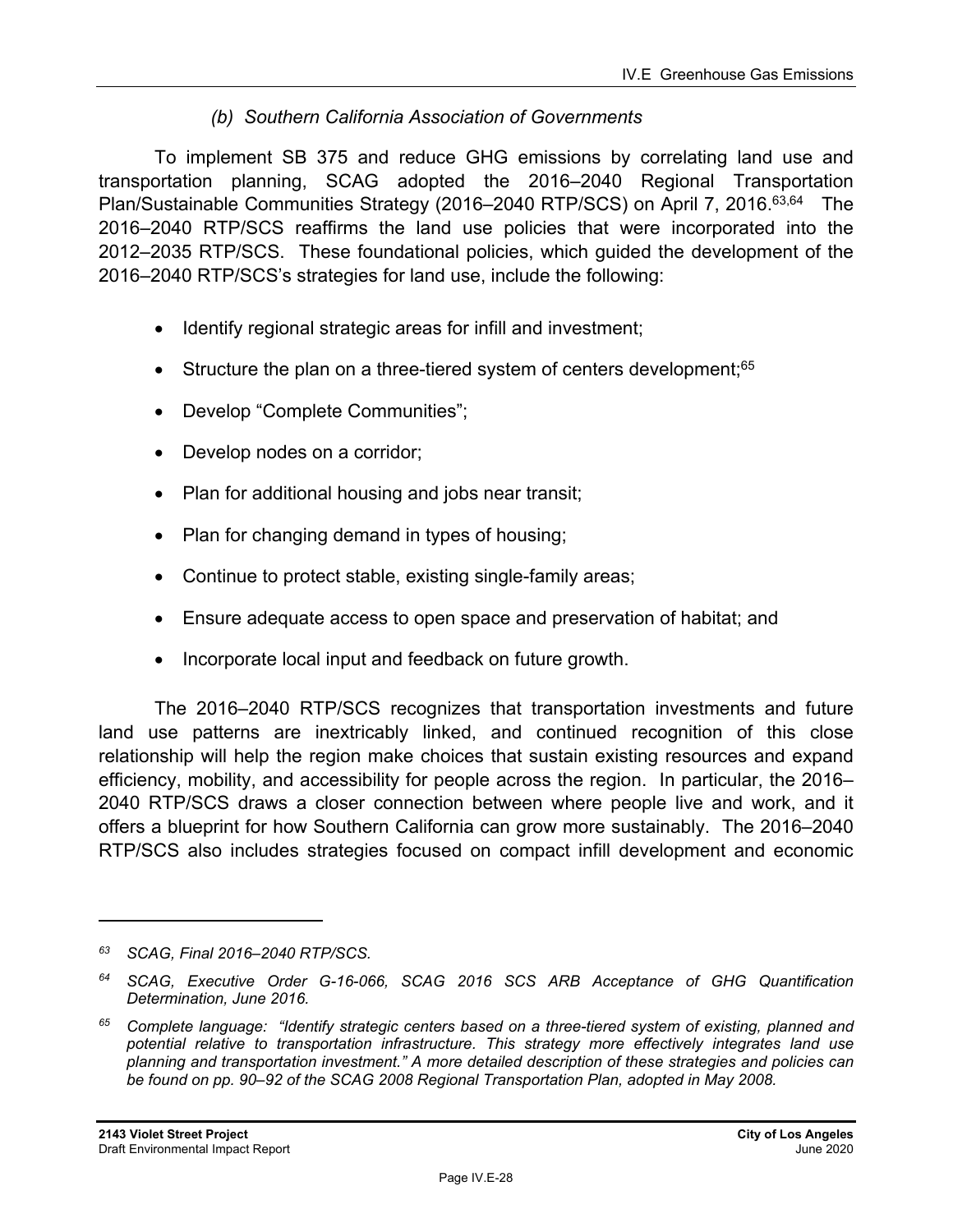growth by building the infrastructure the region needs to promote the smooth flow of goods and easier access to jobs, services, educational facilities, healthcare and more.

The 2016–2040 RTP/SCS states that the SCAG region is home to about 18.3 million people in 2012 and currently includes approximately 5.9 million homes and 7.4 million jobs. $66$  By 2040, the integrated growth forecast projects that these figures will increase by 3.8 million people, with nearly 1.5 million more homes and 2.4 million more jobs. High Quality Transit Areas<sup>67</sup> (HQTAs) will account for 3 percent of regional total land area but are projected to accommodate 46 percent and 55 percent of future household and employment growth respectively between 2012 and 2040. The 2016–2040 RTP/SCS overall land use pattern reinforces the trend of focusing new housing and employment in the region's HQTAs. HQTAs are a cornerstone of land use planning best practice in the SCAG region because they concentrate roadway repair investments, leverage transit and active transportation investments, reduce regional life cycle infrastructure costs, improve accessibility, create local jobs, and have the potential to improve public health and housing affordability.

The 2016–2040 RTP/SCS is expected to reduce per capita transportation emissions by 8 percent by 2020 and 18 percent by 2035.<sup>68</sup> Furthermore, although there are no per capita GHG emission reduction targets for passenger vehicles set by CARB for 2040, the 2016–2040 RTP/SCS's GHG emission reduction trajectory shows that more aggressive GHG emission reductions are projected for  $2040.^{69}$  Subsequent to adoption of the 2016– 2040 RTP/SCS, CARB adopted in 2018 a new target requiring a 19-percent decrease in VMT for the SCAG region by 2035. It is expected that this new target will be incorporated into the next RTP/SCS. The 2016–2040 RTP/SCS and/or the next RTP/SCS are expected to fulfill and exceed SB 375 compliance with respect to meeting the State's GHG emission reduction goals.

In March 2018, CARB updated the SB 375 targets to require 8-percent reduction by 2020 and a 19-percent reduction by 2035 in per capita passenger vehicle GHG emissions.<sup>70</sup> As this reduction target was updated after the 2016–2040 RTP/SCS, it is expected that the next iteration of the RTP/SCS will be updated to include this target

*70 CARB, SB 375 Regional Greenhouse Gas Emissions Reduction Targets.* 

*<sup>66 2016–2040</sup> RTP/SCS population growth forecast methodology includes data for years 2012, 2020, 2035, and 2040.* 

*<sup>67</sup> Defined by the 2016–2040 RTP/SCS as generally walkable transit villages or corridors that are within 0.5 mile of a well-serviced transit stop or a transit corridor with 15-minute or less service frequency during peak commute hours.* 

*<sup>68</sup> CARB, Updated SB 375 Regional Greenhouse Gas Emissions Reduction Targets, March 2018.* 

*<sup>69</sup> SCAG, Final Program Environmental Impact Report for 2016–2040, RTP/SCS, April 2016, Figure 3.8.4-1.*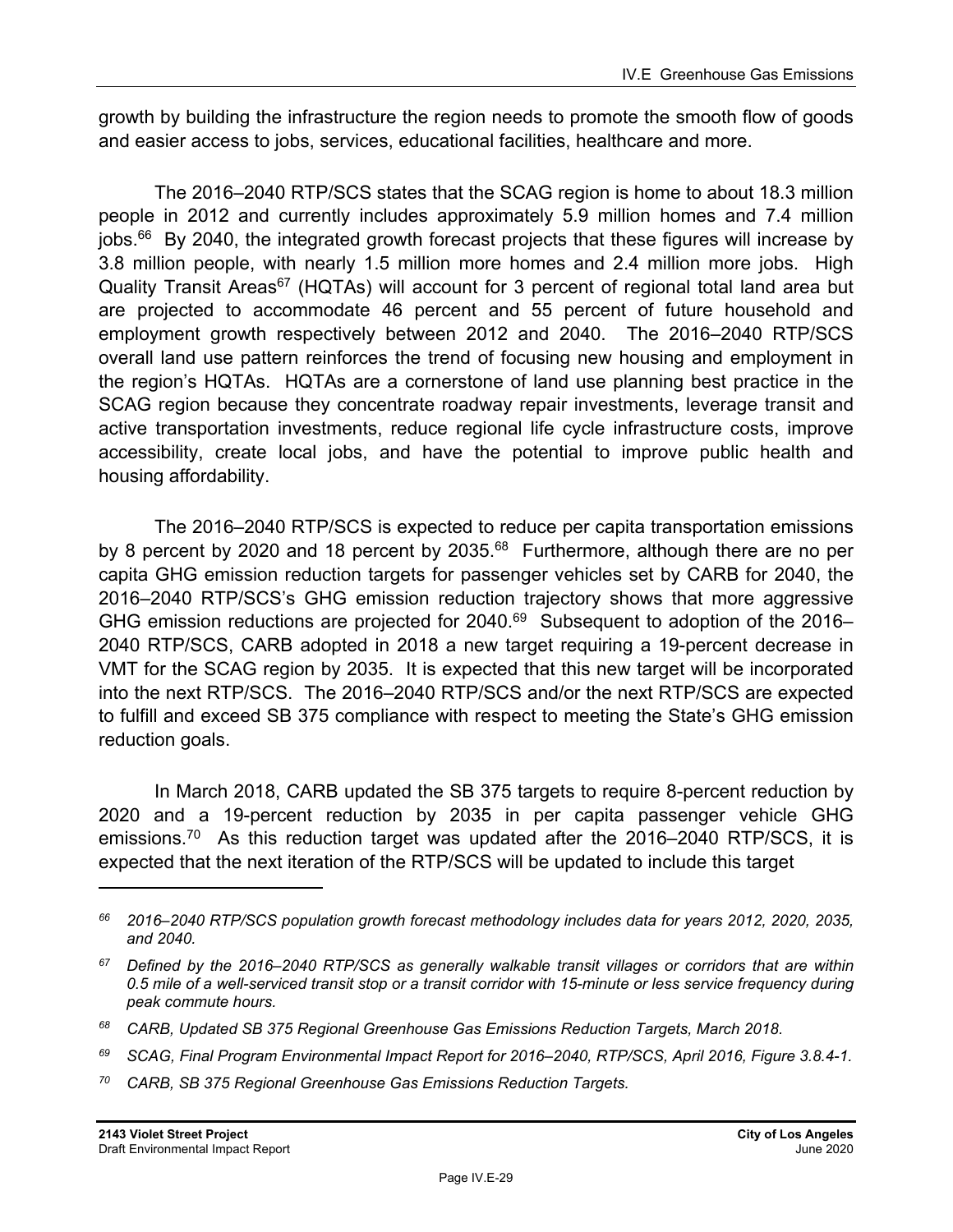(4) Local

## *(a) City of Los Angeles Sustainable City pLAn/L.A.'s Green New Deal*

The City of Los Angeles began addressing the issue of global climate change by publishing *Green LA, An Action Plan to Lead the Nation in Fighting Global Warming*  (LA Green Plan/ClimateLA) in 2007. This document outlines the goals and actions the City has established to reduce the generation and emission of GHGs from both public and private activities.

To facilitate implementation of the LA Green Plan/ClimateLA, the City adopted the Los Angeles Green Building Code, as discussed below.

In 2008, the City released an implementation program for the LA Green Plan referred to as ClimateLA, which provides detailed information about each action item discussed in the LA Green Plan framework.<sup>71</sup> Action items range from harnessing wind power for electricity production and energy efficiency retrofits in City buildings, to converting the City's fleet vehicles to cleaner and more efficient models, and reducing water consumption.

In 2015, Mayor Eric Garcetti issued the Sustainable City pLAn, a mayoral directive that includes both short-term and long-term aspirations through the year 2035 in various topic areas, including: water, solar power, energy-efficient buildings, carbon and climate leadership, waste and landfills, housing and development, mobility and transit, and air quality, among others. Specific targets include the construction of new housing units within 1,500 feet of transit by 2017, reducing vehicle miles traveled per capita by 5 percent by 2025, and increasing trips made by walking, biking or transit by at least 35 percent by 2025. In addition, building energy use per square foot for all building types will be reduced by 22 percent by 2025, 34 percent by 2035, and 44 percent by 2050. The Sustainable City pLAn will be updated every four years.

In 2019, the first four-year update to the 2015 Sustainable City pLAn was released. Although not a formally adopted plan or policy, but rather a mayoral initiative, the updated document, known as L.A.'s Green New Deal, expands upon the City's vision for a sustainable future and provides accelerated targets and new goals.<sup>72</sup> L.A.'s Green New Deal has established targets such as 100-percent renewable energy by 2045, diversion of 100 percent of waste by 2050, and recycling 100 percent of wastewater by 2035.

*<sup>71</sup> City of Los Angeles, ClimateLA Program Document, 2008* 

*<sup>72</sup> City of Los Angeles, L.A.'s Green New Deal, Sustainable City pLAn, 2019.*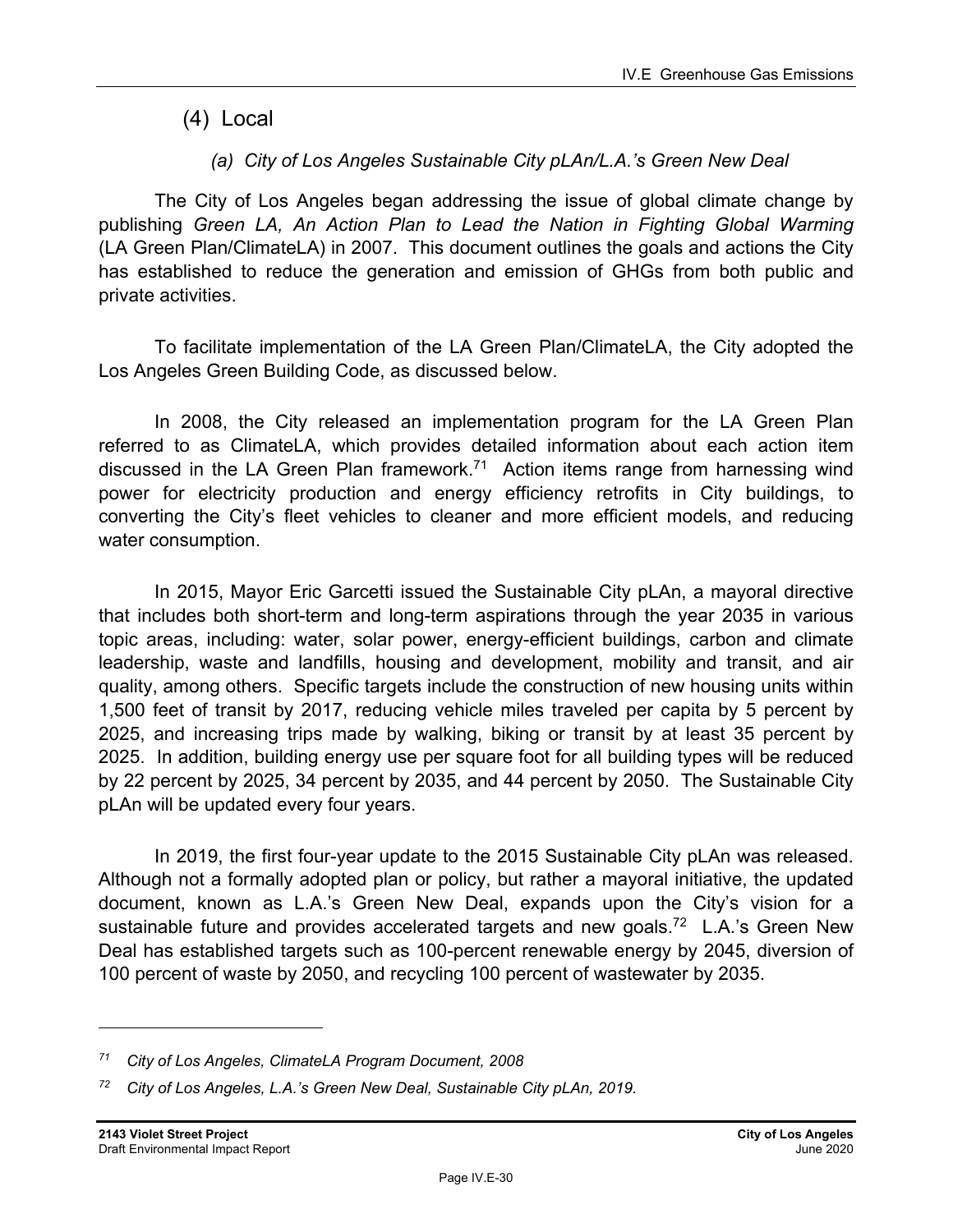## *(b) City of Los Angeles Green Building Code*

On December 11, 2019, the Los Angeles City Council approved Ordinance No. 186,488, which amended Chapter IX of the Los Angeles Municipal Code (LAMC), referred to as the Los Angeles Green Building Code, by adding a new Article 9 to incorporate various provisions of the 2019 CALGreen Code. Projects filed on or after January 1, 2020, must comply with the provisions of the Los Angeles Green Building Code.<sup>73</sup> Measures included in the Los Angeles Green Building Code that would serve to reduce GHG emissions include requirements for water reduction and water conserving plumbing fixtures and fittings, requirements for bicycle parking spaces, and electric vehicle charging, among others.

### *(c) City of Los Angeles General Plan*

The City of Los Angeles does not have a General Plan Element specific to Global Warming and GHG emissions. However, the following five goals from the Air Quality Element of the City of Los Angeles General Plan would also serve to reduce GHG emissions:

- Less reliance on single-occupancy vehicles with fewer commute and non-work trips;
- Efficient management of transportation facilities and system infrastructure using cost-effective system management and innovative demand-management techniques;
- Minimal impacts of existing land use patterns and future land use development on air quality by addressing the relationship between land use, transportation and air quality;
- Energy efficiency through land use and transportation planning, the use of renewable resources and less-polluting fuels and the implementation of conservation measures including passive measures, such as site orientation and tree planting; and
- Citizen awareness of the linkages between personal behavior and air pollution and participation in efforts to reduce air pollution.

*<sup>73</sup> International Code Council, 2016 California Green Building Standards Code, Part 11.*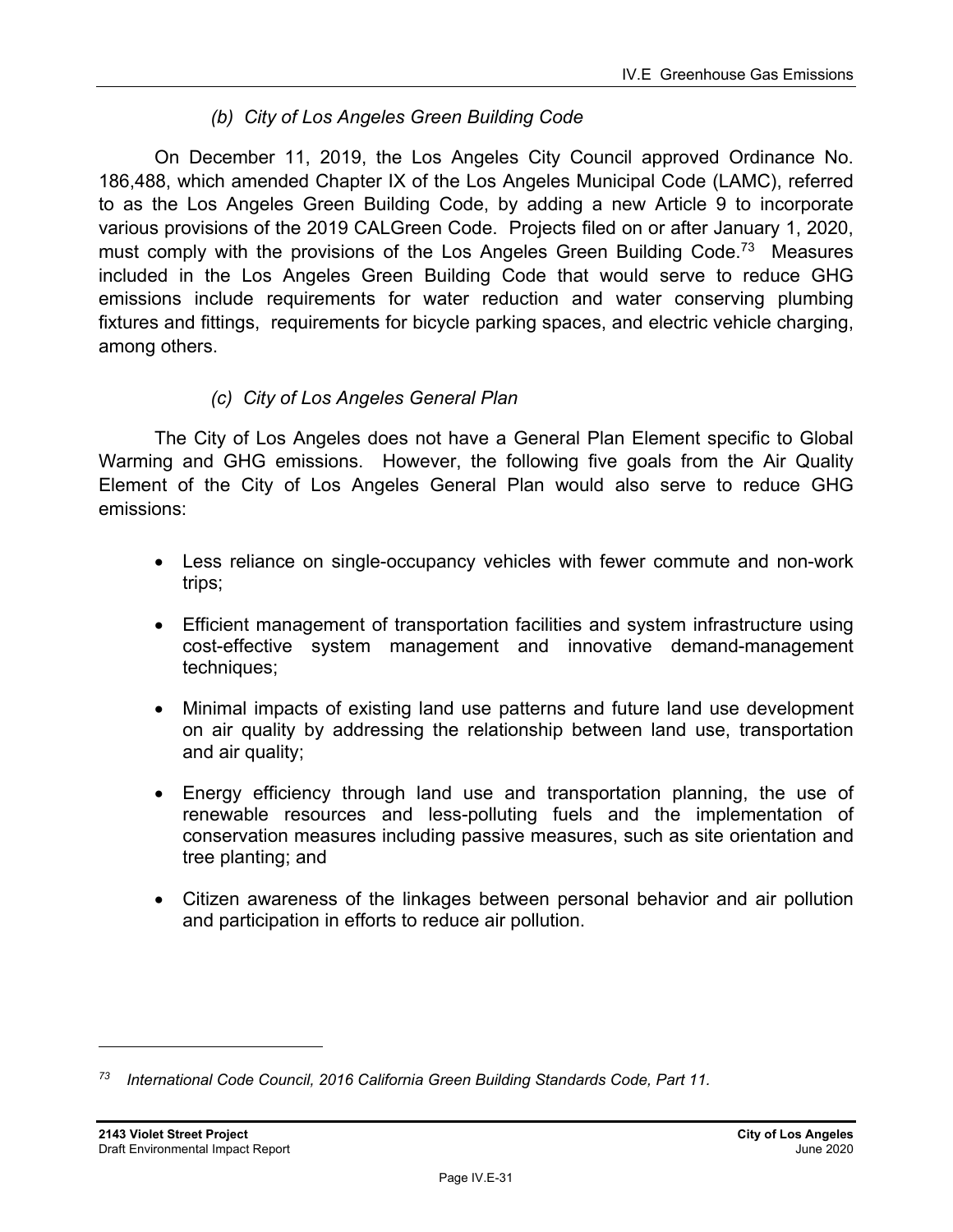## *(d) Transportation Study Policies and Procedures*

In July 2019, the City of Los Angeles Department of Transportation (LADOT) issued the Transportation Assessment Guidelines (TAG) to create a review process that advances the City's vision of developing a safe, accessible, well-maintained, and well-connected multimodal transportation network. The TAG supersedes the previous Transportation Impact Study Guidelines from December 2016 and conforms to the requirement of SB 743 which shifts the focus of transportation analysis from level of service to VMT. The TAG has been developed to identify land use development and transportation projects that may impact the transportation system; to ensure proposed land use development projects achieve site access design requirements and on-site circulation best practices; to define whether off-site improvements are needed; and to provide step-by-step guidance for assessing impacts and preparing Transportation Assessment Studies.

## **d. Existing Conditions**

## (1) Existing Statewide GHG Emissions

GHG emissions are the result of both natural and human-influenced activities. Regarding human-influenced activities, motor vehicle travel, consumption of fossil fuels for power generation, industrial processes, heating and cooling, landfills, agriculture, and wildfires are the primary sources of GHG emissions. Without human intervention, Earth maintains an approximate balance between the emission of GHGs into the atmosphere and the storage of GHGs in oceans and terrestrial ecosystems. Events and activities, such as the industrial revolution and the increased combustion of fossil fuels (e.g., gasoline, diesel, coal, etc.), have contributed to the rapid increase in atmospheric levels of GHGs over the last 150 years. As reported by the CEC, California contributes 1 percent of global and 8.2 percent of national GHG emissions.<sup>74</sup> California represents approximately 12 percent of the national population. Approximately 80 percent of GHGs in California consist of CO2 produced from fossil fuel combustion. The current California GHG inventory compiles statewide anthropogenic GHG emissions and carbon sinks/storage from years 2000 to 2016.<sup>75</sup> It includes estimates for CO<sub>2</sub>, CH<sub>4</sub>, N<sub>2</sub>O, HFCs, PFCs, and SF<sub>6</sub>. The GHG inventory for California for years 2011 through 2017 is presented in Table IV.E-3 on page IV.E-33. As shown in Table IV.E-3, the GHG inventory for California in 2017 was  $424.10$  million MTCO<sub>2</sub>e.

*<sup>74</sup> CEC, Tracking Progress, Greenhouse Gas Emission Reductions, December 2017.* 

*<sup>75</sup> A carbon inventory identifies and quantifies sources and sinks of greenhouse gases. Sinks are defined as a natural or artificial reservoir that accumulates and stores some carbon-containing chemical compound for an indefinite period.*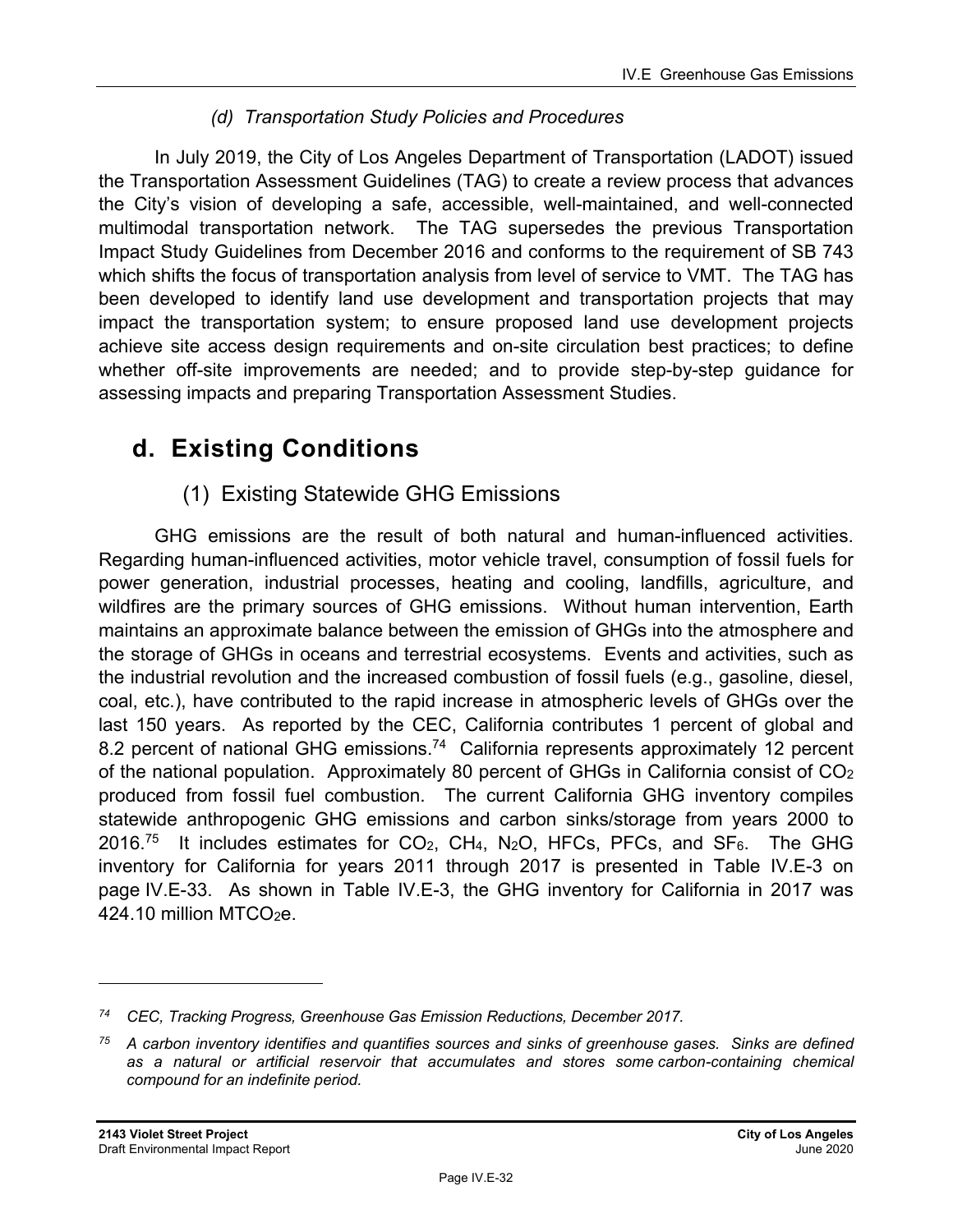#### **Table IV.E-3 California GHG Inventory (million metric tons CO2e)**

|                                               | 2011   | 2012   | 2013   | 2014   | 2015   | 2016   | 2017   |
|-----------------------------------------------|--------|--------|--------|--------|--------|--------|--------|
| <b>Transportation</b>                         | 161.51 | 161.22 | 160.90 | 162.28 | 166.14 | 169.38 | 169.86 |
| On Road                                       | 148.03 | 147.71 | 147.07 | 148.04 | 151.52 | 154.64 | 155.75 |
| Passenger Vehicles                            | 111.37 | 111.77 | 111.52 | 112.20 | 116.33 | 119.03 | 119.94 |
| <b>Heavy Duty Trucks</b>                      | 36.65  | 35.93  | 35.55  | 35.83  | 35.19  | 35.62  | 35.81  |
| <b>Ships &amp; Commercial Boats</b>           | 3.52   | 3.43   | 3.42   | 3.49   | 3.42   | 3.24   | 3.32   |
| Aviation (Intrastate)                         | 3.73   | 3.75   | 3.93   | 3.90   | 4.22   | 4.44   | 4.68   |
| Rail                                          | 2.38   | 2.38   | 2.38   | 2.38   | 2.38   | 2.37   | 1.83   |
| Off Road                                      | 2.13   | 2.23   | 2.33   | 2.43   | 2.53   | 2.63   | 2.73   |
| <b>Unspecified</b>                            | 1.72   | 1.71   | 1.77   | 2.04   | 2.07   | 2.07   | 1.54   |
| <b>Percent of Total Emissions</b>             | 36%    | 36%    | 36%    | 37%    | 38%    | 39%    | 37%    |
| <b>Electric Power</b>                         | 88.06  | 95.09  | 89.65  | 88.24  | 83.67  | 68.58  | 62.39  |
| <b>In-State Generation</b>                    | 41.20  | 51.03  | 49.47  | 51.72  | 49.93  | 42.30  | 38.45  |
| <b>Natural Gas</b>                            | 35.92  | 45.77  | 45.66  | 46.43  | 45.16  | 38.28  | 34.88  |
| <b>Other Fuels</b>                            | 4.03   | 4.44   | 2.91   | 4.40   | 3.65   | 2.55   | 2.61   |
| <b>Fugitive and Process Emissions</b>         | 1.25   | 0.82   | 0.90   | 0.90   | 1.13   | 1.48   | 0.95   |
| <b>Imported Electricity</b>                   | 46.86  | 44.07  | 40.17  | 36.51  | 33.74  | 26.28  | 23.94  |
| <b>Unspecified Imports</b>                    | 15.52  | 17.48  | 11.82  | 13.44  | 11.21  | 9.68   | 8.84   |
| <b>Specified Imports</b>                      | 31.34  | 26.59  | 28.35  | 23.07  | 22.52  | 16.60  | 15.10  |
| <b>Percent of Total Emissions</b>             | 20%    | 21%    | 20%    | 20%    | 19%    | 16%    | 15%    |
| <b>Commercial and Residential</b>             | 45.50  | 42.89  | 43.54  | 37.37  | 37.94  | 39.36  | 41.14  |
| <b>Residential Fuel Use</b>                   | 29.64  | 27.34  | 28.14  | 22.87  | 23.29  | 24.20  | 26.00  |
| <b>Natural Gas</b>                            | 27.51  | 25.76  | 26.52  | 21.58  | 21.90  | 22.80  | 23.62  |
| <b>Other Fuels</b>                            | 2.13   | 1.58   | 1.62   | 1.28   | 1.39   | 1.40   | 2.38   |
| <b>Commercial Fuel Use</b>                    | 13.71  | 13.41  | 13.30  | 12.51  | 12.67  | 12.92  | 13.02  |
| <b>Natural Gas</b>                            | 11.33  | 11.25  | 11.28  | 10.39  | 10.50  | 10.89  | 11.06  |
| <b>Other Fuels</b>                            | 2.38   | 2.16   | 2.02   | 2.12   | 2.16   | 2.03   | 1.95   |
| <b>Commercial Cogeneration Heat</b><br>Output | 0.78   | 0.76   | 0.71   | 0.58   | 0.56   | 0.81   | 0.68   |
| <b>Other Commercial and Residential</b>       | 1.37   | 1.38   | 1.40   | 1.41   | 1.42   | 1.43   | 1.44   |
| <b>Percent of Total Emissions</b>             | 10%    | 10%    | 10%    | 8%     | 9%     | 9%     | 6%     |
| <b>Industrial</b>                             | 90.94  | 91.07  | 93.73  | 93.96  | 91.58  | 89.61  | 89.40  |
| <b>Refineries</b>                             | 30.12  | 29.88  | 29.22  | 29.40  | 28.21  | 29.61  | 29.89  |
| <b>General Fuel Use</b>                       | 18.78  | 18.91  | 19.31  | 19.87  | 19.23  | 18.53  | 19.07  |
| <b>Natural Gas</b>                            | 14.50  | 14.48  | 14.36  | 15.56  | 14.79  | 14.99  | 15.28  |
| <b>Other Fuels</b>                            | 4.28   | 4.43   | 4.94   | 4.31   | 4.45   | 3.53   | 3.78   |
| Oil & Gas Extraction <sup>a</sup>             | 16.73  | 16.73  | 19.11  | 19.47  | 19.58  | 17.93  | 17.22  |
| <b>Fuel Use</b>                               | 14.91  | 14.87  | 16.99  | 17.18  | 17.22  | 15.66  | 14.94  |
| <b>Fugitive Emissions</b>                     | 1.82   | 1.86   | 2.12   | 2.29   | 2.36   | 2.27   | 2.28   |
| <b>Cement Plants</b>                          | 6.14   | 6.92   | 7.20   | 7.61   | 7.56   | 7.60   | 7.66   |
| <b>Clinker Production</b>                     | 4.08   | 4.65   | 4.93   | 5.27   | 5.17   | 5.15   | 4.85   |
| <b>Fuel Use</b>                               | 2.07   | 2.26   | 2.28   | 2.34   | 2.39   | 2.45   | 2.81   |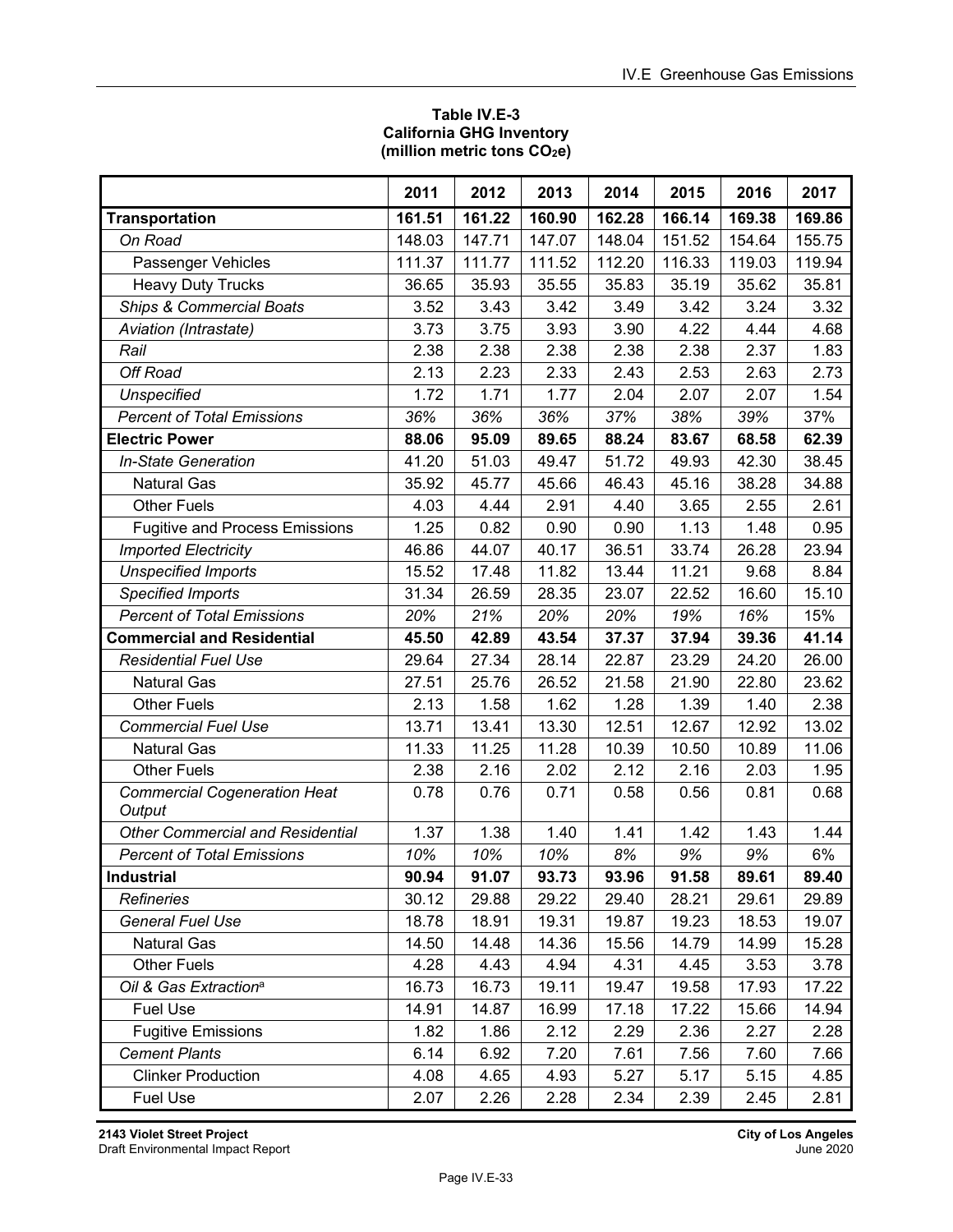#### **Table IV.E-3 (Continued) California GHG Inventory (million metric tons CO2e)**

|                                                        | 2011   | 2012   | 2013   | 2014   | 2015   | 2016   | 2017   |
|--------------------------------------------------------|--------|--------|--------|--------|--------|--------|--------|
| <b>Cogeneration Heat Output</b>                        | 11.15  | 10.81  | 10.99  | 9.64   | 8.98   | 8.00   | 7.79   |
| <b>Other Process Emissions</b>                         | 8.02   | 7.81   | 7.90   | 7.98   | 8.01   | 7.95   | 7.78   |
| <b>Percent of Total Emissions</b>                      | 20%    | 20%    | 21%    | 21%    | 21%    | 21%    | 21%    |
| <b>Recycling and Waste</b>                             | 8.47   | 8.49   | 8.52   | 8.59   | 8.73   | 8.81   | 8.89   |
| Landfillsb                                             | 8.19   | 8.20   | 8.22   | 8.28   | 8.40   | 8.47   | 8.54   |
| Composting                                             | 0.27   | 0.29   | 0.30   | 0.31   | 0.33   | 0.34   | 0.35   |
| <b>Percent of Total Emissions</b>                      | 2%     | 2%     | 2%     | 2%     | 2%     | 2%     | 2%     |
| <b>High Global Warming Potential</b>                   | 14.54  | 15.54  | 16.65  | 17.70  | 18.93  | 19.78  | 19.99  |
| <b>Ozone Depleting Substance</b><br><b>Substitutes</b> | 14.21  | 15.25  | 16.38  | 17.42  | 18.37  | 19.24  | 19.64  |
| Electricity Grid SF6 Losses <sup>c</sup>               | 0.25   | 0.24   | 0.18   | 0.14   | 0.42   | 0.37   | 0.18   |
| Semiconductor Manufacturing <sup>b</sup>               | 0.08   | 0.06   | 0.08   | 0.14   | 0.14   | 0.16   | 0.17   |
| <b>Percent of Total Emissions</b>                      | 3%     | 3%     | 4%     | 4%     | 4%     | 5%     | 5%     |
| <b>Agricultured</b>                                    | 34.89  | 36.08  | 34.61  | 35.95  | 34.41  | 33.84  | 32.42  |
| Livestock                                              | 23.84  | 24.47  | 23.49  | 23.81  | 23.10  | 22.99  | 22.68  |
| <b>Enteric Fermentation (Digestive</b><br>Process)     | 11.98  | 12.10  | 11.78  | 11.85  | 11.40  | 11.35  | 11.05  |
| Manure Management                                      | 11.86  | 12.38  | 11.71  | 11.96  | 11.70  | 11.64  | 11.62  |
| Crop Growing & Harvesting                              | 7.40   | 7.73   | 7.42   | 7.48   | 6.91   | 6.89   | 6.63   |
| Fertilizers                                            | 5.67   | 5.93   | 5.65   | 5.72   | 5.28   | 5.25   | 5.14   |
| Soil Preparation and Disturbances                      | 1.65   | 1.73   | 1.69   | 1.68   | 1.56   | 1.56   | 1.40   |
| <b>Crop Residue Burning</b>                            | 0.08   | 0.08   | 0.08   | 0.08   | 0.08   | 0.08   | 0.09   |
| <b>General Fuel Use</b>                                | 3.65   | 3.88   | 3.71   | 4.66   | 4.39   | 3.95   | 3.11   |
| Diesel                                                 | 2.52   | 2.47   | 2.53   | 3.54   | 3.66   | 3.19   | 2.40   |
| <b>Natural Gas</b>                                     | 0.66   | 0.70   | 0.69   | 0.63   | 0.64   | 0.72   | 0.67   |
| Gasoline                                               | 0.48   | 0.71   | 0.49   | 0.49   | 0.10   | 0.04   | 0.05   |
| <b>Other Fuels</b>                                     | 0.00   | 0.00   | 0.00   | 0.00   | 0.00   | 0.00   | 0.00   |
| <b>Percent of Total Emissions</b>                      | 8%     | 8%     | 8%     | 8%     | 8%     | 8%     | 8%     |
| <b>Total Net Emissions</b>                             | 443.91 | 450.38 | 447.59 | 444.10 | 441.40 | 429.35 | 424.10 |

*a Reflects emissions from combustion of fuels plus fugitive emissions.* 

*b These categories are listed in the Industrial sector of CARB's GHG Emission Inventory sectors.* 

*c This category is listed in the Electric Power sector of CARB's GHG Emission Inventory sectors.* 

*d Reflects use of updated USEPA models for determining emissions from livestock and fertilizers.* 

*Source: California GHG Inventory for 2000–2017—by Category as Defined in the Climate Change Scoping Plan million metric tons of CO2e—(based upon IPCC Second Assessment Report's Global Warming Potentials).*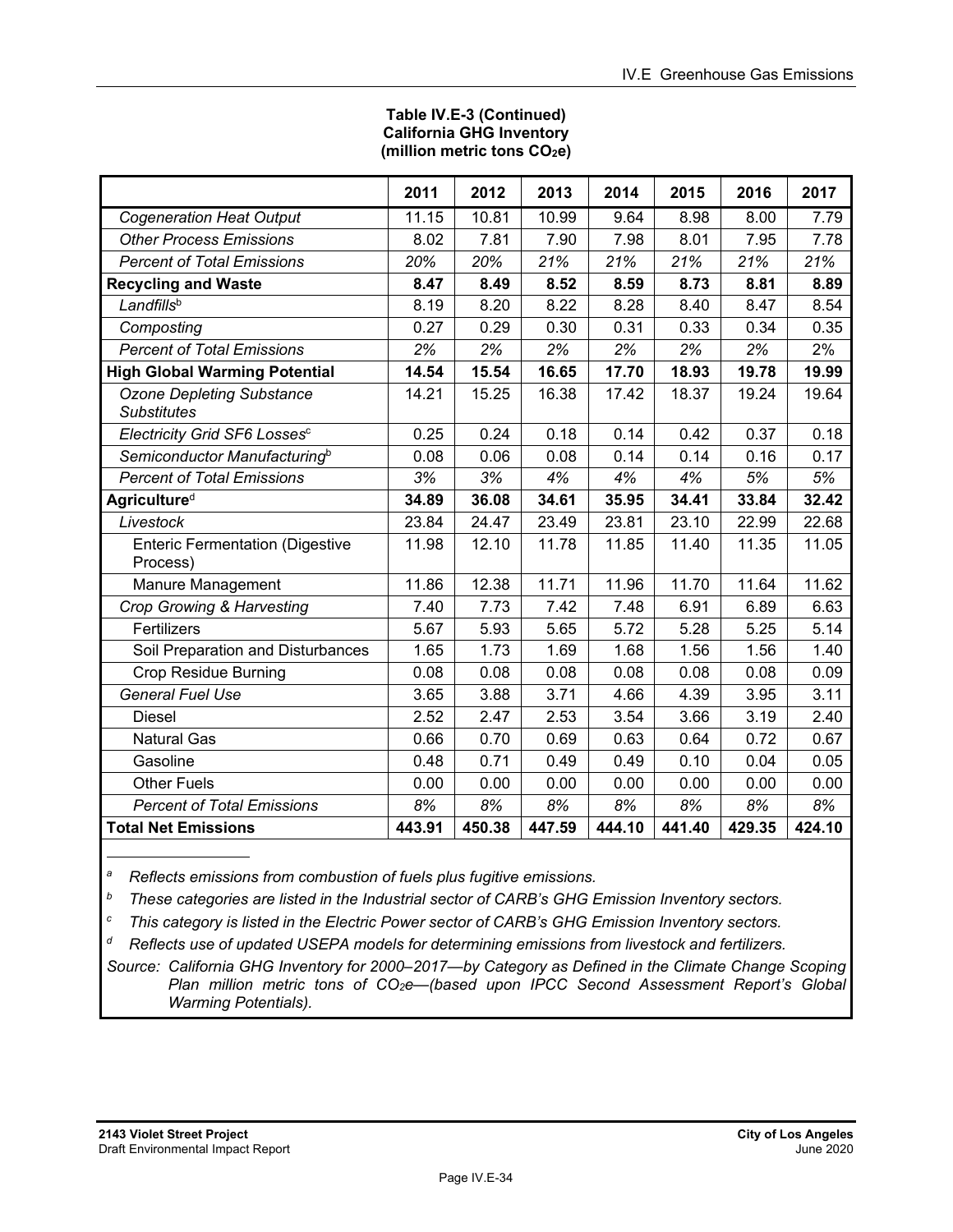## (2) Existing Project Site Emissions

The Project Site is currently developed with seven buildings containing 10 live-work units, 2,109 square feet of warehousing, 25,739 square feet of retail uses, and 6,983 square feet of office. Area source emissions are generated by maintenance equipment, landscape equipment, and use of products that contain solvents. Energy source emissions are typically associated with building electricity and natural gas usage at the Project Site. In addition, mobile source emissions from the existing uses are generated by motor vehicle trips to and from the Project Site. Additionally, waste sources emissions are from solid waste generated at the Project Site and water source emissions are generated from water used on the Project Site. Table IV.E-4 below presents the GHG emissions associated with the existing land uses.

| <b>Scope</b>                | Metric Tons of Carbon Dioxide Equivalent <sup>a</sup><br>(MTCO <sub>2</sub> e) |
|-----------------------------|--------------------------------------------------------------------------------|
| Area                        | 2                                                                              |
| Energy                      | 266                                                                            |
| Mobile                      | 529                                                                            |
| Solid Waste                 | 5                                                                              |
| Water/Wastewater Generation | 42                                                                             |
| <b>Total Emissions</b>      | 844                                                                            |
|                             |                                                                                |

**Table IV.E-4 Existing (2018) Project Site Annual GHG Emissions Summary** 

*Numbers may not add up exactly due to rounding.* 

*a CO2e was calculated using CalEEMod and the results are provided in Appendix B of this Draft EIR.* 

*Source: Eyestone Environmental, 2020.* 

# **3. Project Impacts**

## **a. Thresholds of Significance**

(1) State CEQA Guidelines Appendix G

In accordance with Appendix G of the State CEQA Guidelines, the Project would have a significant impact related to GHGs if it would:

### *Threshold (a): Generate GHG emissions, either directly or indirectly, that may have a significant impact on the environment?*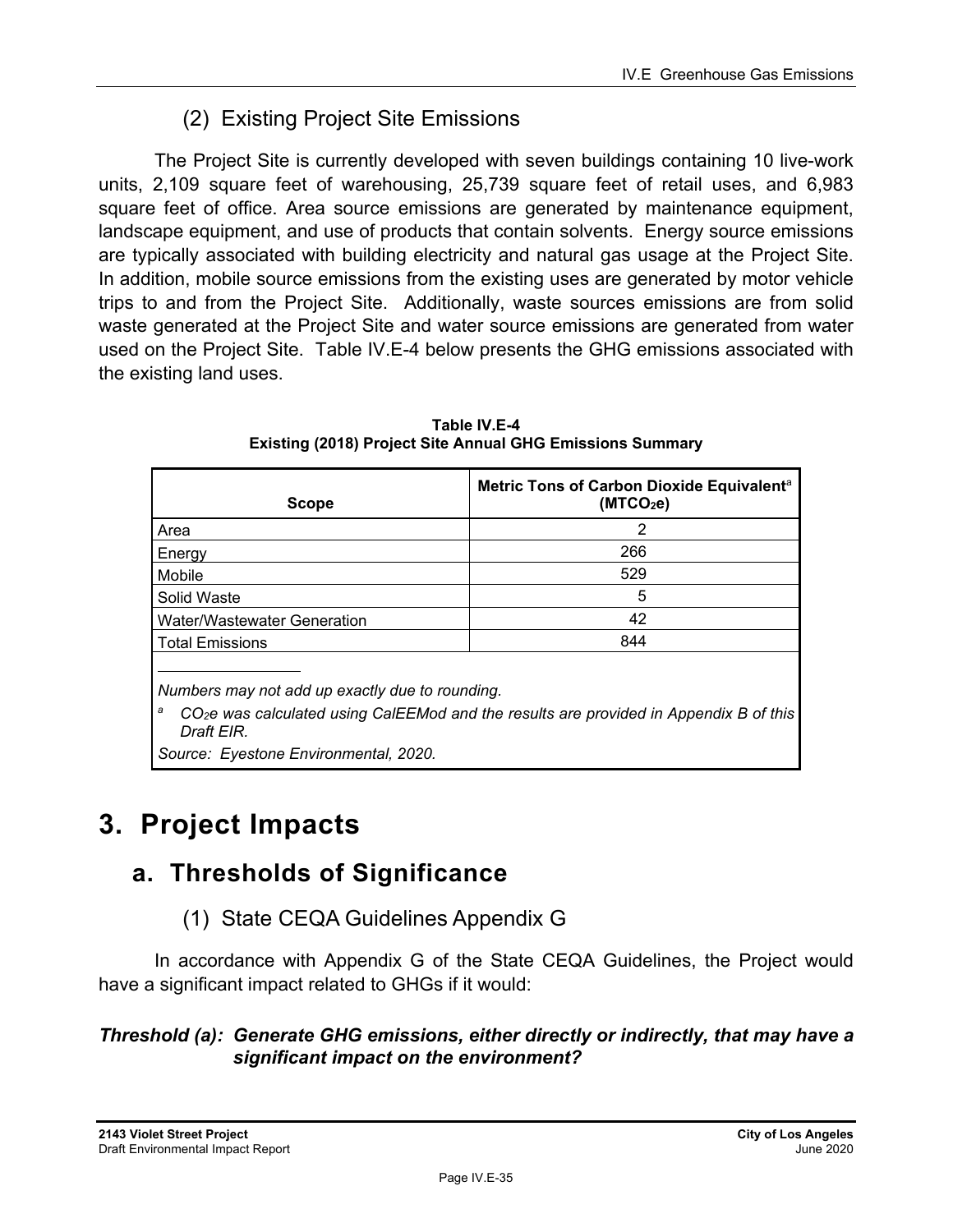#### *Threshold (b): Conflict with any applicable plan, policy or regulation of an agency adopted for the purpose of reducing the emissions of GHGs?*

CEQA Guidelines Section 15064.4 recommends that lead agencies quantify GHG emissions of projects and consider several other factors that may be used in the determination of significance of GHG emissions from a project: the extent to which the project may increase or reduce GHG emissions; whether the project exceeds an applicable significance threshold; and the extent to which the project complies with regulations or requirements adopted to implement a reduction or mitigation of GHGs.

Section 15064.4 does not establish a threshold of significance. Lead agencies have the discretion to establish significance thresholds for their respective jurisdictions, and in establishing those thresholds, a lead agency may appropriately look to thresholds developed by other public agencies, or suggested by other experts, such as the California Air Pollution Control Officers Association (CAPCOA), as long as any threshold chosen is supported by substantial evidence (see CEQA Guidelines Section 15064.7(c)). The CEQA Guidelines also clarify that the effects of GHG emissions are cumulative, and should be analyzed in the context of CEQA's requirements for cumulative impact analysis (see CEQA Guidelines Section 15130(f)).<sup>76</sup> It is noted that the CEQA Guidelines were amended in response to SB 97. In particular, the CEQA Guidelines were amended to specify that compliance with a GHG emissions reduction plan renders a cumulative impact less than significant.

Per CEQA Guidelines Section 15064(h)(3), a project's incremental contribution to a cumulative impact can be found not cumulatively considerable if the project would comply with an approved plan or mitigation program that provides specific requirements that would avoid or substantially lessen the cumulative problem within the geographic area of the project.<sup>77</sup> To qualify, such plans or programs must be specified in law or adopted by the public agency with jurisdiction over the affected resources through a public review process to implement, interpret, or make specific the law enforced or administered by the public agency.78 Examples of such programs include a "water quality control plan, air quality attainment or maintenance plan, integrated waste management plan, habitat conservation plan, natural community conservation plans [and] plans or regulations for the reduction of greenhouse gas emissions."79 Put another way, CEQA Guidelines Section

*79 14 CCR § 15064(h)(3).* 

*<sup>76</sup> See, generally, CEQA Guidelines Section 15130(f); see also Letter from Cynthia Bryant, Director of the Office of Planning and Research to Mike Chrisman, Secretary for Natural Resources, dated April 13, 2009.* 

*<sup>77 14</sup> CCR § 15064(h)(3).* 

*<sup>78 14</sup> CCR § 15064(h)(3).*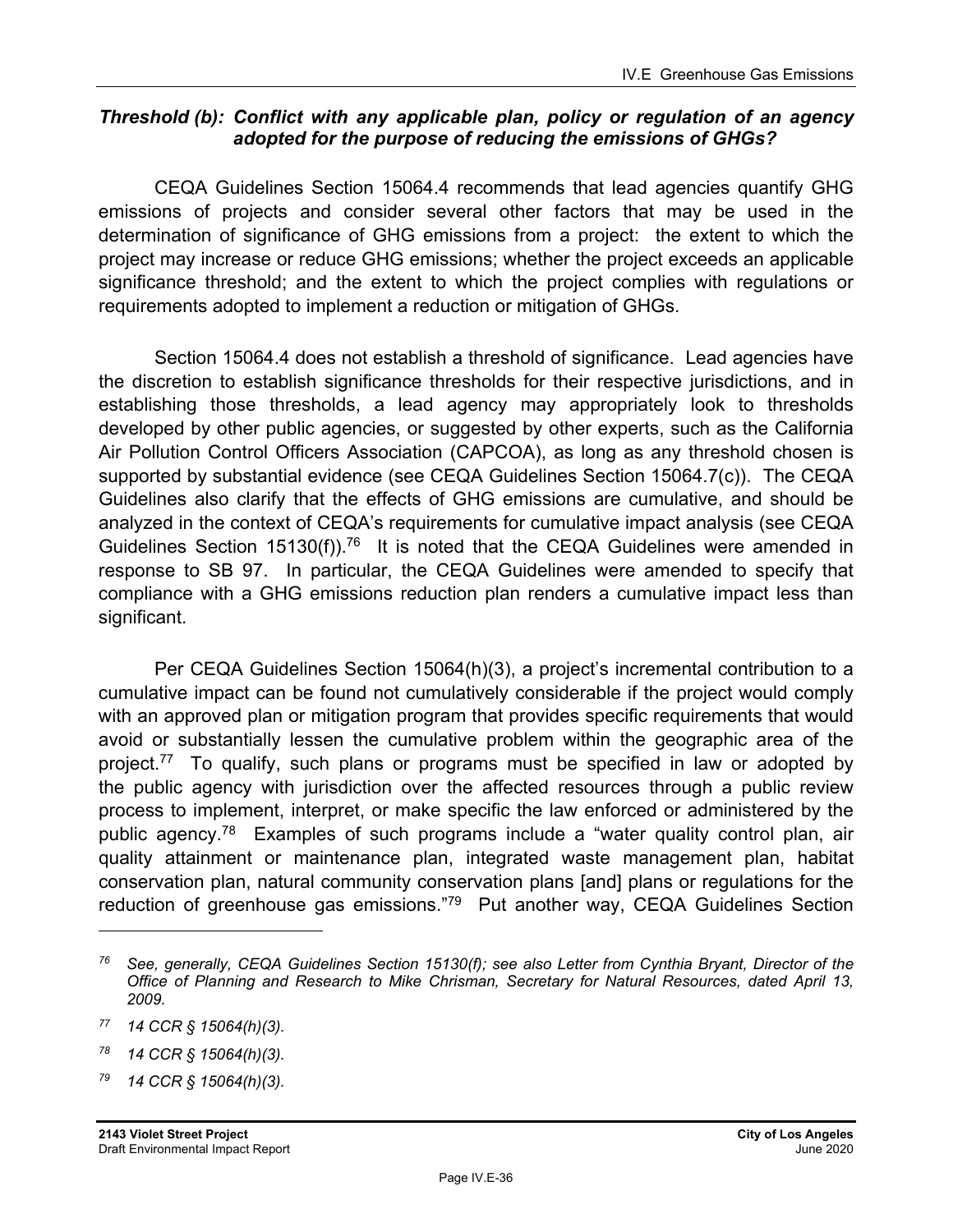15064(h)(3) allows a lead agency to make a finding of less than significant for GHG emissions if a project complies with adopted programs, plans, policies, and/or other regulatory schemes to reduce GHG emissions.<sup>80</sup>

In the absence of any applicable adopted numeric threshold, the significance of the Project's GHG emissions is evaluated consistent with CEQA Guidelines Section 15064.4(b) by considering whether the Project is consistent with applicable regulations or requirements adopted to implement a statewide, regional, or local plan for the reduction or mitigation of greenhouse gas emissions. For this Project, as a land use development project, the most directly applicable adopted regulatory plan to reduce GHG emissions is the 2016–2040 RTP/SCS, which is designed to achieve regional GHG reductions from the land use and transportation sectors as required by SB 375 and the State's long-term climate goals. This analysis also considers consistency with regulations or requirements adopted by the AB 32 *Climate Change Scoping Plan* and subsequent updates, and the Sustainable City pLAn/L.A.'s Green New Deal.

# (2) SCAQMD Thresholds

As discussed above, SCAQMD only has an interim GHG significance threshold of 10,000 MTCO2e per year for stationary source/industrial projects where SCAQMD is the lead agency. This SCAQMD interim GHG significance threshold is not applicable to the Project as the Project is a residential/commercial project and the City of Los Angeles is the Lead Agency.

# (3) 2006 L.A. CEQA Thresholds Guide

The *L.A. CEQA Thresholds Guide* does not identify any factors to evaluate GHG emissions impacts. Thus, the potential for the Project to result in impacts from GHG

*<sup>80</sup> See, for example, San Joaquin Valley Air Pollution Control District, CEQA Determinations of Significance tor Projects Subject to ARB's GHG Cap-and-Trade Regulation, APR—2030 (June 25, 2014), in which the SJVAPCD "determined that GHG emissions increases that are covered under ARB's Cap-and-Trade regulation cannot constitute significant increases under CEQA…" Further, the South Coast Air Quality Management District (SCAQMD) has taken this position in CEQA documents it has produced as a lead agency. SCAQMD has prepared three Negative Declarations and one Draft Environmental Impact Report that demonstrate SCAQMD has applied its 10,000 MTCO2e /yr. significance threshold in such a*  way that GHG emissions covered by the Cap-and-Trade Program do not constitute emissions that must *be measured against the threshold. See: SCAQMD, Final Negative Declaration for: Ultramar Inc. Wilmington Refinery Cogeneration Project, SCH No. 2012041014 (October 2014); SCAQMD, Final Negative Declaration tor Phillips 66 Los Angeles Refinery Carson Plant—Crude Oil Storage Capacity Project, SCH No. 2013091029 (December 2014); Final Mitigated Negative Declaration for Toxic Air Contaminant Reduction for Compliance with SCAQMD Rules 1420.1 and 1402 at the Exide Technologies Facility in Vernon, CA, SCH No. 2014101040 (December 2014); and Draft Environmental Impact Report for the Breitburn Santa Fe Springs Blocks 400/700 Upgrade Project, SCH No. 2014121014 (April 2014).*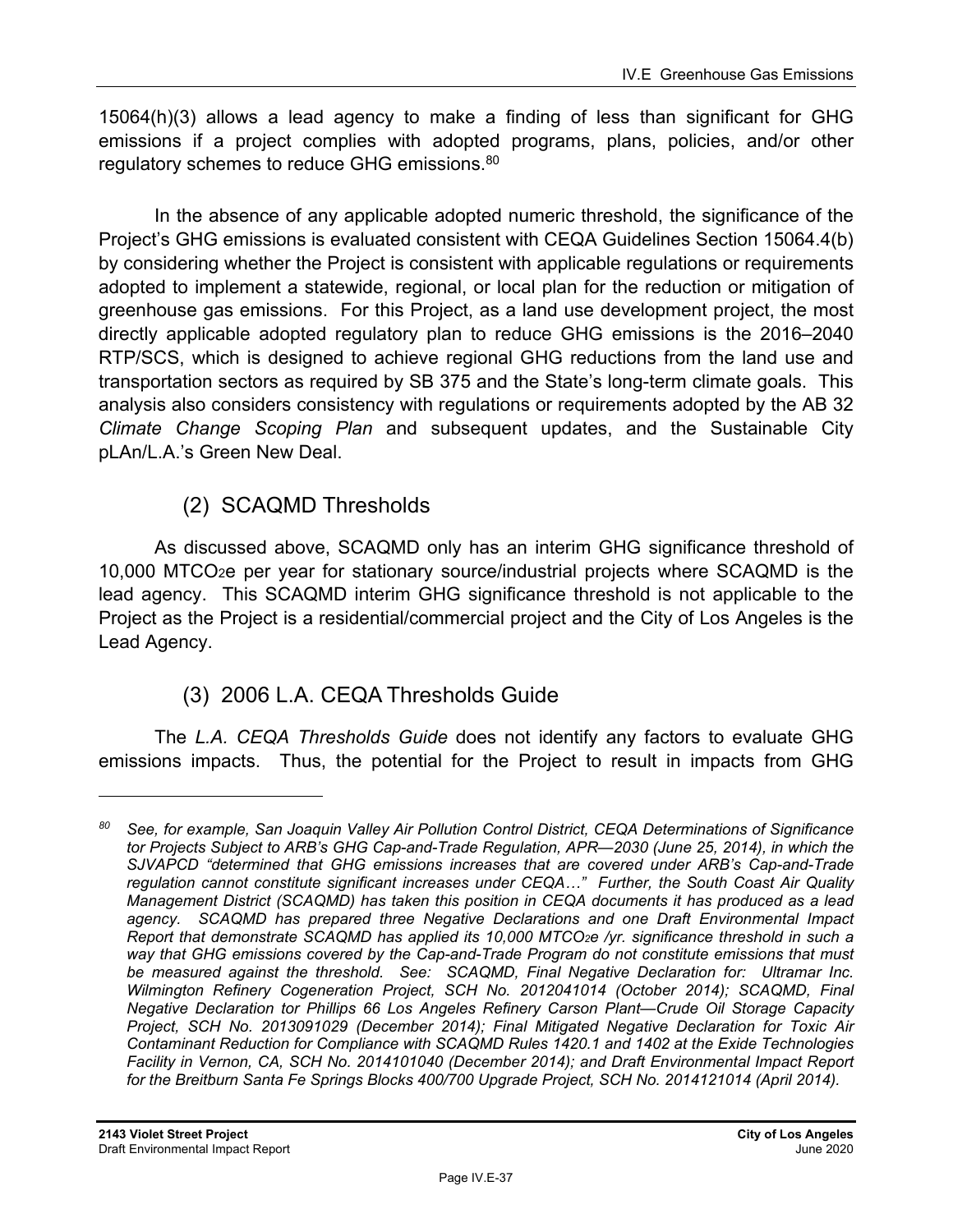emissions is based on the Appendix G thresholds. For the reasons set forth above, to answer both of the above Appendix G thresholds, the City will consider whether the project is consistent with AB 32 and SB 375 (through demonstration of conformance with the 2016–2040 RTP/SCS), and the Sustainable City pLAn/L.A.'s Green New Deal. As discussed above, OPR has noted that lead agencies "should make a good-faith effort to calculate or estimate GHG emissions from a project. $81$  GHG emissions are quantified below, consistent with OPR guidelines.

# **b. Methodology**

Amendments to CEQA Guidelines Section 15064.4 were adopted to assist lead agencies in determining the significance of the impacts of GHG emissions. Consistent with existing CEQA practice, Section 15064.4 gives lead agencies the discretion to determine whether to assess those emissions quantitatively or qualitatively. If a qualitative analysis is used, in addition to quantification, this section recommends certain qualitative factors that may be used in the determination of significance (i.e., extent to which the project may increase or reduce GHG emissions compared to the existing environment; whether the project exceeds an applicable significance threshold; and extent to which the project complies with regulations or requirements adopted to implement a reduction or mitigation of GHGs). The amendments do not establish a threshold of significance; rather, lead agencies are granted discretion to establish significance thresholds for their respective jurisdictions, including looking to thresholds developed by other public agencies, or suggested by other experts, such as CAPCOA, so long as any threshold chosen is supported by substantial evidence (see Section 15064.7(c)). The California Natural Resources Agency has also clarified that the CEQA Guidelines amendments focus on the effects of GHG emissions as cumulative impacts, and that they should be analyzed in the context of CEQA's requirements for cumulative impact analysis (see Section  $15064(h)(3)$ ).  $82$ 

The City has not adopted a numerical significance threshold for assessing impacts related to GHG emissions and has not formally adopted a local plan for reducing GHG emissions. Nor have SCAQMD, OPR, CARB, CAPCOA, or any other state or regional agency adopted a numerical significance threshold for assessing GHG emissions that is applicable to the Project. Since there is no applicable adopted or accepted numerical threshold of significance for GHG emissions, the methodology for evaluating the Project's impacts related to GHG emissions focuses on its consistency with statewide, regional, and

*<sup>81</sup> OPR Technical Advisory, p. 5.* 

*<sup>82</sup> See generally California Natural Resources Agency, Final Statement of Reasons for Regulatory Action (December 2009), pp. 11–13, 14, 16; see also Letter from Cynthia Bryant, Director of the Office of Planning and Research to Mike Chrisman, Secretary for Natural Resources, April 13, 2009.*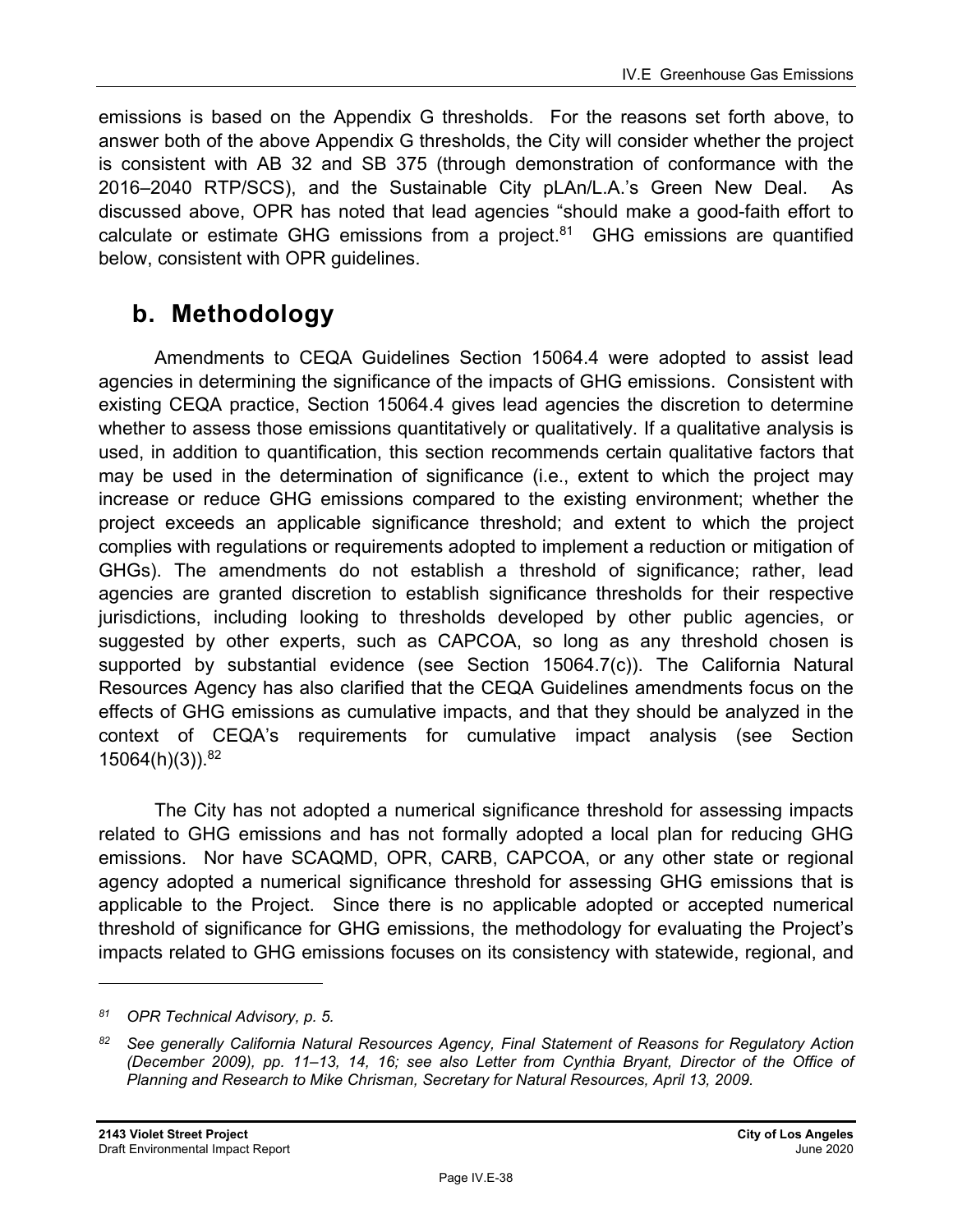local plans adopted for the purpose of reducing and/or mitigating GHG emissions. This evaluation of consistency with such plans is the sole basis for determining the significance of the Project's GHG-related impacts on the environment.

For information purposes, the analysis also calculates the amount of GHG emissions that would be attributable to the Project using recommended air quality models, as described below. The primary purpose of quantifying the Project's GHG emissions is to satisfy State CEQA Guidelines Section 15064.4(a), which calls for a good-faith effort to describe and calculate emissions. The estimated emissions inventory is also used to determine if there would be a reduction in the Project's incremental contribution of GHG emissions as a result of compliance with regulations and requirements adopted to implement plans for the reduction or mitigation of GHG emissions. However, the significance of the Project's GHG emissions impacts is not based on the amount of GHG emissions resulting from the Project.

# (1) Consistency with Plans

The Project's GHG impacts are evaluated by assessing the Project's consistency with applicable GHG reduction strategies and local actions adopted by the City. As discussed previously, the City has established goals and actions to reduce the generation and emission of GHGs from both public and private activities in the Sustainable City pLAn/L.A.'s Green New Deal.

OPR encourages lead agencies to make use of programmatic mitigation plans and programs from which to tier when they perform individual project analyses. The City does not have a programmatic mitigation plan to tier from, such as a Greenhouse Gas Emissions Reduction Plan as recommended in the relevant amendments to the CEQA Guidelines. However, the City has adopted the Sustainable City pLAn/L.A.'s Green New Deal and Green Building Code that encourage and require applicable projects to implement energy efficiency measures. On a regional level, the SCAG 2016–2040 RTP/SCS has a reduction goal for per capita transportation emissions consistent with SB 375 targets. In addition, the California CAT Report provides recommendations for specific emission reduction strategies for reducing GHG emissions and reaching the targets established in AB 32 and Executive Order S-3-05. Thus, if the Project is designed in accordance with these policies and regulations, the Project would result in a less than significant impact, because it would be consistent with the overarching State regulations on GHG reduction (i.e., AB 32, SB 32, AB 100, AB 1493, and SB 375).

A consistency analysis is provided and describes the Project's compliance with or conflict with performance-based standards included in the regulations outlined in the applicable portions of the *Climate Change Scoping Plan*, 2016/2040 RTP/SCS, and the Sustainable City pLAn/L.A.'s Green New Deal.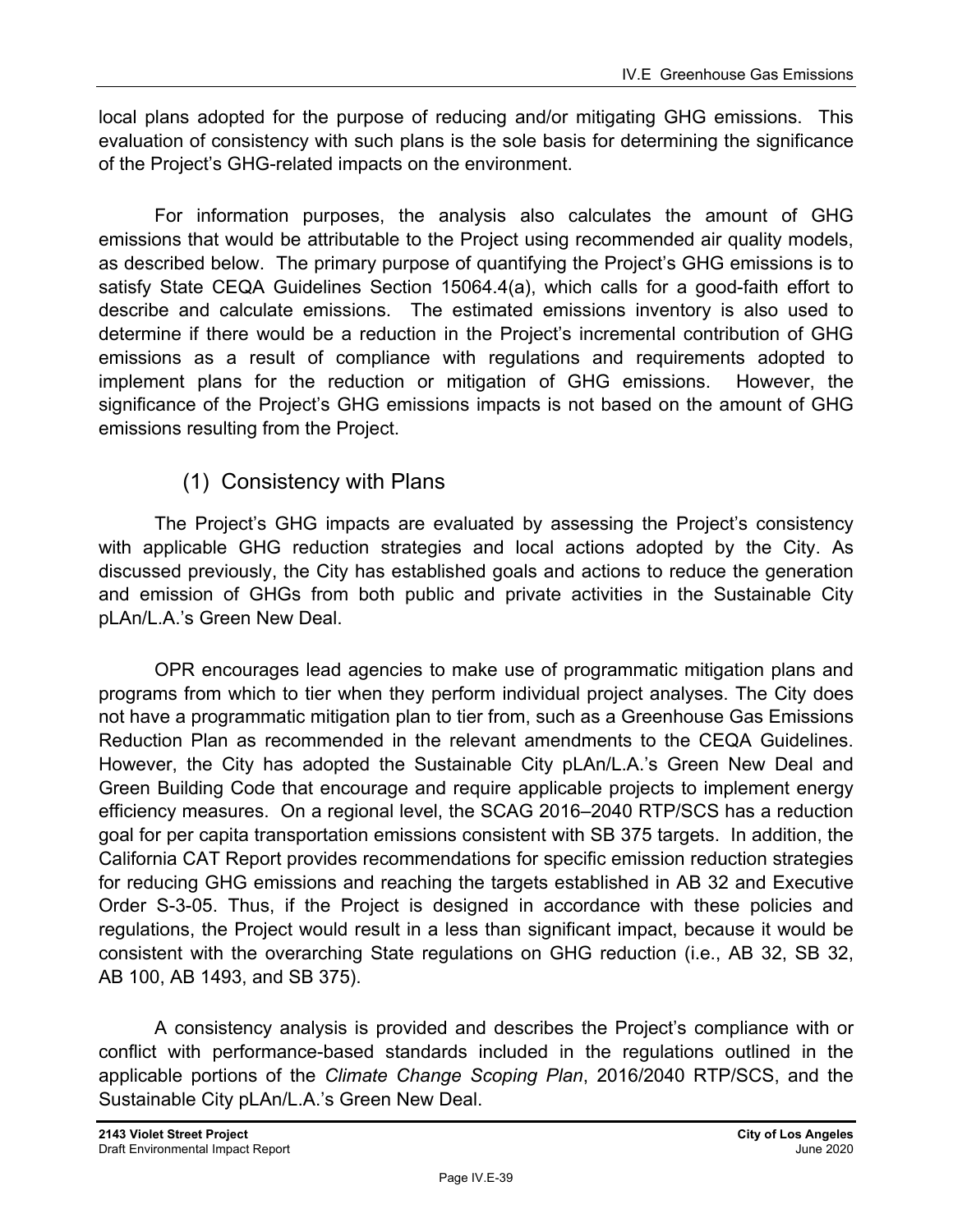# (2) Quantification of Emissions

In view of the above considerations, the City has determined to quantify the Project's total annual GHG emissions, taking into account the GHG emission reduction measures that would be incorporated into the Project's design. However, given the lack of a formally adopted numerical significance threshold or a formally adopted local plan for reducing GHG emissions applicable to this Project, the City has determined to assess the significance of the Project's GHG emissions by comparing them to SCAQMD's draft performance standards<sup>83</sup> in the context of an assessment of the Project's consistency with regulatory schemes, comparable to formally adopted local GHG emission reduction plans, that are designed to reduce GHG emissions by encouraging development located and designed to result in the efficient use of resources.

This Draft EIR quantifies the Project's annual GHG emissions and compares them to a Project without Reduction Features scenario, as defined by CARB's most updated projections for AB/SB 32.84 The Project without Reduction Features scenario does not account for energy efficiency measures that would exceed the Title 24 Building Standards Code, and does not account for trip reductions from availability of public transportation within 0.25 mile. This comparison is being done for informational purposes only, including to disclose the relative carbon efficiency of the Project. The City, as lead agency, is focusing its determination of the significance of the Project's GHG emissions in relation to the Project's location and design and its consistency with local City of Los Angeles regulatory schemes, as explained below.

# (3) Project GHG Emissions

The California Climate Action Registry (Climate Registry) General Reporting Protocol provides basic procedures and guidelines for calculating and reporting GHG emissions from a number of general and industry-specific activities.<sup>85</sup> The General Reporting Protocol is based on the "Greenhouse Gas Protocol: A Corporate Accounting and Reporting Standard" developed by the World Business Council for Sustainable Development and the World Resources Institute through "a multi-stakeholder effort to

*<sup>83</sup> SCAQMD, Greenhouse Gas CEQA Significance Threshold Stakeholder Working Group Meeting #15 Presentation, September 28, 2010.* 

*<sup>84</sup> The comparison to a BAU scenario is not used as a threshold of significance, but is used to provide information and a quantitative metric to measure the Project's GHG emissions and level of reductions from Project Design Features and characteristics. See Center for Biological Diversity, et al. v. California Department of Fish and Wildlife (The Newhall Land and Farming Company, Real Party in Interest) (2015) 62 Cal. 4th 204.* 

*<sup>85</sup> California Climate Action Registry, General Reporting Protocol Version 3.1, January 2009.*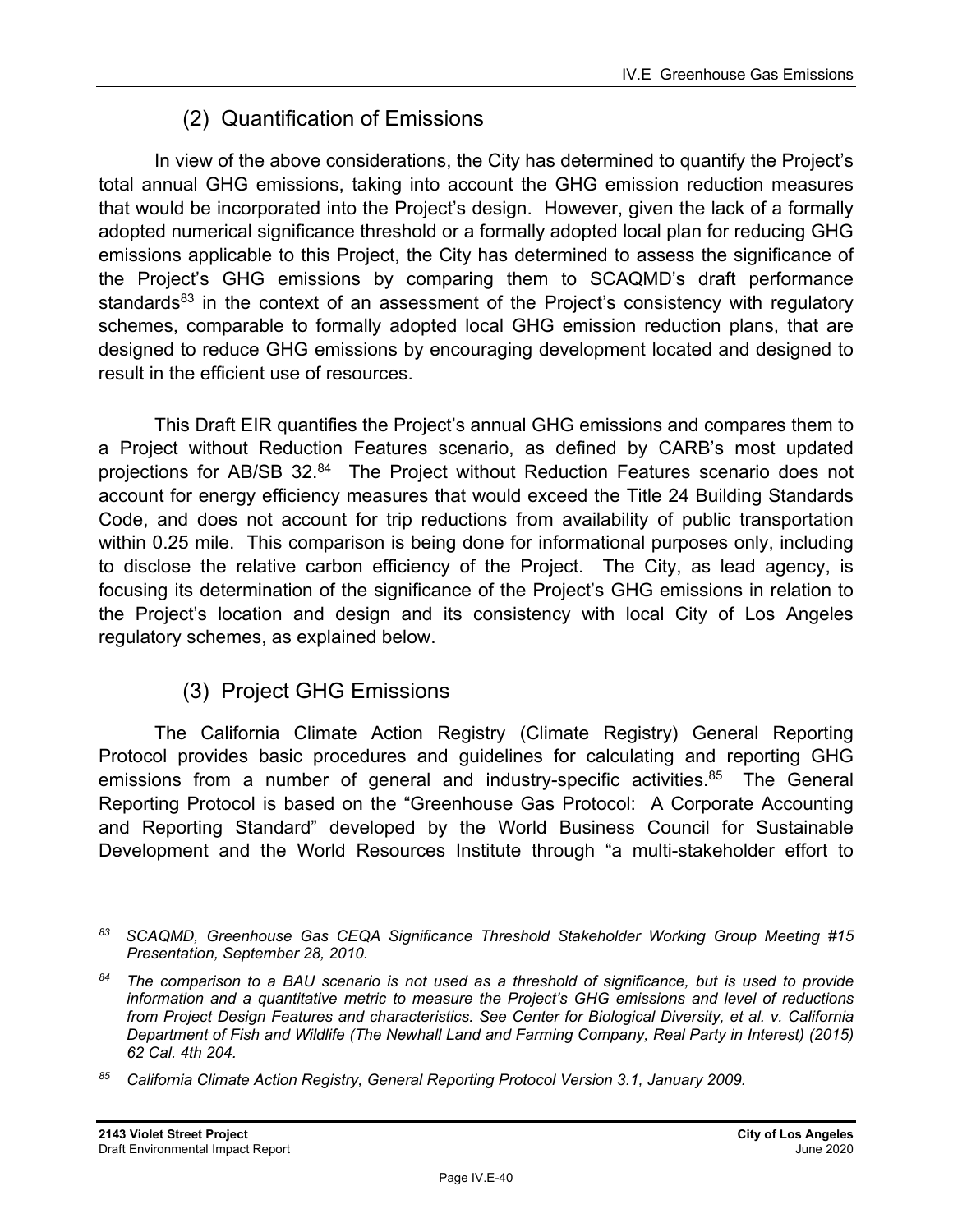develop a standardized approach to the voluntary reporting of GHG emissions."<sup>86</sup> Although no numerical thresholds of significance have been developed, and no specific protocols are available for land use projects, the General Reporting Protocol provides a basic framework for calculating and reporting GHG emissions from the project. The information provided in this section is consistent with the General Reporting Protocol's reporting requirements. A detailed discussion of the GHG methodology is included in Appendix B of this Draft EIR.

The General Reporting Protocol recommends the separation of GHG emissions into three categories that reflect different aspects of ownership or control over emissions. They include the following:

- Scope 1: Direct, onsite combustion of fossil fuels (e.g., natural gas, propane, gasoline, and diesel).
- Scope 2: Indirect, offsite emissions associated with purchased electricity or purchased steam.
- Scope 3: Indirect emissions associated with other emissions sources, such as third-party vehicles and embodied energy (e.g., energy used to convey, treat, and distribute water and wastewater). 87

The General Reporting Protocol provides a range of basic calculations methods. However, the General Reporting Protocol calculations are typically designed for existing buildings or facilities. These retrospective calculation methods are not directly applicable to planning and development situations where buildings do not yet exist.

CARB recommends consideration of indirect emissions to provide a more complete picture of the GHG footprint of a facility. Annually reported indirect energy usage aids the conservation awareness of a facility and provides information to CARB to be considered for future strategies.<sup>88</sup> For example, CARB has proposed requiring the calculation of direct and indirect GHG emissions as part of the AB 32 reporting requirements. Additionally, OPR has noted that lead agencies "should make a good-faith effort, based on available information, to calculate, model, or estimate… GHG emissions from a project, including the emissions associated with vehicular traffic, energy consumption, water usage and

*<sup>86</sup> California Climate Action Registry, General Reporting Protocol Version 3.1, January 2009.* 

*<sup>87</sup> Embodied energy is a scientific term that refers to the quantity of energy required to manufacture and supply to the point of use a product, material, or service.* 

*<sup>88</sup> CARB, Initial Statement of Reasons for Rulemaking, Proposed Regulation for Mandatory Reporting of Greenhouse Gas Emissions Pursuant to the California Global Warming Solutions Act of 2006 (AB 32), Planning and Technical Support Division Emission Inventory Branch, October 19, 2007.*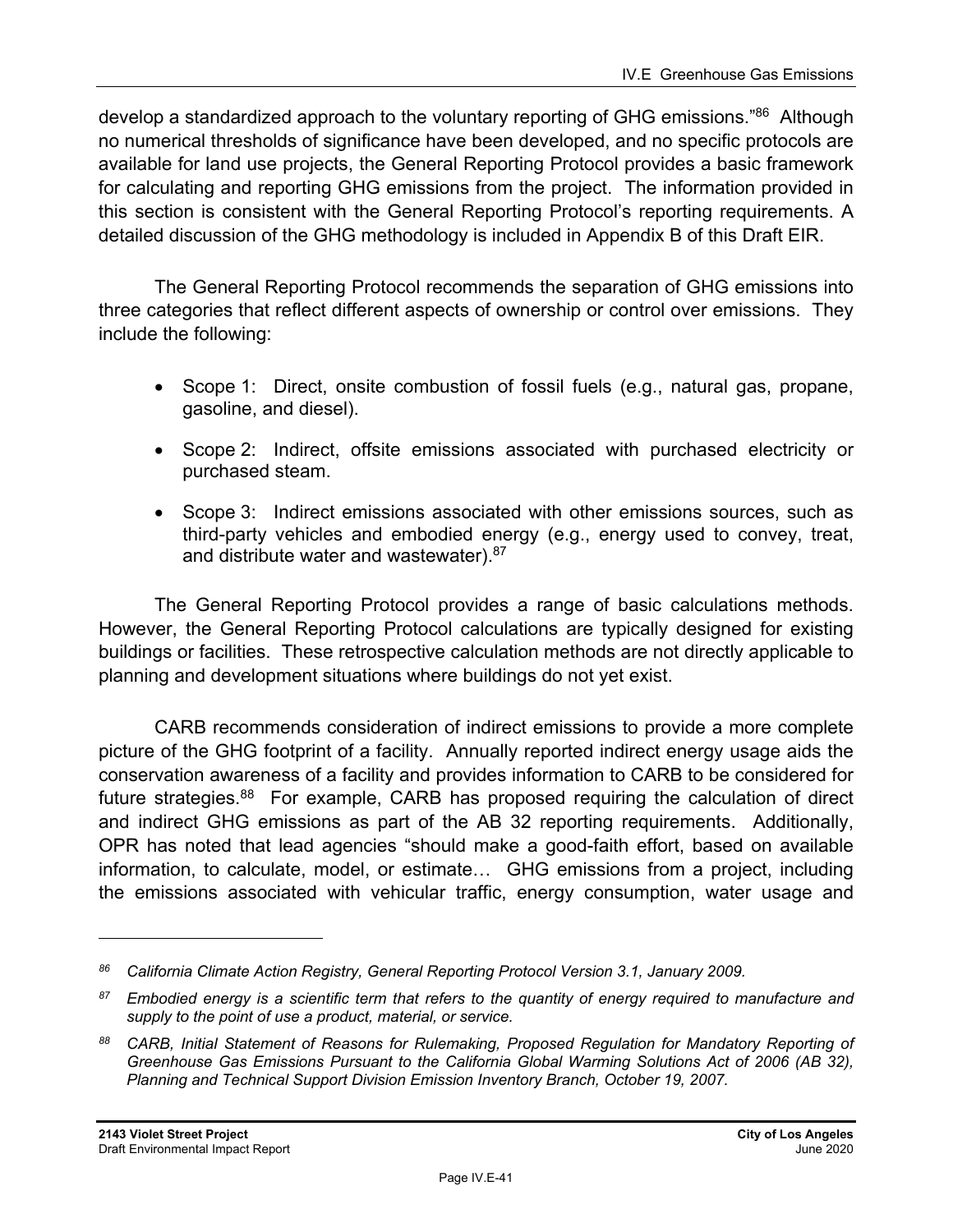construction activities."89 Therefore, direct and indirect emissions have been calculated for the Project.

A fundamental difficulty in the analysis of GHG emissions is the global nature of the existing and cumulative future conditions. Changes in GHG emissions can be difficult to attribute to a particular planning program or project because the planning effort or project may cause a shift in the locale for some type of GHG emissions, rather than causing "new" GHG emissions. As a result, there is frequently an inability to conclude whether a project's GHG emissions represent a net global increase, reduction, or no change in GHGs that would exist if the project were not implemented. The analysis of the Project's GHG emissions is particularly conservative in that it assumes all of the GHG emissions are new additions to the atmosphere.

The California Emissions Estimator Model® (CalEEMod) is a statewide land use emissions computer model designed to provide a uniform platform for government agencies, land use planners, and environmental professionals to quantify potential criteria pollutant and GHG emissions associated with both construction and operations from a variety of land use projects. CalEEMod was developed in collaboration with the air districts of California, which provided data (e.g., emission factors, trip lengths, meteorology, source inventory, etc.) to account for local requirements and conditions. The model is considered by SCAQMD to be an accurate and comprehensive tool for quantifying air quality and GHG impacts from land use projects throughout California.<sup>90</sup>

# (4) Construction

The Project's construction emissions were calculated using CalEEMod Version 2016.3.2. Details of the modeling assumptions and emission factors are provided in Appendix B of this Draft EIR. CalEEMod calculates emissions from off-road equipment usage and on-road vehicle travel associated with haul, delivery, and construction worker trips. GHG emissions during construction were forecast based on the construction assumptions included in Appendix B and applying the mobile-source and fugitive dust emissions factors derived from CalEEMod.

The calculations of the emissions generated during Project construction activities reflect the types and quantities of construction equipment that would be used to demolish existing buildings, remove existing pavement, grade and excavate the Project Site,

*<sup>89</sup> OPR Technical Advisory– CEQA and Climate Change: Addressing Climate Change Through California Environmental Quality Act Review, June 2008, p. 5.* 

<sup>&</sup>lt;sup>90</sup> California Air Pollution Control Officers Association, California Emissions Estimator Model, CalEEMod<sup>™</sup>, *www.caleemod.com.*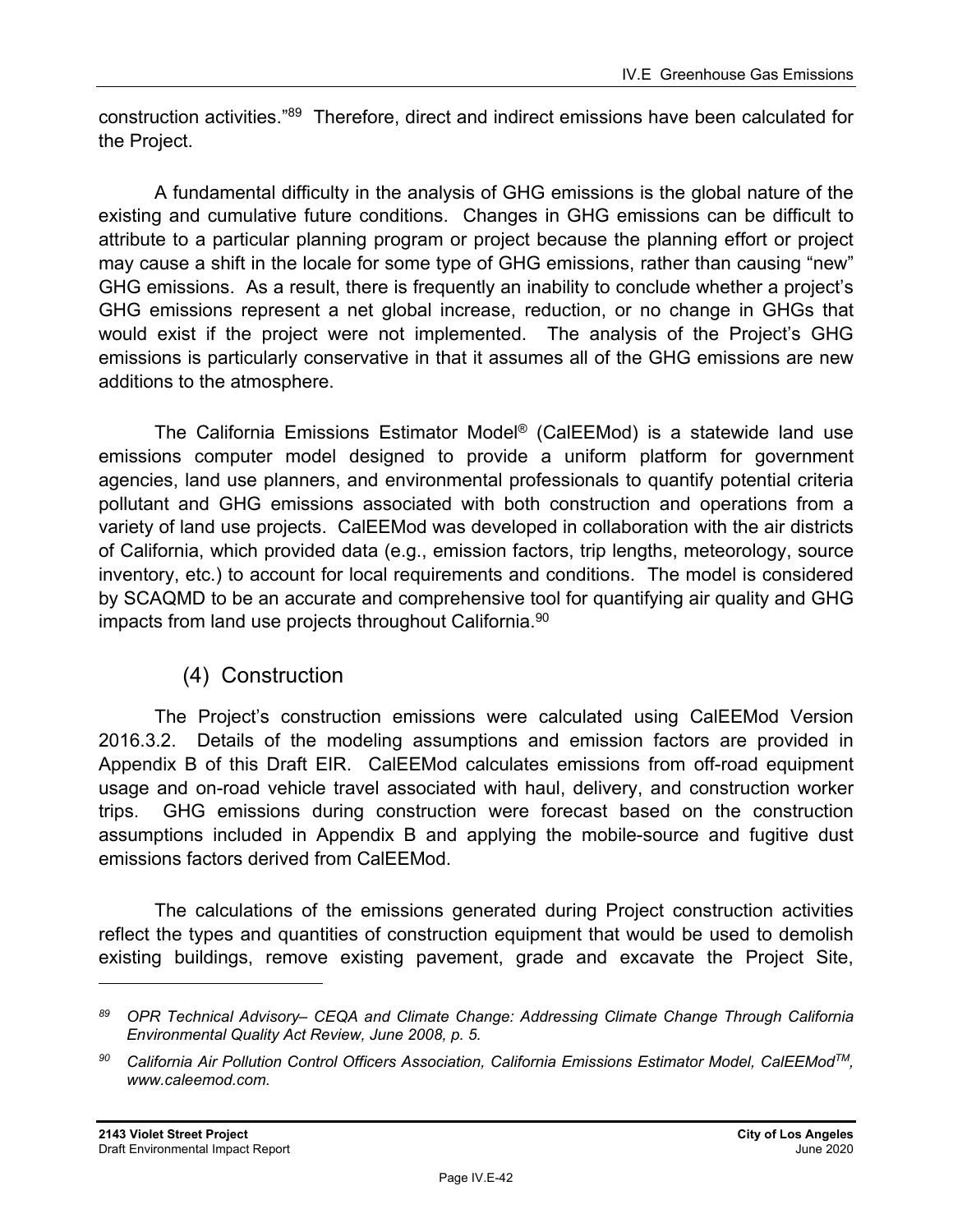construct the proposed building and related improvements, and plant new landscaping within the Project Site.

In accordance with SCAQMD's guidance, GHG emissions from construction were amortized (i.e., averaged annually) over the lifetime of the Project. As impacts from construction activities occur over a relatively short-term period of time, they contribute a relatively small portion of the overall lifetime project GHG emissions. In addition, GHG emission reduction measures for construction equipment are relatively limited. Therefore, SCAQMD recommended that construction emissions be amortized over a 30-year project lifetime, so that GHG reduction measures will address construction GHG emissions as part of the operational GHG reduction strategies.<sup>91</sup> Thus, total construction GHG emissions were divided by 30 to determine an annual construction emissions estimate comparable to operational emissions.

# (5) Operation

Similar to construction, the SCAQMD-recommended CalEEMod is used to calculate potential direct and indirect GHG emissions generated by new land uses on the Project Site, including area sources, electricity, natural gas, mobile sources, stationary sources (i.e., emergency generators), solid waste generation and disposal, and water usage/wastewater generation. CalEEMod default values for generation/usage rates, GHG emission factors, and GWP values were used in the evaluation of operational GHG emissions from the Project.

Area source emissions, which include landscaping, natural gas combustion (HVAC and water heaters), and architectural coating activities, are calculated based on the size of the land uses (e.g., square footage or dwelling unit), the GHG emission factors for fuel combustion, and the GWP values for the GHGs emitted.

GHG emissions associated with electricity usage are based on the size of the land uses, the electrical demand factors for the land uses, the GHG emission factors for the electricity utility provider, and the GWP values for the GHGs emitted. GHG emissions from electricity use are directly dependent on the electricity utility provider. In this case, GHG intensity factors for LADWP were selected in CalEEMod. The carbon intensity (lbs/MWh) for electricity generation was calculated for the Project buildout year based on LADWP projections for year 2024 (615 lb. CO2 per MWh). LADWP's carbon intensity projections also take into account SB 350 RPS requirements for renewable energy.

*<sup>91</sup> SCAQMD, Interim CEQA GHG Significance Threshold for Stationary Sources, Rules and Plans, 2008.*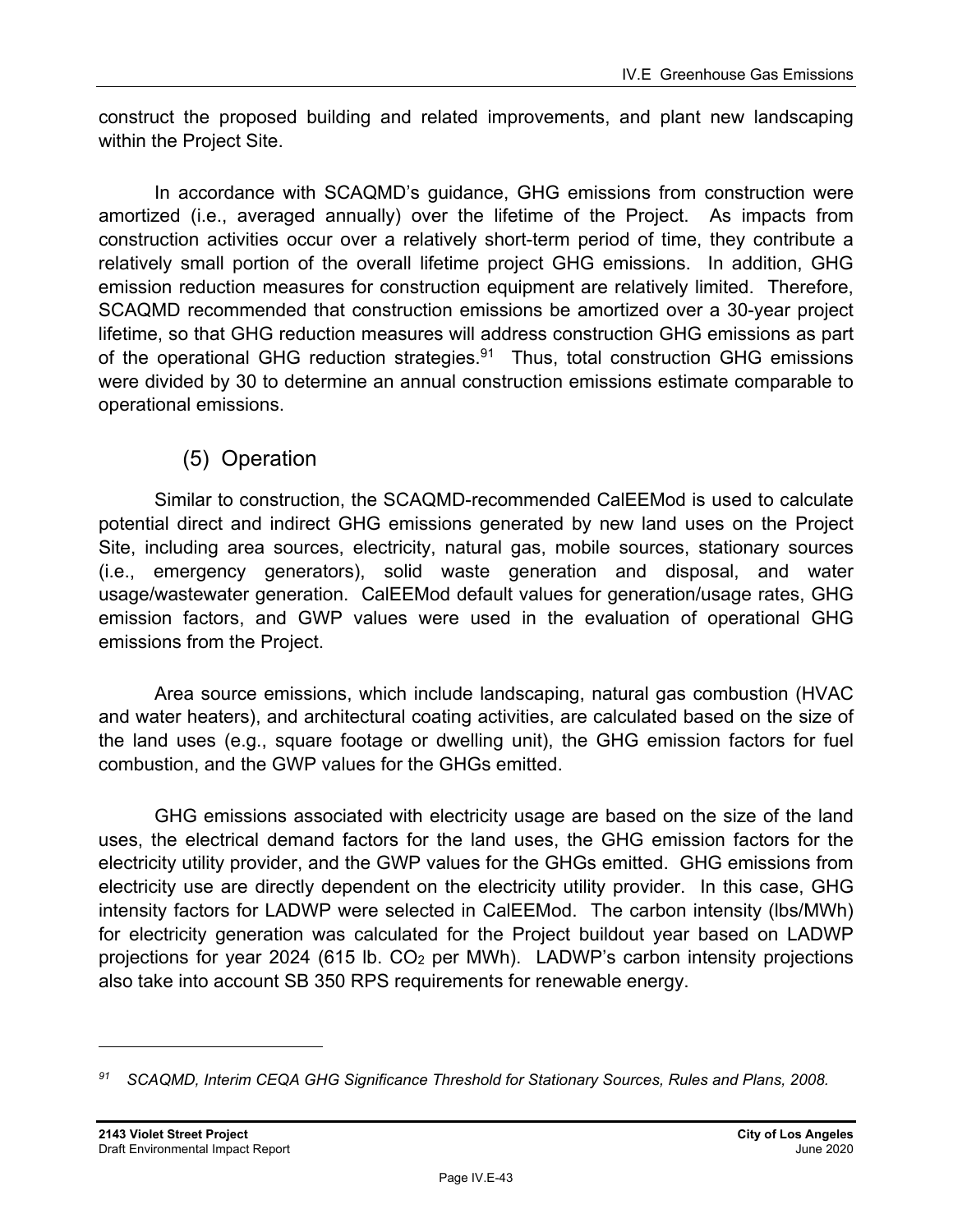As with electricity, the emissions of GHGs associated with natural gas combustion are based on the size of the land uses, the natural gas combustion factors for the land uses in units of million British thermal units (MMBtu), the GHG emission factors for natural gas combustion, and the GWP values for the GHGs emitted.

Electricity and natural gas emissions were calculated using the CalEEMod emissions inventory model, which multiplies an estimate of the energy usage by applicable emissions factors chosen by the utility company.

Mobile source GHG emissions are calculated based on an estimate of the Project's annual VMT, which is derived using CalEEMod based on the trip generation provided in the Project's Transportation Study, included as Appendix N.1 of this Draft EIR.<sup>92</sup> The Project VMT was derived from the Los Angeles Department of Transportation (LADOT) VMT Calculator. The VMT Calculator was developed by the City and LADOT to comply with SB 743 which requires lead agencies to adopt VMT criteria to determine transportation related impacts. The LADOT-derived VMT values account for the variations in trip frequency and length associated with new employee and visitor trips to and from the Project Site and other activities that generate a vehicle trip. It should be noted that the above VMT per capita calculation is provided for informational purposes only, to demonstrate the Project's consistency with the 2016 RTP/SCS, and is not considered a threshold of significance (as no such numeric thresholds have been adopted).<sup>93</sup>

Stationary source GHG emissions are based on proposed stationary sources (i.e., emergency generators) that would be provided on the Project Site.

The emissions of GHGs associated with solid waste disposal are based on the size of the Project's proposed land uses, the waste disposal rate for the land uses, the waste diversion rate, the GHG emission factors for solid waste decomposition, and the GWP values for the GHGs emitted.

The GHG emissions related to water usage and wastewater generation are based on the Project's land uses, the water demand factors, the electrical intensity factors for water supply, treatment, and distribution and for wastewater treatment, the GHG emission factors for the electricity utility provider, and the GWP values for the GHGs emitted.

*<sup>92</sup> Fehr and Peers, 2143 Violet Street Project Transportation Impact Analysis, City of Los Angeles, February 2020.* 

*<sup>93</sup> As this calculation is provided for informational purposes only and is not being utilized as a significance threshold, the analysis is consistent with the holding of Golden Door Properties, LLC v. County of San Diego/Sierra Club, LLC v. County of San Diego (2018) 27 Cal.App.5th 892.*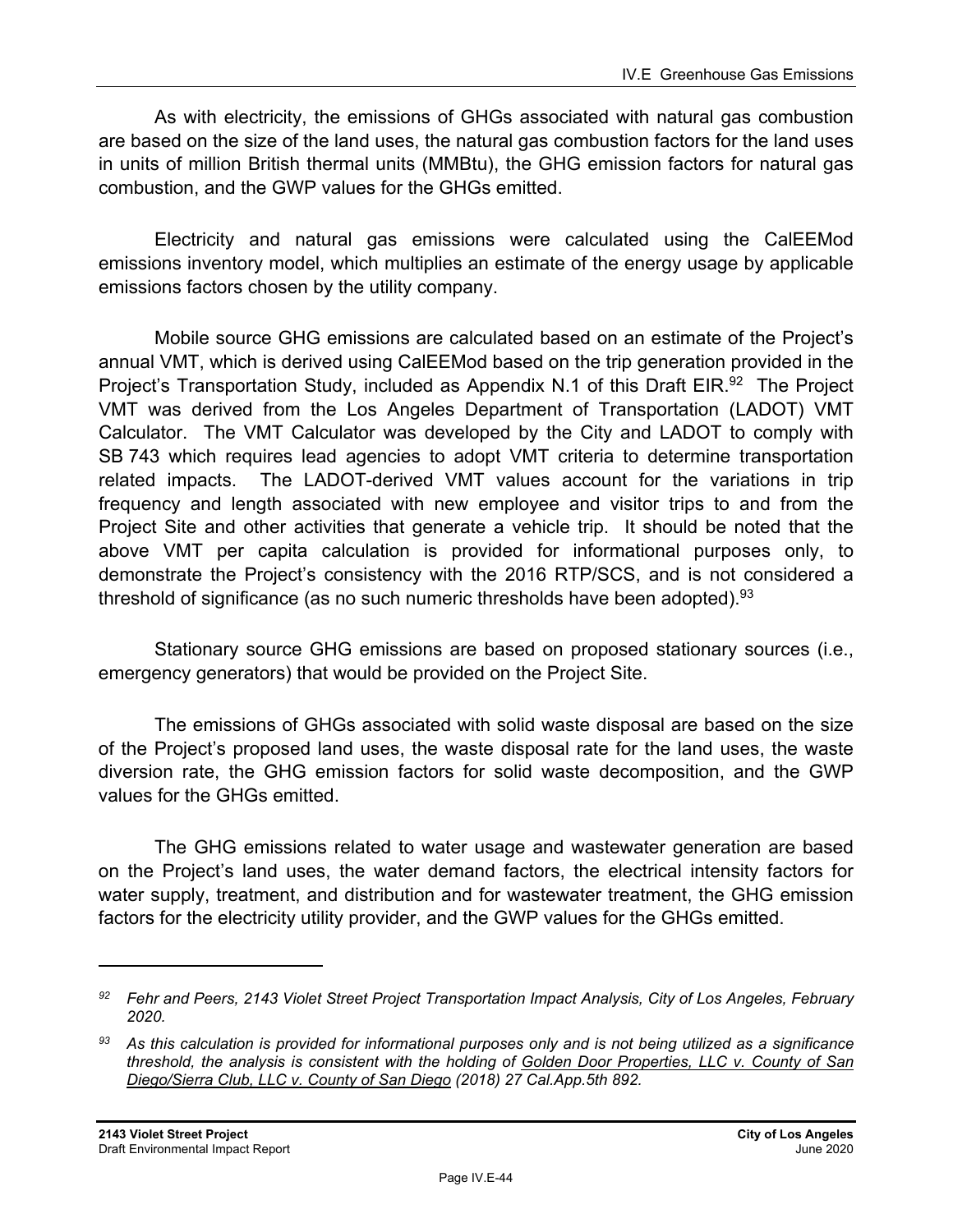The GHG emissions calculations for the Project include credits or reductions for implementation of relevant project design features set forth in this Draft EIR. The analysis of Project GHG emissions at buildout also takes into account actions and mandates already approved and expected to be in force by Project buildout (e.g., Pavley I Standards, full implementation of California's Statewide Renewables Portfolio Standard beyond current levels of renewable energy, and the California LCFS). It should be noted that GHG reductions due to LCFS are currently not incorporated into CalEEMod. In addition, as mobile source GHG emissions are directly dependent on the number of vehicle trips, a decrease in the number of Project-generated trips as a result of Project characteristics (e.g., close proximity to transit) would provide a proportional reduction in mobile source GHG emissions compared to a generic project without such locational benefits. Calculation of Project emissions conservatively did not include actions and mandates that are not already in place, but are expected to be enforced by Project buildout (e.g., Pavley II, which could further reduce GHG emissions from use of light-duty vehicles by 2.5 percent). Similarly, emissions reductions regarding the Cap-and-Trade Program were not included in this analysis. By not speculating on potential regulatory conditions, the analysis takes a conservative approach that likely overestimates the Project's GHG emissions at buildout because the state is expected to continue to implement a number of policies and programs aimed at reducing GHG emissions from the land use and transportation sectors to meet the state's long-term climate goals.

# **c. Project Design Features**

The following project design features are proposed with regard to GHG emissions:

- **Project Design Feature GHG-PDF-1:** The design of the new buildings shall incorporate the following sustainability features:
	- Incorporate energy-saving technologies and components to reduce the Project's electrical use profile. Examples of these components include the use of light-emitting diode (LED) and other efficient lighting technology, energy saving lighting control systems such as light- and motion-detection controls (where applicable), and energy efficient heating, ventilation, and air conditioning (HVAC) equipment.
	- HVAC mechanical systems and building lighting shall be controlled with timing systems to prevent accidental or inappropriate conditioning or lighting of unoccupied space.
	- Demand control ventilation shall be utilized in HVAC systems, and refrigerants in HVAC equipment shall have low GHG emission rates. In particular, the HVAC system shall be designed to optimize exterior and interior air-flow to ensure healthy indoor air quality.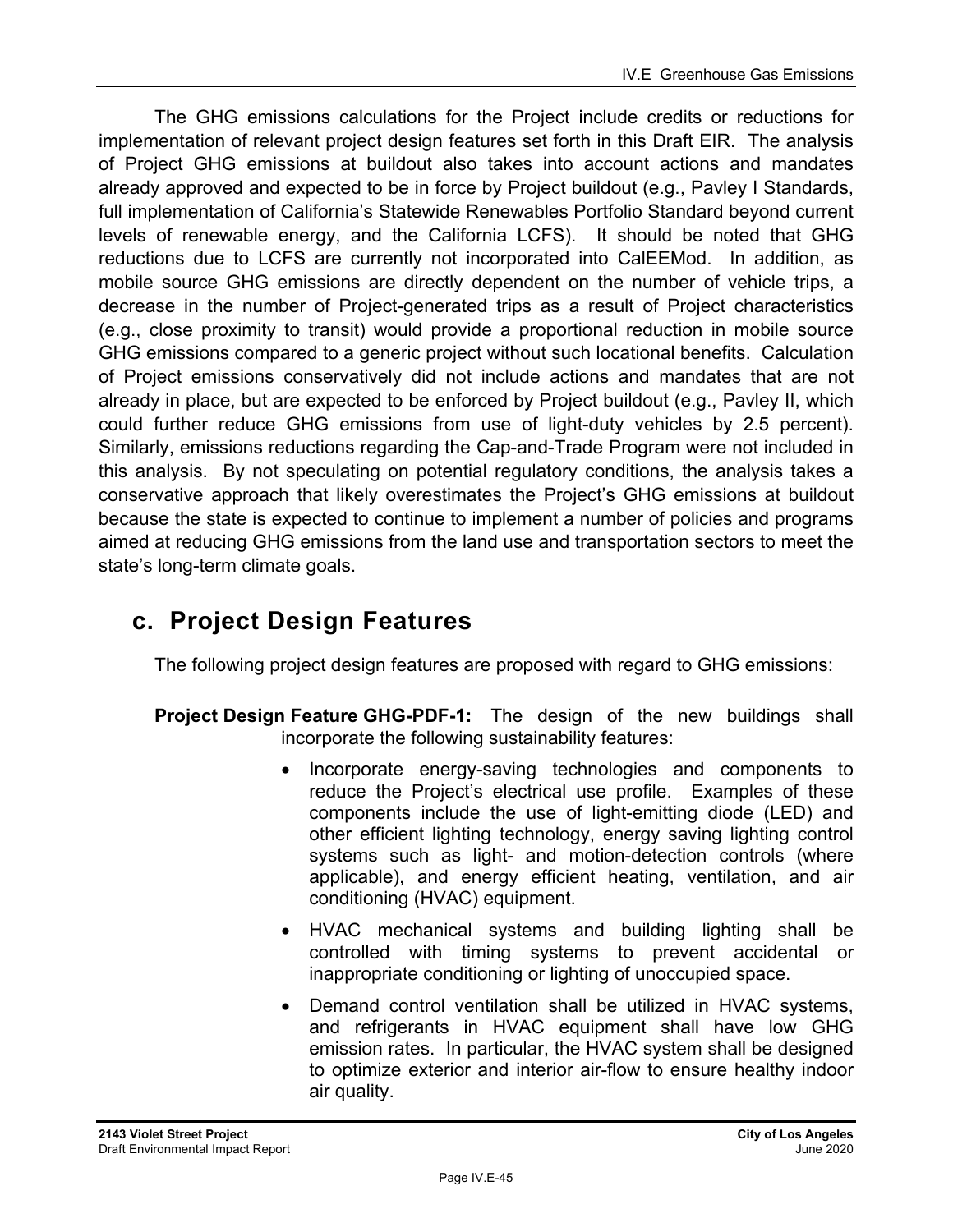In addition, as part of the Project, the Applicant would incorporate project features to further support and promote environmental sustainability. The Project would comply with all applicable state and local regulatory requirements, including the provisions set forth in the City's Green Building Ordinance. The Project would comply with the City's EV charging requirements which specifies that 10 percent of new parking spaces would require EV charging equipment. In addition, 30 percent of all new parking spaces would be required to be EV "ready" which will be capable of supporting future EV charging equipment.<sup>94</sup> The Project would also include water conservation and waste reduction features as set forth in Section IV.K.1, Utilities and Service Systems—Water Supply and Infrastructure.

# **d. Project Impacts**

# *Would the Project:*

## *Threshold (a): Generate GHG emissions, either directly or indirectly, that may have a significant impact on the environment?*

## *Threshold (b): Conflict with an applicable plan, policy or regulation adopted for the purpose of reducing the emissions of GHG?*

- (1) Impact Analysis
	- *(a) Consistency with Applicable Plans and Policies*

As described above, compliance with applicable GHG emissions reduction plans would result in a less-than-significant Project-level and cumulative impact. The following section describes the extent the Project complies with or exceeds the performance-based standards included in the regulations outlined in the *Climate Change Scoping Plan* and subsequent updates, the 2016–2040 RTP/SCS, and the Sustainable City pLAn/L.A.'s Green New Deal. As shown herein, the Project would be consistent with the applicable GHG reduction plans and policies.

# *(i) Climate Change Scoping Plan*

The *Climate Change Scoping Plan* sets forth a range of GHG reduction actions which include direct regulations, alternative compliance mechanisms, monetary and non-monetary incentives, voluntary actions, market-based mechanisms such as a cap-andtrade system, and an AB 32 implementation fee to fund the program. The following discussion demonstrates how the pertinent reduction actions relate to and reduce projectrelated GHG emissions.

*<sup>94</sup> City of Los Angeles Ordinance No. 186485. December 11, 2019.*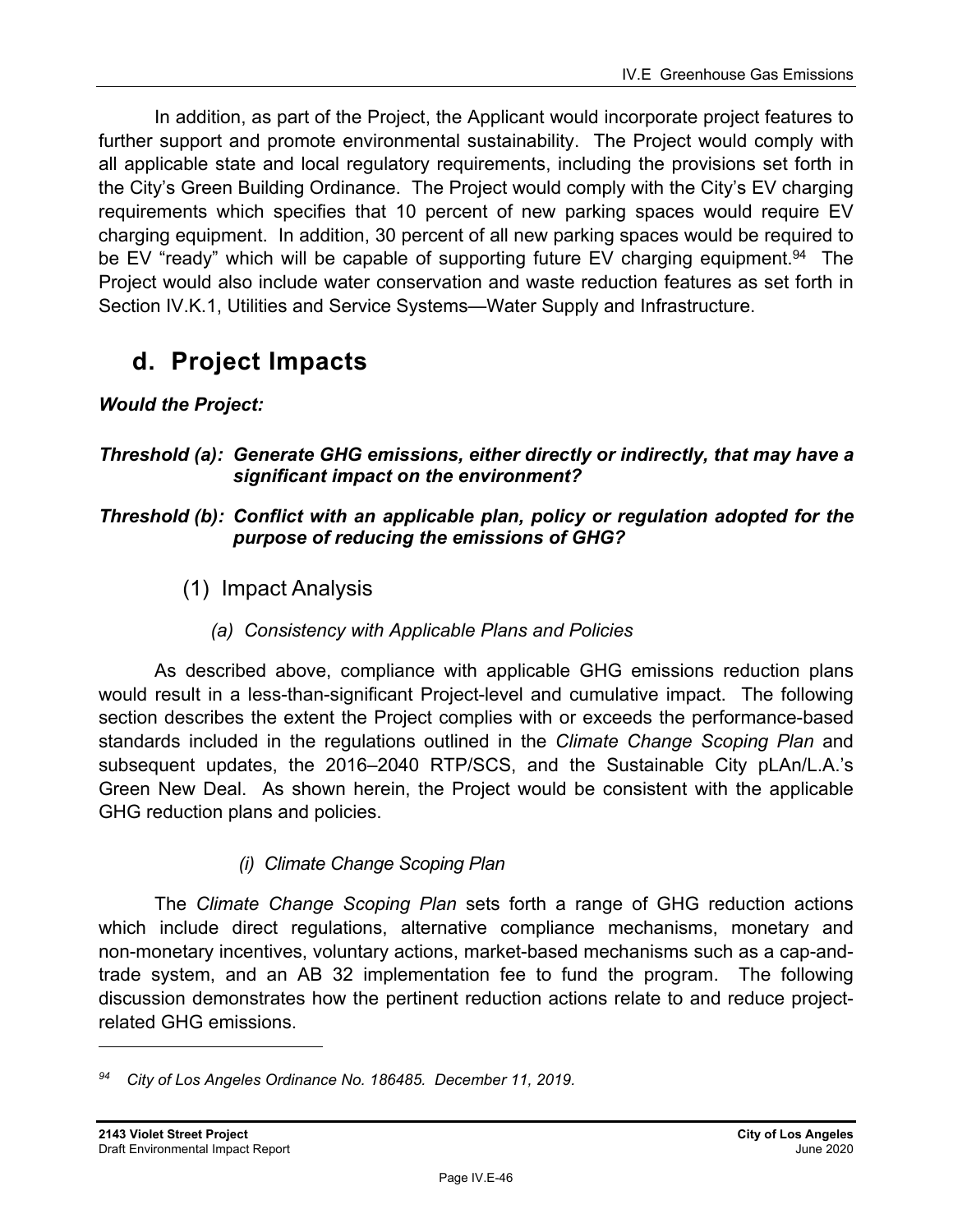Project GHG emissions are quantified further below in the document as shown in Table IV.E-10 on page IV.E-67, the Project would result in 8,040 MTCO2e annually.<sup>95</sup> The breakdown of the Project's GHG emissions by source category shows approximately 1 percent from area sources; 25 percent from energy consumption; 66 percent from mobile sources; less than 1 percent from stationary sources; 1 percent from solid waste generation; 4 percent from water supply, treatment, and distribution; and 3 percent from construction activities. Provided in Table IV.E-5 on page IV.E-48 is an evaluation of applicable reduction actions/strategies by emissions source category outlined in the *Climate Change Scoping Plan* that through implementation would serve to indirectly reduce Project GHG emissions. Further evaluation of project design features and specific applicable polices and measures in the Climate Change Scoping Plan is provided in Table IV.E-6 on page IV.E-51. As shown therein, the Project would not conflict with the policies included in the *Climate Change Scoping Plan*. Although a number of these measures are currently established as policies and measures, some measures have not yet been formally proposed or adopted. It is expected that these measures or similar actions to reduce GHG emissions will be adopted as required to achieve statewide GHG emissions targets.

## *(ii) 2016–2040 RTP/SCS*

As previously discussed, the purpose of SB 375 is to implement the state's GHG emissions reduction goals by integrating land use planning with the goal of reducing car and light-duty truck travel. Under SB 375, the primary goal of the SCS is to provide a framework for future growth that will decrease per capita GHG emissions from cars and light-duty trucks based on land use planning and transportation options. To accomplish this goal, the SCS identifies various strategies to reduce per capita VMT.

The 2016–2040 RTP/SCS is expected to help SCAG reach its GHG reduction goals, as identified by CARB, with reductions in per capita transportation for specified target years. In March 2018, CARB updated the SB 375 targets to require 8-percent reduction by 2020 and a 19-percent reduction by 2035 in per capita passenger vehicle GHG emissions.<sup>96</sup> As this reduction target was updated after the 2016–2040 RTP/SCS, it is expected that the next iteration of the RTP/SCS will be updated to include this target.

In addition to demonstrating the region's ability to attain and exceed the GHG emission-reduction targets set forth by CARB, the 2016–2040 RTP/SCS outlines a series of actions and strategies for integrating the transportation network with an overall land use

*<sup>95</sup>* With implementation of Mitigation Measure TR-MM-1 (TDM Program), GHG emissions would be reduced by an additional 402 MTCO<sub>2</sub>e per year.

*<sup>96</sup> CARB, SB 375 Regional Greenhouse Gas Emissions Reduction Targets.*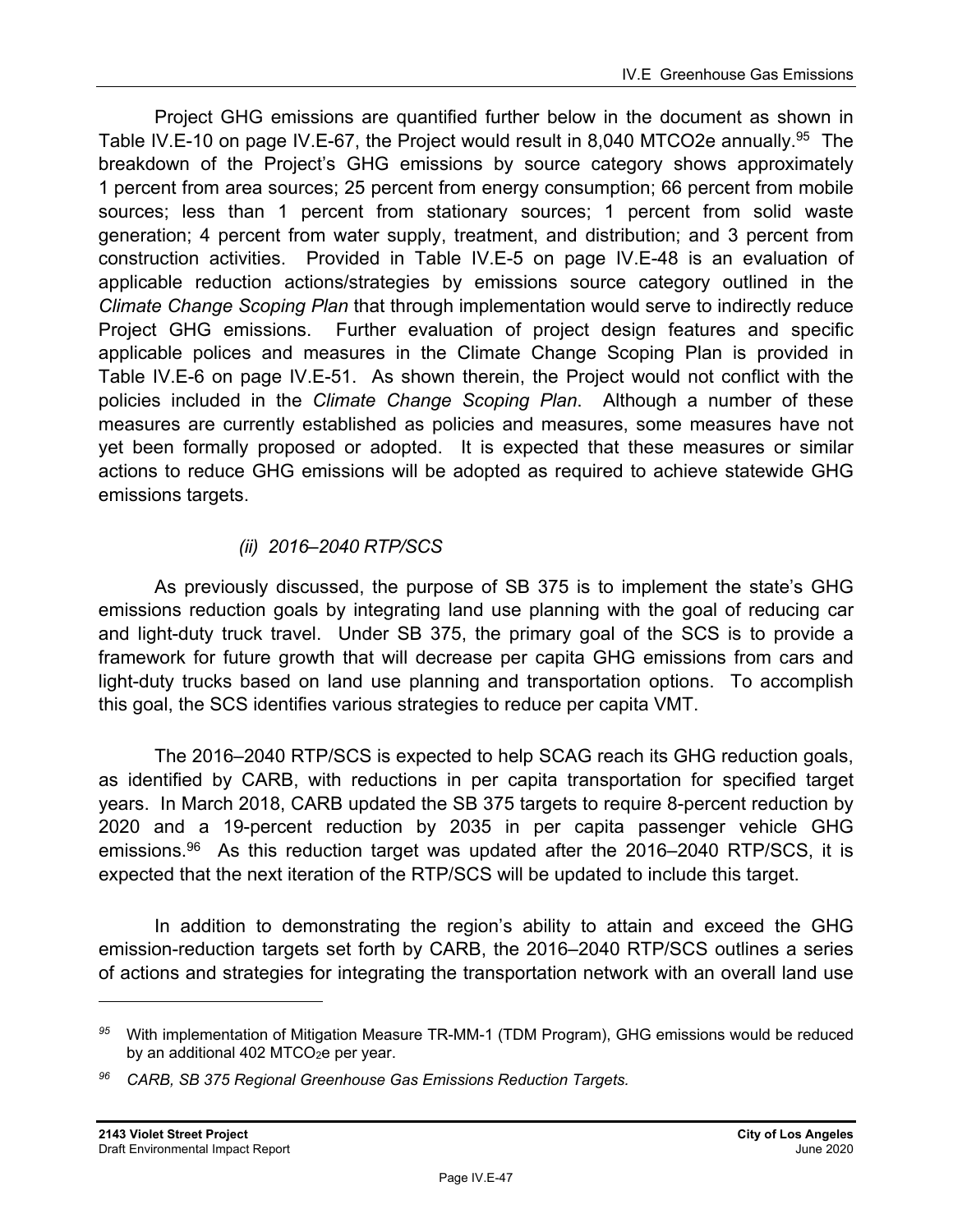#### **Table IV.E-5 Mandatory Regulatory Compliance Measures within the Climate Change Scoping Plan**

#### **Mandatory Regulatory Compliance Measures**

#### **Energy (25 Percent of Project Inventory)**

**RPS Program and SB 2X**: The California RPS program (Updated under SB 2X) requires both public and investor-owned utilities in California receive at least 33 percent of their electricity from renewable sources by the year 2020. SB 350 further requires 50-percent renewables by 2030.<sup>a</sup> In 2019, LADWP indicated that 32 percent of its electricity came from renewable resources in Year 2018.<sup>b</sup> Electricity GHG emissions provided in Table IV.E-10 on page IV.E-69 assume that LADWP will receive at least 33 percent of its electricity from renewable sources by the year 2020 and 50 percent by the year 2030 (with a straight line interpolation for the Project buildout year of 2024) consistent with SB 350. The CalEEMod default carbon intensity for electricity generated by LADWP (pounds of CO<sub>2</sub>e per MWh) is based on a year 2007 renewables portfolio of 8t percent and was therefore updated within CalEEMod to reflect the year 2024 renewables portfolio. Please note that under recently passed SB 100, LADWP is required to generate electricity that would increase renewable energy resources to 50 percent by 2026 and, 60 percent by 2030, and 100 percent by 2045. The Project complies with these percentage renewable requirements inasmuch as the Project is served by LADWP, which is committed to achieving the increase in renewable energy resources by the required dates.

The electricity-related GHG emissions provided in Table IV.E-10 on page IV.E-69 conservatively do not account for the additional 6 percent reduction that would be achieved by LADWP in year 2024 prior to buildout of the Project (difference between the 44 percent renewables assumed for the buildout year of 2024 and 50 percent required under SB 100 in year 2026) or 16-percent reduction achieved by LADWP in year 2030 (difference between the 44 percent renewables assumed for the buildout year of 2024 and 60 percent required under SB 100 in year 2030). Given LADWP's progress towards meeting and exceeding the established targets as well as penalties for non-compliance, it is assumed LADWP will comply.

**SB 350**: As required under SB 350, doubling of the energy efficiency savings from final end uses of retail customers by 2030 would primarily rely on the existing suite of building energy efficiency standards under CCR Title 24, Part 6 (discussed below) and utility-sponsored programs such as rebates for high-efficiency appliances, HVAC systems, and insulation. The Project would further support this regulation since the Project would comply with 2019 Title 24 Standards, which represent challenging but achievable design and construction practices and would implement measures to reduce overall energy usage compared to baseline conditions.

**Cap-and-Trade Program**: As required by AB 32 and the *Climate Change Scoping Plan*, the Cap-and-Trade Program covers the GHG emissions associated with electricity consumed in California, whether generated in-state or imported. Accordingly, this regulatory program applies to electric service providers and not directly to land use development. That being said, the Project would benefit from this regulatory program in that the GHG emissions associated with the Project's electricity usage per year presented in Table IV.E-10 on page IV.E-69 would indirectly be covered by the Cap-and-Trade Program. Furthermore, the Cap-and-Trade Program also covers the GHG emissions associated with the combustion of transportation fuels in California, whether refined in-state or imported. While not quantified in this analysis, the Project would benefit from this regulatory program in that the GHG emissions associated with the Project's electricity usage would indirectly be covered by the Cap-and-Trade Program.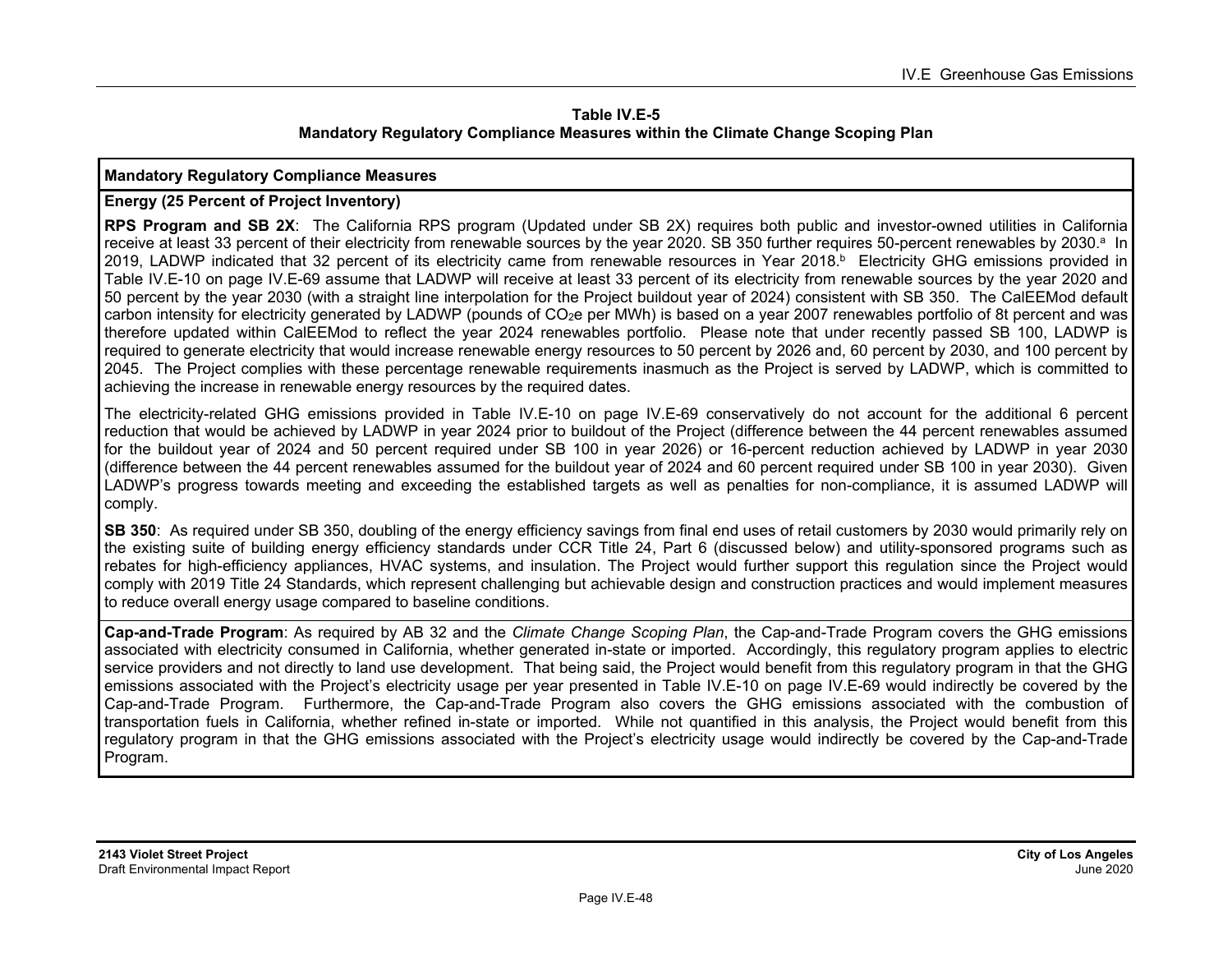#### **Table IV.E-5 (Continued) Mandatory Regulatory Compliance Measures within the Climate Change Scoping Plan**

#### **Mandatory Regulatory Compliance Measures**

#### **Mobile (66 Percent of Project Inventory)**

**Advanced Clean Cars Program**: CARB approved the Advanced Clean Cars Program in 2012 which establishes an emissions control program for model year 2017 through 2025 and increasing the number of zero emission vehicles manufactured in the 2018 through 2025 model years. Standards under the Advanced Clean Cars Program apply to all passenger and light duty trucks within California and indirectly used by employees and deliveries to the Project. Mobile source GHG emissions provided in Table IV.E-10 on page IV.E-69 conservatively do not include this additional 34-percent reduction in mobile source emissions as the CalEEMod model default fleet mix for the Air Basin does not yet account for this regulation. The Project would further support this regulation since the Applicant will provide at least 30 percent of the total parking spaces provided to be capable of supporting future Electric Vehicle Supply Equipment (EVSE) per City codes.

The Scoping Plan recommends additional mobile source strategies through the extension of the Advanced Clean Cars Program which are expected to increase GHG stringency on light duty autos and continue adding zero emission and plug in vehicles through 2030. CARB is also developing the Innovative Clean Transit measure to encourage purchase of advanced technology buses such as alternative fueled or battery powered buses. This would allow fleets to phase in cleaner technology in the near future. CARB is also in the process of developing proposals for new approaches and strategies to achieve zero emission trucks under the Advanced Clean Local Trucks (Last Mile Delivery) Program.<sup>c,d</sup> Although the Innovative Clean Transit and Advanced Clean Local Truck Programs have not yet been established, the Modified Project would also indirectly benefit from these measures once adopted.

**Low Carbon Fuel Standard (LCFS)**: The current LCFS, adopted in 2007, requires a reduction of at least 10 percent in the carbon intensity (CI) of California's transportation fuels by 2020. CalEEMod includes implementation of LCFS into the calculation of GHG emissions from mobile sources. However, the LCFS was amended in September 2018 to target a 20-percent reduction in CI from a 2010 baseline by 2030.<sup>e</sup> This additional 10-percent reduction in CI would indirectly reduce the Project's mobile source emissions.

#### **Solid Waste (1 Percent of Project Inventory)**

**California Integrated Waste Management Act of 1989:** The regulation requires each jurisdiction's source reduction and recycling element to include a diversion of 50 percent of all solid waste by 2000.f **AB 341 (2011)** amended the regulation to include a provision declaring that it is the policy goal of the state that not less than 75 percent of solid waste generated be source reduced, recycled, or composted by the year 2020, and annually thereafter.<sup>g</sup> The Project complies with these percentage recycling requirements inasmuch as the Project is served by the City of Los Angeles, which currently achieves a diversion rate of 76 percent. Project-related GHG emissions from solid waste generation provided in Table IV.E-10 on page IV.E-69 includes a 76-percent reduction in solid waste generation source emissions consistent with the minimum diversion rate required for the City of Los Angeles (CalEEMod default diversion rate is zero percent). The Applicant must also only contract for waste disposal services with a company that recycles solid waste in compliance with AB 341. In addition, the Project would provide recycling bins at appropriate locations to promote recycling of paper, metal, glass and other recyclable material. Further, the Project would recycle and/or salvage at least 75 percent of non-hazardous construction and demolition debris, and the Applicant would prepare a construction waste management plan that, at a minimum, identifies the materials to be diverted from disposal and whether the materials will be sorted on-site or comingled.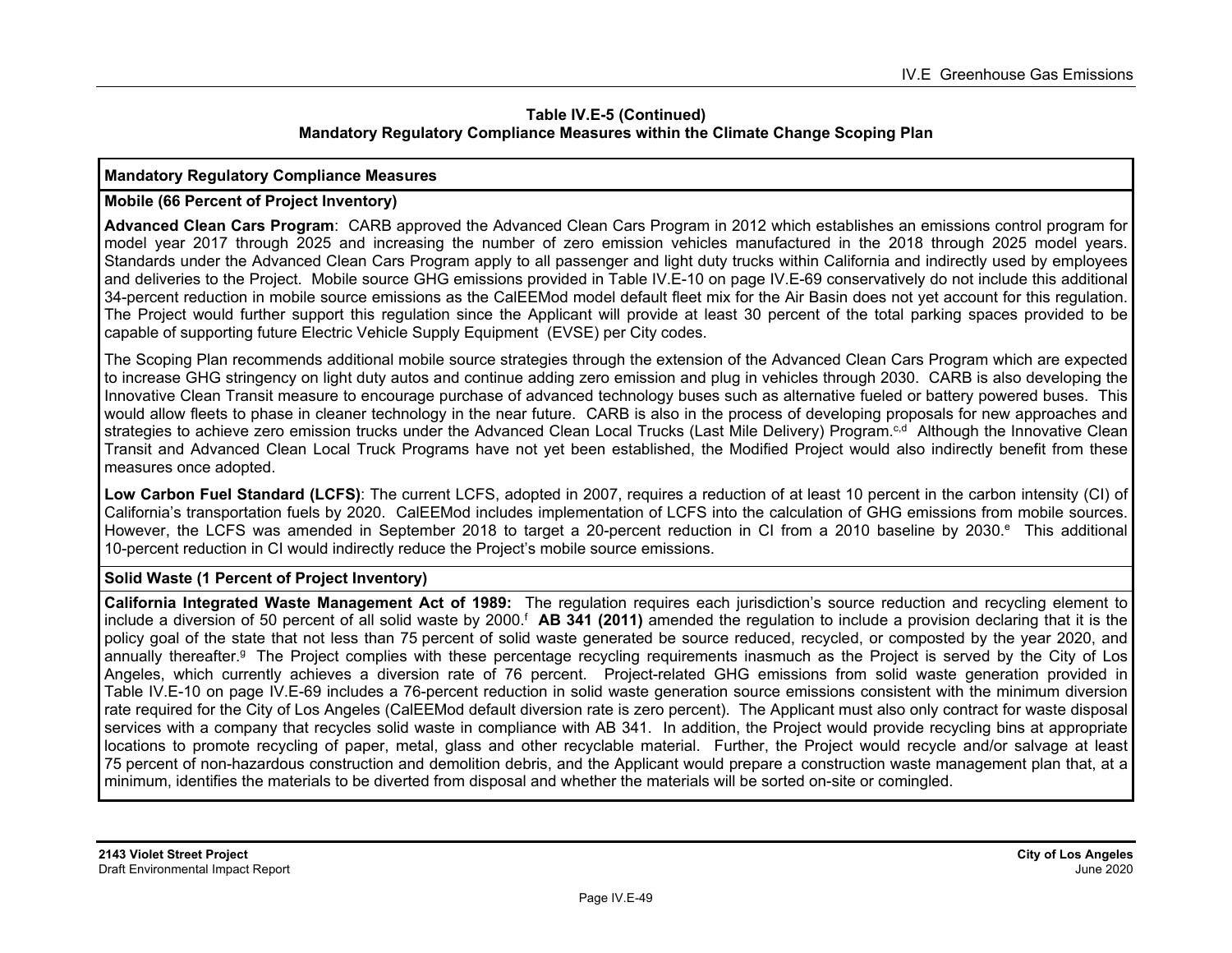#### **Table IV.E-5 (Continued) Mandatory Regulatory Compliance Measures within the Climate Change Scoping Plan**

#### **Mandatory Regulatory Compliance Measures**

*a SB 350 (2015–2016 Regular Session) Stats 2015, Ch. 547.* 

*b CEC, Annual Power Content Labels for 2018, LADWP, July 2019.* 

- *c CARB, Advance Clean Cars, 2017 Midterm Review Report, ww2.arb.ca.gov/resources/documents/2017-midterm-review-report, accessed March 11, 2020.*
- *d CARB, Advanced Clean Local Trucks (Last mile delivery and local trucks), ww2.arb.ca.gov/our-work/programs/advanced-clean-trucks, accessed March 11, 2020.*
- *e CARB, LCFS Regulation, ww2.arb.ca.gov/our-work/programs/low-carbon-fuel-standard/lcfs-regulation, accessed March 11, 2020.*
- *f California Integrated Waste Management Act of 1989 and AB 341.*

*g AB 341 (2011).* 

*Source: Eyestone Environmental, 2020.*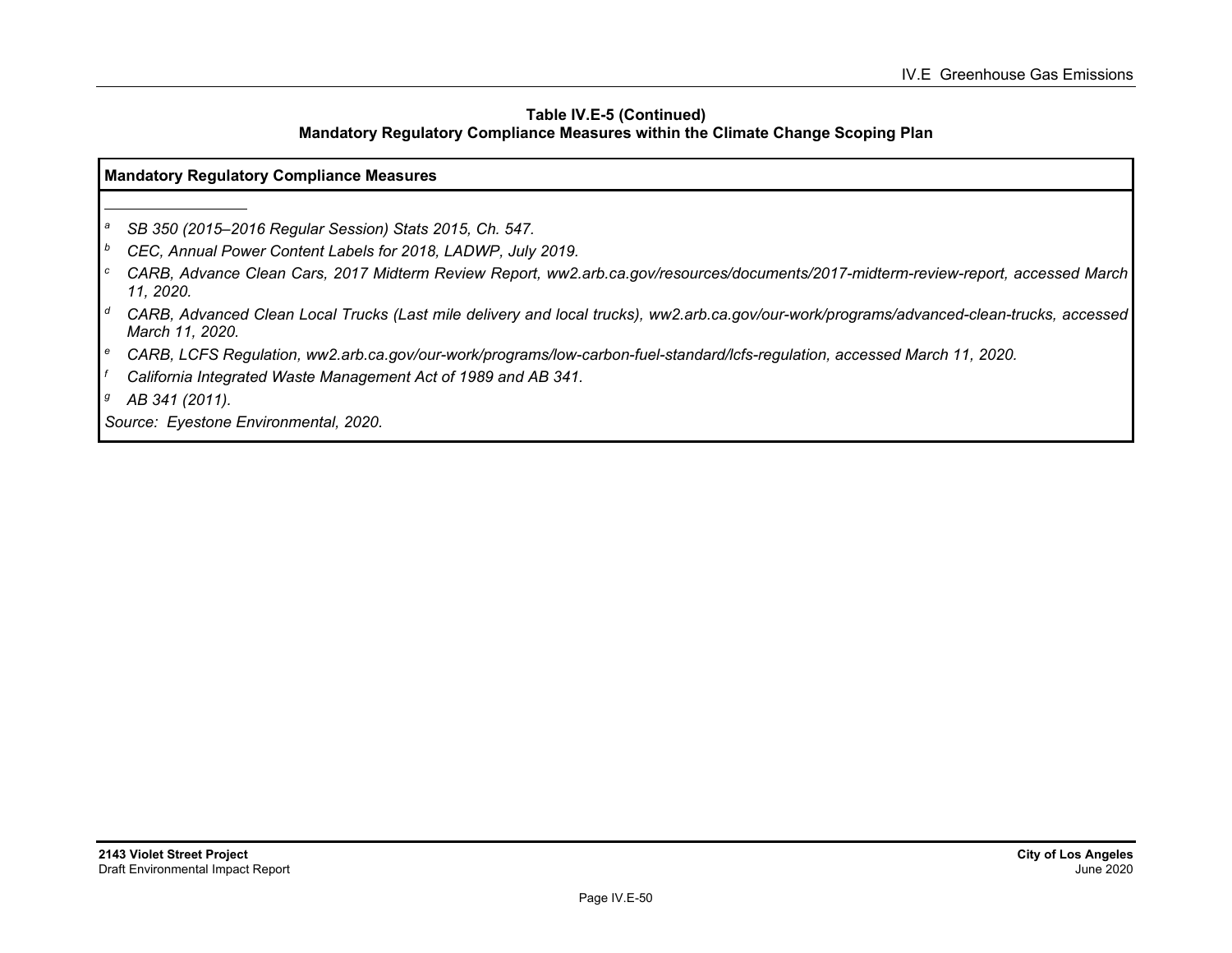| Table IV.E-6                                            |
|---------------------------------------------------------|
| <b>Consistency Analysis-Climate Change Scoping Plan</b> |

| <b>Actions and Strategies</b>                                                                                                                                                                                                                                                                                                                                                                                                                                                                                                                                                                                                                                                                                                                                                                | <b>Responsible</b><br>Party(ies)        | <b>Project Consistency Analysis</b>                                                                                                                                                                                                                                                                                                                                                                                                                                                                                                                                                                                                                                                               |
|----------------------------------------------------------------------------------------------------------------------------------------------------------------------------------------------------------------------------------------------------------------------------------------------------------------------------------------------------------------------------------------------------------------------------------------------------------------------------------------------------------------------------------------------------------------------------------------------------------------------------------------------------------------------------------------------------------------------------------------------------------------------------------------------|-----------------------------------------|---------------------------------------------------------------------------------------------------------------------------------------------------------------------------------------------------------------------------------------------------------------------------------------------------------------------------------------------------------------------------------------------------------------------------------------------------------------------------------------------------------------------------------------------------------------------------------------------------------------------------------------------------------------------------------------------------|
| CCR, Title<br>20:<br>The 2016 Appliance Efficiency<br>adopted by the California Energy<br>Regulations,<br>(CEC), include standards for new<br>Commission<br>appliances (e.g., refrigerators) and lighting, if they are<br>sold or offered for sale in California.                                                                                                                                                                                                                                                                                                                                                                                                                                                                                                                            | State and CEC                           | No Conflict.<br>These standards are included in default parameters<br>provided in CalEEMod and are reflected in Project-related GHG<br>emissions provided in Table IV.E-10 on page IV.E-69.                                                                                                                                                                                                                                                                                                                                                                                                                                                                                                       |
| CCR, Title 24, Building Standards Code: The 2016 State and CEC<br>Building Energy Efficiency Standards contained in Title<br>24, Part 6 (also known as the California Energy Code),<br>requires the design of building shells and building<br>components to conserve energy. The standards are<br>updated periodically to allow for consideration and<br>possible incorporation of new energy<br>efficiency<br>technologies and methods.<br>The California Green Building Standards Code (Part 11,<br>Title 24) established mandatory and voluntary standards<br>on planning and design for sustainable site development,<br>energy efficiency (extensive update of the California<br>Energy<br>Code),<br>water<br>conservation.<br>material<br>conservation, and internal air contaminants. |                                         | No Conflict. Consistent with regulatory requirements, the Project must<br>comply with applicable provisions of the 2017 Los Angeles Green Code<br>that in turn requires compliance with mandatory standards included in<br>the CalGreen Building Standards. The<br>2019 Title 24 standards<br>represent "challenging but achievable design and construction<br>practices" and are substantially more efficient than the 2020 Projected<br>Emissions under Business-as-Usual in the Climate Action Scoping Plan.<br>Thus, the Project has incorporated energy efficiency standards that do<br>not conflict with measures identified in the Climate Action Scoping Plan<br>to reduce GHG emissions. |
| <b>AB 1109:</b> The Lighting Efficiency and Toxic Reduction State/<br>Act establishes standards structured to reduce average<br>statewide electrical energy consumption by not less than<br>50 percent from the 2007 levels for indoor residential<br>lighting and not less than 25 percent from the 2007 levels<br>for indoor commercial and outdoor lighting by 2018. <sup>a</sup>                                                                                                                                                                                                                                                                                                                                                                                                         | Manufacturers                           | No Conflict. The Project would not conflict with requirements under AB<br>1109 because it complies with local and state green building programs<br>and incorporates energy efficient lighting and electricity consumption in<br>compliance with 2019 Title 24 Standards. This reduction was not<br>reflected in CalEEMod default assumptions and was therefore included<br>in the calculation of Project GHG emissions.                                                                                                                                                                                                                                                                           |
| SB 375:<br>SB 375 requires integration of planning<br>processes for transportation, land-use and housing.<br>Under SB 375, each Metropolitan Planning Organization<br>would be required to adopt a Sustainable Community<br>Strategy (SCS) to encourage compact development that<br>reduces passenger vehicle miles traveled and trips so<br>that the region will meet a target, created by CARB, for                                                                                                                                                                                                                                                                                                                                                                                        | State, CARB<br>Regional,<br><b>SCAG</b> | <b>Consistent.</b> SB 375 requires SCAG to direct the development of the<br>SCS for the region, which is discussed further below. The Project<br>represents an infill development within an existing urbanized area that<br>would concentrate new residential, office, retail and restaurant uses<br>within an HQTA. As required under SB 375, CARB is required to<br>update regional GHG emissions targets every 8 years with the last<br>update formally adopted in March 2018. As part of the 2018 updates,                                                                                                                                                                                    |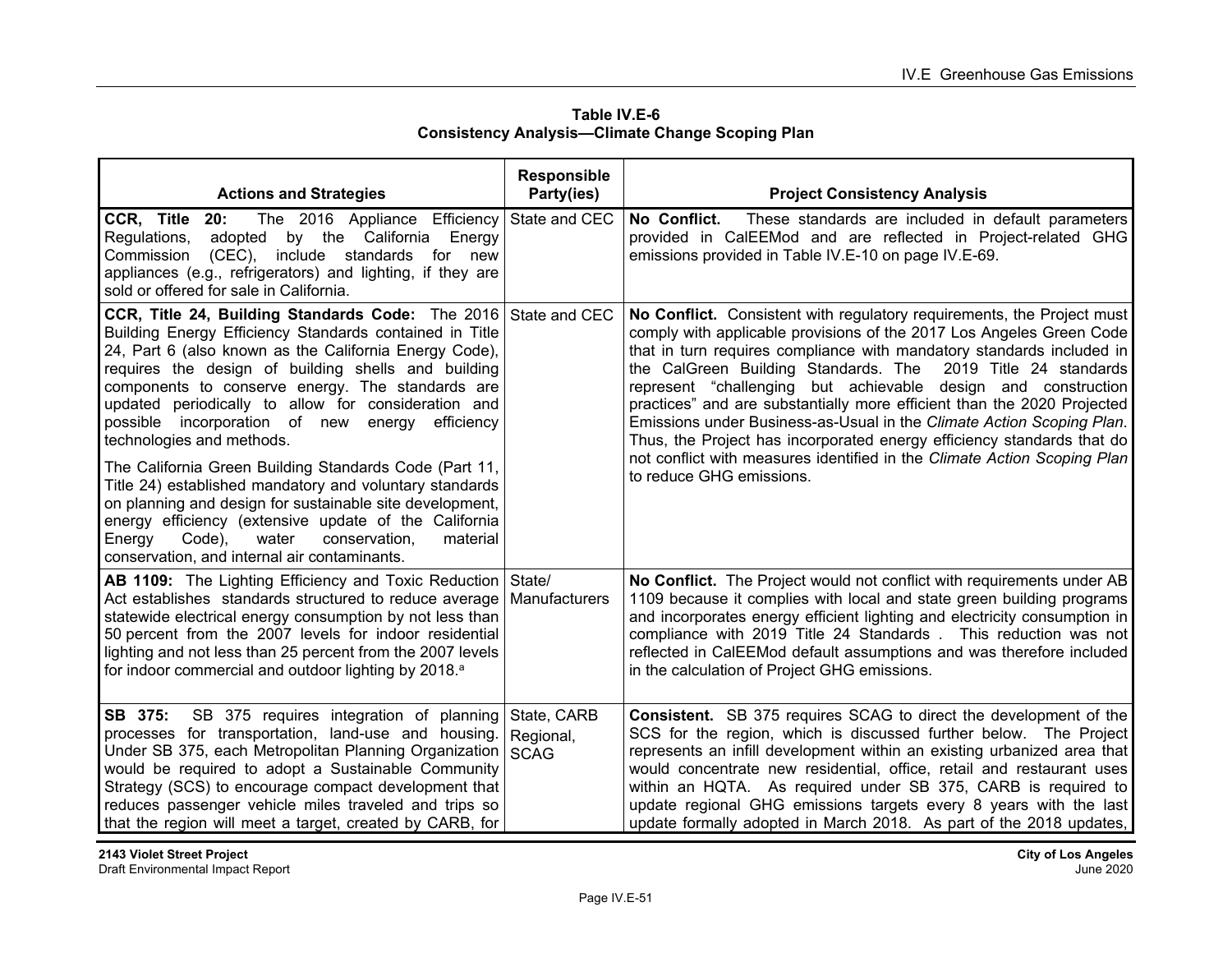| <b>Actions and Strategies</b>                                                                                                                                                                                                                                                                                                                   | Responsible<br>Party(ies)                                               | <b>Project Consistency Analysis</b>                                                                                                                                                                                                                                                                                                                                                                                                                                                                                                                                                                                                                                                                                                                                                                                                             |
|-------------------------------------------------------------------------------------------------------------------------------------------------------------------------------------------------------------------------------------------------------------------------------------------------------------------------------------------------|-------------------------------------------------------------------------|-------------------------------------------------------------------------------------------------------------------------------------------------------------------------------------------------------------------------------------------------------------------------------------------------------------------------------------------------------------------------------------------------------------------------------------------------------------------------------------------------------------------------------------------------------------------------------------------------------------------------------------------------------------------------------------------------------------------------------------------------------------------------------------------------------------------------------------------------|
|                                                                                                                                                                                                                                                                                                                                                 |                                                                         |                                                                                                                                                                                                                                                                                                                                                                                                                                                                                                                                                                                                                                                                                                                                                                                                                                                 |
| reducing GHG emissions.                                                                                                                                                                                                                                                                                                                         |                                                                         | CARB has adopted a passenger vehicle related GHG reduction of<br>19 percent for 2035 for the SCAG region, which is more stringent than<br>the current reduction target of 13 percent for 2035.<br>As discussed<br>below, the Project-related residential VMT per capita would<br>approximately 67 percent below (see Appendix B of this Draft EIR) the<br>2016–2040 RTP/SCS baseline per capita VMT and would be greater<br>than the reduction targets in the 2016-2040 RTP/SCS and CARB's<br>updated 2035 target of 19 percent. Project-related worker VMT per<br>capita would be 67 percent below the 2016-2040 RTP/SCS baseline<br>per capita VMT. Therefore, the Project would be consistent with SB 375<br>the reduction in transportation emission per capita provided in the 2016–<br>2040 RTP/SCS, and with CARB's updated 2035 target. |
| Updated Scoping Plan: By 2019, adjust performance<br>measures used to select and design transportation<br>facilities.<br>• Harmonize project performance with emissions<br>reductions, and increase competitiveness of transit<br>and active transportation modes (e.g. via guideline<br>documents, funding programs, project selection, etc.). | CalSTA and<br>SGC, OPR,<br>CARB, GoBiz,<br>IBank, DOF,<br>CTC, Caltrans | No Conflict.<br>The Project would not involve construction of<br>transportation facilities. However, the Project is located approximately<br>1.5 miles from the Metro Gold Line and Regional Connector Little<br>Tokyo/Arts District Station (currently under construction and slated for<br>operation in 2021). The Project would benefit from these existing and<br>future stations by encouraging use of mass transit resulting in a<br>reduction of Project-related vehicle trips to and from the site.                                                                                                                                                                                                                                                                                                                                     |
| Updated Scoping Plan: By 2019, develop pricing<br>policies to support low-GHG transportation (e.g. low-<br>emission vehicle zones for heavy duty, road user,<br>parking pricing, transit discounts).                                                                                                                                            | CalSTA,<br>Caltrans, CTC.<br>OPR/SGC,<br><b>CARB</b>                    | No Conflict. The Project would not conflict with this policy which would<br>not be implemented at the Project level. However, the Project would<br>support this policy by providing electric vehicle supply wiring (EV ready)<br>in at least 30 percent of the total code required parking spaces and<br>electric vehicle charging stations at 10 percent of the total code required<br>parking spaces consistent with City codes.                                                                                                                                                                                                                                                                                                                                                                                                              |
| Updated Scoping Plan: Implement California CARB<br><b>Sustainable Freight Action Plan:</b><br>• Improve freight system efficiency.<br>• Deploy over 100,000 freight vehicles and equipment<br>capable of zero emission operation and maximize both<br>zero and near-zero emission freight vehicles and                                          |                                                                         | The Project land uses would not include freight<br>No Conflict.<br>transportation or warehousing. Therefore, the Project would not<br>interfere or impede the implementation of the Sustainable Freight Action<br>Plan.                                                                                                                                                                                                                                                                                                                                                                                                                                                                                                                                                                                                                         |

#### **Table IV.E-6 (Continued) Consistency Analysis—Climate Change Scoping Plan**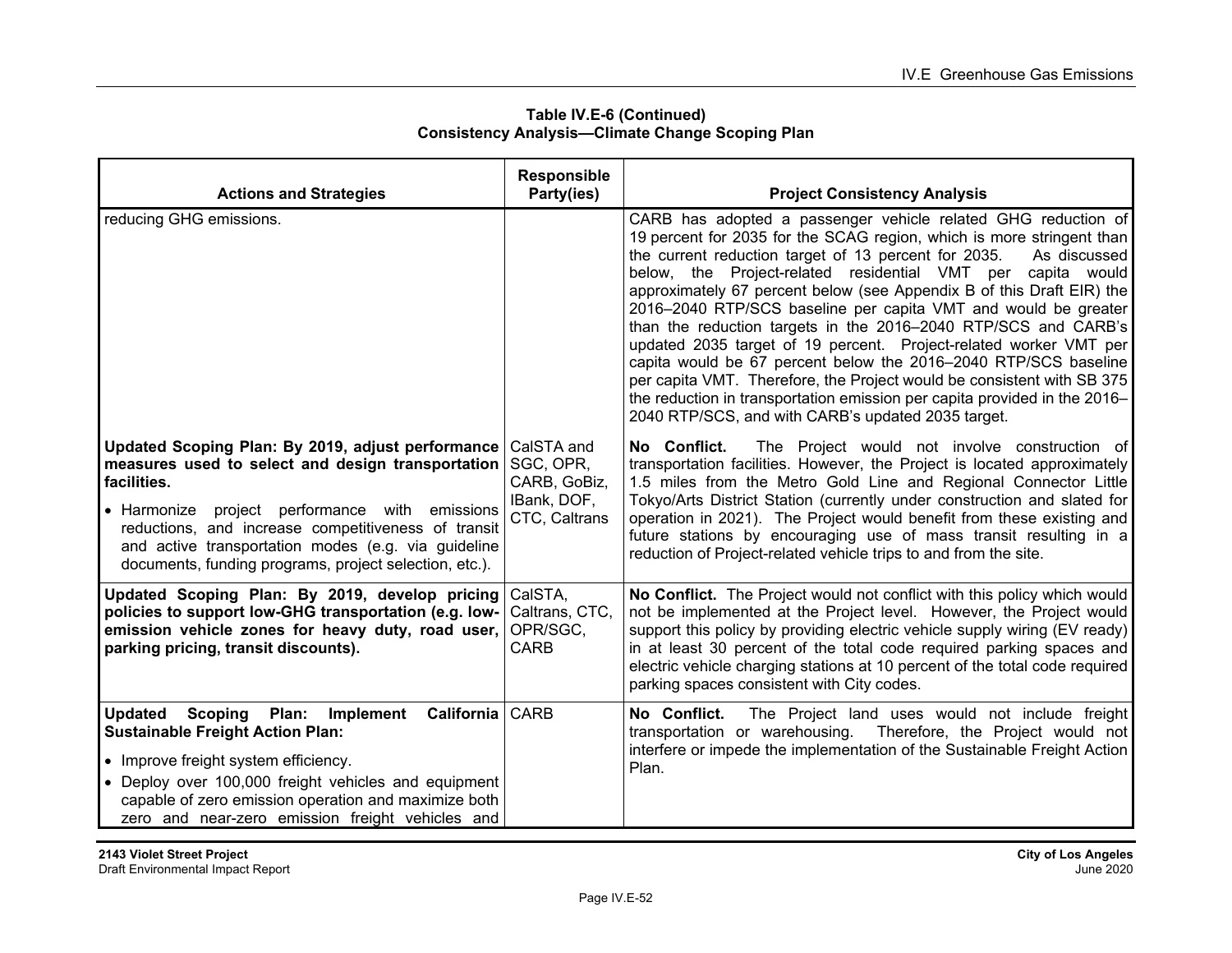| <b>Actions and Strategies</b>                                                                                                                                                                                                                                                                                                                                                                                                                                                                                                                                                                                               | Responsible<br>Party(ies) | <b>Project Consistency Analysis</b>                                                                                                                                                                                                                                                                                                                                                                                                                                                                                                                                                                                                                                                                                                                                                          |
|-----------------------------------------------------------------------------------------------------------------------------------------------------------------------------------------------------------------------------------------------------------------------------------------------------------------------------------------------------------------------------------------------------------------------------------------------------------------------------------------------------------------------------------------------------------------------------------------------------------------------------|---------------------------|----------------------------------------------------------------------------------------------------------------------------------------------------------------------------------------------------------------------------------------------------------------------------------------------------------------------------------------------------------------------------------------------------------------------------------------------------------------------------------------------------------------------------------------------------------------------------------------------------------------------------------------------------------------------------------------------------------------------------------------------------------------------------------------------|
| equipment powered by renewable energy by 2030.                                                                                                                                                                                                                                                                                                                                                                                                                                                                                                                                                                              |                           |                                                                                                                                                                                                                                                                                                                                                                                                                                                                                                                                                                                                                                                                                                                                                                                              |
| CCR, Title 24, Building Standards Code:<br>The I<br>California Green Building Standards Code (Part 11, Title<br>24) includes water efficiency requirements for new<br>residential and non-residential uses, in which buildings<br>shall demonstrate a 20-percent overall water use<br>reduction.                                                                                                                                                                                                                                                                                                                            | <b>State</b>              | No Conflict. The Project would comply with applicable provisions of the<br>2020 Los Angeles Green Building Code which in turn requires<br>compliance with mandatory standards included in the CalGreen Building<br>Standards (20-percent overall water use reduction). Water usage rates<br>were calculated consistent with the requirements under City of Los<br>Angeles Ordinance No. 184,248, 2016 California Plumbing Code, 2019<br>CalGreen Code, 2017 Los Angeles Plumbing Code, and 2020 Los<br>Angeles Green Building Code and reflects approximately a 20-percent<br>reduction in water usage as compared to the base demand provided in<br>CalEEMod. The Project's reduction in water usage would also reduce<br>energy and associated emissions required to pump and treat water. |
| <b>SB X7-7:</b> The Water Conservation Act of 2009 sets an State<br>overall goal of reducing per-capita urban water use by<br>20 percent by December 31, 2020. The state is required<br>to make incremental progress toward this goal by<br>reducing per-capita water use by at least 10 percent by<br>December 31, 2015. This is an implementing measure of<br>the Water Sector of the AB 32 Scoping Plan. Reduction<br>in water consumption directly reduces the energy<br>necessary and the associated emissions to convene,<br>treat, and distribute the water; it also reduces emissions<br>from wastewater treatment. |                           | No Conflict. As discussed above under Title 24, the Project would<br>incorporate water conservation features that would contribute towards<br>meeting this performance-based standard. Project Design Feature<br>WAT-PDF-1 in Section IV.K.1, Utilities and Service Systems---Water<br>Supply and Infrastructure, of this Draft EIR, provides a specific list of<br>water conservation measures, including high-efficiency toilets and<br>showerheads, domestic water heating system located in close proximity<br>to points of use, and drip/subsurface irrigation, among others. The<br>Project thereby includes measures consistent with the GHG reductions<br>sought by SB X7-7 related to water conservation and related GHG<br>emissions.                                              |
| <b>CARB In-Use Off-Road Regulation: CARB's in-use off- CARB</b><br>road diesel vehicle regulation ("Off-Road Diesel Fleet<br>Regulation") requires the owners of off-road diesel<br>equipment fleets to meet fleet average emissions<br>standards pursuant to an established compliance<br>schedule.                                                                                                                                                                                                                                                                                                                        |                           | No Conflict. The Applicant would use construction contractors that<br>would comply with this regulation.                                                                                                                                                                                                                                                                                                                                                                                                                                                                                                                                                                                                                                                                                     |

**Table IV.E-6 (Continued) Consistency Analysis—Climate Change Scoping Plan**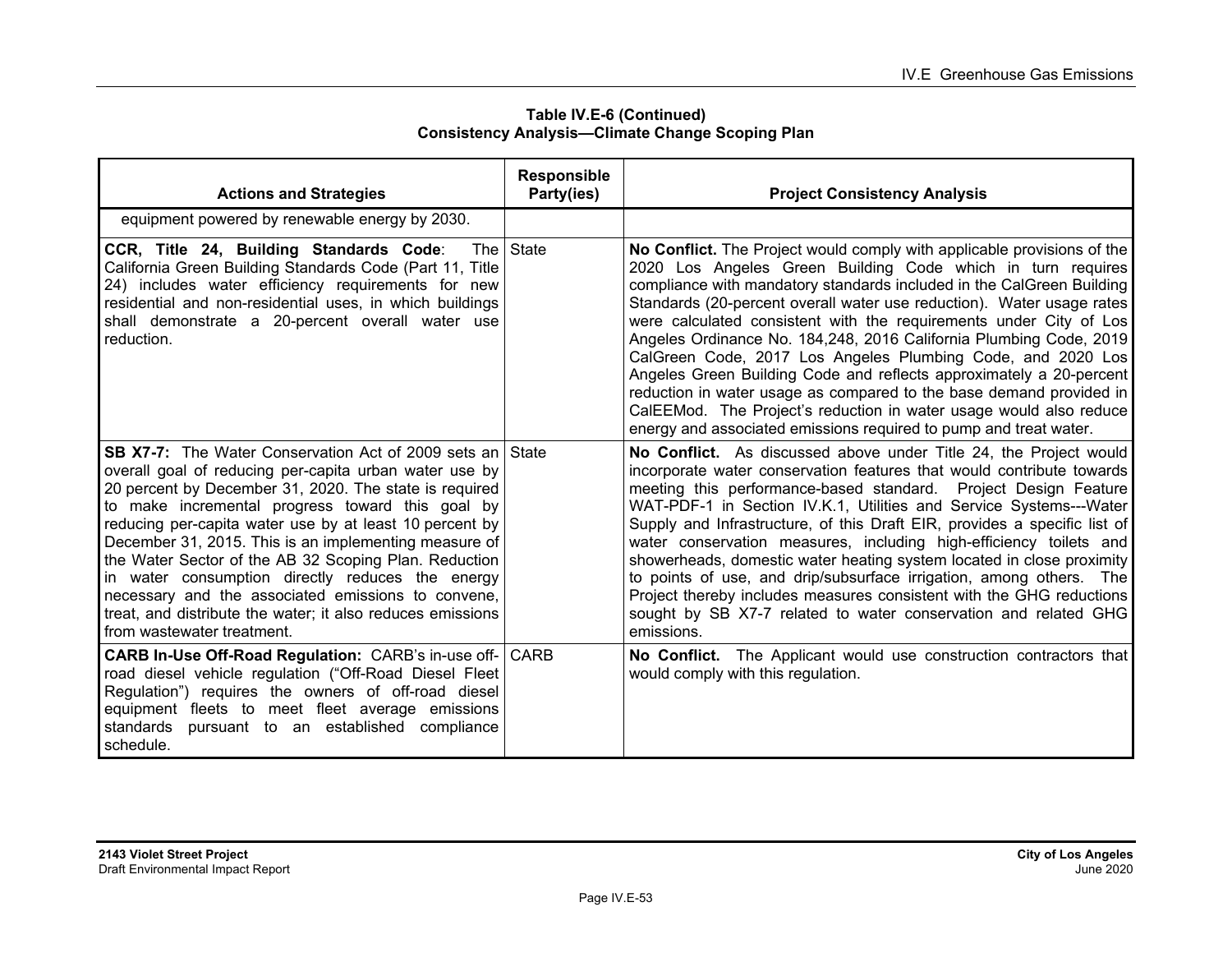| Table IV.E-6 (Continued)                                |
|---------------------------------------------------------|
| <b>Consistency Analysis-Climate Change Scoping Plan</b> |

| <b>Actions and Strategies</b>                                                                                                                                                                                                                                                                                                                    | <b>Responsible</b><br>Party(ies)                                  | <b>Project Consistency Analysis</b>                                                                                                                                                                                                                                                                                                                                                                                                                                                                                                   |
|--------------------------------------------------------------------------------------------------------------------------------------------------------------------------------------------------------------------------------------------------------------------------------------------------------------------------------------------------|-------------------------------------------------------------------|---------------------------------------------------------------------------------------------------------------------------------------------------------------------------------------------------------------------------------------------------------------------------------------------------------------------------------------------------------------------------------------------------------------------------------------------------------------------------------------------------------------------------------------|
| CARB In-Use On-Road Regulation: CARB's in-use on-<br>road heavy-duty vehicle regulation ("Truck and Bus<br>Regulation") applies to nearly all privately and federally<br>owned diesel fueled trucks and buses and to privately<br>and publicly owned school buses with a gross vehicle<br>weight rating greater than 14,000 pounds. <sup>b</sup> | l CARB                                                            | No Conflict. The Applicant would use construction contractors that<br>would comply with this regulation. This regulation requires replacement<br>of older trucks with more efficient trucks. Trucks used for Project<br>construction activities would comply with this measure requiring more<br>efficient engines which will reduce emissions.                                                                                                                                                                                       |
| Implement the Short-Lived Climate Pollutant Strategy<br>by 2030:<br>• 40-percent reduction in methane and hydrofluorocarbon<br>emissions below 2013 levels.<br>• 50-percent reduction in black carbon emissions below<br>2013 levels.                                                                                                            | CARB,<br>CalRecycle,<br>CDFA,<br>SWRCB,<br>Local air<br>districts | No Conflict. SB 605 was adopted in 2014 and directs CARB to<br>develop a comprehensive Short-Lived Climate Pollutant (SLCP)<br>strategy. SB 1383 was later adopted in 2016 to require CARB to set<br>statewide 2030 emission reduction targets of 40 percent for methane<br>and hydrofluorocarbons and 50 percent black carbon emissions below<br>2013 levels. $\degree$<br>The Project would comply with the CARB SLCP Reduction Strategy<br>which limits the use of hydrofluorocarbons for refrigeration uses.                      |
| By 2019, develop regulations and programs to<br>support organic waste landfill reduction goals in the<br>SLCP and SB 1383.                                                                                                                                                                                                                       | CARB.<br>CalRecycle,<br>CDFA,<br>SWRCB,<br>Local air<br>districts | No Conflict. Under SB 1383, the California Department of Resources<br>Recycling and Recovery (CalRecycle) is responsible for achieving a<br>50-percent reduction in the level of statewide disposal of organic waste<br>from the 2014 level by 2020 and 75-percent reduction by 2025. As of<br>March 2018, CalRecycle is currently holding workshops to review draft<br>regulatory language. Regulations to achieve SB 1383 targets are<br>expected to take effect in 2022. <sup>d</sup>                                              |
|                                                                                                                                                                                                                                                                                                                                                  |                                                                   | The Project would not conflict with AB 341 which requires not less than<br>75 percent of solid waste generated be source reduced through<br>recycling, composting or diversion. Reduction in solid waste generated<br>by the Project would reduce overall GHG emissions. Compliance with<br>AB 341 would also help achieve the goals of SB 1383. This reduction<br>in solid waste generation was not reflected in CalEEMod default<br>assumptions and was conservatively not included in the calculation of<br>Project GHG emissions. |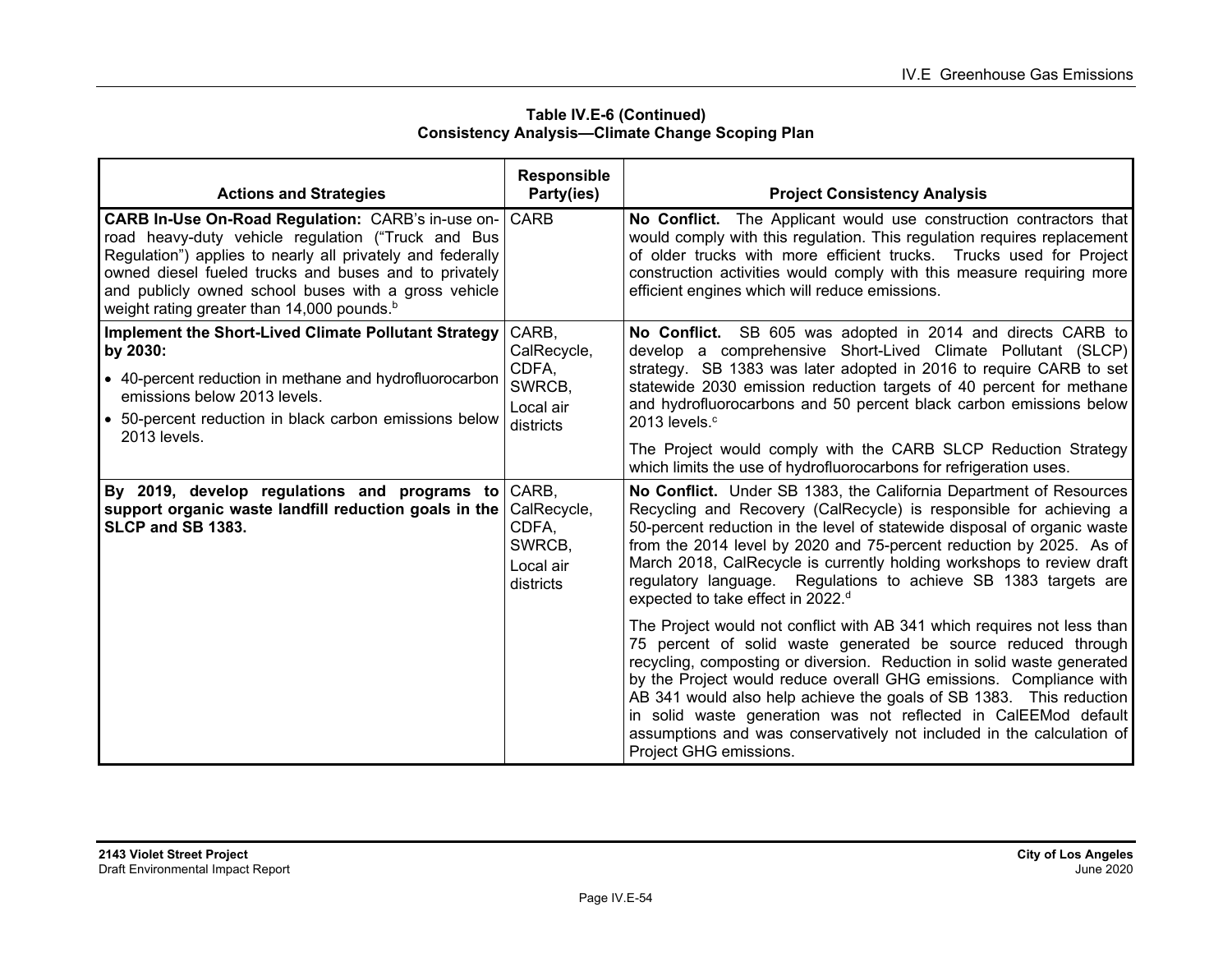#### **Table IV.E-6 (Continued) Consistency Analysis—Climate Change Scoping Plan**

|    | <b>Actions and Strategies</b>                                                                                                                                                                              | <b>Responsible</b><br>Party(ies) | <b>Project Consistency Analysis</b>                                                                                                          |
|----|------------------------------------------------------------------------------------------------------------------------------------------------------------------------------------------------------------|----------------------------------|----------------------------------------------------------------------------------------------------------------------------------------------|
| Ιb | 2007b. AB 1109 (2007-2008 Reg. Session) Stats. 2007, Ch. 534.<br>CARB, Truck and Bus Regulation, ww2.arb.ca.gov/our-work/programs/truck-and-bus-regulation, accessed August 13, 2019.<br>11, 2020.         |                                  | CARB, Reducing Short-Lived Climate Pollutants in California, ww2.arb.ca.gov/our-work/programs/short-lived-climate-pollutants, accessed March |
| Ιd | CalRecycle, Short-Lived Climate Pollutants (SLCP): Organic Waste Methane Emissions Reductions, www.calrecycle.ca.gov/climate/slcp/,  <br>accessed March 11, 2020.<br>Source: Eyestone Environmental, 2020. |                                  |                                                                                                                                              |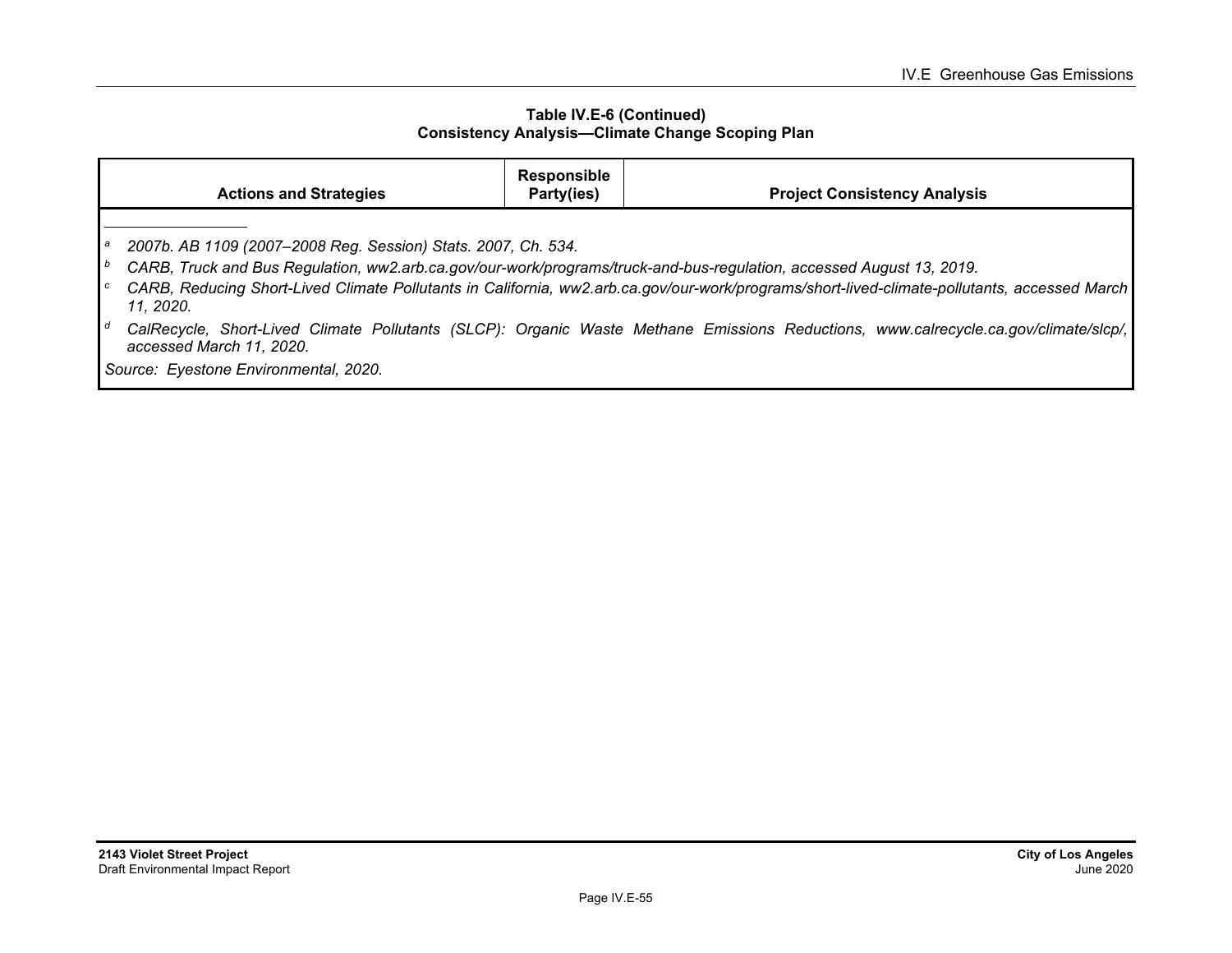pattern that responds to projected growth, housing needs, changing demographics, and transportation demands. Thus, successful implementation of the 2016–2040 RTP/SCS would result in more complete communities with a variety of transportation and housing choices, while reducing automobile use. With regard to individual developments, such as the Project, strategies and policies set forth in the 2016–2040 RTP/SCS can be grouped into the following three categories: (1) reduction of vehicle trips and VMT; (2) increased use of alternative fuel vehicles; and (3) improved energy efficiency. These strategies and policies are addressed below.

### *(iii) Consistency with Integrated Growth Forecast*

The 2016–2040 RTP/SCS provides socioeconomic forecast projections of regional population growth. The population, housing, and employment forecasts, which are adopted by SCAG's Regional Council, are based on the local plans and policies applicable to the specific area; these are used by SCAG in all phases of implementation and review. According to the 2016–2040 RTP/SCS, the forecasted population for the City of Los Angeles Subregion in 2018 is approximately 4,009,193 persons.<sup>97</sup> In 2024, the projected year of full Project occupancy, the City of Los Angeles Subregion is anticipated to have a population of approximately 4,172,886 persons.<sup>98</sup> Based on a household size factor of 2.42 persons per household, the Project is estimated to generate a new residential population of 840 persons at full buildout.<sup>99</sup> The estimated new residents generated by the Project would represent approximately 0.51 percent of the population growth forecasted by SCAG in the City of Los Angeles Subregion between 2018 and 2024.<sup>100</sup> Based on employee generation factors provided by the Los Angeles Unified School District, development of the Project would result in approximately 961 new employment positions on the Project Site.<sup>101</sup> According to the 2016–2040 RTP/SCS, the employment forecast for the City of Los Angeles Subregion in 2018 is approximately 1,797,693 employees.<sup>102</sup> In

*100 840 ÷ 163,693 = 0.51 percent* 

*<sup>97</sup> Based on a linear interpolation of 2012–2040 data.* 

*<sup>98</sup> Based on a linear interpolation of 2012–2040 data.* 

*<sup>99</sup> Based on a rate of 2.42 persons per multi-family unit based on the 2017 American Community Survey 5- Year Average Estimates per correspondence with Jack Tsao, Data Analyst II, Los Angeles Department of City Planning, July 31, 2019.* 

*<sup>101</sup> LAUSD, Developer Fee Justification Study, March 2018, Table 14. Based on 0.00479 employee per square foot for Standard Commercial Office and 0.00271 employee per square foot for Neighborhood Shopping Centers, the Project's 187,374 square feet of office uses, 21,858 square feet of retail restaurant uses, and 926-square-foot community room residents could use for art creation would result in 961 employees ((187,374 \* 0.00479) + (21,858\*0.00271) + (926 \* 0.00479) = 961). The LAUSD Developer Fee Justification Study does not include an employee generation rate for artist production space. To provide a conservative estimate, the highest generation rate (i.e., Standard Commercial Office) was used.* 

*<sup>102</sup> Based on a linear interpolation of 2012–2040 data.*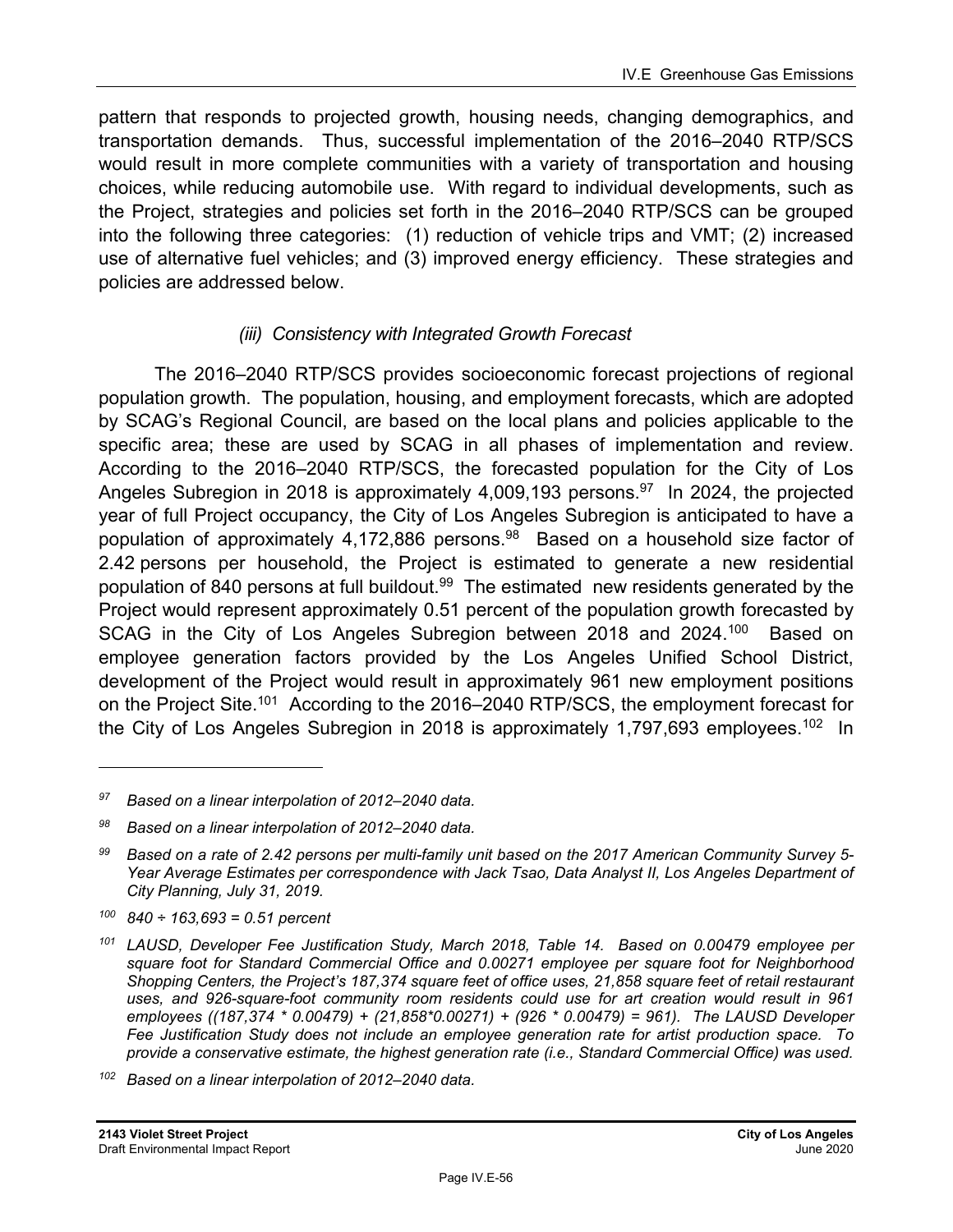2024, the projected occupancy year of the Project, the City of Los Angeles Subregion is anticipated to have approximately 1,898,986 employees.<sup>103</sup> Thus, the Project's estimated 961 new employees would constitute approximately 0.95 percent of the employment growth forecasted between 2018 and 2024.104

Similar projections form the basis of the 2016 AQMP, which provides emissions inventories, ambient measurements, meteorological episodes, and air quality modeling tools. The AQMP also provides policies and measures to guide responsible agencies in meeting National Ambient Air Quality Standards as expeditiously as practicable, but no later than the statutory attainment deadlines. Because the 2016 AQMP and growth forecasts discussed above are both based on the 2016–2040 RTP/SCS, it can be concluded that the Project would be consistent with the projections in the AQMP and would not conflict with its regional air quality goals. Please refer to Section IV.F, Land Use, of this Draft EIR, for additional information regarding consistency with the 2016–2040 RTP/SCS.

### *(iv) Consistency with VMT Reduction Strategies and Policies*

The 2016–2040 RTP/SCS includes, for the SCAG region as a whole, a daily 22.8 Total VMT per capita for the 2012 Base Year, and a daily 20.5 Total VMT per capita for the 2040 Plan Year.<sup>105</sup> For Los Angeles County, the 2012 Base Year daily Total VMT per capita is 21.5 and the daily Total VMT per capita is 18.4 for the 2040 Plan Year.<sup>106</sup> To analyze the consistency of the Project with the 2016–2040 RTP/SCS, the Project's VMT was calculated separately for households and workers to arrive at the per capita Total Daily VMT estimates. The estimate of 7.7 VMT per capita for Project residents and 7.5 VMT per capita for Project employees, as provided in Table IV.E-7 on page IV.E-58, was compared to SCAG's VMT data for the region and Los Angeles County provided by the 2016–2040 RTP/SCS, which in both instances the Project's per capita Total VMT estimate was lower. As shown in Appendix B of the Draft EIR, the Project design includes characteristics that would reduce trips and VMT as compared to the Project without implementation of VMT reducing measures within the Air Basin as measured by CalEEMod. These relative reductions in vehicle trips and VMT from the Project without implementation of VMT reducing measures within the Air Basin help quantify the GHG emissions reductions achieved by locating the Project in an infill, HQTA area that promotes alternative modes of transportation. Specifically, the Project would increase density on the Project Site from five dwelling units per acre to 157 dwelling units per acre and from 48 jobs per acre to

*<sup>103</sup> Based on a linear interpolation of 2012–2040 data.* 

*<sup>104 961 ÷ 101,293 = 0.95</sup> percent* 

*<sup>105</sup> SCAG, 2016–2040 RTP/SCS, April 2016, p. 155.* 

*<sup>106</sup> SCAG, 2016–2040 RTP/SCS, April 2016, p. 155.*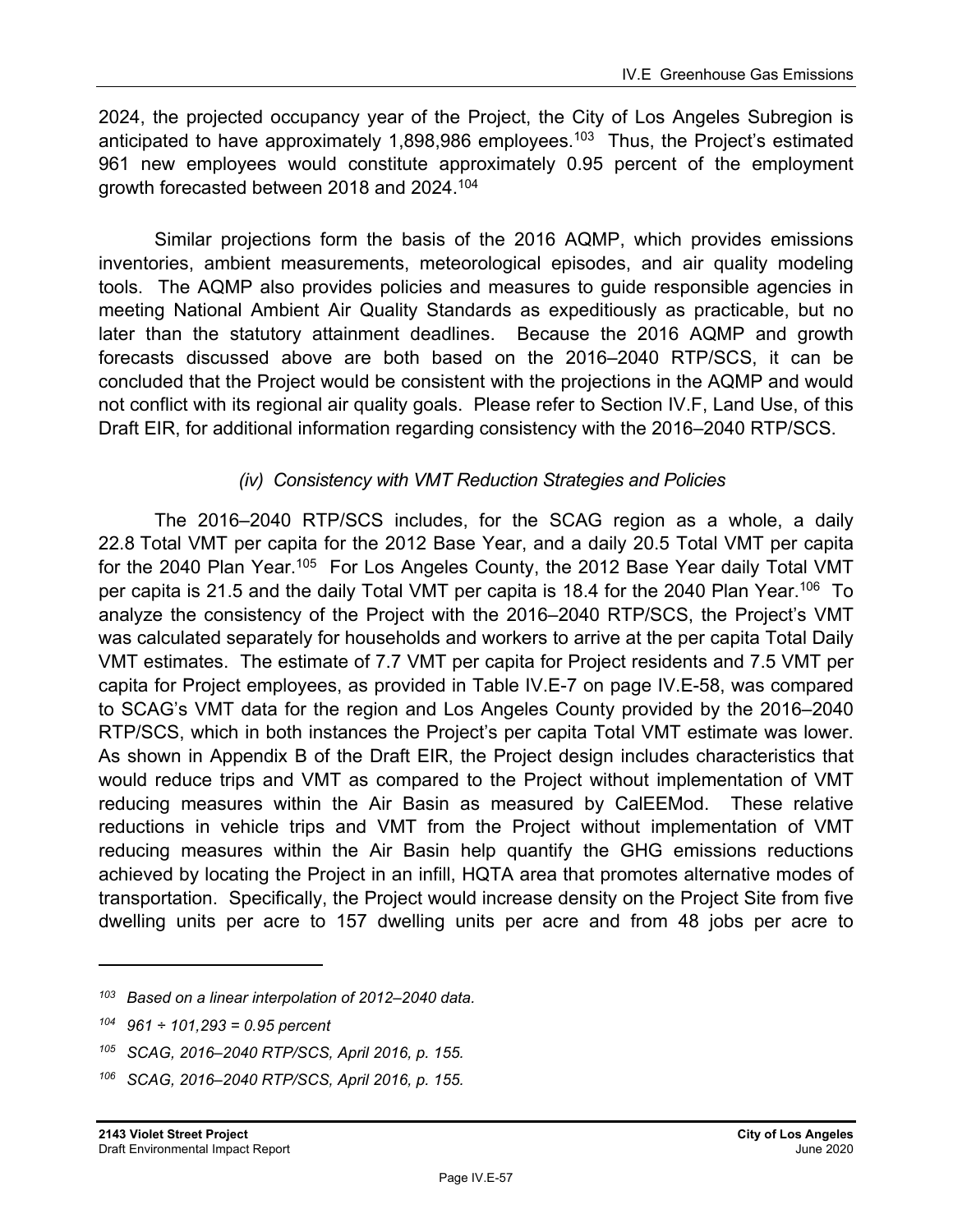| Table IV.E-7                                                |
|-------------------------------------------------------------|
| Comparison of Project Total VMT/Capita to 2016–2040 RTP/SCS |

| <b>Scenario</b>                                                                                                                                          | <b>Daily Weekday Trips</b> |
|----------------------------------------------------------------------------------------------------------------------------------------------------------|----------------------------|
| Total VMT (Project) <sup>a</sup>                                                                                                                         | 34,480 Daily VMT           |
| Household VMT Per Capita                                                                                                                                 | 7.7 VMT/Capita (Daily)     |
| Work VMT per Employee                                                                                                                                    | 7.5 VMT/Capita (Daily)     |
| а<br>VMT was calculated using the LADOT VMT Calculator and the results are provided in<br>Appendix B of this Draft EIR.<br>Source: Fehr and Peers, 2020. |                            |

approximately 434 jobs per acre; introduce a mix of residential, retail, and office uses on the Project Site in proximity to other existing off-site residential, office, retail, restaurant, and industrial uses which would reduce VMT by encouraging walking and non-automotive forms of transportation; introduce new housing and jobs in close proximity to densely populated areas including Downtown Los Angeles; and increase transit accessibility by locating new housing and jobs within 0.25 mile of existing bus routes and approximately 1.5 miles of the Metro Gold Line Little Tokyo/Arts District station.

The LADOT VMT Calculator incorporates the USEPA MXD model and accounts for project features discussed above (e.g., increased density and proximity to transit), which would reduce VMT and associated fuel usage in comparison to free-standing sites. As shown in Appendix B, incorporation of USEPA MXD VMT reduction features applicable to the Project results in a 23-percent reduction in overall VMT and resultant pollutant emissions compared to baseline ITE trip generation rates. Furthermore, with implementation of Mitigation Measure TR-MM-1, implementation of a TDM program, the Project would result in a 28-percent reduction in overall VMT and associated emissions.

As shown in Table IV.E-7, the Total Project VMT per capita of 7.6 per day would be below the overall SCAG region's daily 20.5 Total VMT per capita for the 2040 Plan Year and Los Angeles County's 18.4 daily Total VMT per capita for the 2040 Plan Year. As discussed above, the Project daily per capita VMT is 7.7 miles for residents, which represents a reduction of 67 percent in daily per capita VMT when compared to the SCAG regional baseline of 22.8 daily per capita VMT. Project employee daily per capita VMT is 7.5 miles, which is a 67-percent reduction in comparison to SCAG baseline. This reduction in VMT is substantially better that the goals of the 2016–2040 RTP/SCS with an estimated 18-percent decrease in per capita GHG emissions from passenger vehicles by 2035 and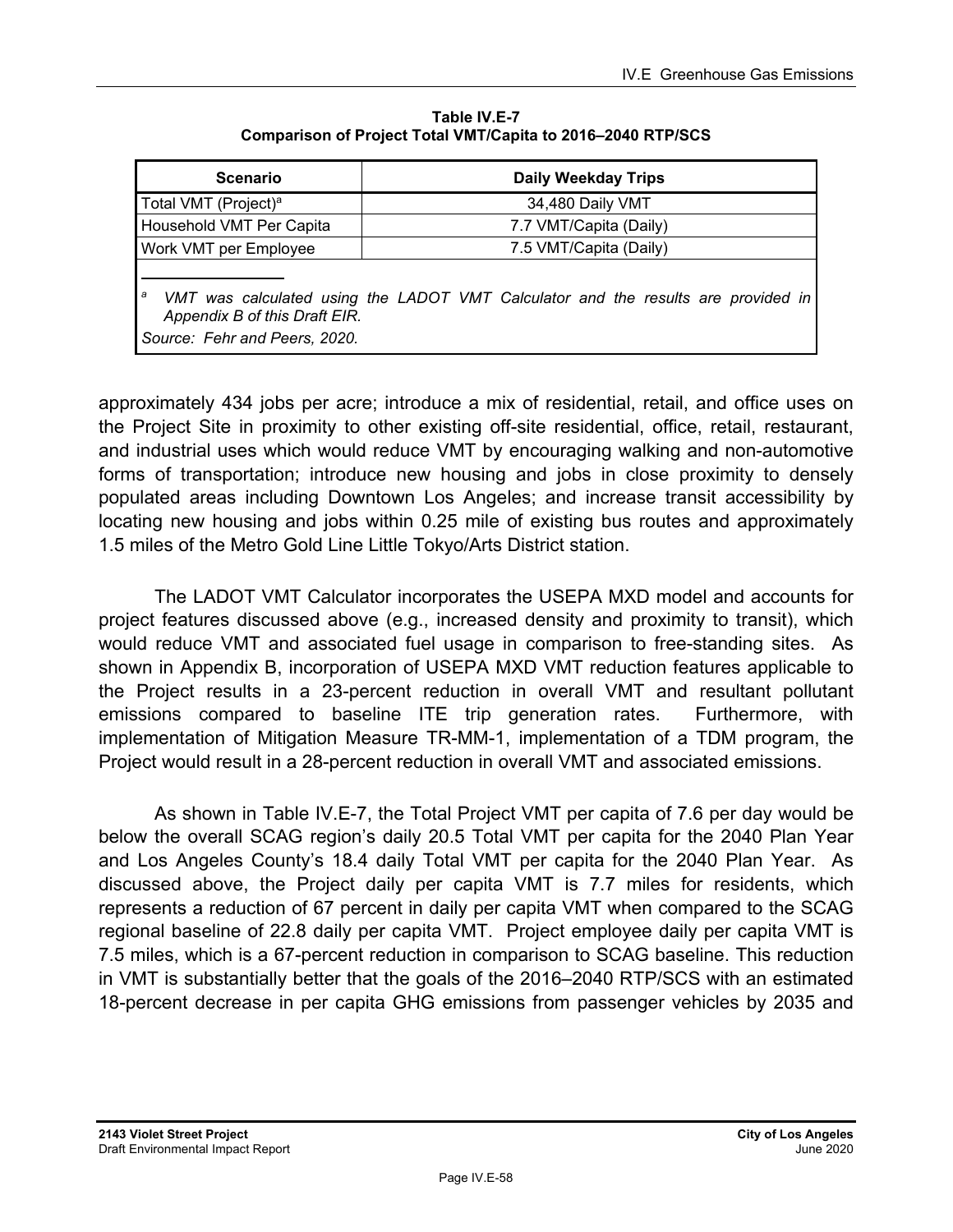21-percent decrease in per capita GHG emissions from passenger vehicles by  $2040^{107}$ This reduction is attributable to the Project characteristics of being an infill project near transit that supports multi-modal transportation options. It should be noted that the VMT per capita calculation is for informational purposes to demonstrate consistency with the 2016– 2040 RTP/SCS.

The Project would also be consistent with the following key GHG reduction strategies in SCAG's 2016–2040 RTP/SCS, which are based on changing the region's land use and travel patterns:

- Compact growth in areas accessible to transit;
- More multi-family housing;
- Jobs and housing closer to transit;
- New housing and job growth focused in HQTAs; and
- Biking and walking infrastructure to improve active transportation options and transit access.

The Project represents an infill development within an existing urbanized area that would concentrate new residential, office, and restaurant/retail uses within an HQTA, which is defined by the 2016–2040 RTP/SCS as a generally walkable transit village or corridor that is within 0.5 mile of a well-serviced transit stop or a transit corridor with 15-minute or less service frequency during peak commute hours (see Section IV.F, Land Use, of this Draft EIR for further discussion). Specifically, three Metro Local bus routes run within 0.25 mile of the Project Site. The Project Site is also located 1.5 miles from the Metro Little Tokyo/Arts District station. Furthermore, the Project would provide short- and long-term bicycle parking spaces as required by the LAMC. These and other measures would further promote a reduction in VMT and subsequent reduction in GHG emissions, which would be consistent with the goals of SCAG's 2016–2040 RTP/SCS.

## *(v) Increased Use of Alternative Fueled Vehicles Policy Initiative*

The second goal of the 2016–2040 RTP/SCS, with regard to individual development projects, such as the Project, is to increase alternative fueled vehicles to reduce per capita

*<sup>107</sup> CARB updated the SB 375 targets for the SCAG region, requiring a 19-percent decrease in VMT by 2035. Implementation of the 2016 RTP/SCS or the next plan is expected to fulfill and exceed the region's obligations under SB 375 with respect to meeting the State's VMT and related GHG emission reduction goals.*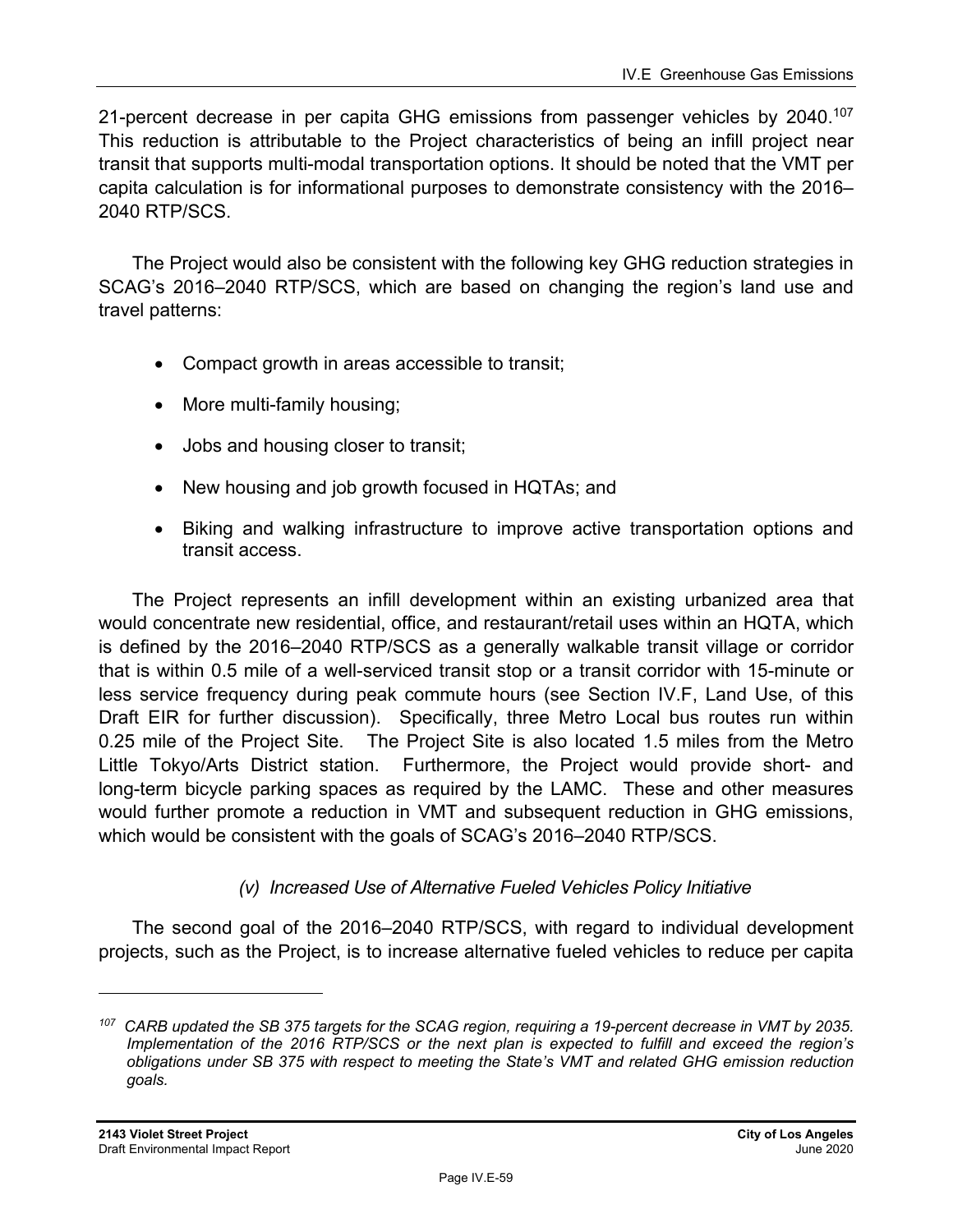GHG emissions. The 2016–2040 RTP/SCS policy initiative focuses on providing charge port infrastructure and accelerating fleet conversion to electric or other near zero-emission technologies. The Project would provide at least 30 percent of the total Code-required parking spaces provided to be capable of supporting future EVSE and provide at least 10 percent of the total Code-required parking spaces provided with EV charging stations as dictated by City codes.

## *(vi) Energy Efficiency Strategies and Policies*

The third important goal within the 2016–2040 RTP/SCS for individual developments, such as the Project, involves improving energy efficiency (e.g., reducing energy consumption) to reduce GHG emissions. The 2016–2040 RTP/SCS goal is to actively encourage and create incentives for energy efficiency, where possible. As discussed above, the Project will incorporate energy efficient lighting and electricity consumption in compliance with 2019 Title 24 Standards which ensure that builders use the most energy efficient and energy conserving technologies and construction practices. In total, Project GHG emissions from electricity and natural gas usage would be reduced by 6 percent with implementation of project design features.

## *(vii) Land Use Assumptions*

At the regional level, the 2016–2040 RTP/SCS is a plan adopted for the purpose of reducing GHGs. In order to assess the Project's potential to conflict with the 2016–2040 RTP/SCS, this Draft EIR also analyzes the Project's land use assumptions for consistency with those utilized by SCAG in its RTP/SCS. Generally, projects are considered consistent with the provisions and general policies of applicable City and regional land use plans and regulations, such as the 2016–2040 RTP/SCS, if they are compatible with the general intent of the plans and would not preclude the attainment of their primary goals. The Project's consistency with the applicable goals and principles set forth in the 2016–2040 RTP/SCS is analyzed in Table IV.E-5 on page IV.E-63 of Section IV.F, Land Use, of the Draft EIR. As shown in Table IV.E-5 the Project is consistent with the goals and principles set forth in the 2016–2040 RTP/SCS.<sup>108</sup>

In sum, the Project is the type of land use development that is encouraged by the 2016–2040 RTP/SCS to reduce VMT and expand multi-modal transportation options in order for the region to achieve the GHG reductions from the land use and transportation sectors required by SB 375, which, in turn, advances the state's long-term climate

*<sup>108</sup> As discussed in the 2016–2040 RTP/SCS, the actions and strategies included in the 2016–2040 RTP/SCS remain unchanged from those adopted in the 2012–2035 RTP/SCS.*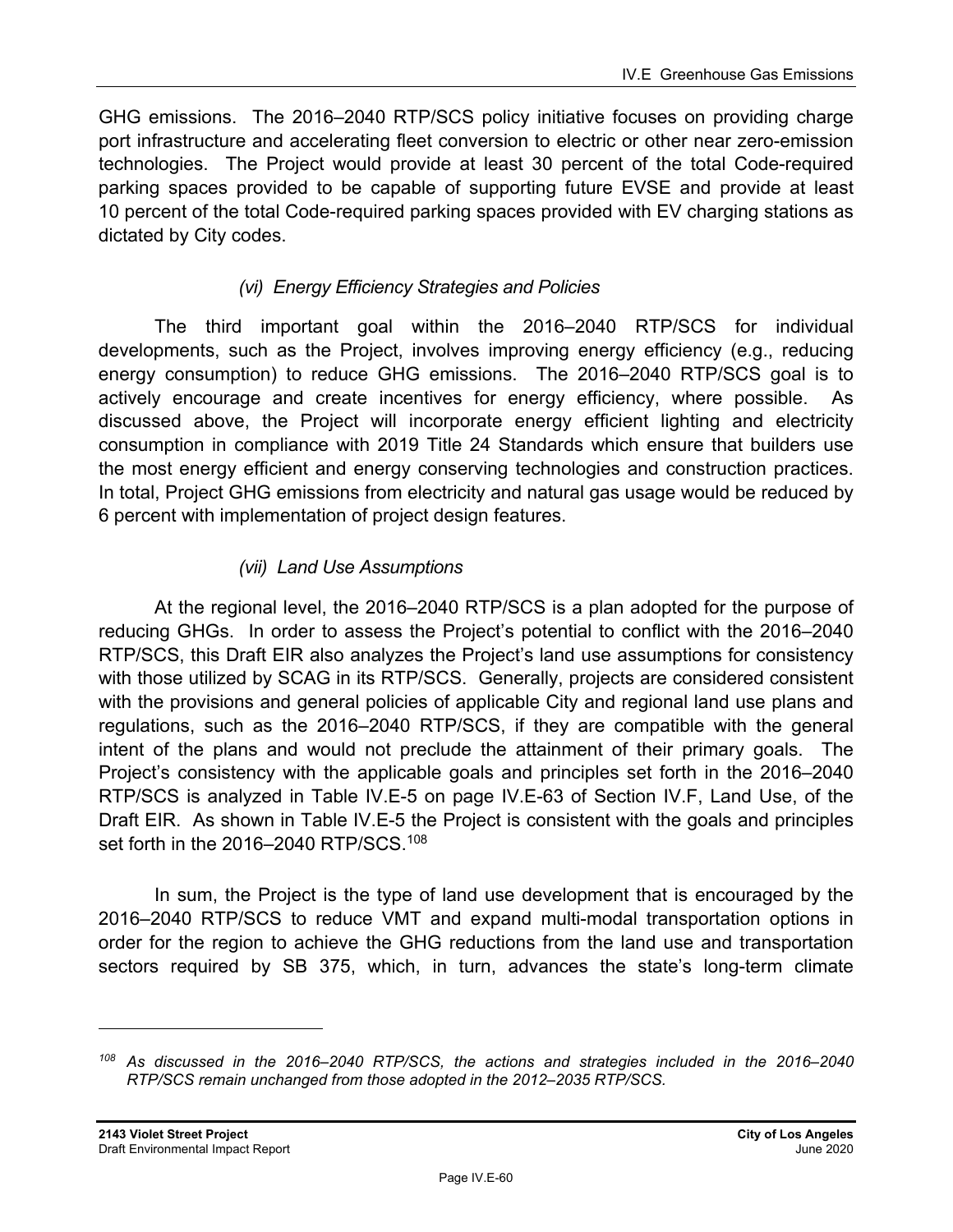policies.<sup>109</sup> By furthering implementation of SB 375, the Project supports regional land use and transportation GHG reductions consistent with state regulatory requirements.

**Therefore, the Project would be consistent with the GHG reduction-related actions and strategies contained in the 2016–2040 RTP/SCS. Overall, the Project would be consistent with the 2016–2040 RTP/SCS, which is intended to reduce GHG emissions.** 

## *(viii) City of Los Angeles Sustainable City pLAn/L.A.'s Green New Deal*

As discussed above, the Sustainable City pLAn/L.A.'s Green New Deal, a mayoral initiative, includes both short-term and long-term aspirations through the year 2050 in various topic areas, including: water, renewable energy, energy-efficient buildings, carbon and climate leadership, waste and landfills, housing and development, mobility and transit, and air quality, among others. While not a plan adopted solely to reduce GHG emissions, within L.A.'s Green New Deal (Sustainable City pLAn 2019), climate mitigation is one of eight explicit benefits that help define its strategies and goals.

The Sustainable City pLAn/L.A.'s Green New Deal provides information as to what the City will do with buildings and infrastructure in their control, and provides specific targets related to housing and development as well as mobility and transit, including the reduction of vehicle miles traveled per capita by 5 percent by 2025, and increasing trips made by walking, biking or transit by at least 35 percent by 2025. As noted above, the Sustainable City pLAn was updated in April 2019 and renamed as L.A.'s Green New Deal which has established targets such as 100 percent renewable energy by 2045, diversion of 100 percent of waste by 2050, and recycling 100 percent of wastewater by 2035. Although the Sustainable City pLAn/L.A.'s Green New Deal mainly targets GHG emissions related to City owned buildings and operations, certain reductions would also benefit the Project. Such measures include increasing renewable energy usage; reduction of per capita water usage; promotion of walking and biking to work, promotion of high density housing close to major transportation stops; and various recycling and trash diversion goals. Table IV.E-8 on page IV.E-62 provides a discussion of the Project's consistency with applicable GHG-reducing actions from L.A.'s Green New Deal. As discussed therein, the Project would be consistent with the applicable goals and actions of L.A.'s Green New Deal.

The Project would generally comply with these targets as the Project is an infill development infill development within an existing urbanized area that is within 0.5 mile of a well-serviced transit stop or a transit corridor with 15-minute or less service frequency

*<sup>109</sup> As discussed above, SB 375 legislation links regional planning for housing and transportation with the GHG reduction goals outlined in AB 32.*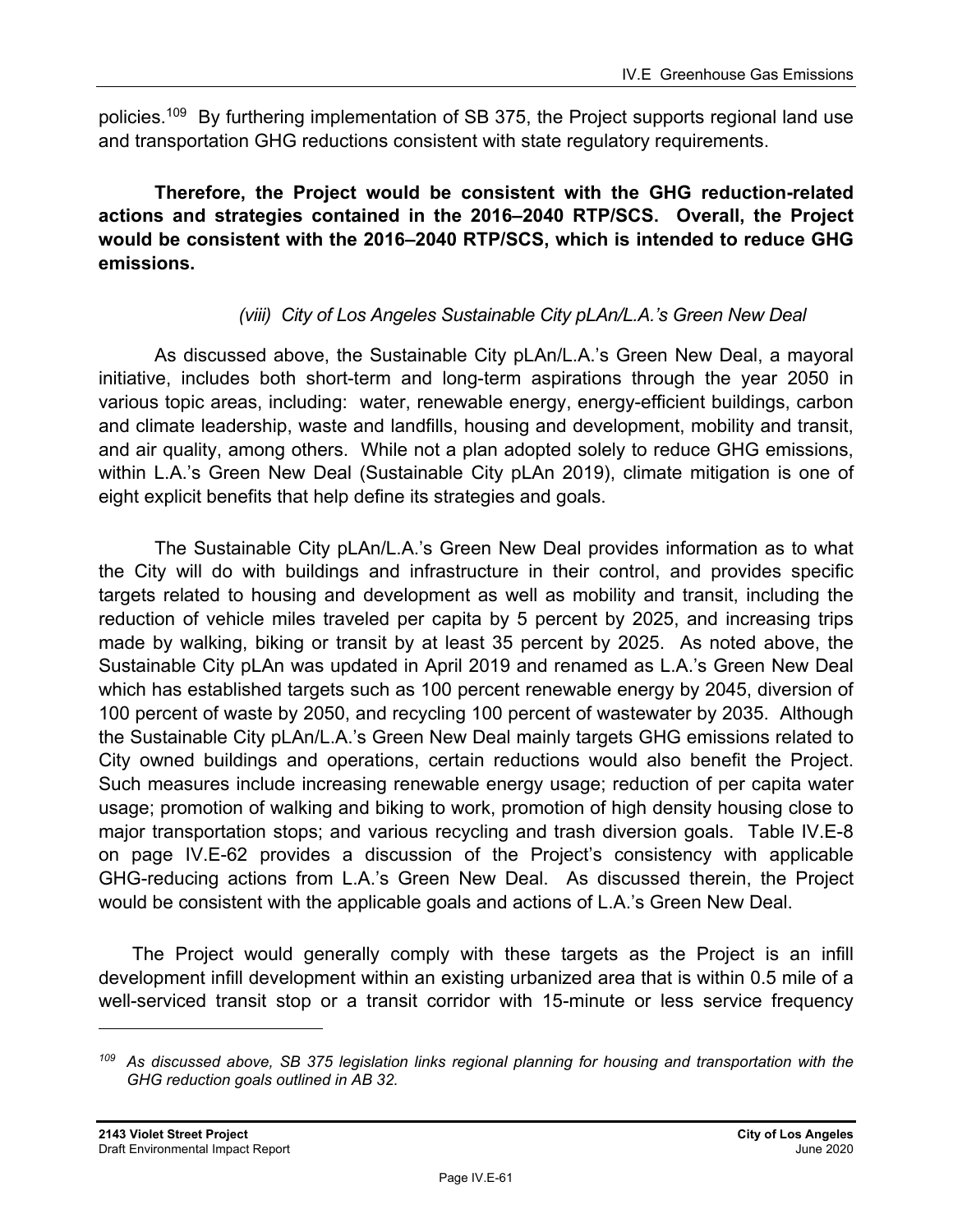**Table IV.E-8 Consistency with Applicable GHG Emissions Goals and Actions of L.A.'s Green New Deal** 

| <b>Action</b>                                                                                                                                                        | <b>Description</b>                                                                                                                                                                                                                                                                                                                                             | <b>Consistency Analysis</b>                                                                                                                                                                                                                                                                                                                                                                                                                                                                                                                                                                                                                                                                                                                                                                                                                                                                                                      |  |  |
|----------------------------------------------------------------------------------------------------------------------------------------------------------------------|----------------------------------------------------------------------------------------------------------------------------------------------------------------------------------------------------------------------------------------------------------------------------------------------------------------------------------------------------------------|----------------------------------------------------------------------------------------------------------------------------------------------------------------------------------------------------------------------------------------------------------------------------------------------------------------------------------------------------------------------------------------------------------------------------------------------------------------------------------------------------------------------------------------------------------------------------------------------------------------------------------------------------------------------------------------------------------------------------------------------------------------------------------------------------------------------------------------------------------------------------------------------------------------------------------|--|--|
| <b>Focus Area: Local Water</b>                                                                                                                                       |                                                                                                                                                                                                                                                                                                                                                                |                                                                                                                                                                                                                                                                                                                                                                                                                                                                                                                                                                                                                                                                                                                                                                                                                                                                                                                                  |  |  |
| Reduce potable water<br>use per capita by<br>22.5 percent by 2025;<br>and 25 percent by<br>2035; and maintain or<br>reduce 2035 per capita<br>water use through 2050 | The City would build upon the success<br>of Save the Drop program and develop<br>water<br>additional<br>conservation<br>campaigns. In addition, the City would<br>continue to benchmark customer use<br>and improve data gathering to identify<br>effective programs                                                                                           | <b>Consistent.</b> While this action primarily<br>applies to the City and LADWP, the<br>Project<br>would<br>incorporate<br>water<br>conservation features to reduce water<br>Water<br>usage<br>rates<br>were<br>use.<br>consistent<br>the<br>calculated<br>with<br>requirements under City Ordinance No.<br>184,248, the 2016 California Plumbing<br>Code, 2019 California Green Building<br>Code (CALGreen), 2017 Los Angeles<br>Plumbing Code, and 2020 Los Angeles<br>Green Building Code and reflects<br>approximately a 20-percent reduction in<br>water usage as compared to the base<br><b>GHG</b><br>demand.<br>Project-related<br>emissions from water related sources,<br>provided<br>in<br>below<br>also<br>include<br>implementation of Project<br>Design<br>WAT-PDF-1<br>Feature<br>included<br>in<br>Section IV.K.1, Utilities and Service<br>Systems-Water<br>Supply<br>and<br>Infrastructure, of this Draft EIR. |  |  |
| Focus Area: Clean and Healthy Buildings                                                                                                                              |                                                                                                                                                                                                                                                                                                                                                                |                                                                                                                                                                                                                                                                                                                                                                                                                                                                                                                                                                                                                                                                                                                                                                                                                                                                                                                                  |  |  |
| All new buildings will be<br>net zero carbon by<br>2030; and 100 percent<br>of buildings will be net<br>zero carbon by 2050                                          | The City would perform a complete<br>electrification<br>building<br>study<br>and<br>develop<br>supporting<br>programs.<br>Financing would be expanded and<br>electrification<br>improved<br>to<br>provide<br>existing energy efficiency and solar<br>programs.                                                                                                 | <b>Consistent.</b> While this action primarily<br>applies to the City, the Project would be<br>designed and operated to meet or<br>exceed the applicable requirements of<br>the state Green Building Standards<br>Code and the City of Los Angeles<br>Green Building Code.                                                                                                                                                                                                                                                                                                                                                                                                                                                                                                                                                                                                                                                       |  |  |
| Reduce building energy<br>use per sf for all building<br>types 22 percent by<br>2025; 34 percent by<br>2035; and 44 percent by<br>2050                               | The City would increase awareness of<br>incentives and smart building energy<br>management systems. An energy<br>consumption report will be prepared to<br>assess the energy-water nexus.                                                                                                                                                                      | <b>Consistent.</b> While this action primarily<br>applies to the City, the Project would be<br>designed and operated to meet or<br>exceed the applicable requirements of<br>the state Green Building Standards<br>Code and the City of Los Angeles<br>Green Building Code.                                                                                                                                                                                                                                                                                                                                                                                                                                                                                                                                                                                                                                                       |  |  |
| <b>Focus Area: Housing and Development</b>                                                                                                                           |                                                                                                                                                                                                                                                                                                                                                                |                                                                                                                                                                                                                                                                                                                                                                                                                                                                                                                                                                                                                                                                                                                                                                                                                                                                                                                                  |  |  |
| Ensure 57 percent of<br>new housing units are<br>built within 1500 ft of<br>transit by 2025; and<br>75 percent by 2035                                               | The City would develop regulatory tools<br>and strategies to encourage transit<br>ridership and focus growth in housing<br>near the North Hollywood Station, Van<br>Sepulveda Station,<br>Station,<br>Nuys<br>Reseda Station, and Sherman Way<br>New stations would also be<br>Station.<br>added<br>the Purple<br>Line<br>from<br>to<br>Downtown L.A. to UCLA. | <b>Consistent.</b> While this action primarily<br>applies to the City, the Project would<br>concentrate new residential, retail/<br>restaurant, and office uses within a<br>designated HQTA and TPA.<br>The<br>Project Site is served by multiple local<br>and regional Metro bus lines, and the<br>Greyhound Bus Terminal is located<br>approximately 0.3 mile west of the                                                                                                                                                                                                                                                                                                                                                                                                                                                                                                                                                      |  |  |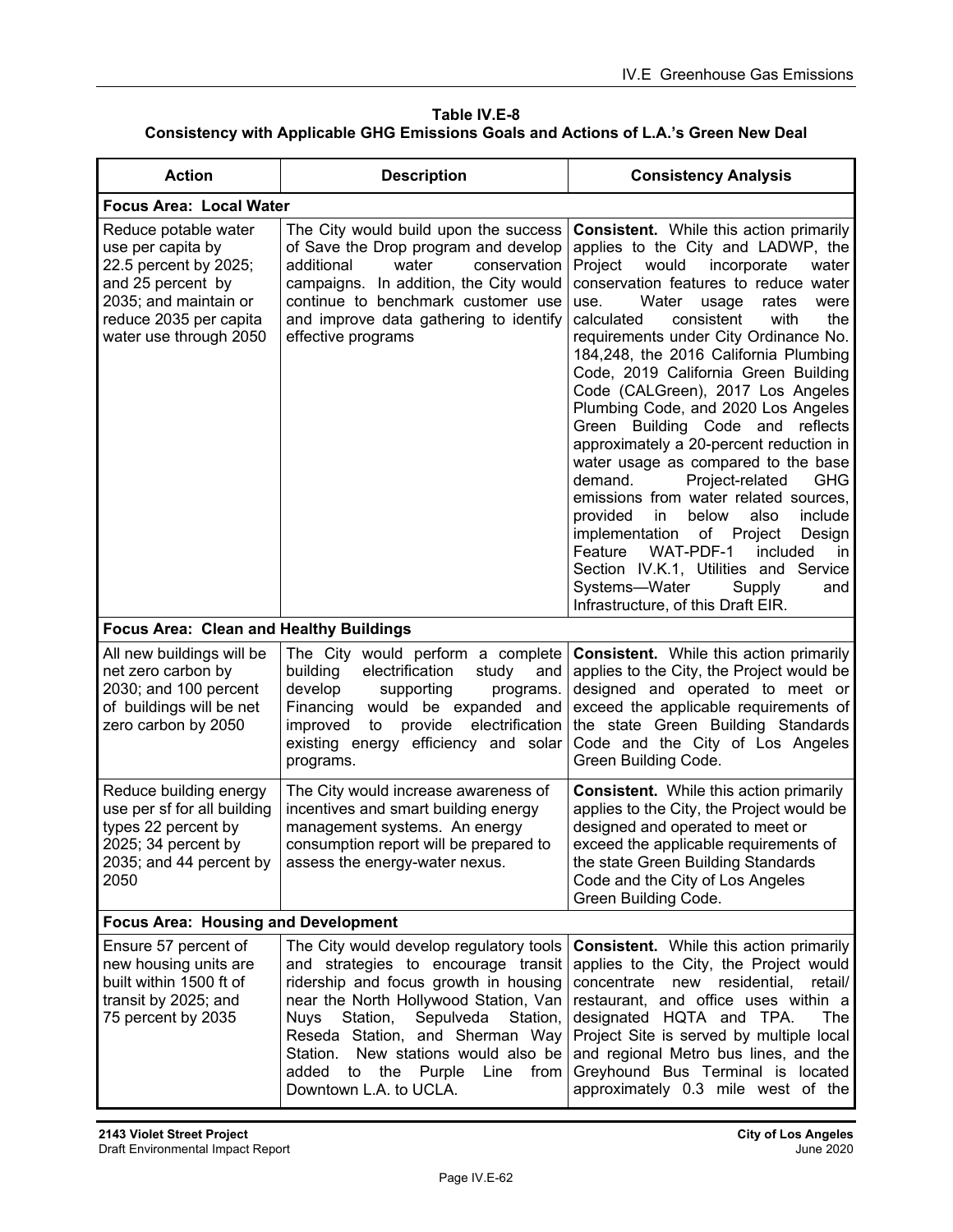#### **Table IV.E-8 (Continued) Consistency with Applicable GHG Emissions Goals and Actions of L.A.'s Green New Deal**

| <b>Description</b><br><b>Action</b>                                                                                                                             |                                                                                                                                                                                                                                                                                                                                                                                                                                                                                       | <b>Consistency Analysis</b>                                                                                                                                                                                                                                                                                                                                                                                                                                                                                                                                                                                     |
|-----------------------------------------------------------------------------------------------------------------------------------------------------------------|---------------------------------------------------------------------------------------------------------------------------------------------------------------------------------------------------------------------------------------------------------------------------------------------------------------------------------------------------------------------------------------------------------------------------------------------------------------------------------------|-----------------------------------------------------------------------------------------------------------------------------------------------------------------------------------------------------------------------------------------------------------------------------------------------------------------------------------------------------------------------------------------------------------------------------------------------------------------------------------------------------------------------------------------------------------------------------------------------------------------|
|                                                                                                                                                                 | This action reduces vehicle emissions<br>by facilitating access to transit which<br>can reduce single occupancy vehicle<br>alleviate<br>help<br>traffic<br>trips<br>and<br>congestion,<br>most importantly,<br>and<br>reducing associated GHG emissions.                                                                                                                                                                                                                              | Project Site on 7th Street. The Project<br>is also located approximately 1.5 miles<br>from the Metro Gold Line<br>Little<br>Tokyo/Arts District station.                                                                                                                                                                                                                                                                                                                                                                                                                                                        |
| <b>Focus Area: Mobility and Public Transit</b>                                                                                                                  |                                                                                                                                                                                                                                                                                                                                                                                                                                                                                       |                                                                                                                                                                                                                                                                                                                                                                                                                                                                                                                                                                                                                 |
| Reduce VMT per capita<br>by at least 13 percent by<br>2025; 39 percent by<br>2035; and 45 percent by<br>2050                                                    | The<br>would<br>City<br>update<br>the<br>Transportation Demand Management<br>(TDM) ordinance and develop first/<br>last mile infrastructure improvements<br>around transit stations. TDM strategies<br>would also be implemented consistent<br>with the West Side Mobility Plan to east<br>congestion.                                                                                                                                                                                | <b>Consistent.</b> While this action primarily<br>applies to the City, the Project would be<br>located near mass transit stations to<br>reduce vehicle trips. The Project would<br>pedestrian-friendly<br>also<br>promote a<br>placing<br>residential,<br>community by<br>retail/restaurant, and office uses in a<br>changing<br>community<br>rapidly<br>near<br>transit. The Project Site is located in an<br>HQTA as designated by the 2016-2040<br>RTP/SCS.<br>The Project would also<br>provide bicycle<br>parking spaces<br>in<br>accordance with LAMC requirements<br>for Project residents and visitors. |
| <b>Focus Area: Mobility and Public Transit</b>                                                                                                                  |                                                                                                                                                                                                                                                                                                                                                                                                                                                                                       |                                                                                                                                                                                                                                                                                                                                                                                                                                                                                                                                                                                                                 |
| Increase the percentage<br>of electric and zero<br>emission vehicles in the<br>city to 25 percent by<br>2025; 80 percent by<br>2035; and 100 percent<br>by 2050 | The City would increase the electric<br>vehicle ownership by providing rebates<br>for used EVs and chargers as well as<br>promote trade-in events for electric<br>vehicles. The City would also increase<br>the number of EV charging stations by<br>pursuing public-private partnerships in<br>developing<br>charging<br>stations.<br>streamline permitting processes for EV<br>installations<br>charger<br>and<br>update<br>building codes to simplify EV charging<br>requirements. | No Conflict.<br>The Project would<br>support this policy since the Applicant<br>would provide electric vehicle charging<br>stations and electric vehicle supply<br>wiring consistent with City codes.                                                                                                                                                                                                                                                                                                                                                                                                           |

during peak commute hours. Specifically, three Metro Local bus routes run within 0.25 mile of the Project Site. The Project Site is also located 1.5 miles from the Metro Gold Line Little Tokyo/Arts District station. Furthermore, the Project would comply with CALGreen, implement various project design features to reduce energy usage, including Project Design Feature GHG-PDF-1 and Project Design Feature WAT-PDF-1, and would comply with the City of Los Angeles Solid Waste Management Policy Plan, the RENEW LA Plan, and the Exclusive Franchise System Ordinance (Ordinance No. 182,986) in furtherance of the targets included in the Sustainable City pLAn/L.A.'s Green New Deal with regard to energy-efficient buildings and waste and landfills. The Project would also provide secure short- and long-term bicycle storage areas for Project employees and guests. **Therefore,**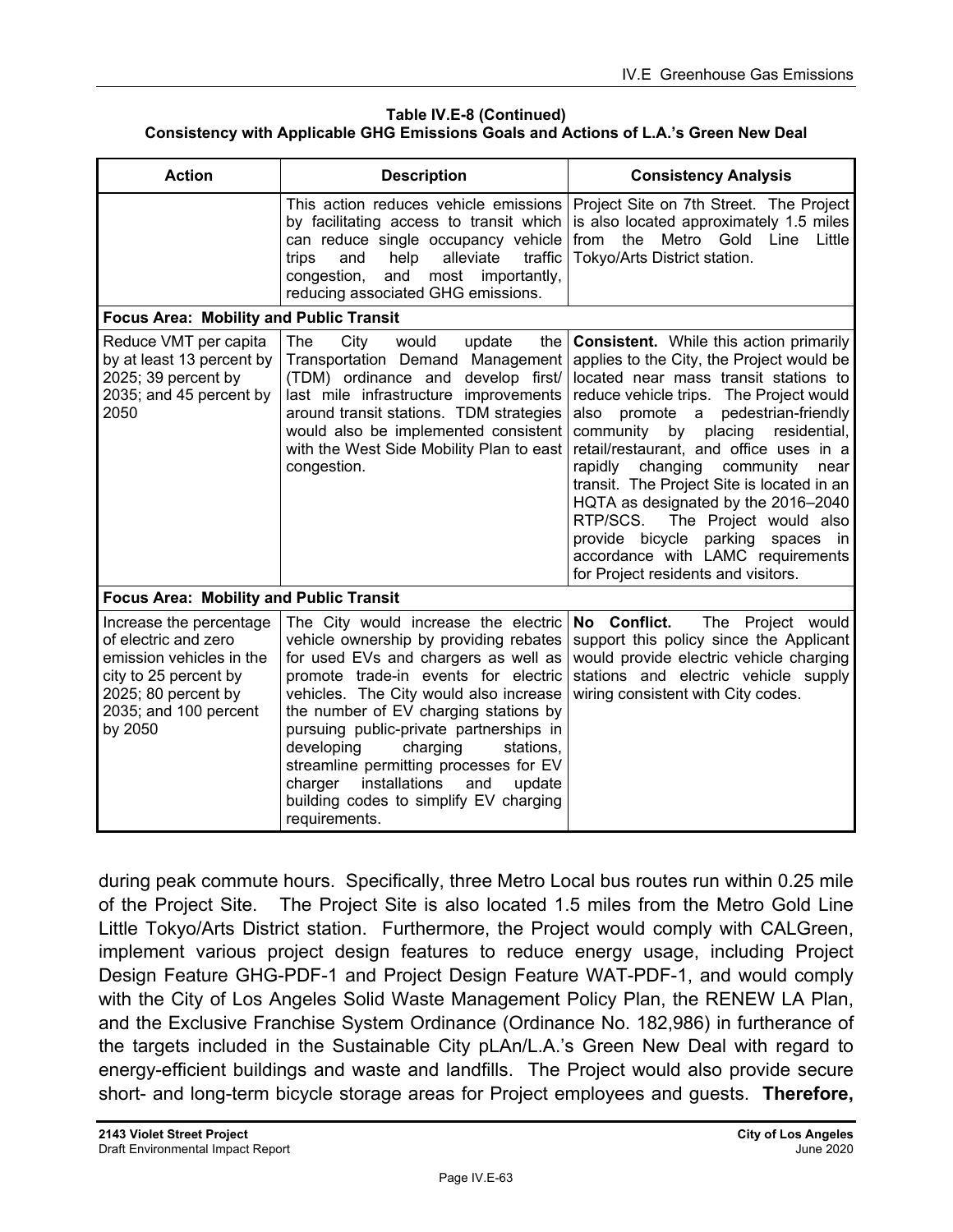### **the Project would be consistent with the Sustainable City pLAn/L.A.'s Green New Deal.**

## *(ix) Post-2030 Analysis*

Recent studies show that the State's existing and proposed regulatory framework will put the State on a pathway to reduce its GHG emissions level to 40 percent below 1990 levels by 2030, and to 80 percent below 1990 levels by 2050 if additional appropriate

reduction measures are adopted.<sup>110</sup> Even though these studies did not provide an exact regulatory and technological roadmap to achieve the 2030 and 2050 goals, they demonstrated that various combinations of policies could allow the Statewide emissions level to remain very low through 2050.

Subsequent to the findings of these studies, SB 32 was passed on September 8, 2016, which would require the State board to ensure that Statewide GHG emissions are reduced to 40 percent below the 1990 level by 2030. As discussed above, the new plan, outlined in SB 32, involves increasing renewable energy use, imposing tighter limits on the carbon content of gasoline and diesel fuel, putting more electric cars on the road, improving energy efficiency, and curbing emissions from key industries. The Project's design features advance these goals by reducing VMT, increasing the use of electric vehicles, improving energy efficiency and reducing water usage.

Further, the Project's consistency with SCAG's RTP/SCS demonstrates that the Project will be consistent with post-2020 GHG reduction goals. The 2016–2040 RTP/SCS would result in an estimated 8-percent decrease in per capita GHG emissions by 2020, 18-percent decrease in per capita GHG emissions from passenger vehicles by 2035, and 21-percent decrease in per capita GHG emissions from passenger vehicles by 2040. In March 2018, CARB adopted updated targets requiring a 19-percent decrease in VMT for the SCAG region by 2035. As the CARB targets were adopted after the 2016–2040 RTP/SCS, it is expected that the updated targets will be incorporated into the next

*<sup>110</sup> Energy and Environmental Economics (E3). "Summary of the California State Agencies' PATHWAYS Project: Long-term Greenhouse Gas Reduction Scenarios" (April 2015); Greenblatt, Jeffrey, Energy Policy, "Modeling California Impacts on Greenhouse Gas Emissions" (Vol. 78, pp. 158–172). The California Air Resources Board, California Energy Commission, California Public Utilities Commission, and the California Independent System Operator engaged E3 to evaluate the feasibility and cost of a range of potential 2030 targets along the way to the state's goal of reducing GHG emissions to 80 percent below 1990 levels by 2050. With input from the agencies, E3 developed scenarios that*  explore the potential pace at which emission reductions can be achieved, as well as the mix of *technologies and practices deployed. E3 conducted the analysis using its California PATHWAYS model. Enhanced specifically for this study, the model encompasses the entire California economy with detailed representations of the buildings, industry, transportation and electricity sectors.*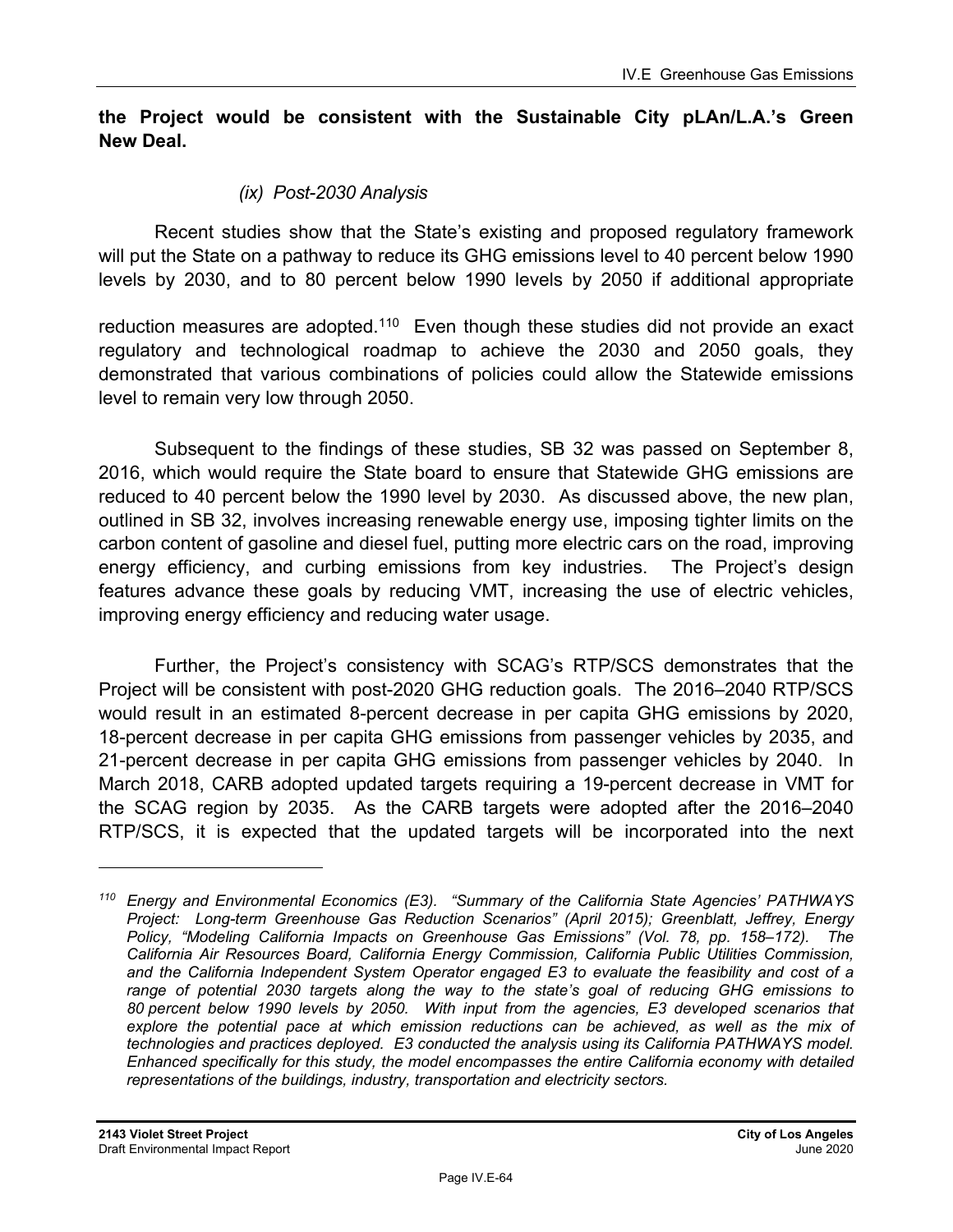RTP/SCS. The 2016–2040 RTP/SCS and/or the next RTP/SCS are expected to fulfill and exceed SB 375 compliance with respect to meeting the State's GHG emission reduction goals.

The Project is the type of land use development that is encouraged by the RTP/SCS to reduce VMT and expand multi-modal transportation options. As shown in Table IV.E-7 on page IV.E-58, the 7.7 Total Project VMT per capita for residential uses is below the overall SCAG region's daily average of 20.5 Total VMT per capita for the 2040 Plan Year and Los Angeles County's daily average of 18.4 VMT per capita for the 2040 Plan Year.

As discussed above, the Project daily per capita VMT for residents represents a reduction of 67 percent in daily per capita VMT when compared to the SCAG regional baseline of 22.8 daily per capita VMT. Project employee daily per capita using LADOT's VMT calculator is VMT is 7.5 miles which is a 67-percent reduction in comparison to SCAG baseline which is consistent with the reduction in transportation emission per capita provided in the 2016–2040 RTP/SCS. By furthering implementation of SB 375, the Project supports regional land use and transportation GHG reductions consistent with State climate targets beyond 2020.

The emissions modeling in the 2017 Update has projected 2030 statewide emissions which take into account known commitments (reduction measures) such as SB 375, SB 350, and other measures shown in Table IV.E-6 on page IV.E-51. The emissions inventory identified an emissions gap, meaning that emissions reductions due to known commitments do not decline fast enough to achieve the 2030 target. In order to fill this gap, the 2017 Update assumed a scenario in which the Cap-and-Trade Program would deliver the reductions necessary to achieve the 2030 emissions target. Although the Project is consistent with the 2017 Update, additional measures to achieve the 2030 targets and beyond are outside of the City or the Project's control. Therefore, any evaluation of post-2030 Project GHG emissions would be speculative.

## *(x) Conclusion*

Because the Project's location, land use characteristics and design render it consistent with statewide and regional climate change mandates, plans, policies, and recommendations, and with the City's Green Building Code and the Sustainability pLAn/L.A.'s Green New Deal, the Project would not conflict with any applicable plan, policy, regulation or recommendation to reduce GHG emissions and its impacts would be less than significant.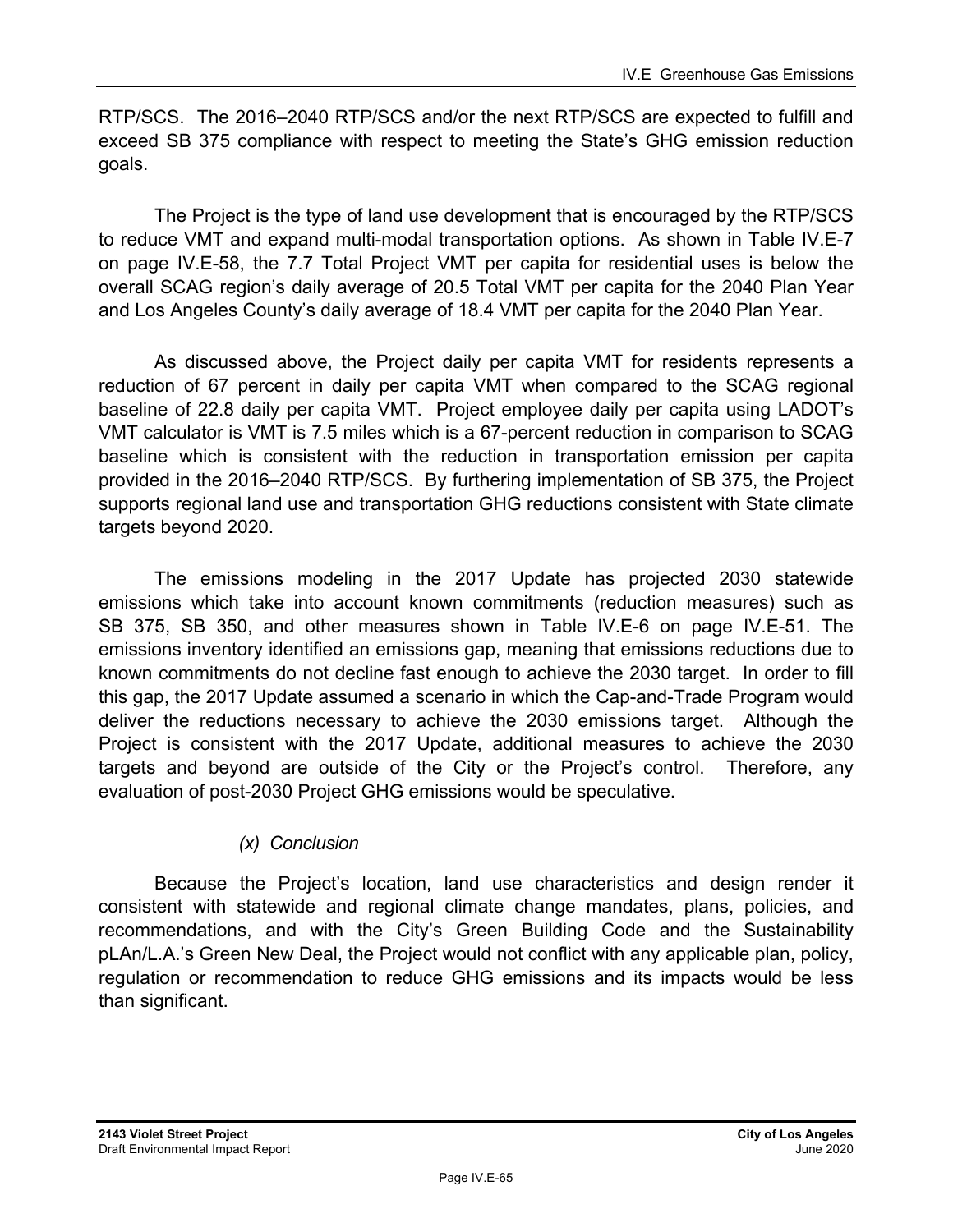## *(b) Project Emissions*

As discussed above, CEQA Guidelines Section 15064.4 recommends quantification of a Project's GHG emissions. However, the quantification is being done for informational purposes only and Project GHG emissions are not evaluated against any numeric threshold. The Project would result in direct and indirect GHG emissions generated by different types of emissions sources, including:

- Construction: emissions associated with demolition of the existing buildings and surface parking areas, shoring, excavation, grading, and construction-related equipment and vehicular activity;
- Area source: emissions associated with landscaping equipment and consumer products;
- Energy source (building operations): emissions associated with space heating and cooling, water heating, energy consumption, and lighting;
- Mobile source: emissions associated with vehicles accessing the Project Site;
- Stationary source: emissions associated with stationary equipment (e.g., emergency generators);
- Solid Waste: emissions associated with the decomposition of the waste, which generates methane based on the total amount of degradable organic carbon; and
- Water/Wastewater: emissions associated with energy used to pump, convey, deliver, and treat water.

The Project would generate an incremental contribution to and cumulative increase in GHG emissions. A specific discussion regarding potential GHG emissions associated with the construction and operational phases of the Project is provided below.

# *(i) Construction*

As described in Section II, Project Description, of this Draft EIR, the timing of construction of specific elements of the Project would depend on the business needs at the time. Project construction could occur in sequential phases (e.g. demolition, then grading, then building construction), with buildout expected to be completed in 2024. Construction activities would include demolition of some existing uses, grading and excavation, mat foundation pouring, construction of new structures and related infrastructure. Approximately 239,500 cubic yards of export material (e.g., concrete and asphalt surfaces) and soil would be hauled from the Project Site during excavation. The emission of GHGs associated with construction of the Project were calculated for each year of construction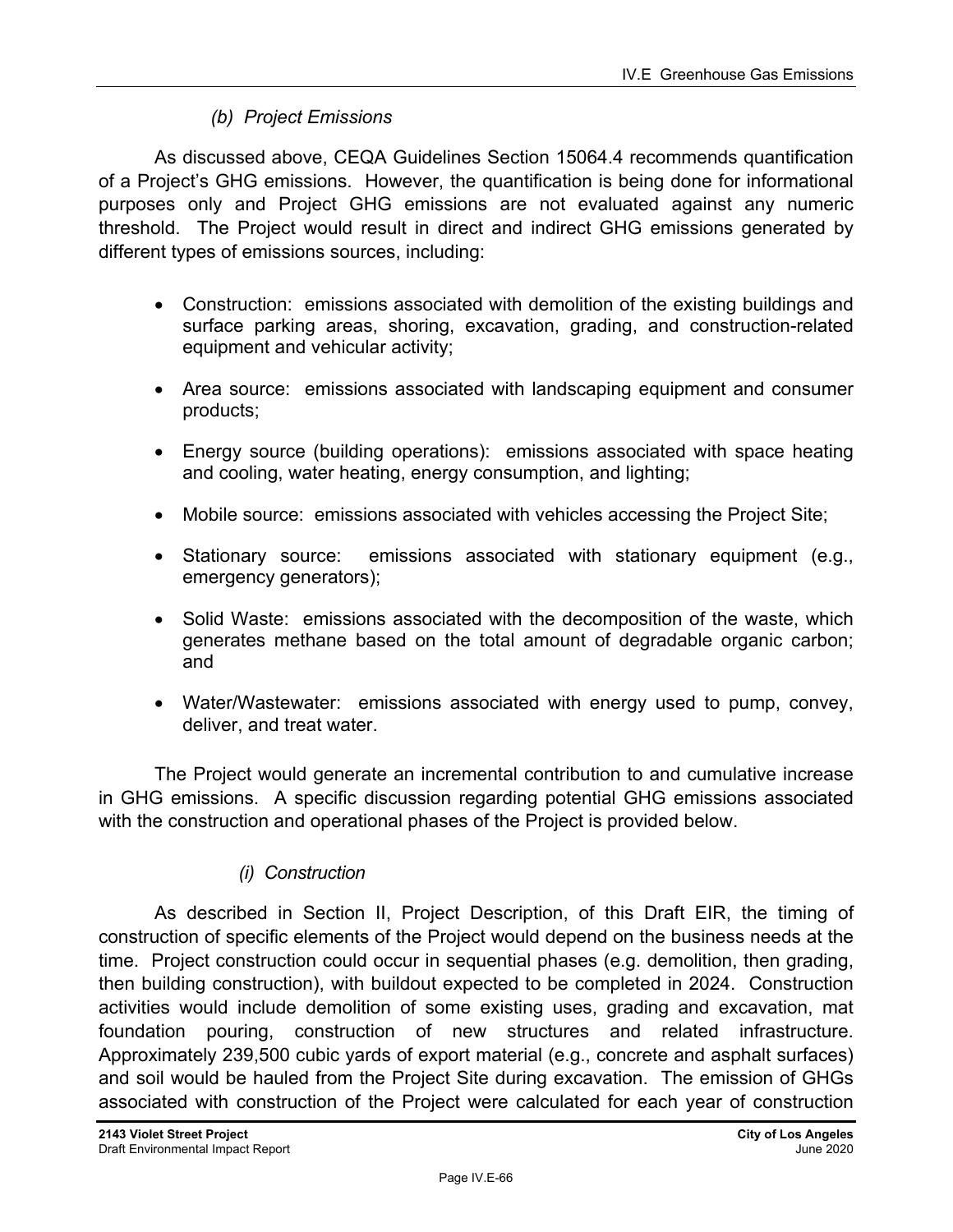activity. A summary of GHG emissions for each year of construction is presented in Table IV.E-9 on page IV.E-68.

As presented in Table IV.E-9, construction of the Project is estimated to generate a total of  $6,806$  MTCO<sub>2</sub>e. As recommended by SCAQMD, the total GHG construction emissions were amortized over the 30-year lifetime of the Project (i.e., total construction GHG emissions were divided by 30 to determine an annual construction emissions estimate that can be added to the Project's operational emissions) in order to determine the Project's annual GHG emissions inventory.<sup>111</sup> This results in annual Project construction emissions of 227 MTCO<sub>2</sub>e. A complete listing of the construction equipment by on-site and off-site activities, duration, and emissions estimation model input assumptions used in this analysis is included within the emissions calculation worksheets that are provided in Appendix B of this Draft EIR.

## *(ii) Operation*

## Area Source Emissions

Area source emissions were calculated using the CalEEMod emissions inventory model, which includes landscape maintenance equipment, consumer products, and fireplaces. As shown in Table IV.E-10 on page IV.E-69, the Project, at full buildout, is expected to result in 81 MTCO<sub>2</sub>e per year from area sources. Please refer to Appendix B of this Draft EIR for the supporting calculations that reflect the emission reduction measures.

### Electricity and Natural Gas Generation Emissions

GHGs are emitted as a result of activities in buildings when electricity and natural gas are used as energy sources. Combustion of any type of fuel emits  $CO<sub>2</sub>$  and other GHGs directly into the atmosphere; when this occurs in a building or property, it is a direct emission source associated with that building or property. GHGs are also emitted during the generation of electricity from fossil fuels. When electricity is used in a building, the electricity generation typically takes place off-site at the power plant; accordingly, electricity use in a building generally causes emissions in an indirect manner.

Electricity and natural gas emissions were calculated using the CalEEMod emissions inventory model, which multiplies an estimate of the energy usage by applicable emissions factors chosen by the utility company. GHG emissions from electricity use are directly dependent on the electricity utility provider. In this case, GHG intensity factors for

*<sup>111</sup> SCAQMD Governing Board Agenda Item 31, December 5, 2008.*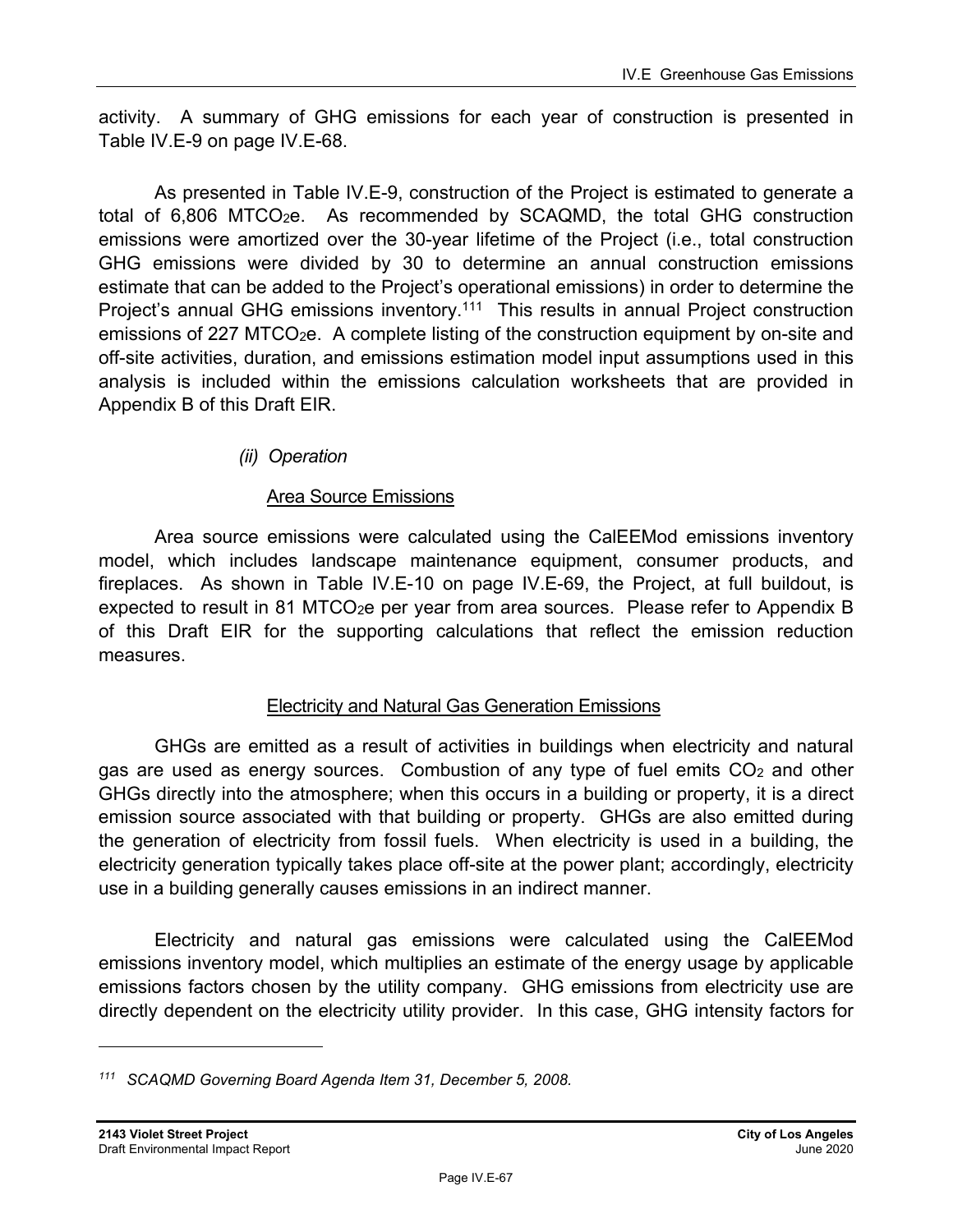| Year                                                                                                                                                                                                  | MTCO <sub>2</sub> e <sup>a</sup> |  |
|-------------------------------------------------------------------------------------------------------------------------------------------------------------------------------------------------------|----------------------------------|--|
| 2021                                                                                                                                                                                                  | 2,421                            |  |
| 2022                                                                                                                                                                                                  | 1.846                            |  |
| 2023                                                                                                                                                                                                  | 2,415                            |  |
| 2024                                                                                                                                                                                                  | 124                              |  |
| <b>Total</b>                                                                                                                                                                                          | 6,806                            |  |
| Amortized Over 30 Years<br>227                                                                                                                                                                        |                                  |  |
| a<br>CO <sub>2</sub> e was calculated using CalEEMod and the results are provided in<br>Appendix B of this Draft EIR. Totals may not add up due to rounding.<br>Source: Eyestone Environmental, 2020. |                                  |  |

#### **Table IV.E-9 Construction-Related Emissions (MTCO2e)**

LADWP were selected in CalEEMod. The carbon intensity (lbs/MWh) for electricity generation was calculated for the Project buildout year based on LADWP projections for year 2024. LADWP's carbon intensity projections also take into account SB 350 RPS requirements for renewable energy.

Energy use in buildings is divided into energy consumed by the built environment and energy consumed by uses that are independent of the construction of the building, such as plug-in appliances. CalEEMod calculates energy use from systems covered by Title 24 (e.g., heating, ventilation, and air conditioning [HVAC] system, water heating system, and lighting system); energy use from lighting; and energy use from office equipment, appliances, plug-ins, and other sources not covered by Title 24 or lighting.

CalEEMod electricity and natural gas usage rates are based on the CEC-sponsored California Commercial End-Use Survey (CEUS) and California Residential Appliance Saturation Survey (RASS) studies.<sup>112</sup> The data are specific for climate zones. Zone 12 was selected for the Project Site based on the zip code tool. Since these studies are based on older buildings, adjustments have been made to CalEEMod default energy use assumptions to account for changes to Title 24 building codes.

The Project would implement a number of project design features that would reduce Project energy consumption. Specifically, Project Design Feature GHG-PDF-1, which

*<sup>112</sup> CEC, Commercial End-Use Survey, March 2006, and California Residential Appliance Saturation Survey, October 2010.*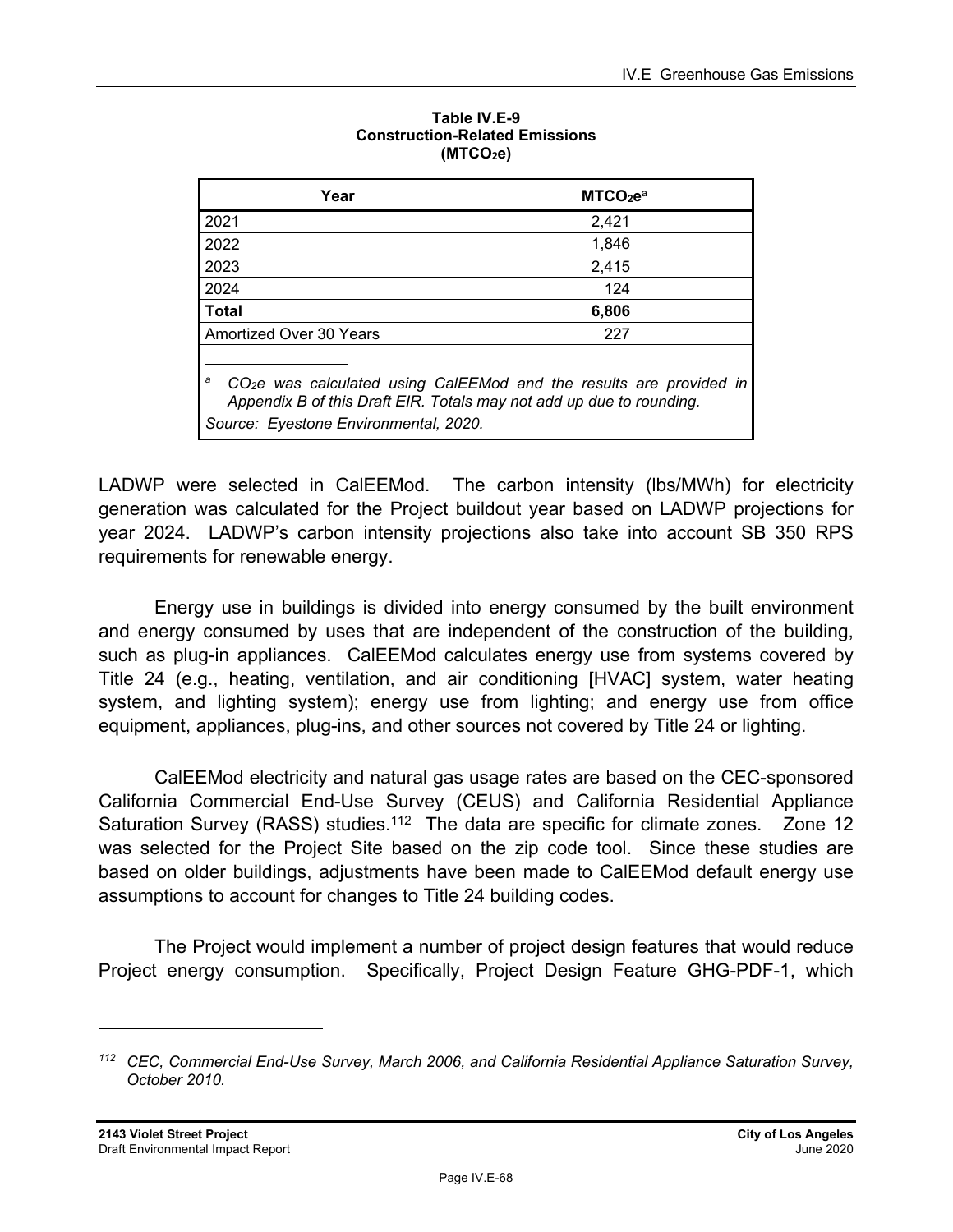| <b>Scope</b>            | <b>Project without</b><br><b>Reduction Features</b> | <b>Project with</b><br><b>Reduction Features</b> | <b>Reduction</b> <sup>b</sup> |
|-------------------------|-----------------------------------------------------|--------------------------------------------------|-------------------------------|
| Areac                   | 81                                                  | 81                                               | $0\%$                         |
| Energy <sup>d</sup>     | 2,105                                               | 1,971                                            | $-6%$                         |
| Mobile <sup>e,f</sup>   | 7,169                                               | 5,350                                            | $-23%$                        |
| Stationary <sup>g</sup> | 2                                                   | $\overline{2}$                                   | 0%                            |
| <b>EV Chargers</b>      | (183)                                               | (183)                                            | $0\%$                         |
| Solid Wasteh            | 72                                                  | 72                                               | 0%                            |
| Water/Wastewater        | 422                                                 | 338                                              | $-20%$                        |
| Construction            | 227                                                 | 227                                              | 0%                            |
| <b>Total Emissions</b>  | 9,895                                               | 8,040                                            | $-20%$                        |

#### **Table IV.E-10 Annual GHG Emissions Summary (Buildout)**<sup>a</sup> **(metric tons of carbon dioxide equivalent [MTCO2e])**

- *c Area source emissions are from the use of landscape equipment and natural gas-fueled fireplaces.*
- *d Energy source emissions are based on CalEEMod default electricity and natural gas usage rates. Emissions from electricity generation only take into account carbon intensity at the build out year, but do not take into account decreasing carbon intensity required by SB 350 and SB 100 (RPS). However, it is recognized that the RPS would require utilities to supply 60 percent renewable energy by 2030 per SB 100.*
- *e Assumes compliance with LCFS for both the Project and the Project without Reduction Features. Mobile source emissions do not account for increasing fuel economy standards for future years. Project-related mobile source emissions also take into account EV charging requirements, which would provide for 10 percent of code-required parking being equipped with EV charging stations.*
- *f With implementation of Mitigation Measure TR-MM-1 (TDM Program), GHG emissions would be reduced by an additional 402 MTCO2e per year.*
- *g Stationary source emissions are from an on-site emergency generator.*
- *h Solid waste emissions are calculated based on CalEEMod default solid waste generation rates.*
- *i Water/Wastewater emissions are calculated based on CalEEMod default water consumption rates. The CalEEMod estimate of water consumption is considered conservative compared to more current water demand rates used by LADWP, which are reflected in Section IV.K.1, Utilities and Service Systems—Water Supply and Infrastructure, of this Draft EIR and the accompanying Water Supply Assessment provided in Appendix P.*

*Source: Eyestone Environmental, 2020.* 

would require the Project to incorporate features to reduce overall energy usage beyond Title 24 requirements.

*a CO2e was calculated using CalEEMod and the results are provided in Section 2.0 of the Operation CalEEMod output file within Appendix B of this Draft EIR. Totals may not add up due to rounding.* 

*b Certain GHG reduction features and regulations discussed above in the regulatory consistency analysis are not readily quantifiable and were not included as part of the emissions inventory. In addition, some reduction measures are implemented over time such as RPS, LCFS, and fuel economy standards. Although the Project accounted for RPS, LCFS, and fuel economy standards for the Project buildout year, emissions do not reflect more stringent standards for later years. Therefore, the Project emissions presented herein are conservative and would be lower in future years.*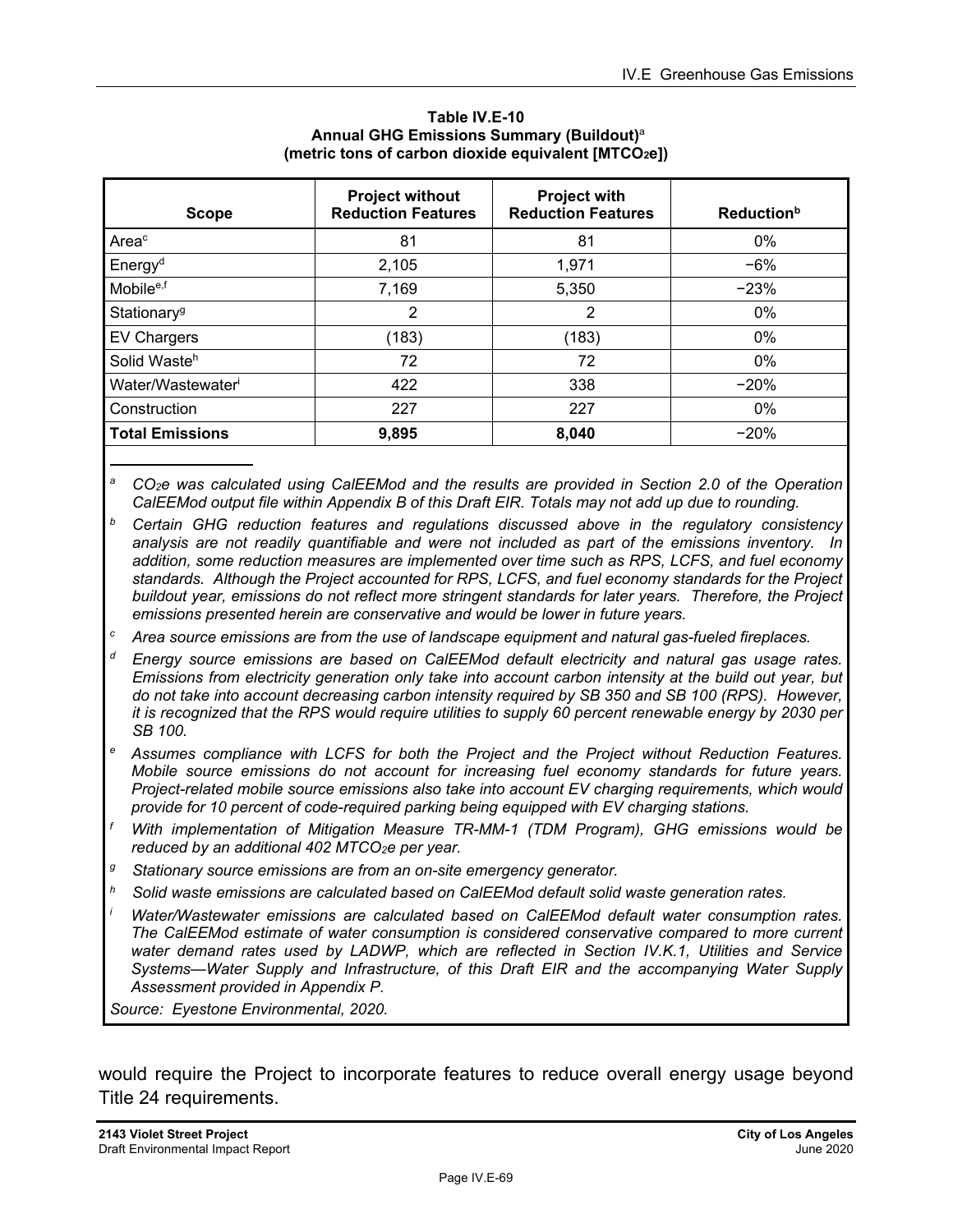As shown in Table IV.E-10 on page IV.E-69, Project GHG emissions from electricity and natural gas usage would result in a total of  $1,971$  MTCO<sub>2</sub>e per year and accounts for a 6-percent reduction in energy source emissions with implementation of Project Design Feature GHG-PDF-1 as compared to the Project without implementation of this project design feature. Please refer to Appendix B of this Draft EIR for the supporting calculations that reflect the emission reduction measures.

#### Mobile Source Emissions

Mobile-source emissions were calculated using the SCAQMD-recommended CalEEMod emissions inventory model. CalEEMod calculates the emissions associated with on-road mobile sources associated with residents, employees, visitors, and delivery vehicles visiting the Project Site based on the number of daily trips generated and VMT.

Mobile source operational GHG emissions were calculated using CalEEMod based on the Project trip-generation estimates provided in the Transportation Study prepared for the Project and included as Appendix N.1 of this Draft EIR.<sup>113</sup> As discussed in Section IV.H, Transportation, of this Draft EIR, the LADOT VMT Calculator was used to calculate Project VMT and trip estimates based on the number of residential units and amount of building area for the commercial retail, restaurant, and office uses. Pass-by trips were determined using applicable trip-generation rates based on the Institute of Transportation Engineers' (ITE) *Trip Generation, 10th Edition*.

As discussed above, the Project design also includes characteristics that would reduce trips and VMT as compared to a project without VMT reducing measures within the Air Basin as measured by the air quality model (i.e., CalEEMod).

The Project represents an infill development within an existing urbanized area that would concentrate new residential, office, and restaurant/retail uses within an HQTA, which is defined by the 2016–2040 RTP/SCS as a generally walkable transit village or corridor that is within 0.5 mile of a well-serviced transit stop or a transit corridor with 15-minute or less service frequency during peak commute hours (see Section IV.F, Land Use, of this Draft EIR for further discussion). Specifically, three Metro Local bus routes run within 0.25 mile of the Project site The Project Site is also located 1.5 miles from the Metro Gold Line Little Tokyo/Arts District station.

*<sup>113</sup> Fehr and Peers, 2143 Violet Street Project Transportation Impact Analysis, City of Los Angeles, February 2020.*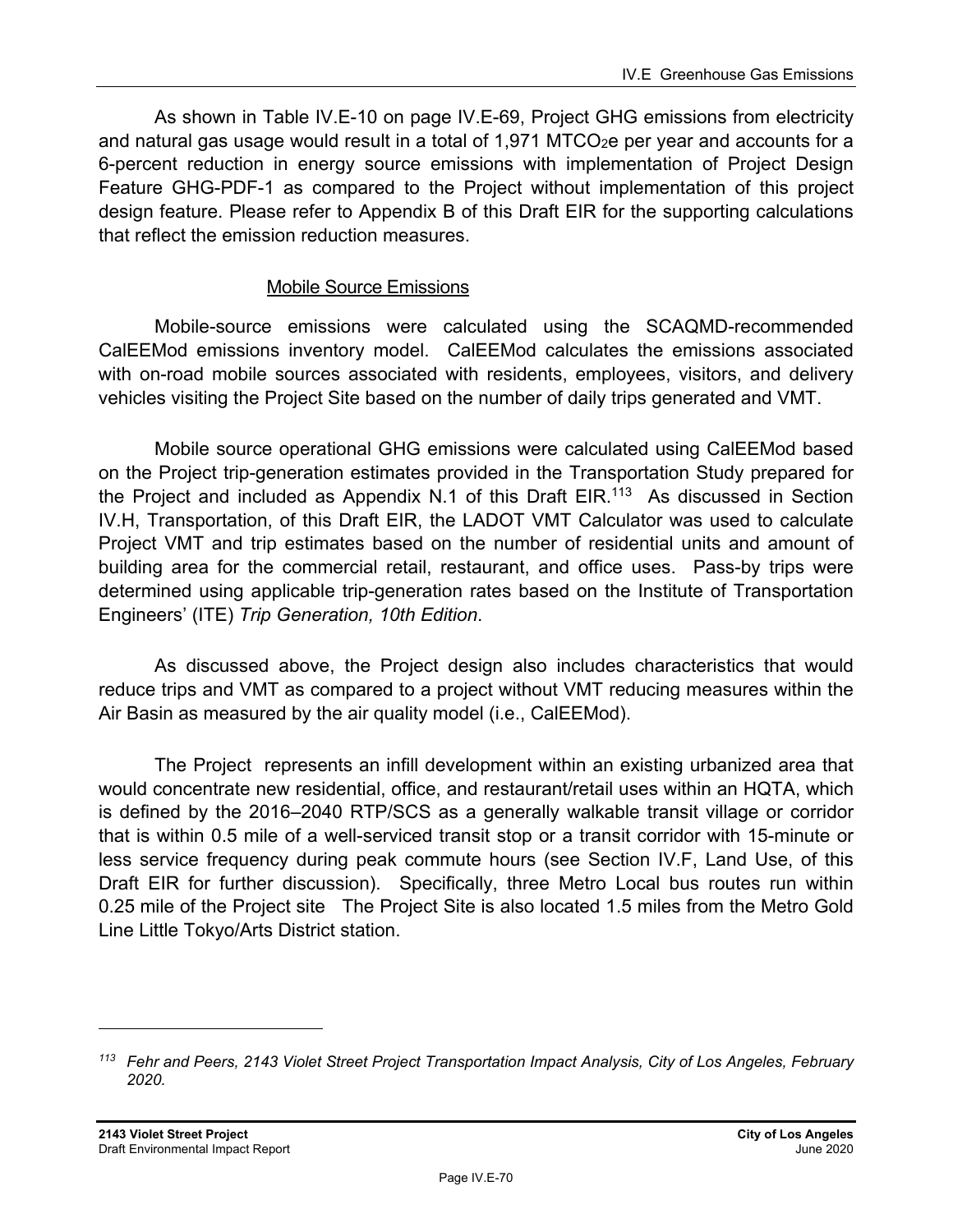As shown in Table IV.E-10 on page IV.E-69, Project GHG emissions from mobile sources would result in a total of  $5,350$  MTCO<sub>2</sub>e per year, which accounts for a 23-percent reduction in mobile source emissions with implementation of VMT reducing measures as compared to the Project without implementation of VMT reducing measures. Projectrelated mobile source emissions also take into account City code required EV charging spaces, which would provide for 10 percent of Code-required parking being equipped with EV charging stations. Please refer to Appendix B of this Draft EIR for the supporting calculations that reflect the emission reduction measures.

### Stationary Source Emissions

Emissions related to stationary sources were calculated using the CalEEMod emissions inventory model. It is anticipated that the Project would include an emergency generator on-site that would be tested and used infrequently. As shown in Table IV.E-10, the Project scenario is expected to result in two MTCO<sub>2</sub>e per year from stationary sources.

#### Solid Waste Generation Emissions

Emissions related to solid waste were calculated using the CalEEMod emissions inventory model, which multiplies an estimate of the waste generated by applicable emissions factors provided in Section 2.4 of USEPA's AP-42, Compilation of Air Pollutant Emission Factors. CalEEMod solid waste generation rates for each applicable land use were selected for this analysis. As shown in Table IV.E-10, Project GHG emissions from solid waste generation would result in a total of 72 MTCO $_2$ e per year which accounts for a 76-percent reduction in solid waste generation emissions due to the City's recycling/ diversion rate of 76 percent.

### Water Usage and Wastewater Generation Emissions

GHG emissions are related to the energy used to convey, treat, and distribute water and wastewater. Thus, these emissions are generally indirect emissions from the production of electricity to power these systems. Three processes are necessary to supply potable water; these include: (1) supply and conveyance of the water from the source; (2) treatment of the water to potable standards; and (3) distribution of the water to individual users. After use, energy is used as the wastewater is treated and reused by the City as reclaimed water.

Emissions related to water usage and wastewater generation were calculated using the CalEEMod emissions inventory model, which multiplies an estimate of the water usage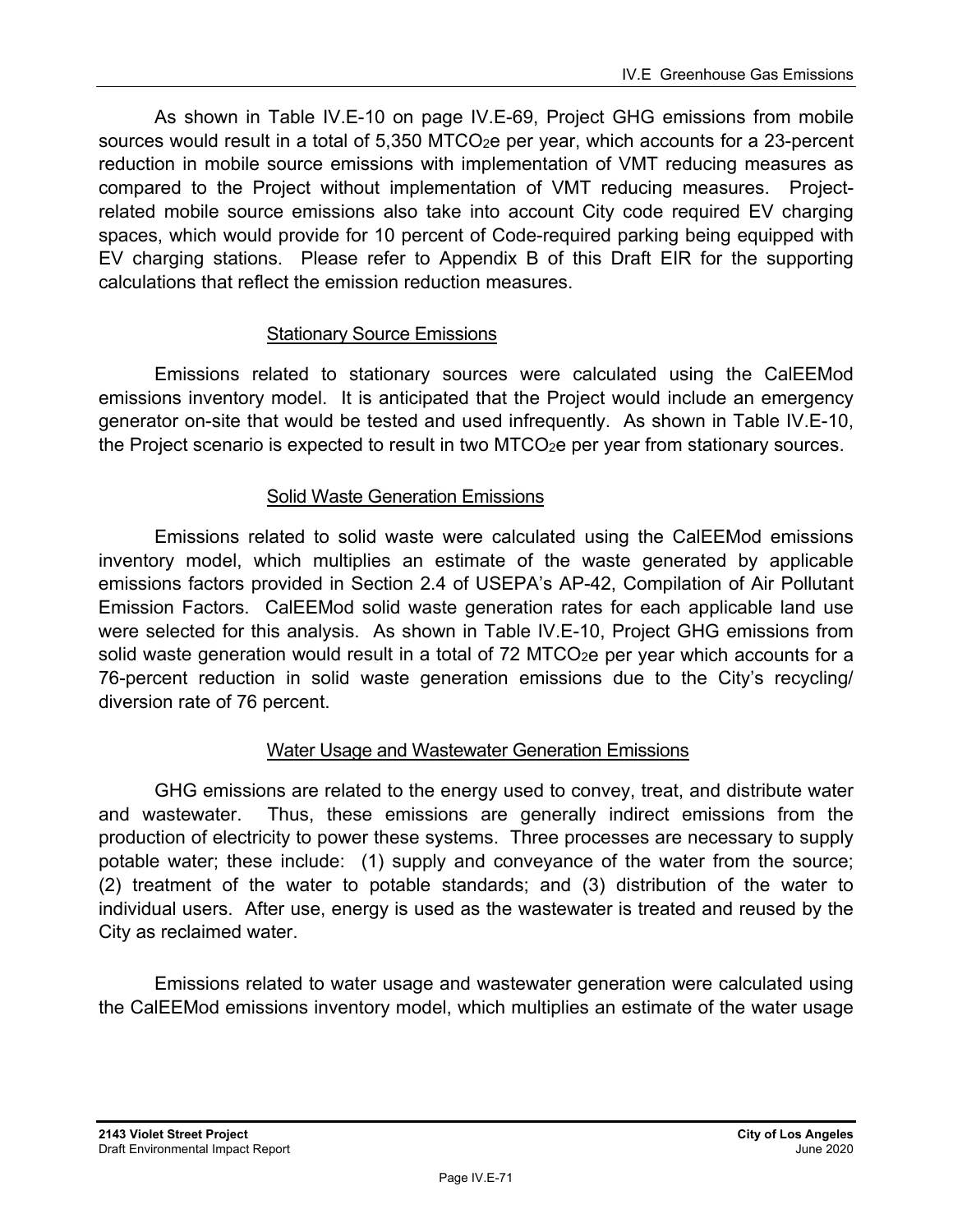by the applicable energy intensity factor<sup>114</sup> to determine the embodied energy necessary to supply potable water. GHG emissions are then calculated based on the amount of electricity consumed multiplied by the GHG intensity factors for the utility provider. In this case, embodied energy for Southern California supplied water and GHG intensity factors for LADWP were selected in CalEEMod. Water usage rates were calculated consistent with the requirements under City of Los Angeles Ordinance No. 184,248, 2016 California Plumbing Code, 2019 CALGreen code, 2017 Los Angeles Plumbing Code, and 2020 Los Angeles Green Building Code and reflects approximately a 20-percent reduction as compared to the base demand.

As shown in Table IV.E-10 on page IV.E-69, Project GHG emissions from water/wastewater usage would result in a total of 338 MTCO<sub>2</sub>e per year, which takes into account a 20-percent reduction in water/wastewater emissions as required by the 2020 Los Angeles Green Building Code and with implementation of Project Design Feature WAT-PDF-1 included in Section IV.K.1, Utilities and Service Systems—Water Supply and Infrastructure, of this Draft EIR.

# *(iii) Combined Construction and Operational Impacts*

As shown in Table IV.E-10, when taking into consideration implementation of project design features provided throughout this Draft EIR, including the requirements set forth in the City of Los Angeles Green Building Code and the full implementation of current state mandates, the GHG emissions for the Project in 2024 would equal 227 MTCO $_2$ e per year (amortized over 30 years) during construction and  $7,813$  MTCO<sub>2</sub>e per year during operation of the Project with a combined total of 8,040 MTCO<sub>2</sub>e per year. It should be noted that Project-related GHG emissions presented above are provided for informational purposes as numeric thresholds have not yet been formally adopted for CEQA evaluations.

# *(c) Conclusion*

In summary, the plan consistency analysis provided above demonstrates that the Project complies with or exceeds the plans, policies, regulations and GHG reduction actions/strategies outlined in the *Climate Change Scoping Plan* and subsequent updates, the 2016–2040 RTP/SCS, and the Sustainable City pLAn/L.A.'s Green New Deal. As the Project would not conflict with relevant plans, policies, and regulations adopted for the purpose of reducing the emissions of GHGs, impacts related to regulatory consistency would be less than significant. **Therefore, the Project would not conflict with any applicable plan, policy, or regulation of an agency adopted for the purpose of reducing emissions of GHGs. Furthermore, because the Project is consistent and** 

*<sup>114</sup> The intensity factor reflects the average pounds of CO2e per megawatt generated by a utility company.*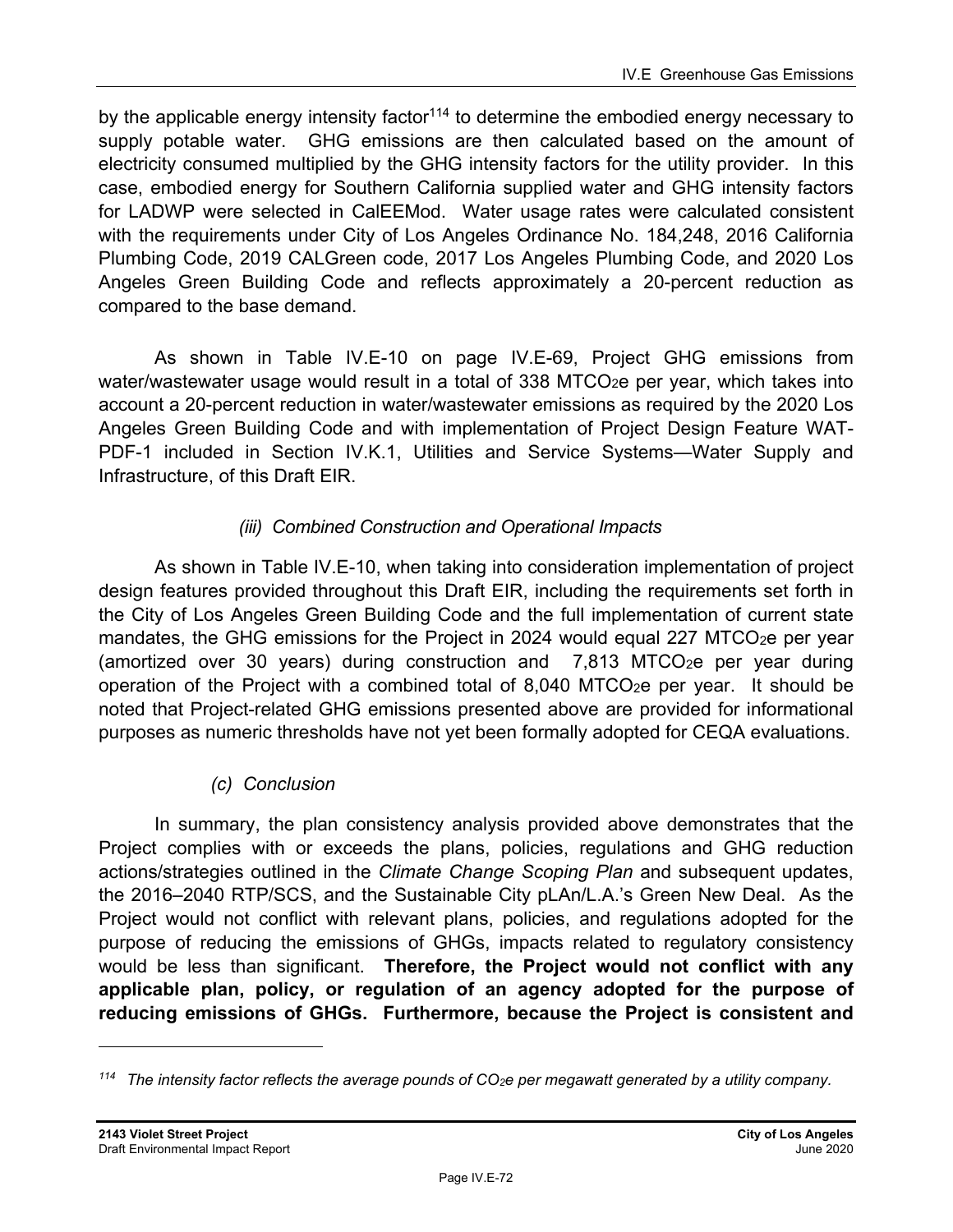**does not conflict with these plans, policies, and regulations, the Project's incremental increase in GHG emissions as described above would not result in a significant impact on the environment. Therefore, Project-specific impacts with regard to climate change would be less than significant.** 

# (2) Mitigation Measures

Project-level impacts related to GHG emissions would be less than significant and no mitigation measures are required.

## (3) Level of Significance After Mitigation

Project-level impacts related to GHG emissions would be less than significant without mitigation.

# **e. Cumulative Impacts**

# (1) Impact Analysis

As explained above, the analysis of a project's GHG emissions is inherently a cumulative impacts analysis because climate change is a global problem and the emissions from any single project alone would be negligible. Accordingly, the analysis above took into account the potential for the Project to contribute to the cumulative impact of global climate change. Table IV.E-10 on page IV.E-69 illustrates that implementation of the Project's regulatory requirements and project design features, including state mandates, would contribute to GHG reductions. These reductions support state goals for GHG emissions reduction.

The analysis shows that the Project is consistent with CARB's *Climate Change Scoping Plan* and subsequent updates, particularly its emphasis on the identification of emission reduction opportunities that promote economic growth while achieving greater energy efficiency and accelerating the transition to a low-carbon economy. The Project is also consistent with the 2016–2040 RTP/SCS' regulatory requirements to reduce regional GHG emissions from the land use and transportation sectors by 2020 and 2035. In addition, the Project would be consistent with regional growth forecasts which provide the basis of the 2016 AQMP. Furthermore, the Project would generally comply with the targets of the Sustainable City pLAn/L.A.'s Green New Deal, which includes specific targets related to housing and development, and mobility and transit. Given the Project's consistency with statewide, regional, and local plans adopted for the reduction of GHG emissions, it is concluded that the Project's incremental contribution to greenhouse gas emissions and its effects on climate change would not be cumulatively considerable. **For these reasons,**